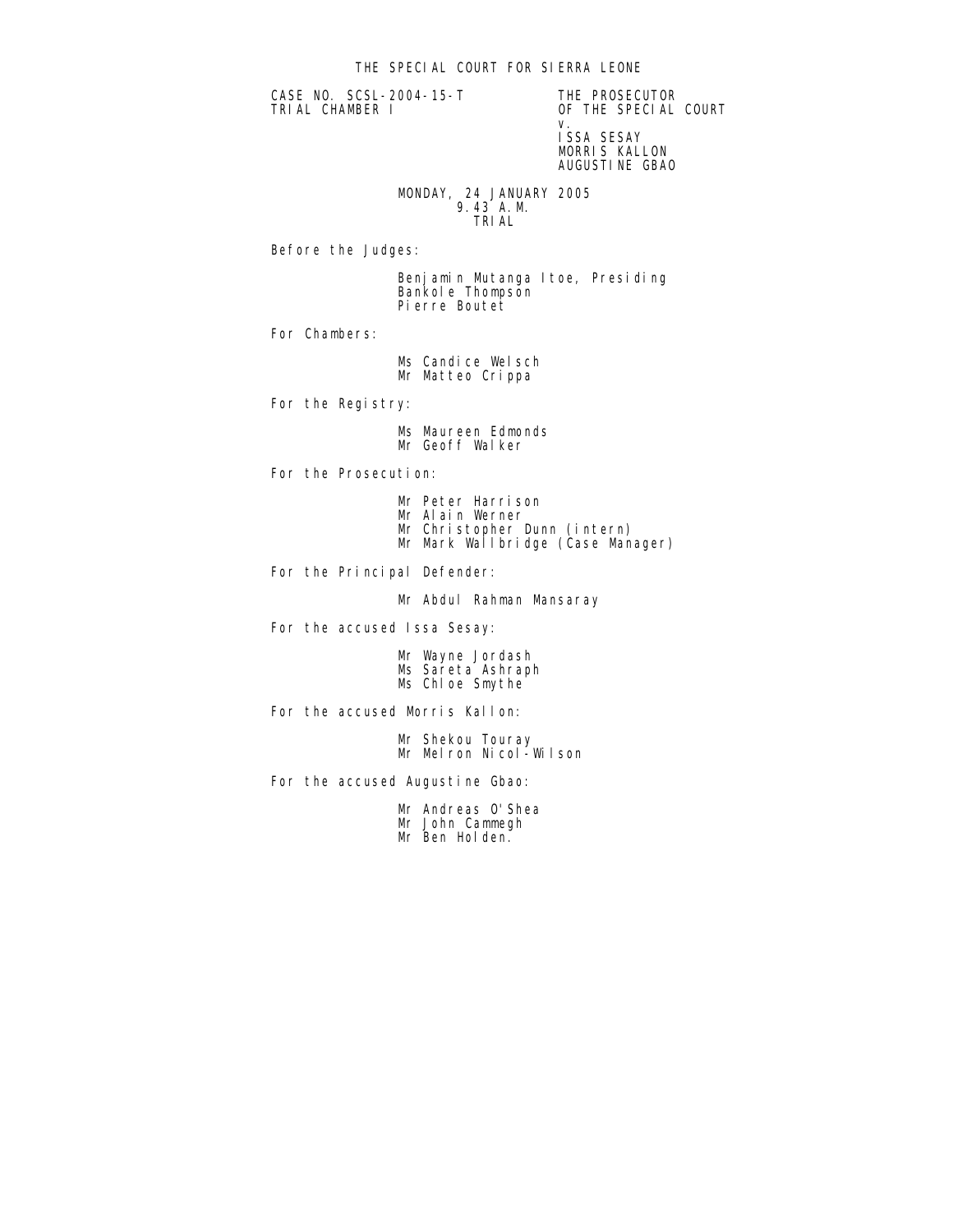1 Monday, 24 January 2005 2 [Open session] 3 **[The accused not present]** 4 [The witness entered court] 09:38:36 5 [On commencing at 9.43 a.m.] 6 [HS240105A - JM] 7 PRESIDING JUDGE: Good morning, learned counsel. I hope you 8 had a nice weekend and that we are set for yet another 9 week of trial. 09:45:42 10 We are opening the session, and we will be calling 11 on Mr Harrison to proceed and maybe this time conclude 12 the examination-in-chief. We are not saying you should 13 conclude; we're saying that we hope that you can 14 conclude. 09:46:15 15 Good morning, Mr Witness. How are you? How was 16 your weekend? 17 THE WITNESS: It wasn't bad. 18 PRESIDING JUDGE: You had a good rest? 19 THE WITNESS: Yes, sir. 09:46:26 20 PRESIDING JUDGE: Because it appears you may still have a 21 little long way to go before you say a semi-goodbye to 22 us. I mean a semi-goodbye, I will tell you why. 23 So Mr Harrison, please, you may proceed. 24 WITNESS: TF1-071 [Continued] 09:46:47 25 EXAMINED BY MR HARRISON: [Continued] 26 Q. Mr Witness, if I could remind you that for the voice 27 distortion to be operating correctly, you should be 28 fairly close to the microphone when speaking. 29 A. Okay.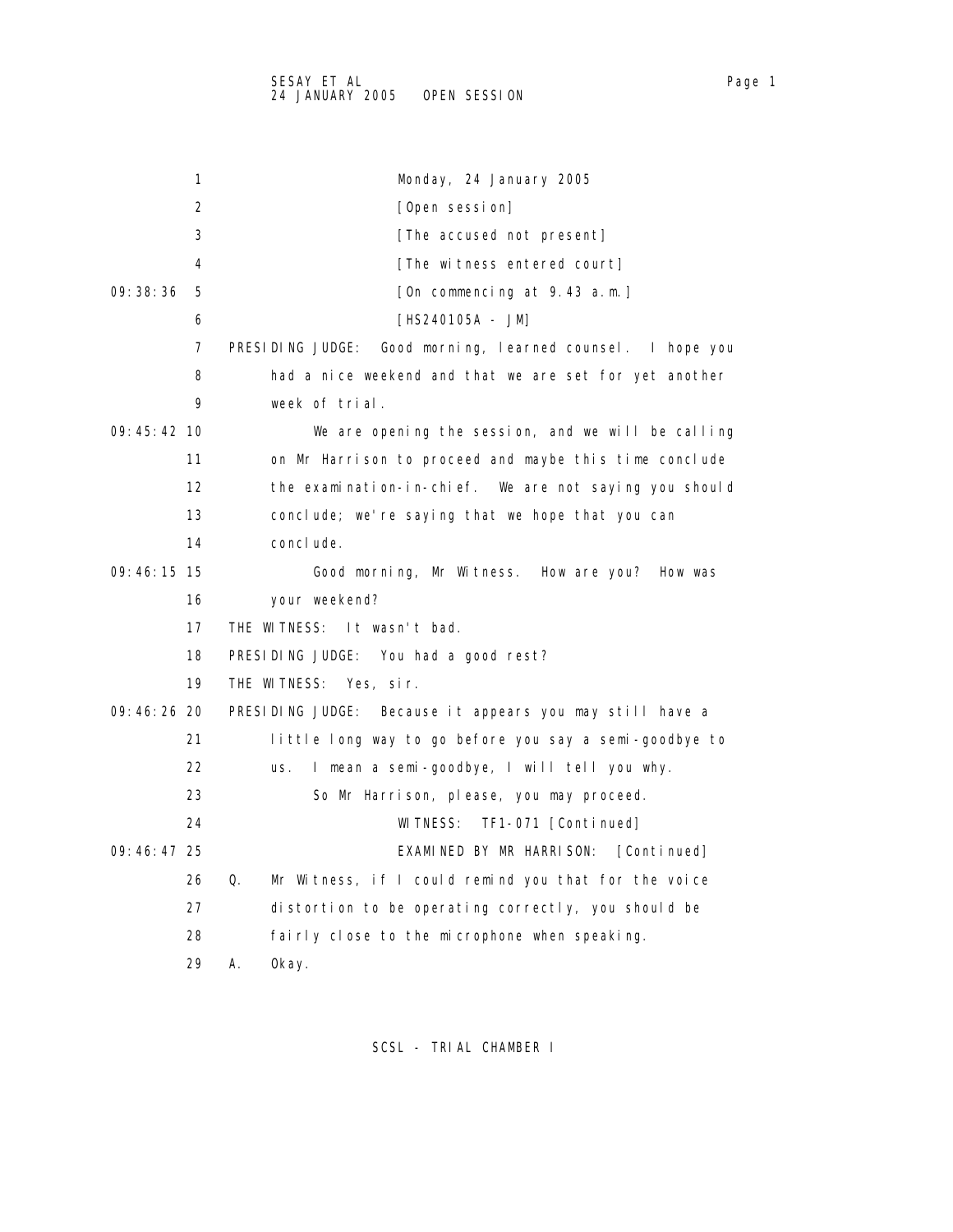1 Q. Can you tell the Court if there were UN peacekeepers in 2 Sierra Leone in 2000? 3 A. Yes. 4 Q. Was there an incident involving them? 09:47:18 5 A. Yes. 6 Q. Can you tell the Court about that? 7 A. I was in Kono District in 2000 when I saw some troops who 8 have captured peacekeepers from Makeni, Lunsar axis and 9 Magburaka from Kono District. 09:47:58 10 JUDGE BOUTET: I didn't quite understand the description the 11 witness was giving. These were peacekeepers from all 12 these locations or he saw them at those locations? 13 MR HARRISON: 14 Q. Did you understand the comment from Mr Justice Boutet? 09:48:18 15 A. Yes, it was fully understood. I said I was in Kono in 16 the year 2000. I saw troops of captured peacekeepers 17 from Makeni, Magburaka, and were taken to Koidu. 18 PRESIDING JUDGE: Makeni, Magburaka? 19 THE WITNESS: Yes. 09:48:47 20 JUDGE BOUTET: You had mentioned more than two locations the 21 first time. So it was Makeni, Magburaka, and any other 22 place? 23 THE WITNESS: Yes, I understand they came also from Lunsar 24 area, Lunsar. 09:48:59 25 JUDGE BOUTET: Lunsar, thank you. 26 MR HARRISON: 27 Q. Do you know anything about the taking of these 28 peacekeepers? 29 A. Yes. According to what I heard, the peacekeepers were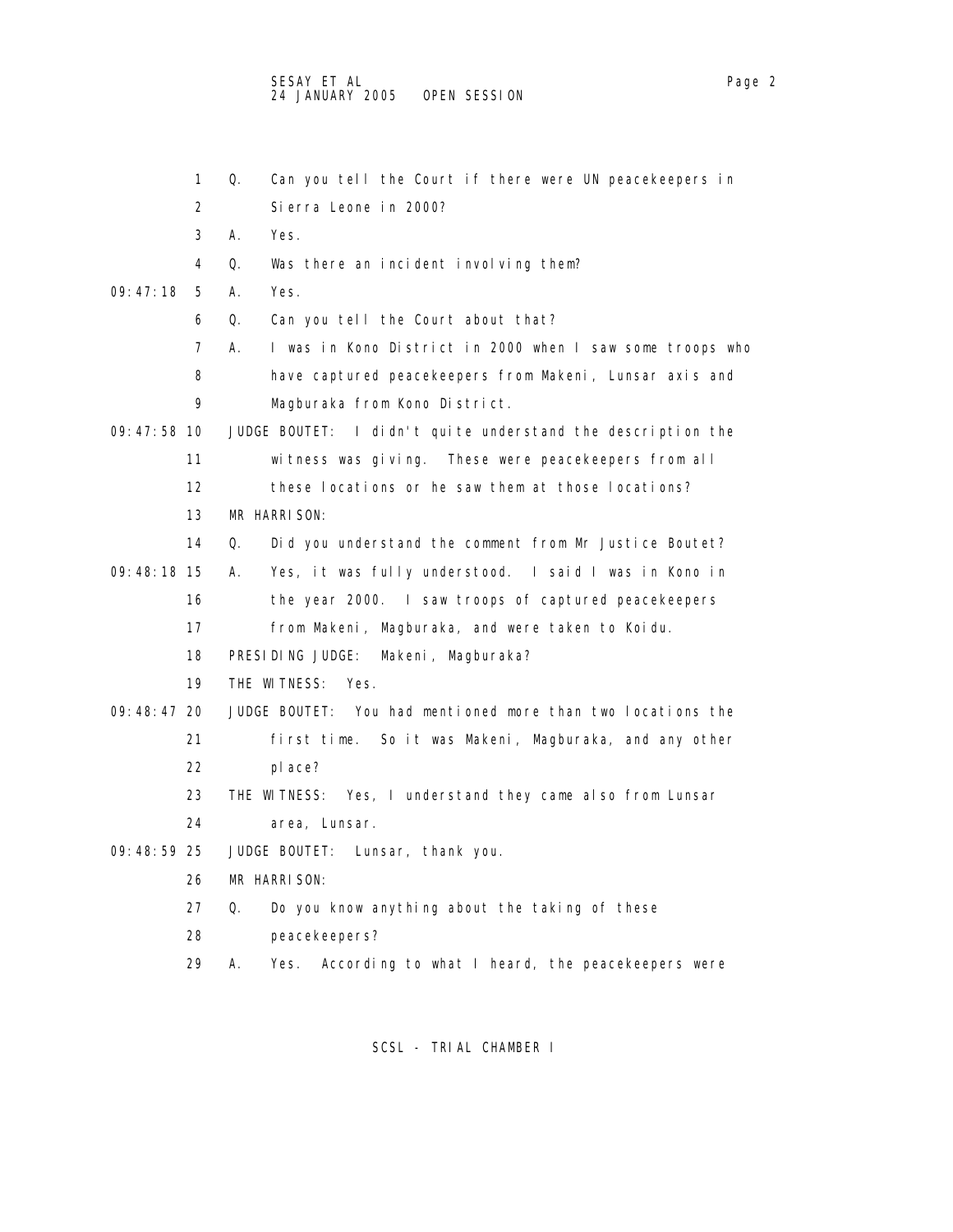|               | 1                 | adopted by the RUF in the year 2000 and were taken to            |
|---------------|-------------------|------------------------------------------------------------------|
|               | 2                 | Koidu Yengema, and they were divided into two groups.            |
|               | 3                 | Most senior commanders were taken at Tombodu with their          |
|               | 4                 | artilleries, like the armoured car and other heavy               |
| 09:49:42      | 5                 | weapons. And the other ranks remain at Yengema training          |
|               | 6                 | base.                                                            |
|               | 7                 | Q.<br>Do you recall when this $-$                                |
|               | 8                 | PRESIDING JUDGE: And the others were taken to?                   |
|               | 9                 | THE WITNESS:<br>To Tombodu.                                      |
| $09:50:14$ 10 |                   | PRESIDING JUDGE:<br>No, those are the most senior ones, you      |
|               | 11                | sai d.                                                           |
|               | $12 \overline{ }$ | THE WITNESS:<br>Most senior ones were taken to Tombodu along     |
|               | 13                | with their artilleries, and the others remained at               |
|               | 14                | Yengema training base in Yengema.                                |
| $09:50:32$ 15 |                   | MR HARRISON:                                                     |
|               | 16                | Do you recall when this was?<br>Q.                               |
|               | 17                | Yeah, this was in 2000.<br>А.                                    |
|               | 18                | Q.<br>Are you able to assist the Court any further as far as     |
|               | 19                | season or month?                                                 |
| 09:50:58 20   |                   | А.<br>Yes.                                                       |
|               | 21                | THE INTERPRETER: Please, My Lord, let the speaker speak          |
|               | 22                | through the mic so that we can get them clearly.                 |
|               | 23                | MR HARRISON:<br>That is my error. Is my microphone not           |
|               | 24                | operating properly? Am I easily audible now?                     |
| 09: 51: 22 25 |                   | JUDGE BOUTET:<br>It's when you speak to the witness, you sort of |
|               | 26                | talk away from the mic.                                          |
|               | 27                | THE INTERPRETER: It's audible now, you are clear.                |
|               | 28                | MR HARRISON:                                                     |
|               | 29                | Q.<br>What I was asking you was you had indicated it was the     |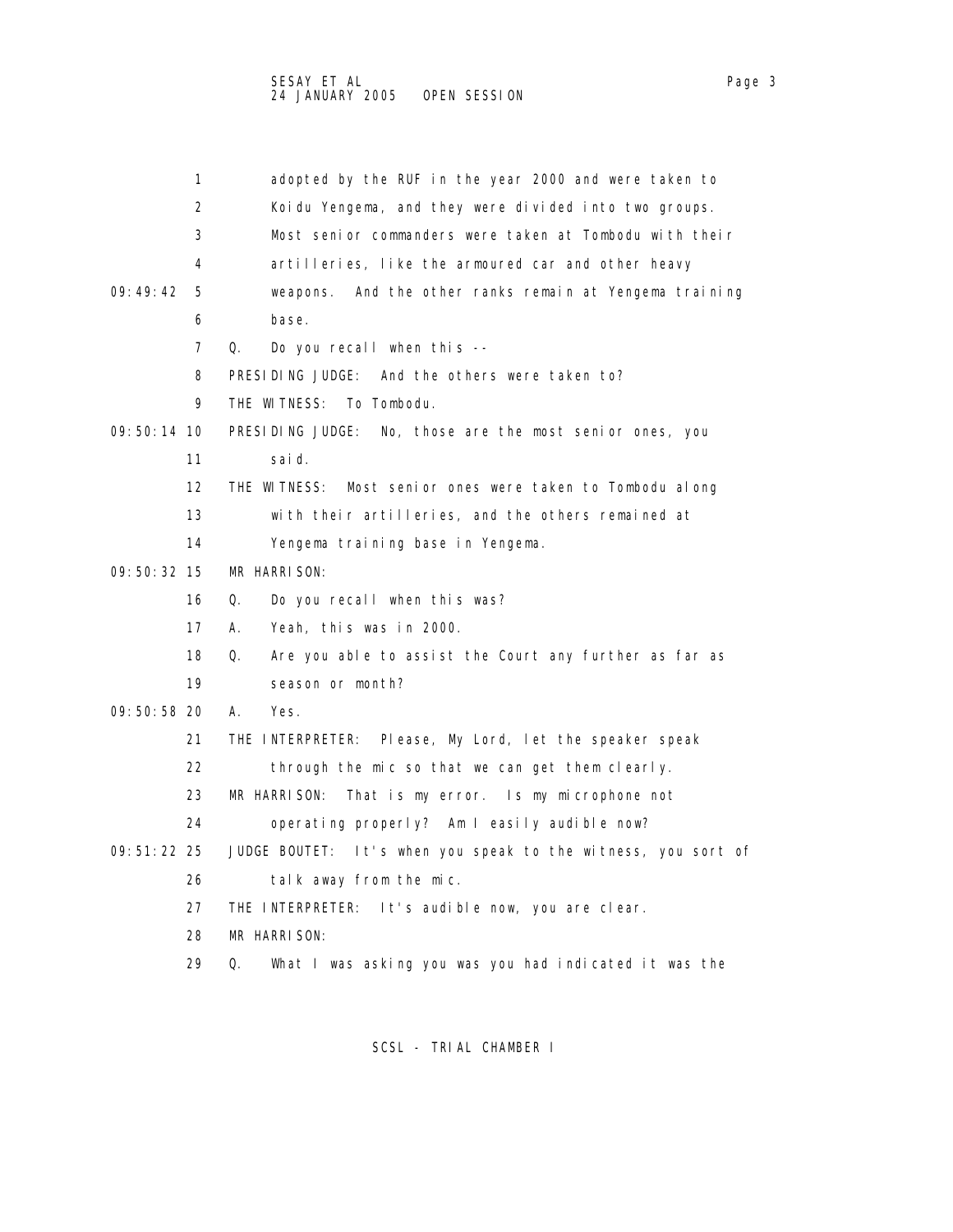|               | 1                 | year 2000. I was asking whether or not you could give           |
|---------------|-------------------|-----------------------------------------------------------------|
|               | 2                 | the Court any further assistance as to season or month.         |
|               | 3                 | А.<br>This was in the rainy season, in June.<br>Yes.            |
|               | 4                 | Q.<br>Are you able to say if any individuals were responsible   |
| 09: 52: 04    | 5                 | for this taking of peacekeepers?                                |
|               | 6                 | А.<br>Yes. I say it was RUF.                                    |
|               | 7                 | Q.<br>And were there any particular individuals involved?       |
|               | 8                 | А.<br>I was in xxx, but according to the information, reliable  |
|               | 9                 | information I had, was that Morris Kallon, Augustine Gbao       |
| 09:52:39:10   |                   | and Kailondo were the main, principal commanders                |
|               | 11                | <i>i</i> nvol yed.                                              |
|               | $12 \overline{ }$ | PRESIDING JUDGE:<br>Kallon, Gbao, and who?                      |
|               | 13                | Morris Kallon, Augustine Gbao and one Kailondo,<br>THE WITNESS: |
|               | 14                | Tamba Vanney.                                                   |
| $09:53:17$ 15 |                   | JUDGE THOMPSON: How did you describe him? They were the         |
|               | 16                | main?                                                           |
|               | 17                | THE WITNESS:<br>They were the main, principal commanders.       |
|               | 18                | JUDGE THOMPSON:<br>Thank you.                                   |
|               | 19                | MR HARRISON:                                                    |
| $09:53:52$ 20 |                   | Q.<br>Can you assist the Court any further as to why this       |
|               | 21                | taking of peacekeepers took place?                              |
|               | 22                | Yes. As I said, I was in xxx, but the reliable<br>А.            |
|               | 23                | information reached me was that they went through the           |
|               | 24                | abduction on the basis of disarmament agreement.                |
| 09: 54: 20 25 |                   | Q.<br>What do you mean by that?                                 |
|               | 26                | According to the sources, the -- I was informed that the<br>А.  |
|               | 27                | peacekeepers were held hostages or were abducted during         |
|               | 28                | the agreement which was not proper. And some commanders         |
|               | 29                | based in Makeni went into argument against the idea of          |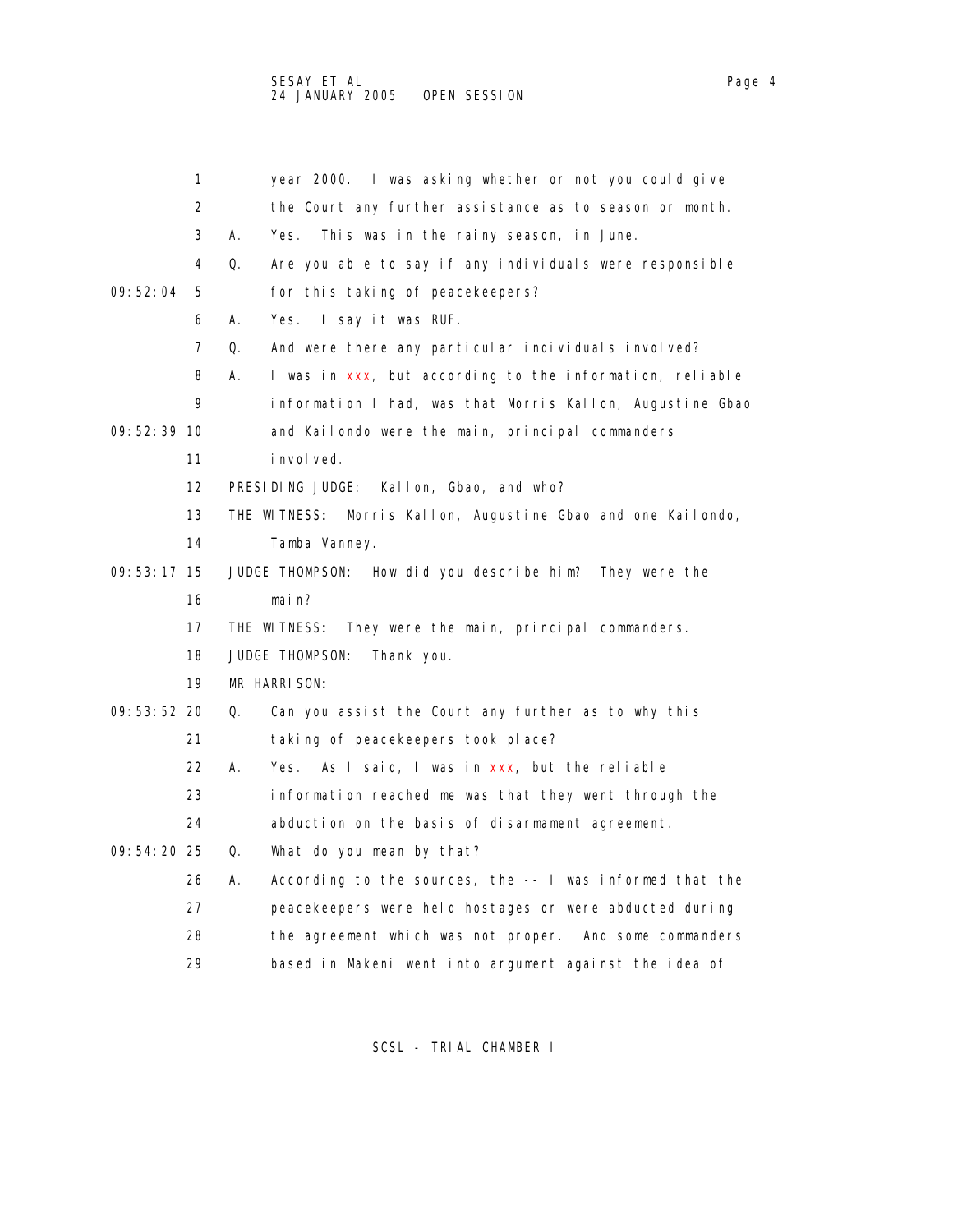|               | 1               |    | saying that the disarmament was not proper and so the     |
|---------------|-----------------|----|-----------------------------------------------------------|
|               | 2               |    | fighters were not to be armed by force -- were not to be  |
|               | 3               |    | disarmed by force.                                        |
|               | 4               | Q. | You just used the expression that the "fighters were not  |
| 09:55:45      | -5              |    | to be disarmed by force." Who was making that position    |
|               | 6               |    | known? Who was saying that?                               |
|               | $7^{\circ}$     | A. | This was said -- as I have been saying, I was not in      |
|               | 8               |    | Makeni. But according to the reliable information, this   |
|               | 9               |    | was said by Augustine Gbao.                               |
| $09:56:27$ 10 |                 | Q. | Did he say anything else?                                 |
|               | 11              | A. | Yes. He further saying that if any combatant or fighter   |
|               | 12 <sup>2</sup> |    | happens to $-$                                            |
|               | 13              |    | PRESIDING JUDGE: You are reporting him. Did you hear him? |

- 09:56:47 15 information.
	- 16 PRESIDING JUDGE: You better make it clear. Don't make it as
	- 17 if you heard from him and you're reporting that your
	- 18 information.
	- 19 THE WITNESS: Yes, that's why I started with according to

14 THE WITNESS: Yes, this was an information, reliable

- 09:56:54 20 information.
	- 21 MR HARRISON:
	- 22 Q. Please continue.
	- 23 A. That if any combatant --
	- 24 JUDGE THOMPSON: Just a minute, is he sticking to the level of
- 09:57:03 25 reliable information?
	- 26 MR HARRISON: Well, that's not for me to say. That's for you 27 to say.
		- 28 THE WITNESS: Yes, this was from a reliable information.
		- 29 JUDGE THOMPSON: Yeah, quite, I just want to know that.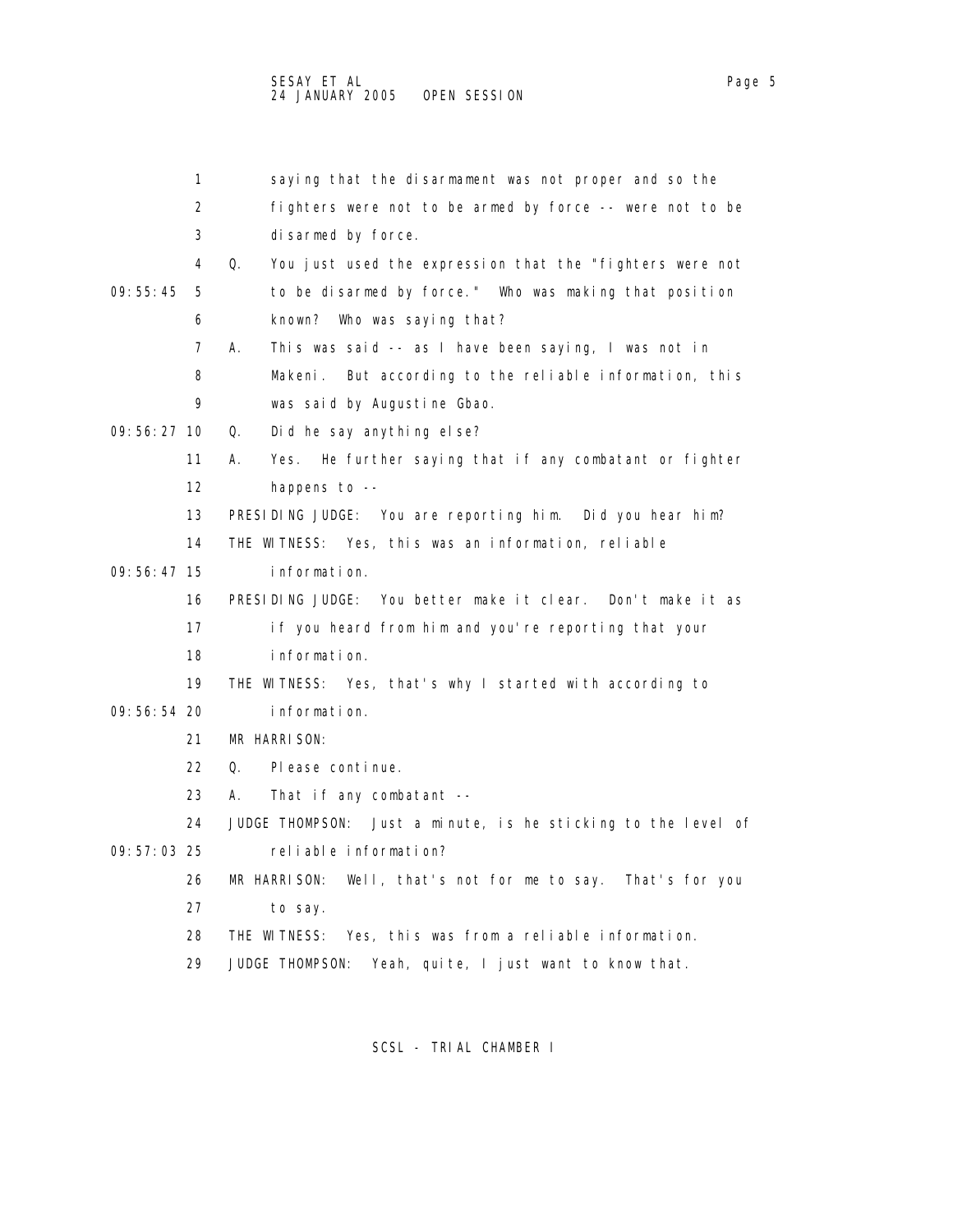- 
- 1 THE WITNESS: From a reliable information. 2 PRESIDING JUDGE: That Augustine Gbao said what? 3 THE WITNESS: He said that if any combatant found disarming 4 secretly without their notice, that individual would be 09:57:34 5 faced with execution. 6 MR HARRISON: 7 Q. At the time that this happened, did Augustine Gbao hold 8 any position? 9 A. Yes. He was a chief of securities, chief of securities 09:58:18 10 boss at that time. 11 Q. And what are the responsibilities under that position? 12 A. He was in charge of all security matters. 13 Investigations, he was in charge. 14 PRESIDING JUDGE: Investigations and what else? 09:59:04 15 THE WITNESS: And all security matters. 16 PRESIDING JUDGE: Yes. We got you. In charge of all security 17 matters and you were enumerating them. Investigations? 18 THE WITNESS: Yes. 19 MR HARRISON: 09:59:17 20 Q. Is there anything further that you'd like to add? 21 A. He was in charge of investigations of both military and 22 civil. 23 Q. At this same time did Morris Kallon occupy any position? 24 A. Yes. At that time he was a battlefield commander. 09:59:49 25 Q. I understand, and I think we all understand, that what 26 you're relating to us is information that has been passed 27 on to you, but you've mentioned Magburaka, Makeni, and 28 Lunsar. Are you able to tell the Court anything further 29 as to what took place there?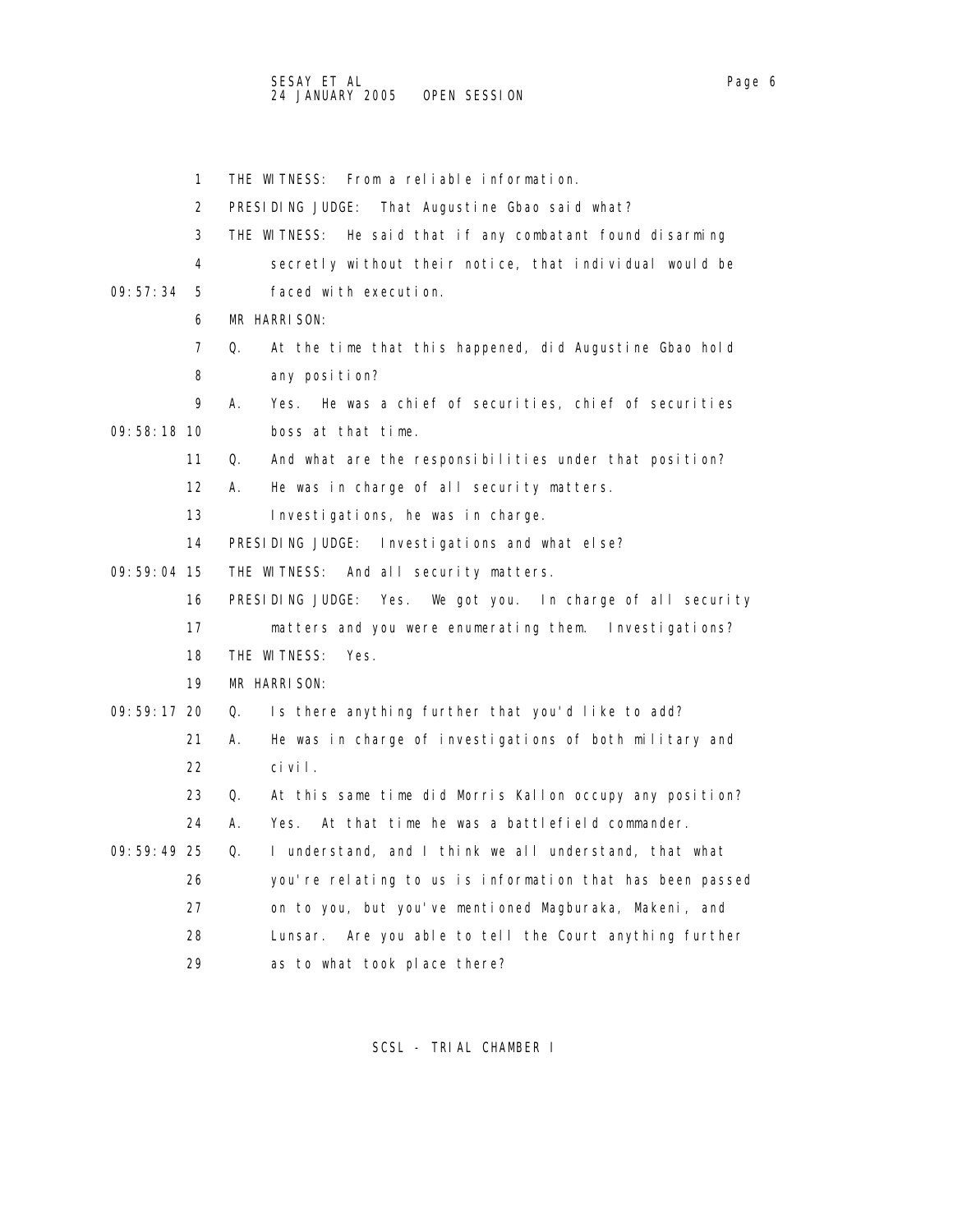- 1 A. Yes, according to reliable sources, when Augustine Gbao
- 2 and Morris Kallon noticed that some combatants are
- 3 secretly disarming without their notice, they proceed to
- 4 these positions Magburaka and Lunsar axis demanding
- 10:00:54 5 the weapons be disarmed by the combatants.
	- 6 Q. Let me just pause you there.
	- 7 PRESIDING JUDGE: Mr Kallon and Gbao went to?
	- 8 THE WITNESS: The positions of the peacekeepers demanding for
	- 9 the arms that they --
- 10:01:30 10 PRESIDING JUDGE: The towns. So they went to Magburaka?
	- 11 THE WITNESS: Yes, Magburaka.
	- 12 PRESIDING JUDGE: Magburaka and?
	- 13 THE WITNESS: Lunsar.
	- 14 PRESIDING JUDGE: Mm-hmm.
- 10:01:42 15 THE WITNESS: Demanding for the weapons that the fighters have 16 disarmed secretly without their notice.
	- 17 PRESIDING JUDGE: Demanding from who?
	- 18 THE WITNESS: From the peacekeepers.
	- 19 MR HARRISON:
- 10:01:54 20 Q. Maybe you can just explain what you mean, and I realise
	- 21 it may be straightforward in your mind, but some of us
	- 22 are hearing this for the first time. If you can just try
	- 23 to be as careful in explaining it as you can.
	- 24 A. Okay.
- 10:02:09 25 JUDGE BOUTET: So you mean to say that these fighters had
	- 26 already surrendered their weapons to UN peacekeepers.
	- 27 THE WITNESS: Yes.
	- 28 JUDGE BOUTET: And Gbao and Kallon went to these peacekeepers
	- 29 and asked them that they give both Kallon and Gbao the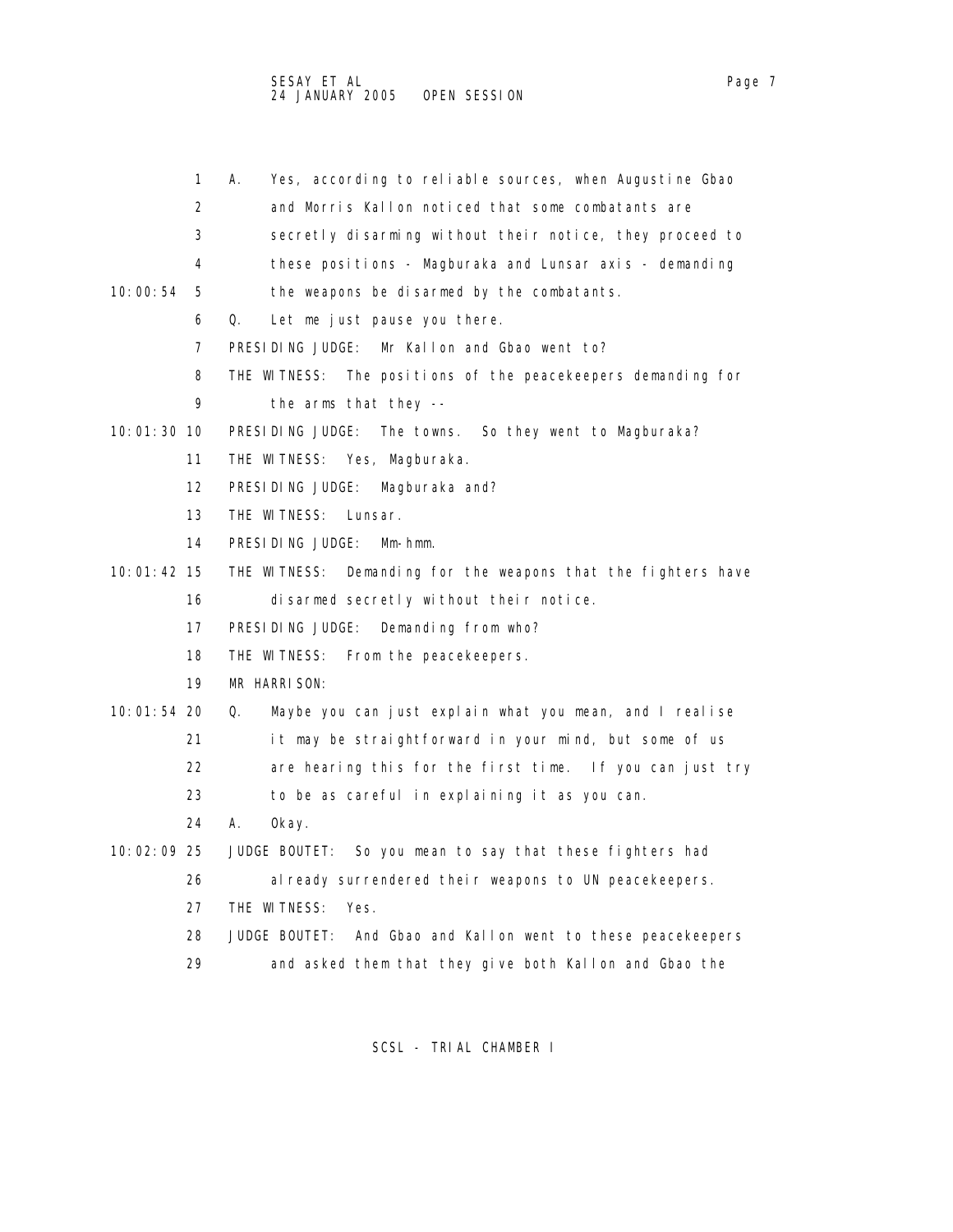|               | 1  | weapons back?                                                   |
|---------------|----|-----------------------------------------------------------------|
|               | 2  | THE WITNESS: Yes.                                               |
|               | 3  | JUDGE BOUTET: And they did that both in Lunsar and Magburaka?   |
|               | 4  | THE WITNESS:<br>Yes.                                            |
| 10: 02: 45    | 5  | MR HARRISON:                                                    |
|               | 6  | At different times in the past few minutes you said<br>Q.       |
|               | 7  | "Lunsar" and "Lunsar axis". Is Lunsar a town?                   |
|               | 8  | А.<br>Yes, it's a town.                                         |
|               | 9  | Q.<br>And does Lunsar axis indicate something else to you?      |
| 10:02:58 10   |    | Yes. It is a town with the limit areas.<br>А.                   |
|               | 11 | Q.<br>All right. You're up to the point of explaining that      |
|               | 12 | Mr Gbao and Mr Kallon asked that weapons be returned.           |
|               | 13 | Can you please continue.                                        |
|               | 14 | MR CAMMEGH:<br>Before he does, can we have an explanation as to |
| 10:03:29 15   |    | what Lunsar axis means because that answer made no sense        |
|               | 16 | to me.                                                          |
|               | 17 | MR HARRISON: I'm sorry.                                         |
|               | 18 | Perhaps, if at all possible, if you could try to explain<br>Q.  |
|               | 19 | for the benefit of the Court what you mean when you're          |
| $10:03:42$ 20 |    | using "Lunsar axis".                                            |
|               | 21 | Yes, what I mean is that Lunsar has other nearby towns.<br>А.   |
|               | 22 | So it refers to an area?<br>0.                                  |
|               | 23 | А.<br>Si r?                                                     |
|               | 24 | When you are using the term "Lunsar axis", are you<br>Q.        |
| 10:04:07 25   |    | referring to a broader area?                                    |
|               | 26 | Of course.<br>А.                                                |
|               | 27 | PRESIDING JUDGE: Tell us, I mean --                             |
|               | 28 | THE WITNESS:<br>Yes.                                            |
|               | 29 | PRESIDING JUDGE: You say Lunsar has nearby towns.<br>Nearby,    |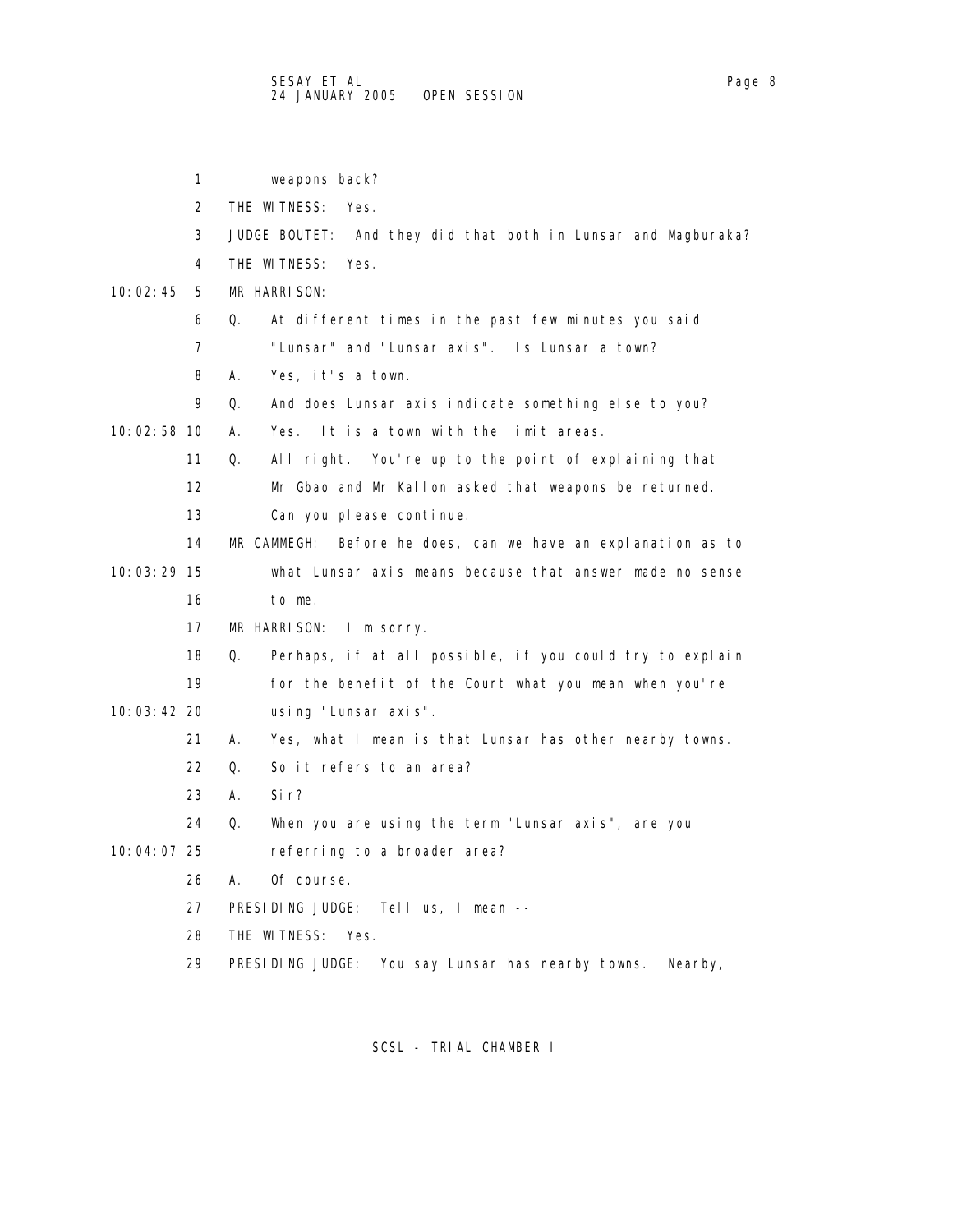## SESAY ET AL Page 9 24 JANUARY 2005 OPEN SESSION

 1 what do you call that, is it towns? 2 THE WITNESS: Well, there are other villages closer to Lunsar. 3 That's what I mean. 4 PRESIDING JUDGE: Lunsar has other villages near it, close to 10:04:51 5 it? 6 THE WITNESS: Yes, sir. 7 MR HARRISON: 8 Q. We're at the point where -- 9 PRESIDING JUDGE: And what does Lunsar axis -- where does 10:04:59 10 Lunsar axis -- you've not yet answered counsel's 11 -- Mr Cammegh's interrogation of this. Where does Lunsar 12 axis form in all this? 13 THE WITNESS: Yes. According to the information -- the 14 reliable information I received, it was the peacekeepers 10:05:18 15 were occupying -- 16 PRESIDING JUDGE: No, no, no. Where is Lunsar axis? What is 17 it? What is Lunsar axis? 18 THE WITNESS: Lunsar axis, as I say, were just townships. 19 PRESIDING JUDGE: It was a village near -- near Lunsar, is it? 10:05:34 20 THE WITNESS: Of course, yes. 21 PRESIDING JUDGE: How do you spell Lunsar? 22 THE WITNESS: It is L-U-N-S-A-R. Lunsar. 23 MR HARRISON: 24 Q. Now, I just asked you to try and remember where we were. 10:06:09 25 You had explained to the Court that there had been a 26 demand made that weapons that had been surrendered be 27 returned. Now, can you continue on with what you know? 28 A. Yes. Weapons could be returned until disarmament 29 conditions have been revised.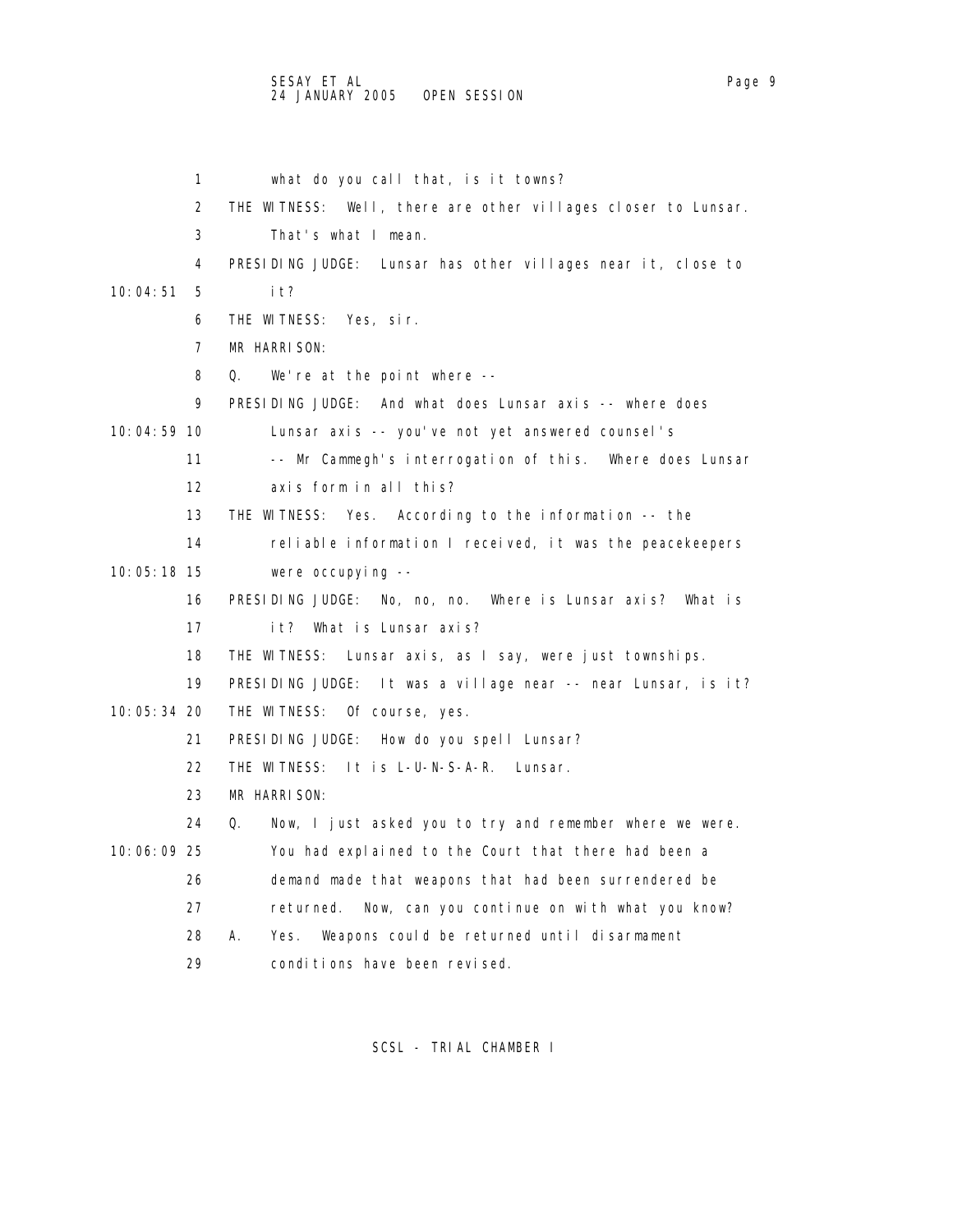|   | PRESIDING JUDGE: I don't understand who is saying this.                  |
|---|--------------------------------------------------------------------------|
| 2 | THE WITNESS: According to Augustine Gbao and Morris Kallon,              |
| 3 | they said that these weapons should be retrieved because                 |
| 4 | the disarmament conditions have to be re-revised anyway.                 |
|   | 10:07:06 5 JUDGE BOUTET: They were not agreeing with the conditions that |

- 6 applied for disarmament?
- 7 THE WITNESS: Yes, they said they were not satisfied with the 8 agreement of the disarmament at that time.
- 9 MR HARRISON:
- 10:07:36 10 Q. Please go on.
	- 11 A. Then some commanders, the fighters, asked -- raised the
	- 12 concern that why did you allow Shegbema, Kambia to be
	- 13 disarmed under the same condition?
	- 14 PRESIDING JUDGE: S-H-E-G-B-E-M-A.
- 10:08:21 15 MR HARRISON: The second word was Kambia, K-A-M-B-I-A.
	- 16 THE WITNESS: Port Loko as well.
	- 17 MR HARRISON:
	- 18 Q. Continue.
	- 19 PRESIDING JUDGE: He said some fighters. Asked who?
- 10:08:56 20 THE WITNESS: They asked Morris Kallon and Augustine Gbao that
	- 21 why do they allow disarmament to take place at Shegbema,
	- 22 Port Loko and Kambia areas, why, under the same
	- 23 conditions.
	- 24 MR HARRISON:
- 10:09:26 25 Q. Continue.
	- 26 A. The reply from Augustine Gbao was that they have
	- 27 previously told the fighters that anyone caught secretly
	- 28 disarming would be faced with execution.
	- 29 Q. Do you know what happened to these peacekeepers that were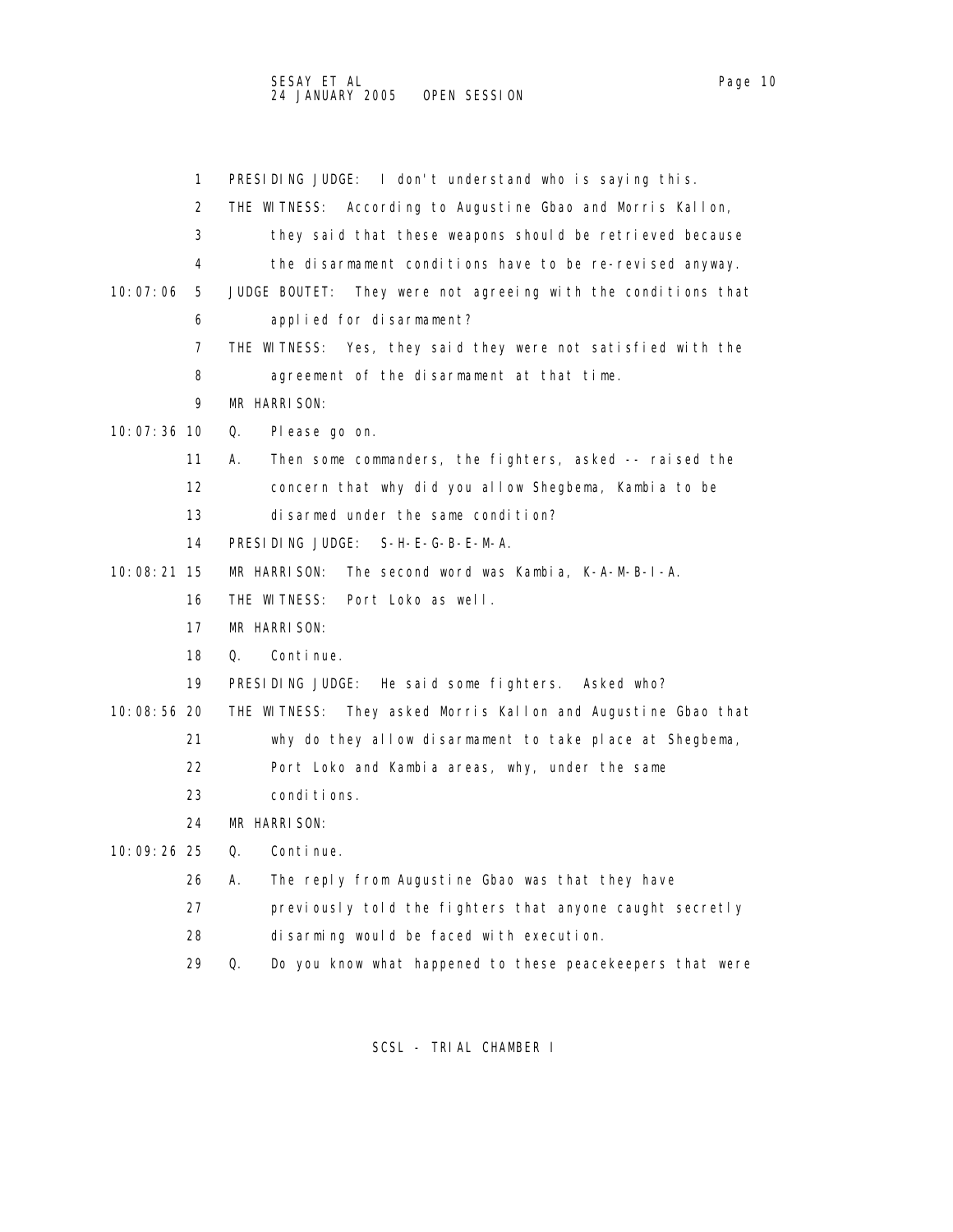1 taken? 2 A. Yes. On that day, Morris Kallon, Augustine Gbao, they 3 returned to their previous places. Morris Kallon 4 returned at Magburaka. Augustine Gbao remained at 10:10:34 5 Makeni. 6 PRESIDING JUDGE: And what happened to the arms they were to 7 ask for? 8 THE WITNESS: The arms were not given to them. That was the 9 argument. According to the same information, Augustine 10:11:39 10 Gbao proceeded to the location at Lunsar, to the 11 peacekeepers. 12 MR HARRISON: 13 Q. Please continue. 14 A. Demanding for the same weapons. 10:12:34 15 Q. What happened next? 16 A. The peacekeepers told Augustine Gbao that the fighters 17 would only receive benefits out of the disarmament and 18 not the weapons. 19 Q. What happened next? 10:13:21 20 A. Bitter argument came between he, Augustine Gbao, and the 21 peacekeepers. 22 Q. Did anything happen? 23 A. The argument only ended in military confrontations. 24 Q. What do you mean by "military confrontations"? 10:14:17 25 A. I mean that according to the information, Augustine Gbao 26 ordered the securities to open arm at the peacekeepers in 27 order to retrieve the weapons. 28 Q. Could you just repeat that. I think one of the Defence

29 counsel may not have heard the answer.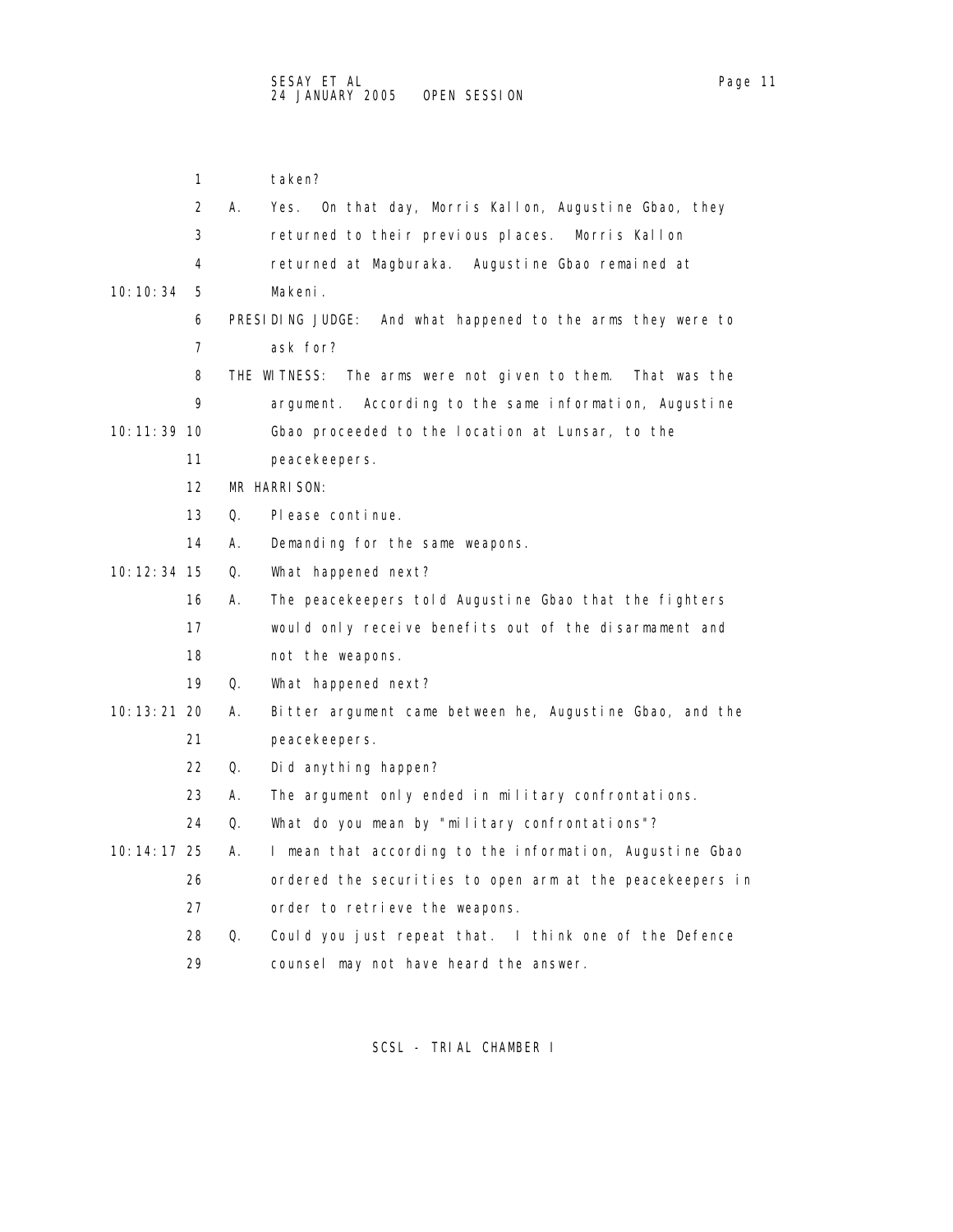- 1 A. The argument only ended in military confrontations by
- 2 Augustine Gbao giving order to his securities to open arm
- 3 against the peacekeepers in order to retrieve the
- 4 weapons.
- 10:15:14 5 Q. Do you know when this happened?
	- 6 A. Yes. This was in 2000.
	- 7 Q. Can you be any more specific?
	- 8 A. Yes. It was 2000, May.
	- 9 Q. And where was it?
- 10:15:58 10 A. It was at Lunsar.
	- 11 Q. Now, you've already mentioned Magburaka. Did something
	- 12 happen there?
	- 13 A. Magburaka as well, when Augustine Gbao --
	- 14 PRESIDING JUDGE: Can we go more systematically, please.
- 10:16:27 15 THE WITNESS: Let us finish with Lunsar.
	- 16 PRESIDING JUDGE: Yes.
	- 17 THE WITNESS: When Augustine Gbao gave order to his securities
	- 18 to open arm against the peacekeepers, the fighting
	- 19 extended to the -- extended, so at that point Augustine
- 10:17:02 20 Gbao only sent a communication to Morris Kallon at
	- 21 Magburaka informing him that the peacekeepers have
	- 22 attacked their positions, so they were at serious
	- 23 fighting.
	- 24 MR HARRISON:
- 10:17:55 25 Q. What happened next?
	- 26 A. While Lunsar was at the same fighting, Magburaka also,
	- 27 with Morris Kallon's order, the securities to also carry
	- 28 on the same attack at Magburaka where the peacekeepers
	- 29 were.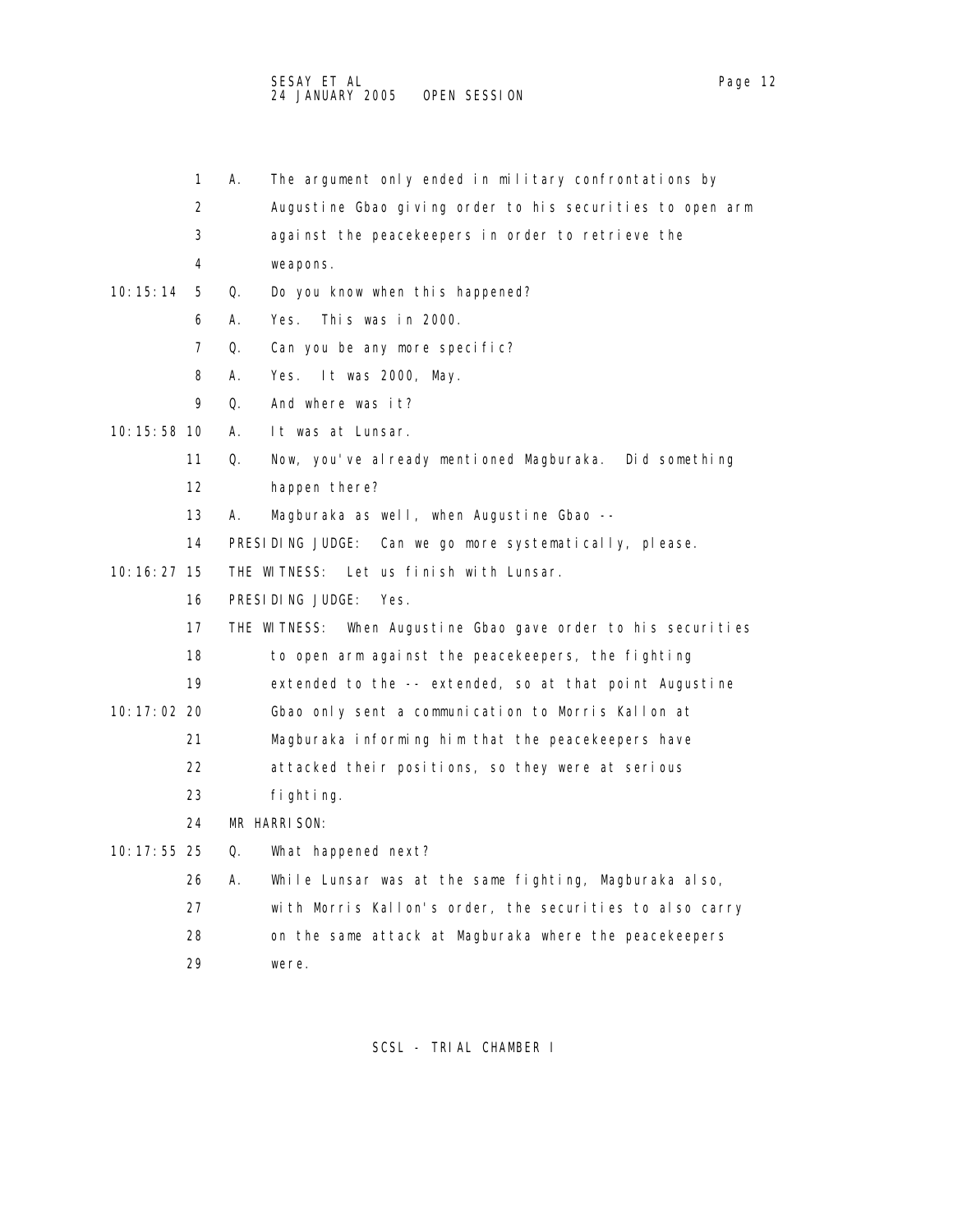1 PRESIDING JUDGE: This was in Magburaka? 2 THE WITNESS: Yes. Magburaka and Lunsar were now both at 3 military positions of fighting. 4 MR HARRISON: 10:19:15 5 Q. Can you assist the Court any further with what happened 6 at Magburaka. 7 A. At Magburaka, according to information, the peacekeepers 8 were captured at Magburaka at the same time were captured 9 at Lunsar and were kept hostages. 10:20:09 10 Q. Did you ever see these peacekeepers who were taken 11 hostage? 12 A. Yes. I saw them in Koidu, Kono District, Yengema. 13 Q. How many did you see? 14 A. I was not able to check the number, but according to the 10:20:45 15 sources of information, there were over 300, to 300. 16 Q. Do you know what happened to these hostages? 17 A. They were taken to Koidu, Yengema training base. As I 18 have stated earlier, the most senior commanders were, 19 together with their artilleries, were taken to Tombodu. 10:22:02 20 And other rank and file commanders were left at the 21 Yengema training base. 22 Q. And after that, do you know what happened to them? 23 A. Yes. They were later taken to Kailahun upon the order of 24 Sam Bockarie. 10:22:29 25 PRESIDING JUDGE: You say -- who was Sam Bockarie? 26 THE WITNESS: Sam Bockarie was the chief of defense -- 27 PRESIDING JUDGE: I know, I know. Who was taken to Kailahun? 28 THE WITNESS: The hostages were taken to Kailahun. 29 PRESIDING JUDGE: All of them?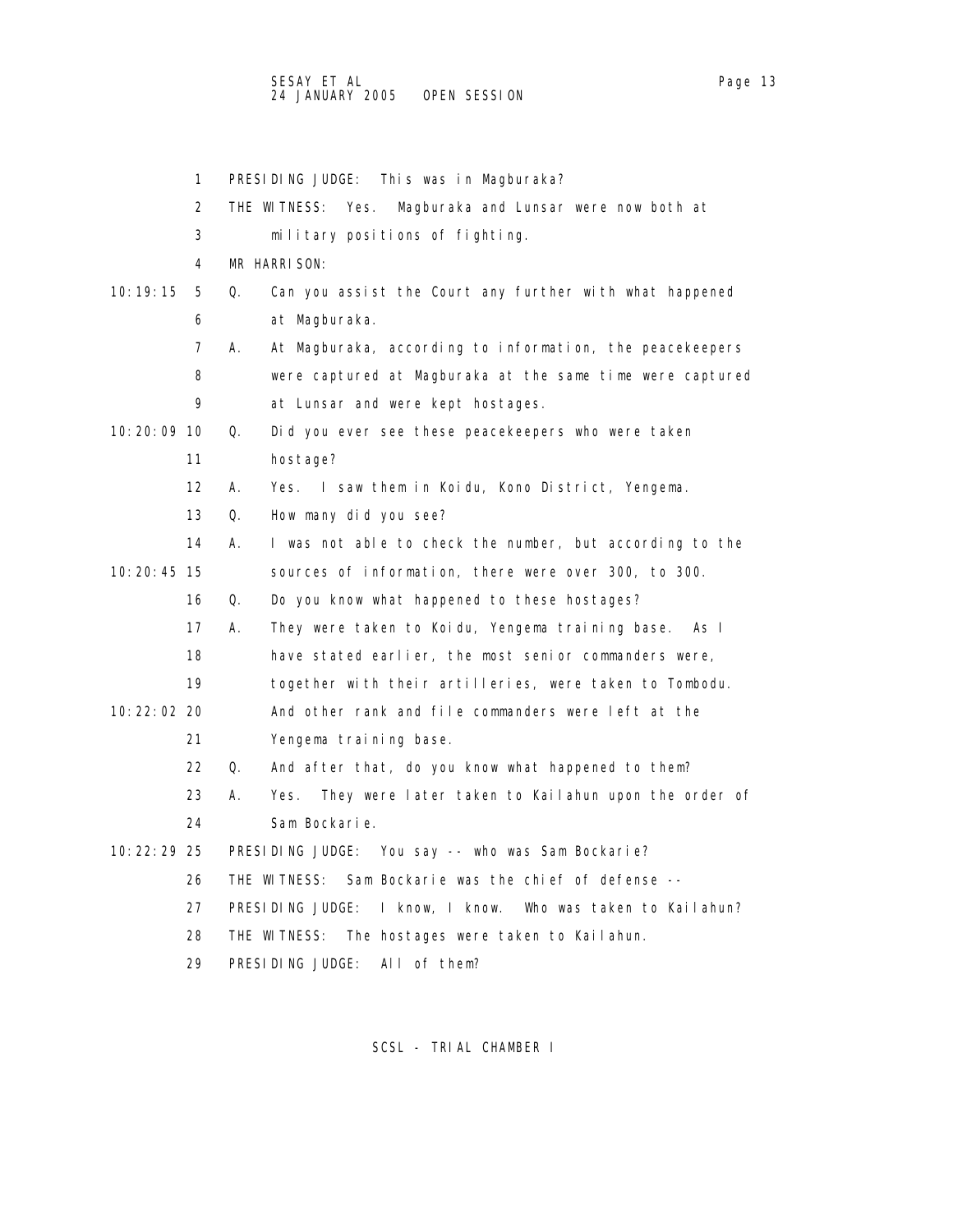1 THE WITNESS: Yes, sir.

2 PRESIDING JUDGE: All?

3 THE WITNESS: Yes, sir.

4 MR HARRISON: That concludes what is the substantive part of 10:23:21 5 the direct evidence. There is one remaining portion of 6 evidence that the Prosecution had wished to lead in what 7 it thought would be a more efficient manner, and that's 8 simply trying to submit a doc as an exhibit, which is 9 names and a very brief description, exactly the same 10:23:36 10 format as what is Table 7.

11 I understood that the Defence objected. And at the 12 time, the Court indicated that at the present time they 13 were not prepared to admit the document as an exhibit. 14 So unless I'm under a misunderstanding and the Defence 10:23:54 15 has changed their position, what I propose to do is 16 simply to put names to the witness and ask him to give a 17 very brief description of the witness. And then 18 ultimately, it's the Prosecution's suggestion that it 19 would be of some guidance to the Court ultimately that 10:24:04 20 names with spellings be before the Court in a document. 21 PRESIDING JUDGE: You may go on. It will depend on the 22 attitude of the Defence to this. 23 MR HARRISON:

24 Q. Witness, do you know the name Abu Bakar Jalloh?

10:25:06 25 A. Yes, I know Abu Bakar Jalloh.

26 Q. Does that person --

 27 MR O'SHEA: Your Honour, I'm sorry. I would prefer frankly if 28 the witness was referred to -- taken through his evidence 29 and dealt with scenarios and asked "who was there," "who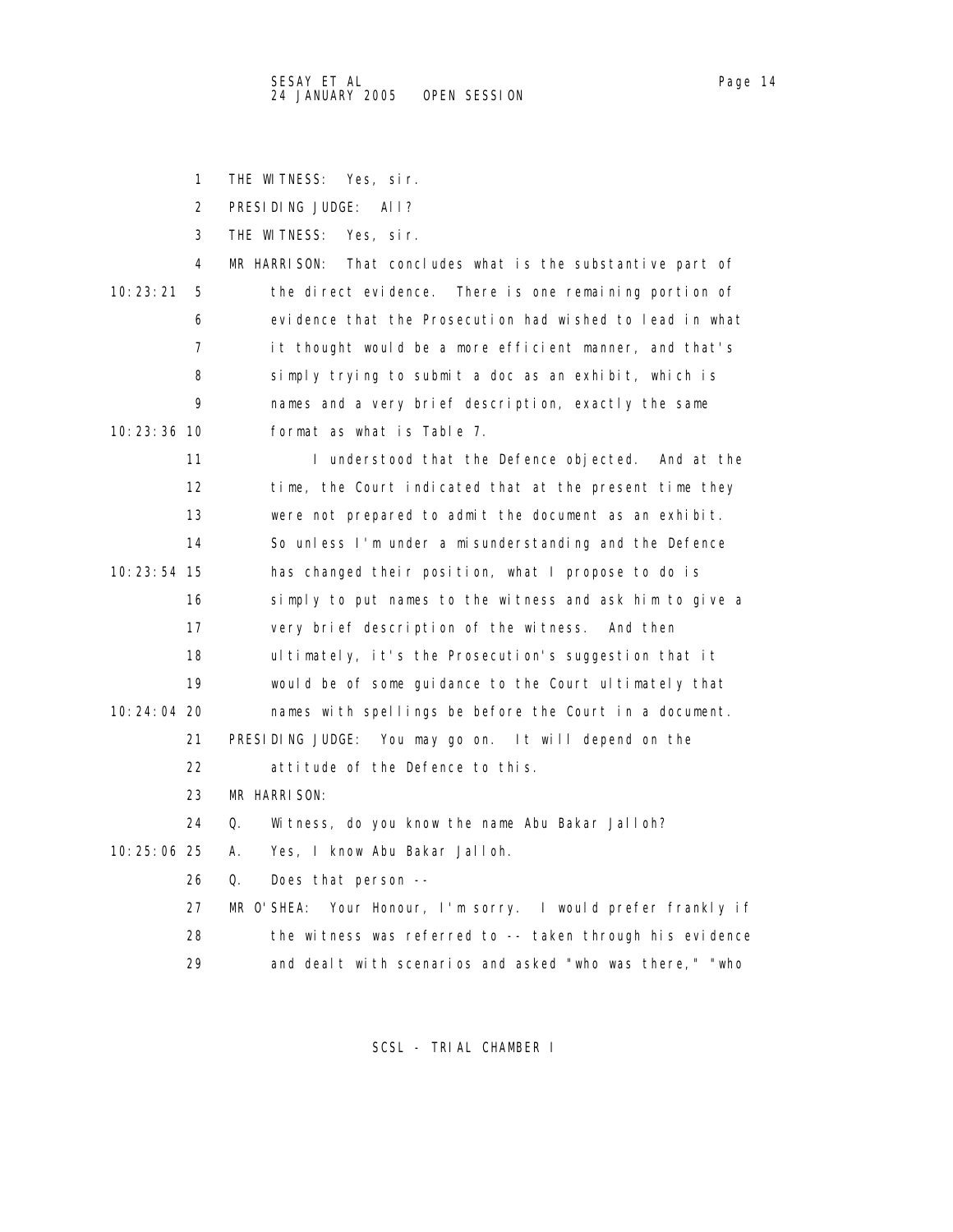|               | 1  | do you know in relation to this," et cetera, et cetera.          |
|---------------|----|------------------------------------------------------------------|
|               | 2  | We're not frankly happy with the idea of the Prosecution         |
|               | 3  | simply saying to the witness "do you know X?" In a               |
|               | 4  | $number - -$                                                     |
| 10:25:42      | 5  | PRESIDING JUDGE:<br>Because the answer would be yes.             |
|               | 6  | MR O'SHEA: Well, the answer will be yes or no. And if the        |
|               | 7  | Prosecution goes through the whole list, he may as well          |
|               | 8  | put the document in front of the witness. We would               |
|               | 9  | suggest that if a name is going to come into court, it           |
| 10:26:05 10   |    | should come from the witness, not from the Prosecution.          |
|               | 11 | JUDGE BOUTET: Are you objecting or not? You said you would       |
|               | 12 | prefer. Are you objecting? And if so, on what basis?             |
|               | 13 | What the Prosecution is intending to do is put the name          |
|               | 14 | and ask if he knows and give additional information.<br>So       |
| 10:26:24 15   |    | are you objecting to the fact that the Prosecution is            |
|               | 16 | asking "do you know Mr X, Y, Z?" If you're objecting, on         |
|               | 17 | what ground?                                                     |
|               | 18 | MR O'SHEA: We're objecting on the grounds that they're           |
|               | 19 | leading questions.                                               |
| $10:26:42$ 20 |    | MR JORDASH:<br>Could $I -$                                       |
|               | 21 | JUDGE THOMPSON: So you're saying that because they're            |
|               | 22 | leading, they can't be asked. Is that what you're                |
|               | 23 | sayi ng?                                                         |
|               | 24 | MR O'SHEA: Your Honour, yes.                                     |
| 10: 27: 04 25 |    | Because my understanding of the jurisprudence<br>JUDGE THOMPSON: |
|               | 26 | is that leading questions need not be forbidden if they          |
|               | 27 | relate to uncontroversial matters. Isn't that what the           |
|               | 28 | juri sprudence says?                                             |
|               | 29 | MR O'SHEA: I agree. But these are controversial.                 |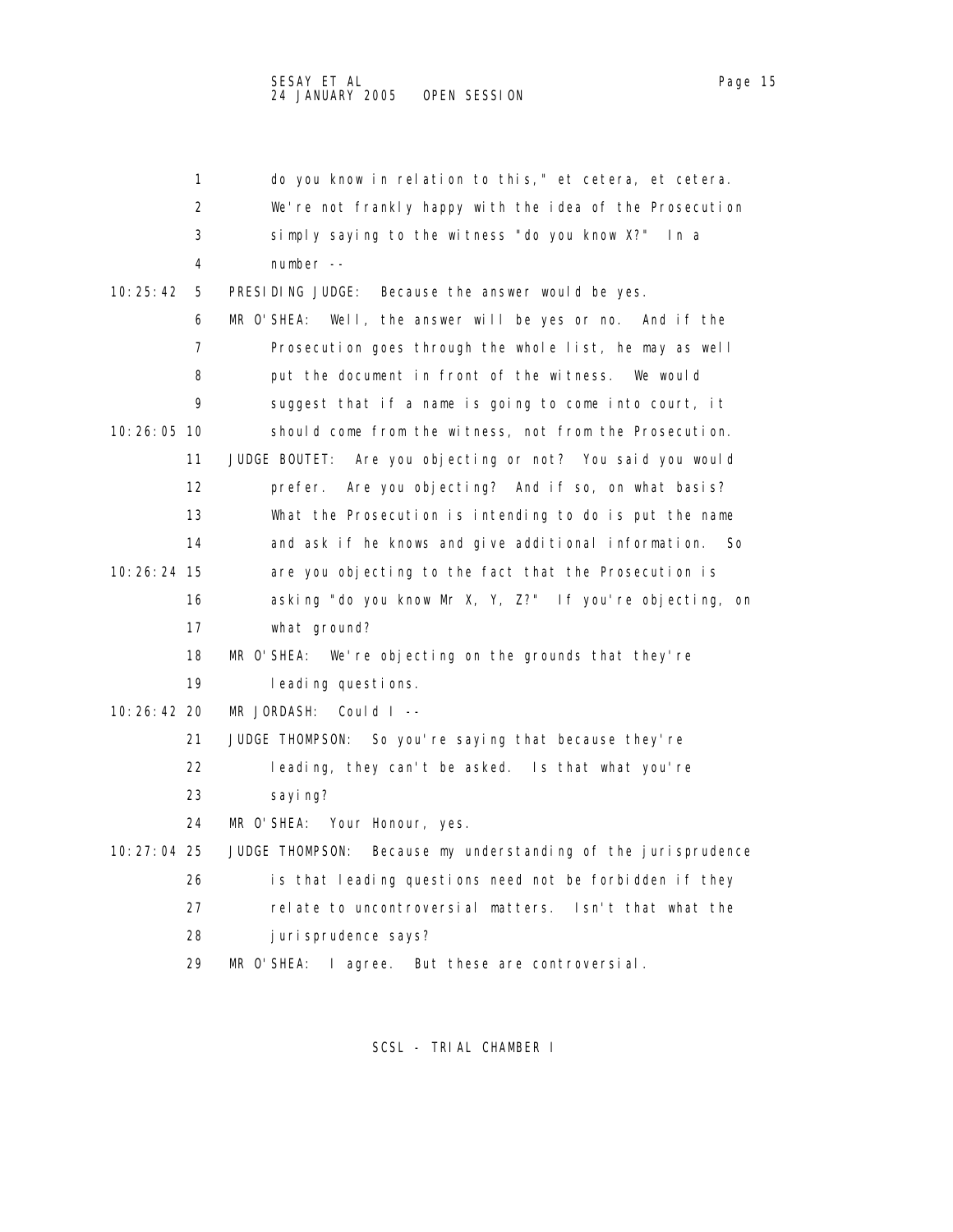| 1                 | JUDGE THOMPSON:<br>No, no, no. I'm asking us to agree on the    |
|-------------------|-----------------------------------------------------------------|
| 2                 | law first, before we go to the application of the law to        |
| 3                 | the particular instance. So the prohibition of leading          |
| 4                 | questions is really on issues which are controversial in        |
| 10:27:44<br>5     | examination-in-chief, because realising that in                 |
| 6                 | cross-examination you can still ask leading questions.          |
| 7                 | So if the objection is that the leading questions being         |
| 8                 | asked here are uncontroversial matters, I would take a          |
| 9                 | different attitude. But just to say because they're             |
| 10: 28: 12 10     | leading does not help me.                                       |
| 11                | MR O'SHEA:<br>Well $--$                                         |
| $12 \overline{ }$ | JUDGE THOMPSON: What would be your response then?               |
| 13                | My response would be this, Your Honour: As far as<br>MR O'SHEA: |
| 14                | I can see at the moment, a number of the names on this          |
| 10:28:26 15       | list are not names which we have in the statements which        |
| 16                | we have already received from the Prosecution.<br>That's        |
| 17                | Now, that's not the basis of the<br>the first thing.            |
| 18                | objection, but that contributes to the contentious nature       |
| 19                | of the names because essentially what's going --                |
| 10: 28: 51 20     | JUDGE THOMPSON:<br>Let me tell you clearly. I want to shorten   |
| 21                | this matter. If really I'm satisfied that the questions         |
| 22                | about to be asked or the series of questions about to be        |
| 23                | asked by the Prosecution are leading on controversial           |
| 24                | issues, then you have my vote.                                  |
| 10: 29: 25 25     | MR O'SHEA: Your Honour, these are controversial issues for      |
| 26                | This witness is testifying to very<br>one simple reason:        |
| 27                | significant matters in relation to our client. His level        |
| 28                | of knowledge and his closeness to the incidents and the         |
| 29                | general structure of the RUF is controversial.<br>We do not     |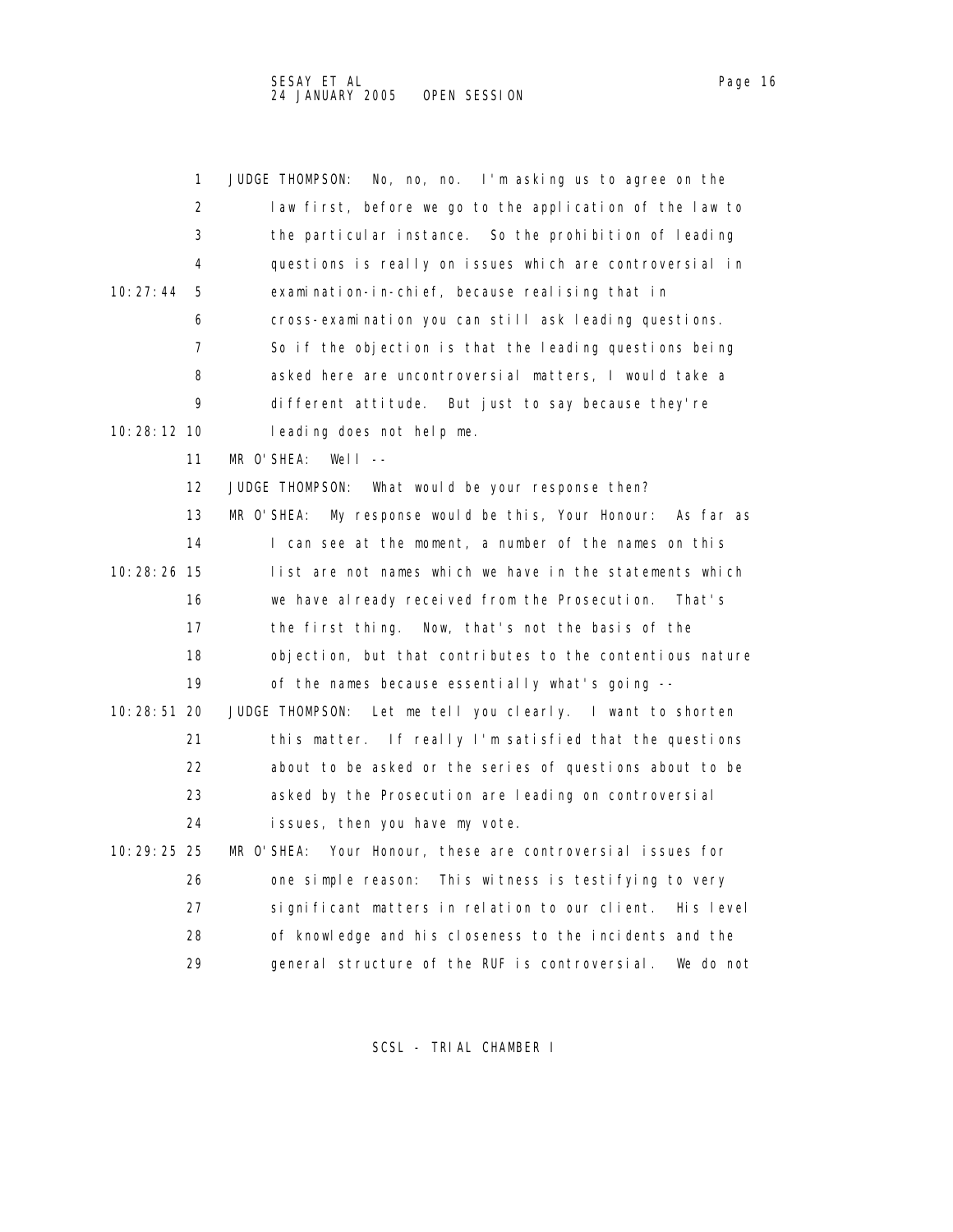1 controvert the fact that he was a member of the RUF, but 2 he is going into an enormous amount of detail. And we do 3 not necessarily accept -- I mean, this is difficult to 4 explain in front of the witness, but we would not 10:30:06 5 necessarily accept that his depth of knowledge is 6 justified. So from that point of view -- 7 JUDGE BOUTET: Maybe it might be better if you are going to 8 pursue this argument that we ask the witness to be 9 excused. Because we don't want to preclude you from 10:30:23 10 making a full argument; at the same time, we want to be 11 able to fully understand what the objection is all about. 12 MR O'SHEA: I understand, Your Honour. But I think that I can 13 say that much and possibly make the argument clear. If 14 the argument's still not clear, then I'll consult with my 10:30:43 15 learned friend as to whether we need the witness to go 16 out. Because I don't want to waste the Court's time. 17 But essentially, what the Prosecution is doing -- 18 JUDGE THOMPSON: To me, clearly, we would save much time if we 19 were to ask this witness to retire temporarily. Because 10:31:00 20 quite frankly, I have stated the law as I understand it. 21 And I have no doubt in my mind that there is no total ban 22 on asking leading questions in examination-in-chief, but 23 the ban is when they're contentious. If I am satisfied 24 that the matters that you're raising, then I am going to 10:31:22 25 vote for you. 26 PRESIDING JUDGE: In a plebiscite.

 27 MR O'SHEA: Can I just say, Your Honour - I know Mr Harrison's 28 on his feet - but can I just say before the witness goes 29 out, I would like to consult with Mr Cammegh to be sure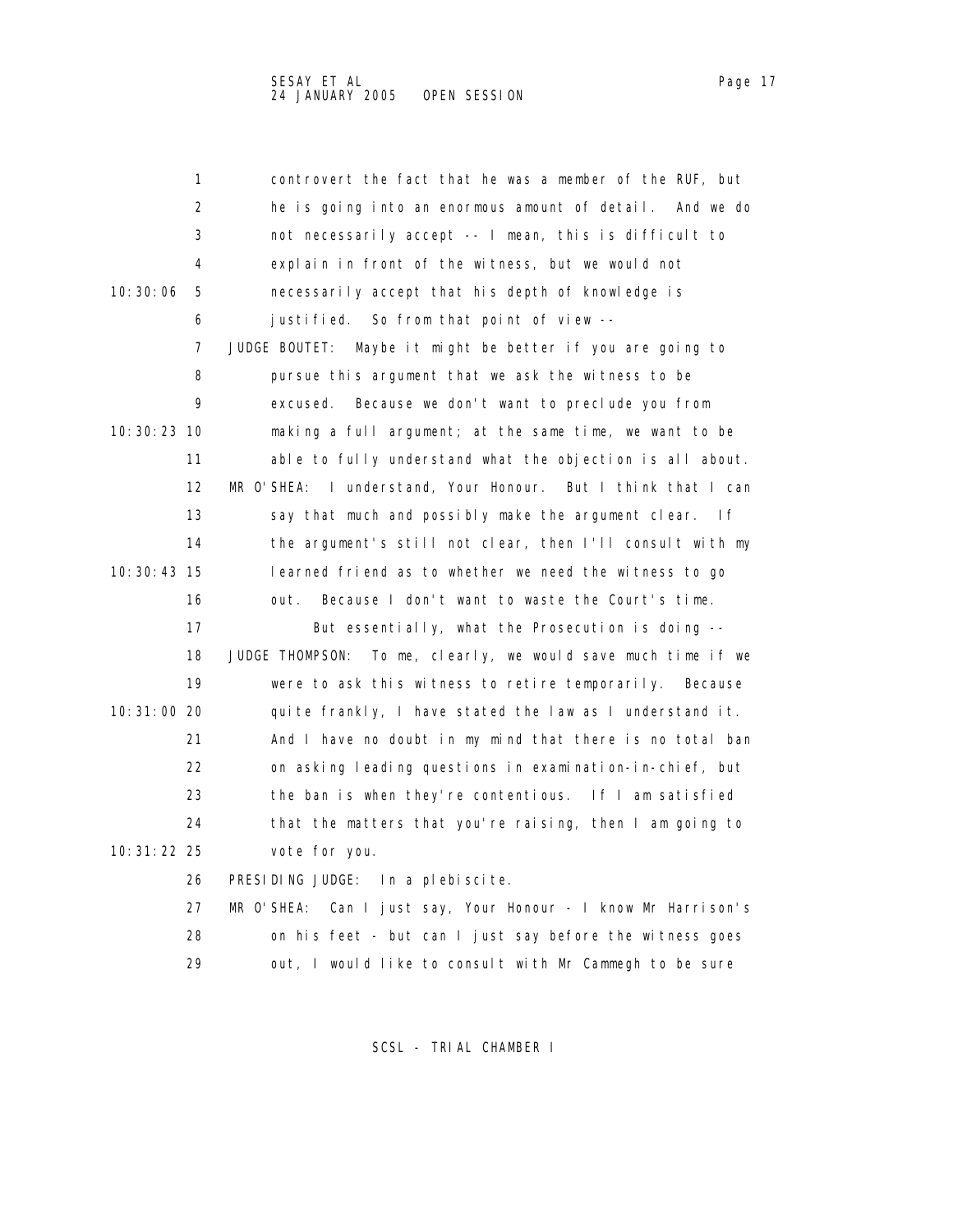|               | 1  | where we're going here.                                            |
|---------------|----|--------------------------------------------------------------------|
|               | 2  | JUDGE THOMPSON: Right, okay.                                       |
|               | 3  | MR HARRISON:<br>The Prosecution has its eye on the clock.<br>We're |
|               | 4  | very concerned about time management. We're in the third           |
| 10:31:44      | 5  | We've finished one witness. The Prosecution has<br>week.           |
|               | 6  | no further questions for the witness.                              |
|               | 7  | JUDGE BOUTET: So you're not pursuing these questions?              |
|               | 8  | MR HARRISON:<br>No.                                                |
|               | 9  | MR O'SHEA: I'm grateful.                                           |
| 10: 32: 00 10 |    | PRESIDING JUDGE: That would be the end of your                     |
|               | 11 | examination-in-chief, Mr Harrison?                                 |
|               | 12 | MR HARRISON:<br>That's the end.                                    |
|               | 13 | JUDGE THOMPSON: Learned counsel for the Defence, Mr Jordash,       |
|               | 14 | your witness.                                                      |
| 10: 34: 16 15 |    | MR JORDASH: Thank you, Your Honour.                                |
|               | 16 | CROSS-EXAMINED BY MR JORDASH:                                      |
|               |    | Good morning, Mr Witness.<br>Q.                                    |
|               | 17 |                                                                    |
|               | 18 | Good morning.<br>А.                                                |
|               | 19 | Q.<br>Just so you know who I am, I represent Mr Issa Sesay.        |
| 10: 34: 33 20 |    | I want to start, if I may, with the very early days,               |
|               | 21 | and just to see if you can confirm some information.               |
|               | 22 | JUDGE THOMPSON:<br>Just a minute.                                  |
|               | 23 | MR HARRISON: I'm sorry to interrupt. I don't know if               |
|               | 24 | Mr Jordash can see, but there's an exhibit before the              |
| 10: 34: 52 25 |    | And I don't know if Mr Jordash wants it to be<br>witness.          |
|               | 26 | there.                                                             |
|               | 27 | MR JORDASH: I won't being referring to it for some time.           |
|               | 28 | MR HARRISON:<br>Should it be removed?                              |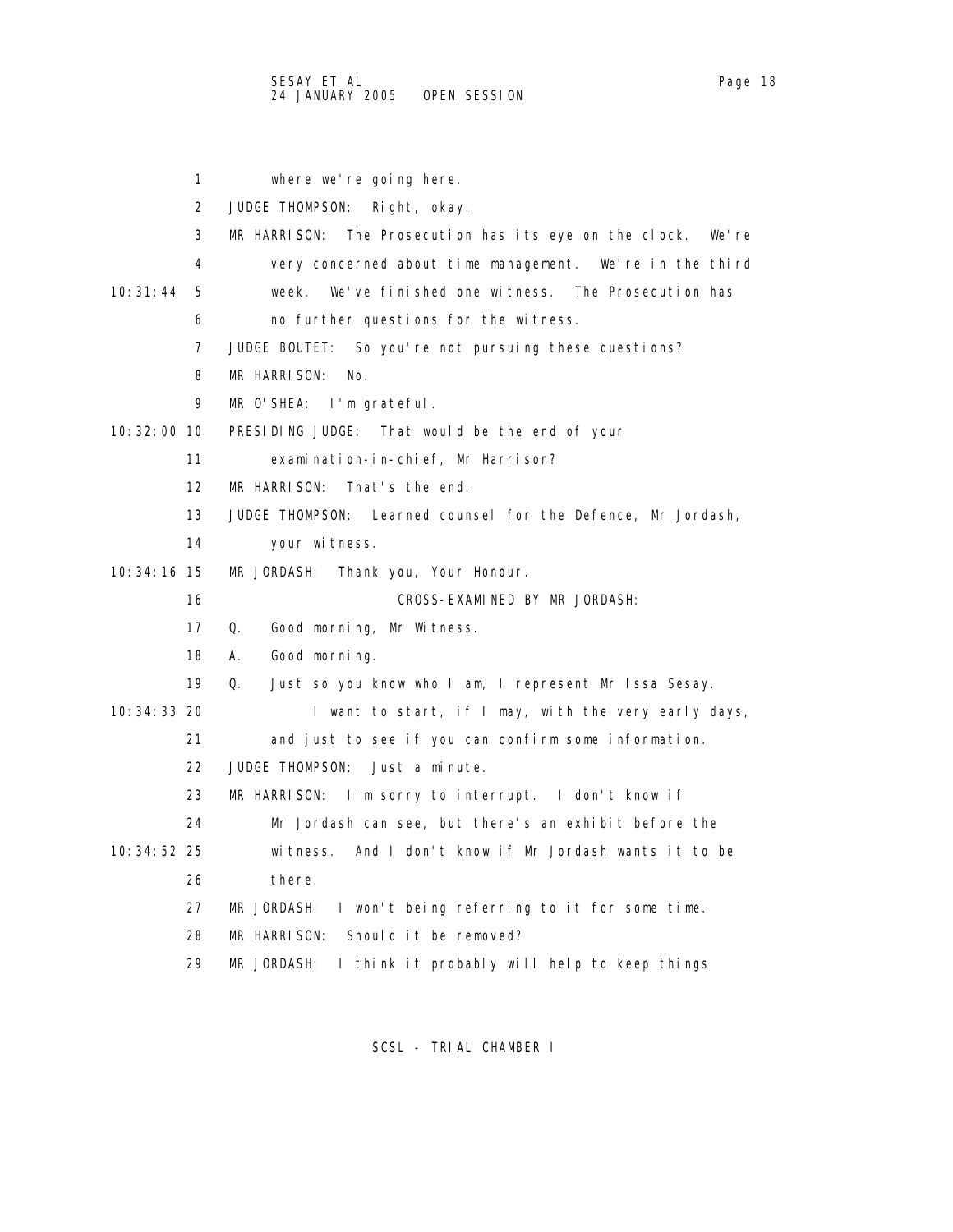|               | 1  | simple.                                                         |
|---------------|----|-----------------------------------------------------------------|
|               | 2  | JUDGE THOMPSON:<br>Let it be removed, yes.<br>Quite.            |
|               | 3  | MR JORDASH:                                                     |
|               | 4  | Q.<br>You told us, Mr Witness -- and before I start asking      |
| 10: 35: 20    | 5  | questions, please feel free to ask me for clarification         |
|               | 6  | if there's anything you don't understand.                       |
|               | 7  | А.<br>0kay.                                                     |
|               | 8  | You're captured by the RUF, is this right, in April 1991?<br>Q. |
|               | 9  | А.<br>Exactly so.                                               |
| 10: 35: 42 10 |    | Q.<br>Which was, was it not, only shortly after the first entry |
|               | 11 | by the troops led by Sankoh a few days, weeks, after the        |
|               | 12 | first of the invasion?                                          |
|               | 13 | I said it was on the 3rd of April 1991. It was on<br>А.<br>Yes. |
|               | 14 | Wednesday.                                                      |
| 10: 36: 19 15 |    | PRESIDING JUDGE:<br>But counsel's question is not answered as   |
|               | 16 | Mr Jordash, I imagine he has not quite answered.<br>yet.        |
|               | 17 | MR JORDASH:<br>Not quite, but perhaps I can be --               |
|               | 18 | PRESIDING JUDGE: He is going to think he has answered.          |
|               | 19 | MR JORDASH:<br>I can be a bit more specific, I think.           |
| 10: 36: 33 20 |    | PRESIDING JUDGE: All right.                                     |
|               | 21 | MR JORDASH:                                                     |
|               | 22 | Can you confirm, Mr Witness, that the first entry into<br>Q.    |
|               | 23 | Sierra Leone was to a place called Bomaru on the 23rd of        |
|               | 24 | March 1991?                                                     |
| 10: 36: 50 25 |    | That was not my location at the time when I was captured.<br>А. |
|               | 26 | I was captured in xxxx.                                         |
|               | 27 | Q.<br>But given -- you never learned, though, that the          |
|               | 28 | first --                                                        |
|               | 29 | Yes, I heard of that.<br>That was the 3rd of March 1991.<br>А.  |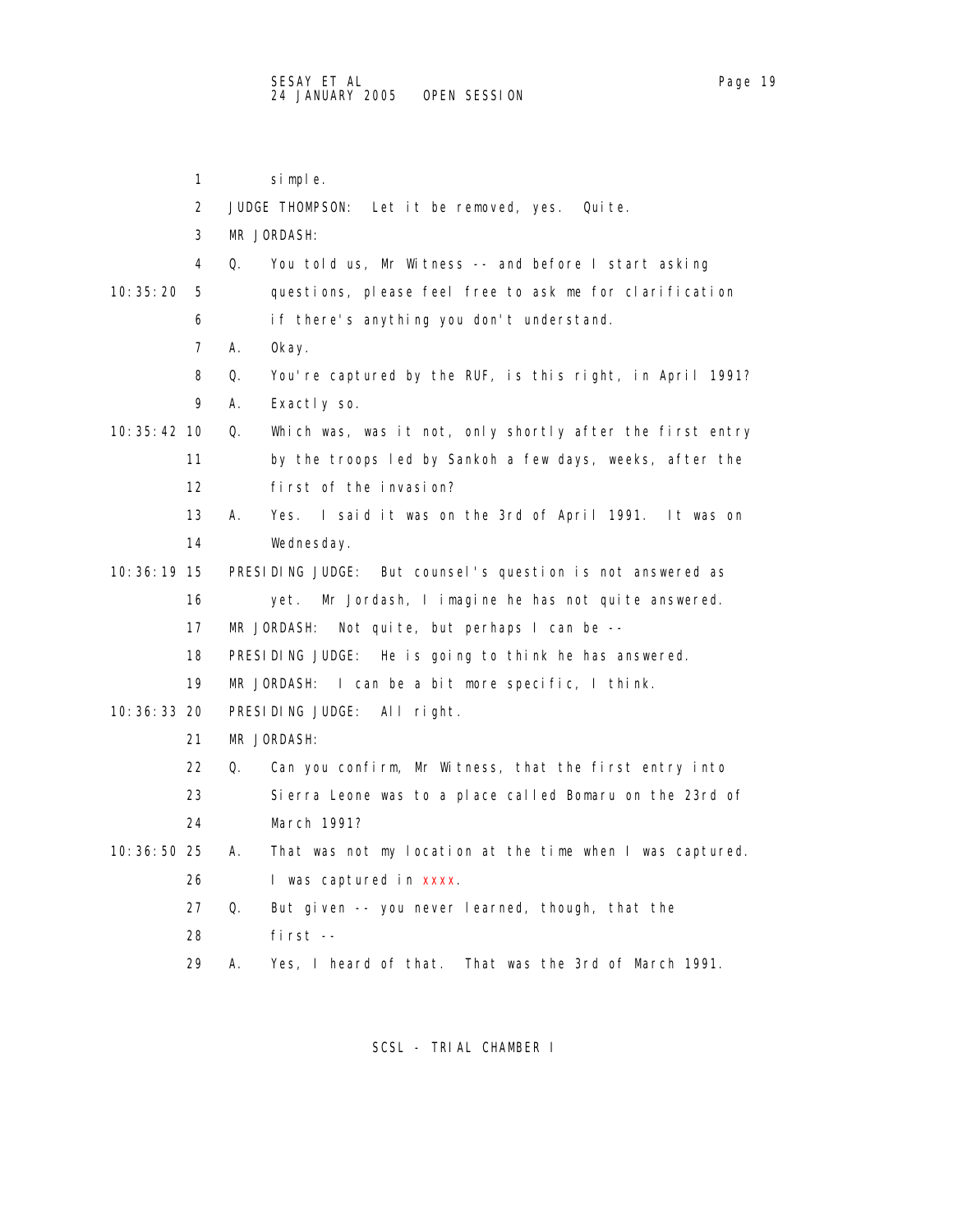|               | 1                 | Well, when I ask you questions, Mr Witness, please feel<br>Q.    |
|---------------|-------------------|------------------------------------------------------------------|
|               | 2                 | free to give us the information you have, but just make          |
|               | 3                 | it clear to us where the information comes from.                 |
|               | 4                 | PRESIDING JUDGE: You said you were captured where?               |
| 10:37:20      | 5                 | THE WITNESS: I was captured in xxxx District, xxxxx              |
|               | 6                 | <b>XXXXXXX</b>                                                   |
|               | 7                 | PRESIDING JUDGE: You had said so anyway.                         |
|               | 8                 | MR JORDASH:                                                      |
|               | 9                 | 0.<br>You have --                                                |
| $10:37:35$ 10 |                   | PRESIDING JUDGE: And you confirm that the entry of the forces    |
|               | 11                | was on what date?                                                |
|               | $12 \overline{ }$ | THE WITNESS: At -- this is in the Kallon area or the first       |
|               | 13                | That was on the 3rd of March 1991.<br>entrance.                  |
|               | 14                | PRESIDING JUDGE:<br>That would be of what forces? The RUF?       |
| 10: 37: 56 15 |                   | THE WITNESS: The RUF.                                            |
|               | 16                | PRESIDING JUDGE: Into Sierra Leone.                              |
|               | 17                | THE WITNESS: Yes, into Sierra Leone.                             |
|               | 18                | PRESIDING JUDGE: On the 3rd of March.                            |
|               | 19                | THE WITNESS: Yes. sir.                                           |
| 10: 38: 15 20 |                   | PRESIDING JUDGE:<br>1991.                                        |
|               | 21                | THE WITNESS: Yes, sir.                                           |
|               | 22                | PRESIDING JUDGE:<br>0kay.                                        |
|               | 23                | MR JORDASH:                                                      |
|               | 24                | Could I just suggest to you that it was, in fact, the<br>Q.      |
| 10: 38: 31 25 |                   | 23rd of March 1991? Could that be right?                         |
|               | 26                | No. I say it was on the 3rd of March, that I understand.<br>А.   |
|               | 27                | Q.<br>But in any event, you learnt, is this right, that<br>0kay. |
|               | 28                | many of these men had been trained in a camp called Camp         |
|               |                   |                                                                  |

29 Naama in Gbanga, in Liberia?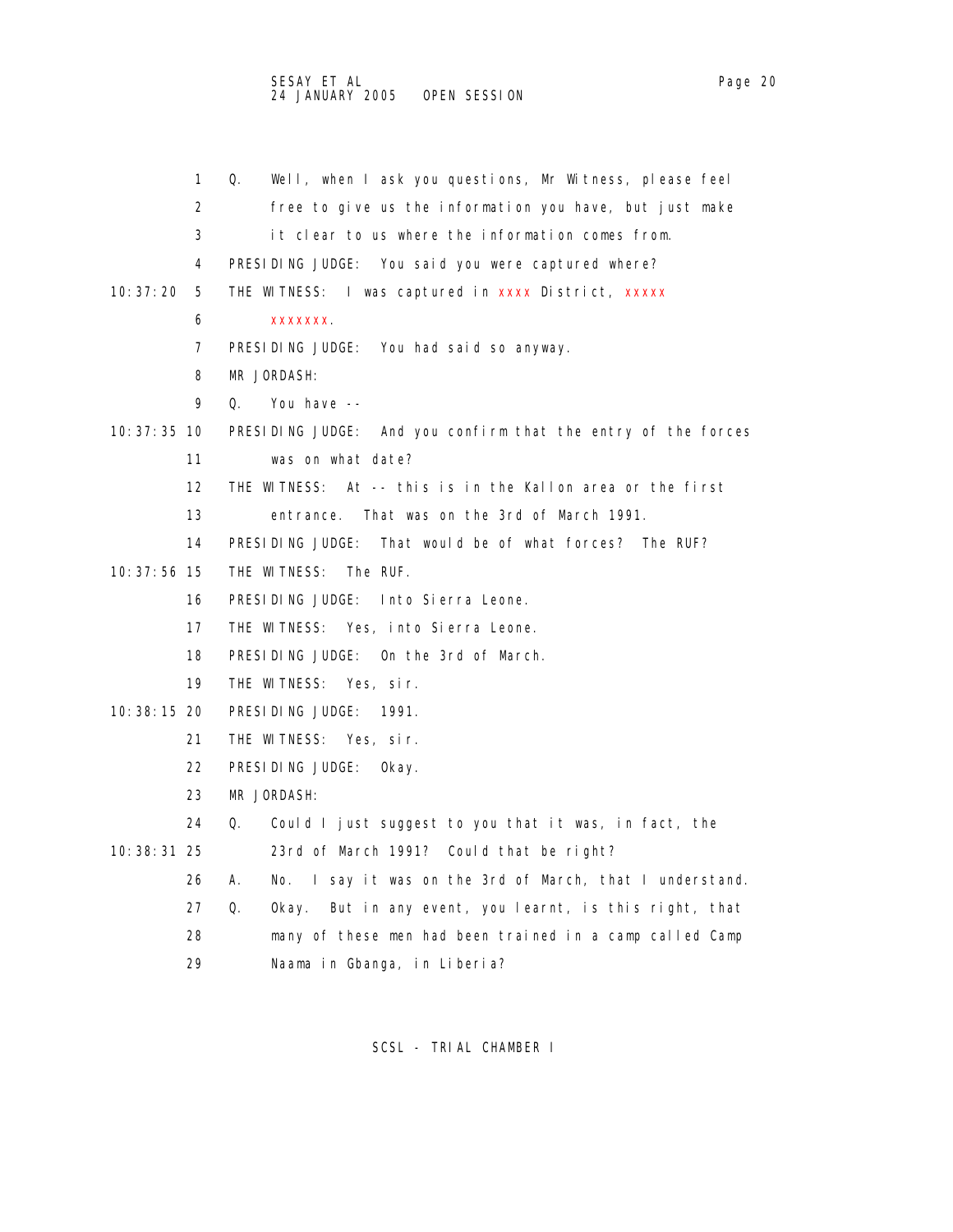- 1 A. Yes, I heard of that later.
- 2 Q. And the camp was a camp which effectively was run by
- 3 Foday Sankoh?
- 4 A. Yes, as I heard.
- 10:39:15 5 Q. As you heard.
	- 6 A. Yes.
	- 7 PRESIDING JUDGE: What's the name of the camp again?
	- 8 MR JORDASH: Naama, N-A-M-A.
	- 9 PRESIDING JUDGE: Naama.
- 10:39:35 10 THE WITNESS: Naama. That was in Gbanga.
	- 11 PRESIDING JUDGE: And what had Foday Sankoh had to do with
	- 12 that camp?
	- 13 MR JORDASH: He ran it.
	- 14 Q. It was under the control of Foday Sankoh.
- 10:39:54 15 A. Yes.
	- 16 Q. And the camp involved military training of conscripts.
	- 17 A. Yes, as I heard.
	- 18 Q. And within the camp, there were various trainers who were
	- 19 effectively friends or colleagues of Foday Sankoh?
- 10:40:44 20 A. Yes, as I heard the information.
	- 21 Q. Mohamed Tarawallie was one of the principal commanders.
	- 22 Is that correct?
	- 23 A. Yes, 1991 up to 1995, he was the battlefield commander of
	- 24 the RUF.
- 10:41:28 25 PRESIDING JUDGE: 1991 to?
	- 26 THE WITNESS: 1995, he was the battlefield commander of the
	- 27 RUF.
	- 28 MR JORDASH:
	- 29 Q. Rashid Mansaray, have you heard that name?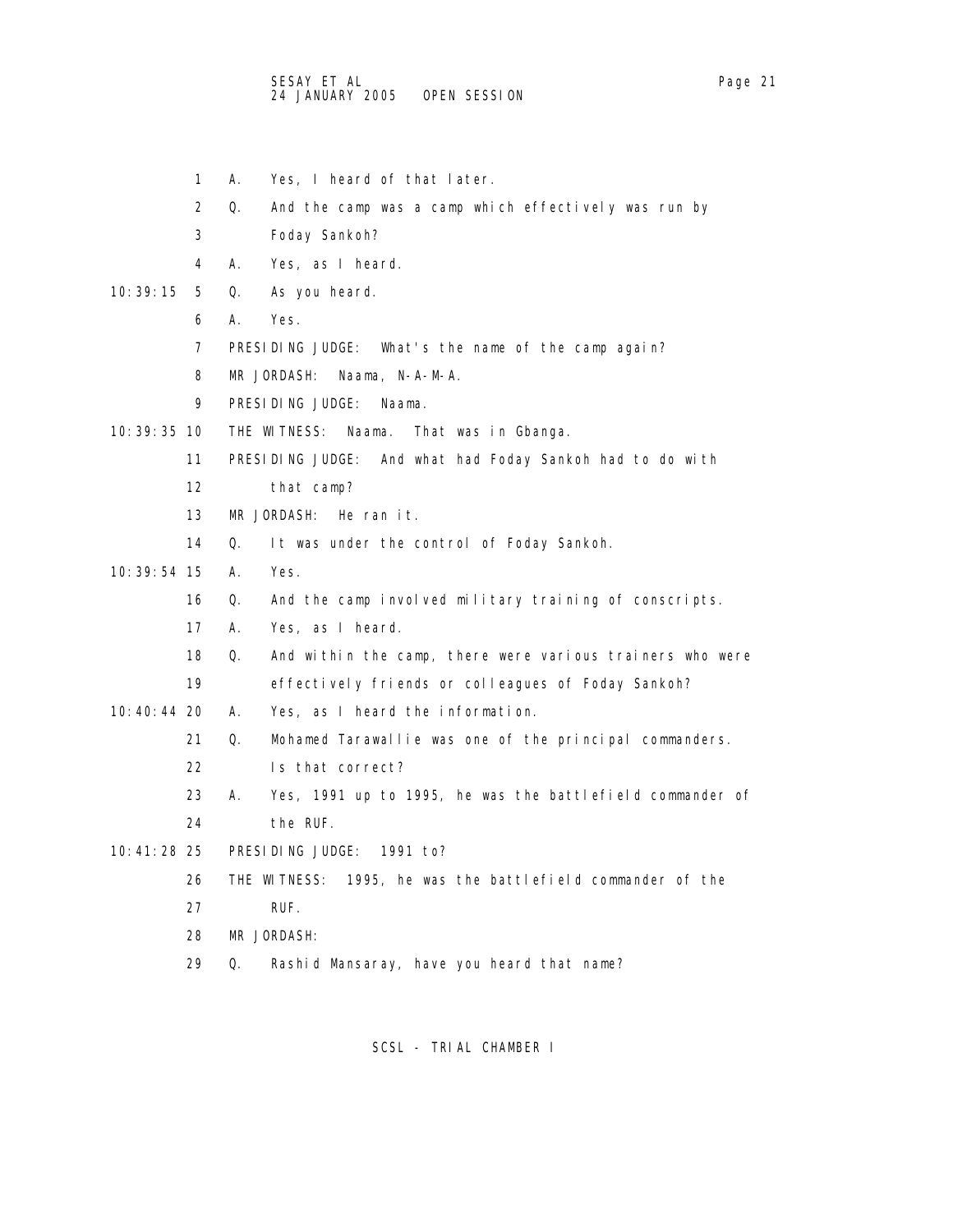- 1 A. Yes, I know him personally.
- 2 Q. Was he also -- was he a battle group commander in 1991?
- 3 PRESIDING JUDGE: Rashid, Mr Jordash?
- 4 MR JORDASH: Rashid Mansaray. R-A-S.
- 10:42:05 5 THE WITNESS: H-I-D.
	- 6 Q. And Mansaray is spelled?
	- 7 A. M-A-N-S-A-R-A-Y, Mansaray.
	- 8 Q. Thank you. Battle group commander?
	- 9 A. Yes.
- 10:42:20 10 PRESIDING JUDGE: You say you know him personally?
	- 11 THE WITNESS: Yes, I knew him.
	- 12 MR JORDASH:
	- 13 Q. So in 1991, he was battle group commander?
	- 14 A. Yes.
- 10:42:31 15 Q. Mike Lamin?
	- 16 A. Yes, I also know Mike Lamin.
	- 17 Q. Was he the ideology and physical training instructor in
	- 18 Camp Naama?
	- 19 A. I knew Mike Lamin in Sierra Leone.
- 10:42:56 20 Q. That's not quite the question. Mike Lamin, was he the
	- 21 ideology and physical training instructor in Camp Naama?
		- 22 A. Yes, as I heard it.
		- 23 PRESIDING JUDGE: Physical training and?
		- 24 MR JORDASH: Ideology trainer.
- 10:43:22 25 Q. And Isaac Mongor?
	- 26 A. Yes, I know Isaac.
	- 27 PRESIDING JUDGE: Mongor.
	- 28 MR JORDASH: Perhaps the witness knows better than I.
	- 29 Q. Is it M-U or M-O?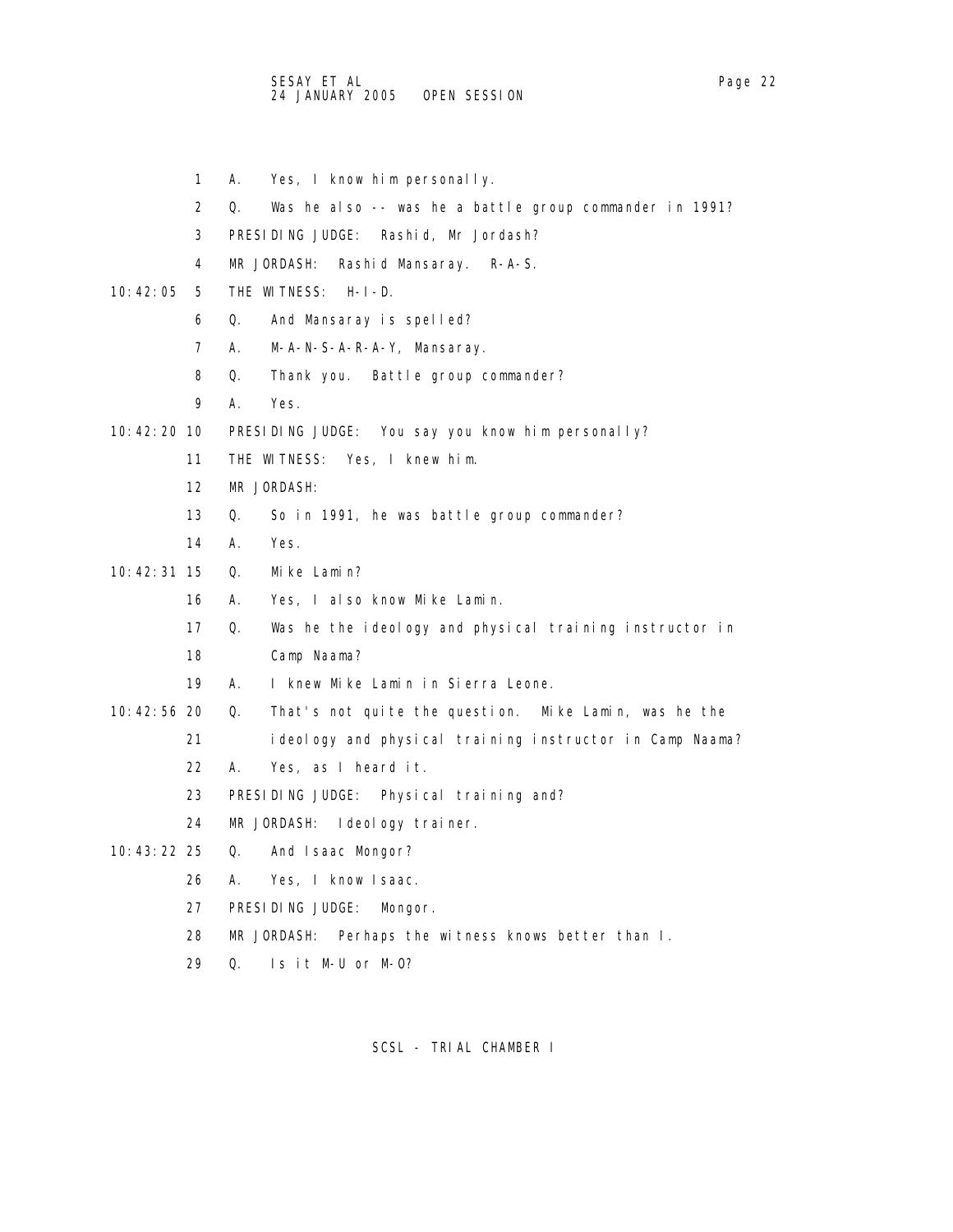1 A. M-O-N-G-O-R, Mongor.

2 PRESIDING JUDGE: Who was he?

- 3 THE WITNESS: He was the principal training instructor.
- 4 PRESIDING JUDGE: You also heard all this?
- 10:44:49 5 THE WITNESS: Yes, I heard it.
	- 6 PRESIDING JUDGE: The principal training instructor?
	- 7 THE WITNESS: Yes, he was the overall training instructor.
	- 8 MR JORDASH:
	- 9 Q. Now, when you were captured, you decided soon after, is

10:44:49 10 this right, to actually join the RUF?

- 11 A. Repeat your question, please.
- 12 Q. You were captured against your will. But after that, you
- 13 decided to say and fight with the RUF. Is that correct?
- 14 JUDGE THOMPSON: [Inaudible]
- 10:45:29 15 MR JORDASH: I beg your pardon, sorry.
	- 16 Q. You were captured by the RUF?
	- 17 A. Yes, I was captured by RUF.
	- 18 Q. Remained willingly thereafter. Is that correct?
	- 19 A. Yes, thereafter.
- 10:45:29 20 PRESIDING JUDGE: Thereafter, I remained.
	- 21 MR JORDASH: Willingly.
	- 22 THE WITNESS: I remained with the RUF, yes.
	- 23 PRESIDING JUDGE: There is a word "willingly."
	- 24 THE WITNESS: Yes, I was with the RUF willingly at that time.
- 10:45:35 25 PRESIDING JUDGE: I remained willingly.
	- 26 MR JORDASH:
	- 27 Q. Can I just ask you this: Was that because you came to
	- 28 believe in at least the ideology which Sankoh was putting
	- 29 forward at that time as the reason for the rebel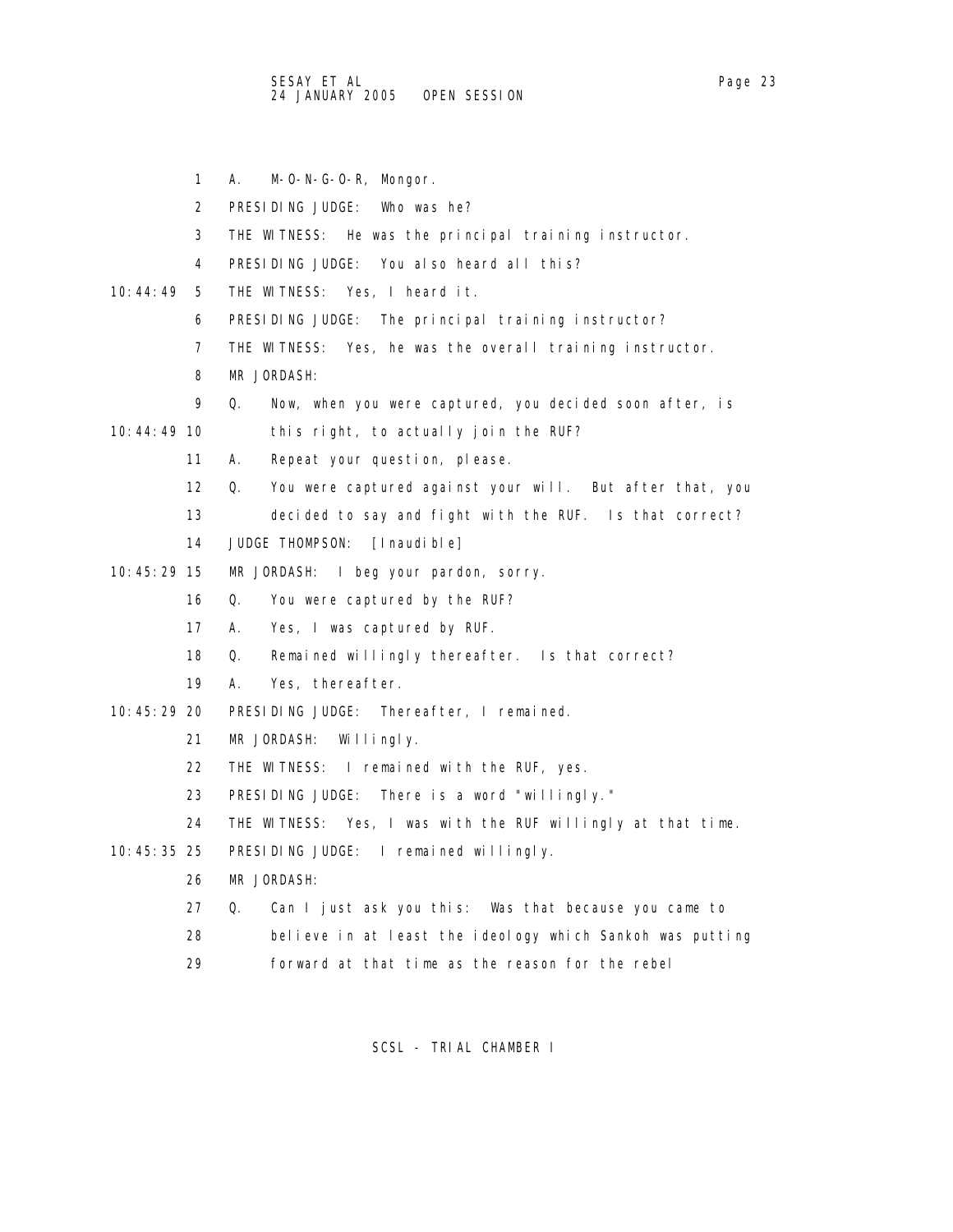1 invasion? 2 A. Yes. 3 Q. Would you accept this: That however this ended up, in 4 reality, a strong ideological purpose was part of at 10:46:42 5 least what Sankoh said and trained the men to follow? 6 A. Huh? 7 MR JORDASH: It's a long question. Let me simplify that, 8 sorry. 9 PRESIDING JUDGE: Long and controversial. 10:46:56 10 MR JORDASH: Yes, perhaps it was. Let me simplify it. 11 Q. In the training camps, ideology was an important part of 12 the teaching? 13 A. Yes. 14 Q. That involved teaching about the purposes of the 10:47:34 15 revolution, including -- 16 JUDGE THOMPSON: Let's have it first. 17 MR JORDASH: Sorry. 18 JUDGE THOMPSON: [Inaudible] 19 MR JORDASH: Sorry, yes. 10:47:44 20 Q. Is that right? 21 A. Yes, the ideology -- 22 JUDGE THOMPSON: The training involved teaching about the 23 revolution, the purpose of the revolution. 24 MR JORDASH: Yes. 10:48:05 25 JUDGE THOMPSON: We can now go to the various ingredients of 26 the purpose. 27 MR JORDASH: Thank you. 28 Q. Part of that purpose was the changing of the government 29 which was responsible, it was said, for bad governance.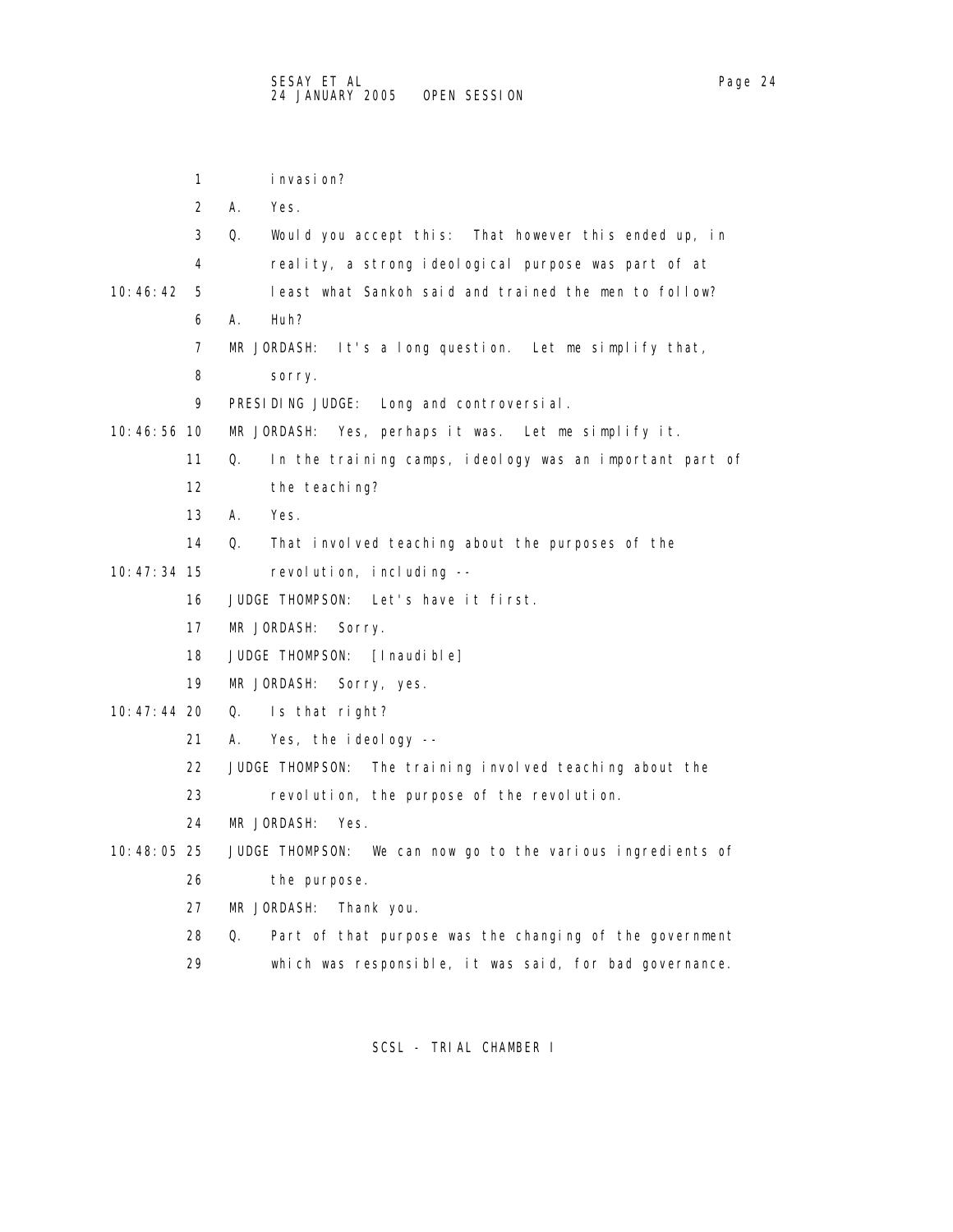1 A. These were all the purpose of the revolution.

- 2 JUDGE THOMPSON: And Mr Witness, could you just answer 3 specifically because it's so important that we get the 4 so-called ingredients of this grand design. 10:48:35 5 THE WITNESS: Yes. 6 JUDGE THOMPSON: So to speak. 7 PRESIDING JUDGE: But part of the purpose was the changing of 8 the government that was -- 9 JUDGE THOMPSON: Changing of the government? 10:48:44 10 MR JORDASH: That was responsible for bad governance. 11 PRESIDING JUDGE: Bad governance. 12 JUDGE THOMPSON: Responsible for bad governance. 13 MR JORDASH: 14 Q. It was supposed to be a revolution for the people, for 10:49:04 15 the masses, for those living in poverty? 16 A. Exactly. 17 PRESIDING JUDGE: That was supposed to involve the masses. 18 MR JORDASH: A revolution for the masses. 19 JUDGE THOMPSON: For the masses who were living in poverty. 10:49:35 20 MR JORDASH: Yes. 21 JUDGE THOMPSON: Revolution for the masses who were living in 22 poverty. You agree? 23 THE WITNESS: Yes. 24 JUDGE THOMPSON: Yeah. 10:49:52 25 MR JORDASH: 26 Q. And you were told, as part of that ideology, that there 27 was no justice in the country? 28 A. I was told, yes.
	- 29 Q. Poor educational facilities for most people?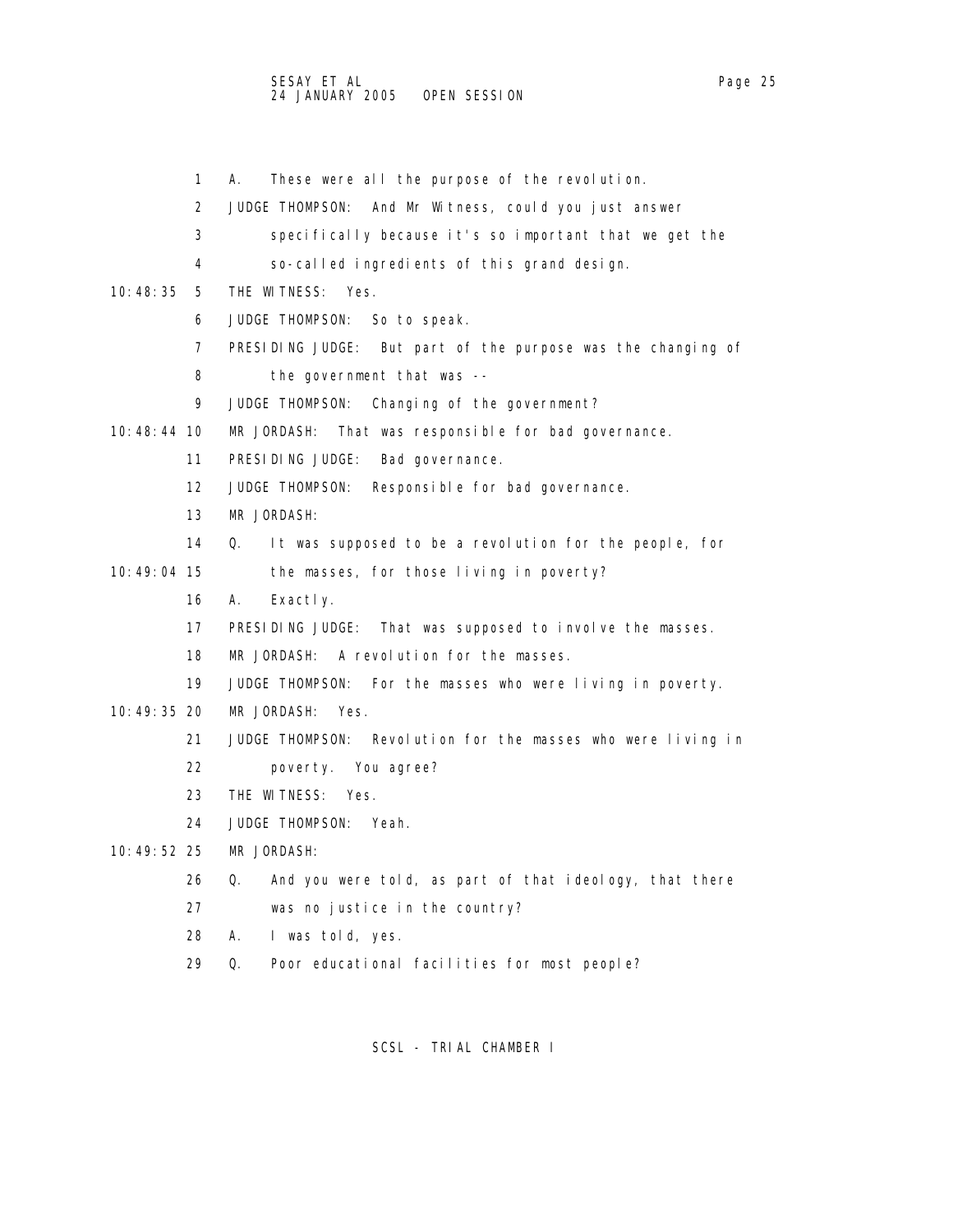- 1 A. Yes.
- 2 JUDGE THOMPSON: What is the question?
- 3 MR JORDASH: That they were told --
- 4 JUDGE THOMPSON: This is all the ingredients --
- 10:50:33 5 MR JORDASH: Yes.
	- 6 JUDGE THOMPSON: Right. Agrees that?
	- 7 MR JORDASH: There was poor educational facilities for most.
	- 8 Q. Women were not respected or given rights?
	- 9 A. Yes.
- 10:51:06 10 Q. And the economy was bad largely because of corruption in 11 the government?
	- 12 A. Yes.
	- 13 Q. And the teaching of this ideology, firstly by Lamin and
	- 14 Mongor, was an important part of Sankoh's revolution?
- 10:51:53 15 A. Yes.
	- 16 JUDGE THOMPSON: I didn't get the first part. You said the 17 teaching --
	- 18 MR JORDASH: The teaching of this ideology was a large part of 19 Sankoh's revolution as taught by Lamin and Mongor.
- 10:52:27 20 PRESIDING JUDGE: It was an important part of Foday Sankoh's? 21 MR JORDASH: Revolution.
	- 22 Q. And just before I move on from this, Sankoh chose his
	- 23 ideology teachers carefully because it was so important
	- 24 to him. Is that right?
- 10:53:01 25 A. It was.
	- 26 JUDGE THOMPSON: Shall we have the first part. That he
	- 27 chose --
	- 28 MR JORDASH: I will. I will break it down.
	- 29 JUDGE THOMPSON: That he chose, and then you might ask for the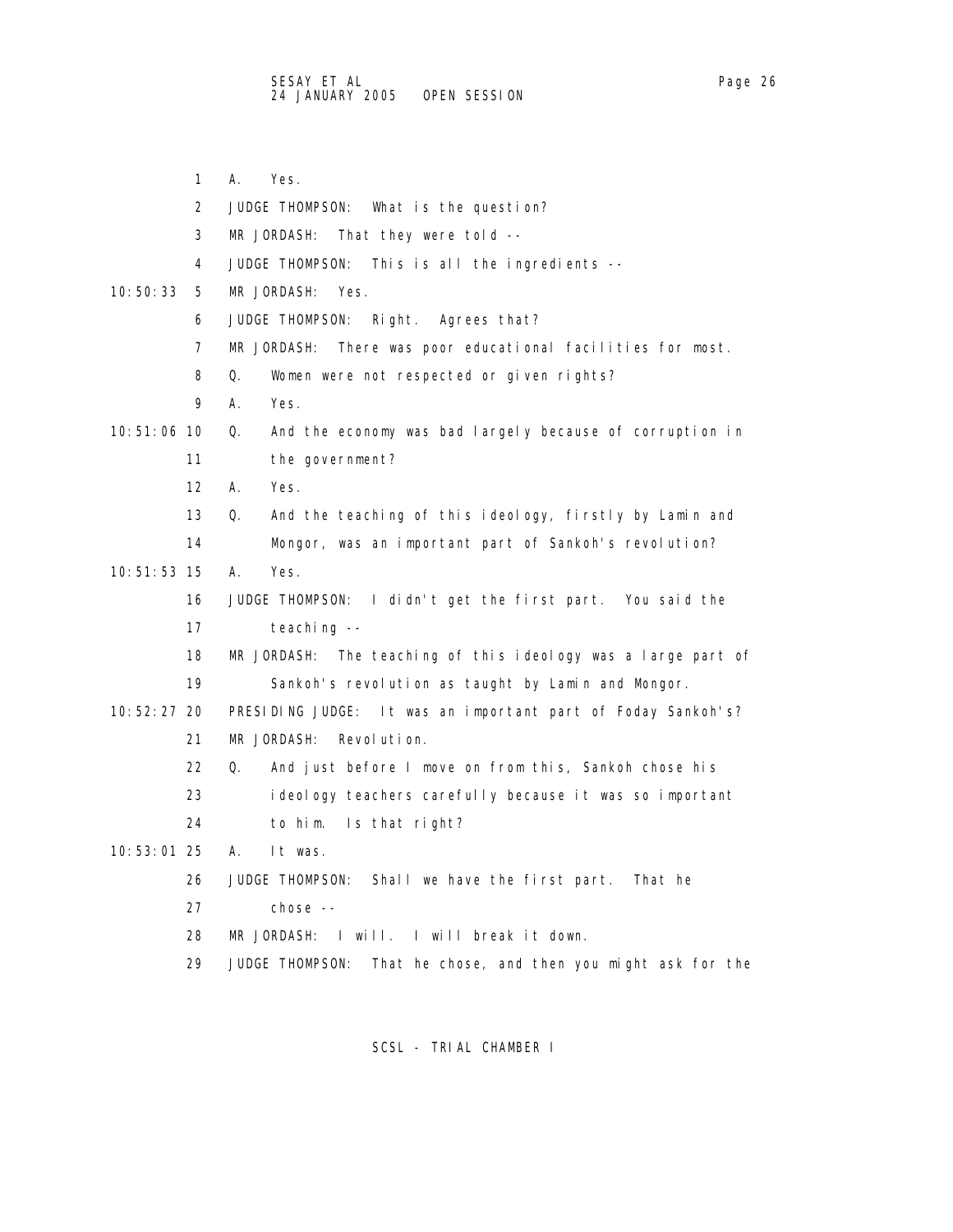|               | 1                 | reason.                                                         |
|---------------|-------------------|-----------------------------------------------------------------|
|               | 2                 | MR HARRISON: I don't want to belabour things. But from the      |
|               | 3                 | Prosecution's point of view, there's nothing                    |
|               | 4                 | controversial here. If Mr Jordash wishes to make it a           |
| 10: 53: 26    | 5                 | two-part question, that's perfectly fine with the               |
|               | 6                 | Prosecution just so we can get through this.                    |
|               | 7                 | PRESIDING JUDGE: It is not only for the Prosecution.<br>l t     |
|               | 8                 | should be convenient for the Court because we are also          |
|               | 9                 | keeping records.                                                |
| $10:53:39$ 10 |                   | JUDGE THOMPSON:<br>Remember we have to evaluate this.           |
|               | 11                | PRESIDING JUDGE: We know when the Prosecution and the Defence   |
|               | $12 \overline{ }$ | should agree. But where, you know, it is done and it is         |
|               | 13                | not convenient to the Court, you know, we would have to         |
|               | 14                | interject.                                                      |
| 10:53:52 15   |                   | Let's have an answer as to whether he chose<br>JUDGE THOMPSON:  |
|               | 16                | them carefully.                                                 |
|               | 17                | MR JORDASH:                                                     |
|               | 18                | 0.<br>Did Foday Sankoh choose his instructors carefully?        |
|               | 19                | А.<br>Yes.                                                      |
| 10:54:07 20   |                   | Q.<br>From those he trusted to properly educate the conscripts. |
|               | 21                | Yes.<br>А.                                                      |
|               | 22                | JUDGE THOMPSON:<br>What's the answer there, Mr Jordash?         |
|               | 23                | MR JORDASH:<br>Yes. From those he --                            |
|               | 24                | JUDGE THOMPSON:<br>Trusted.                                     |
| 10: 54: 27 25 |                   | $MR$ JORDASH: -- trusted to --                                  |
|               | 26                | PRESIDING JUDGE:<br>Educate.                                    |
|               | 27                | $MR$ JORDASH: $-$ - educate the conscripts properly.            |
|               | 28                | PRESIDING JUDGE:<br>The conscripts properly.                    |
|               | 29                | <b>JUDGE THOMPSON:</b><br>Thank you.                            |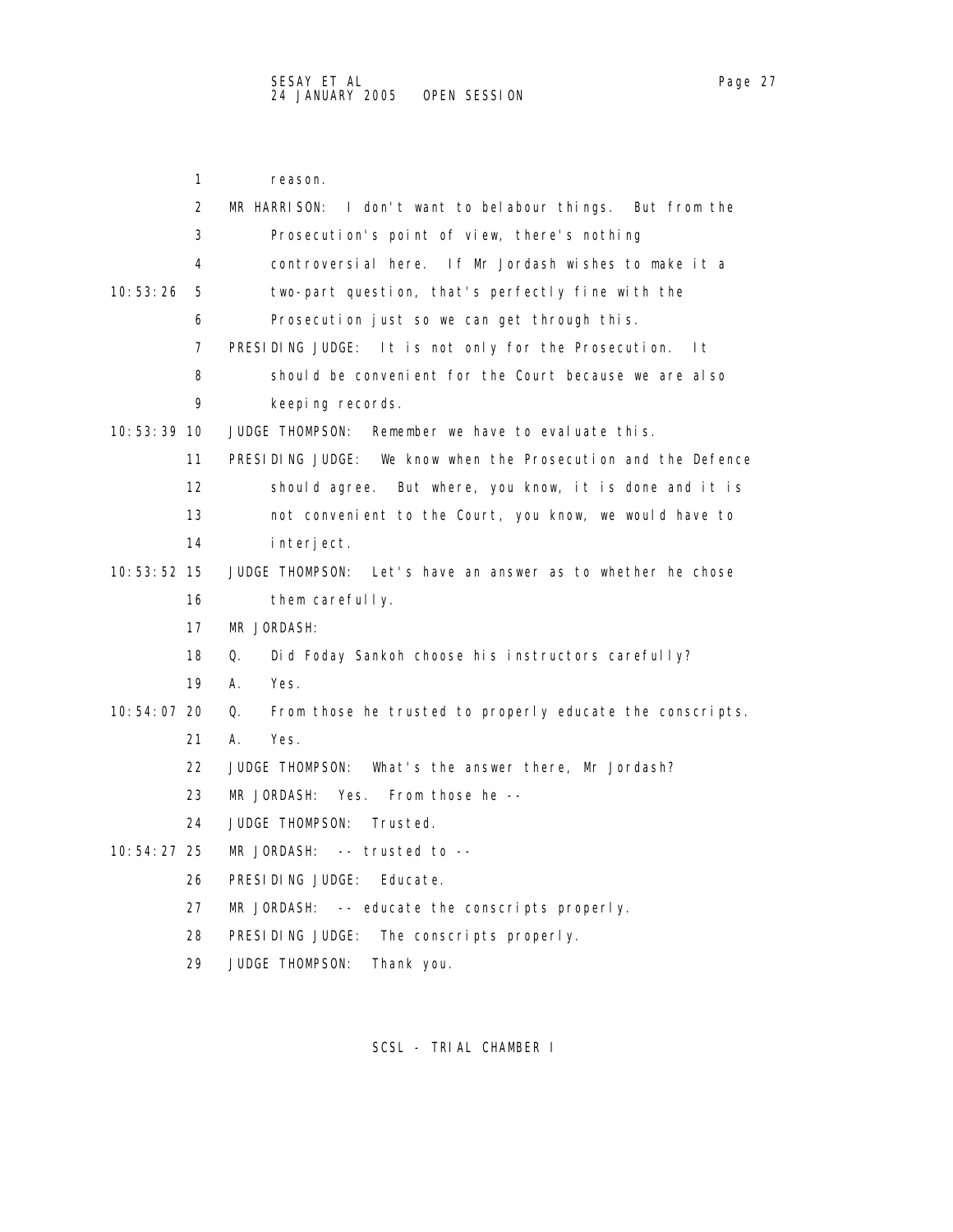|               | 1  |    |                                                          |
|---------------|----|----|----------------------------------------------------------|
|               | 2  |    | MR JORDASH:                                              |
|               | 3  | Q. | I just want to move forward a little bit to -- nearer to |
|               | 4  |    | 1996.<br>Now, we know, is this right, that the Abidjan   |
| 10: 55: 21    | 5  |    | Peace Agreement was implemented in November 1996?        |
|               | 6  | А. | Yes, I heard of that.                                    |
|               | 7  | Q. | Now, I want to take you just before that. Well, actually |
|               | 8  |    | before arriving to that place, can you confirm this:     |
|               | 9  |    | That in April of 1992, Mike Lamin was a commander in the |
| 10: 55: 59 10 |    |    | Pujehun District?                                        |
|               | 11 | А. | Yes, he was an area commander.                           |
|               | 12 |    | PRESIDING JUDGE: Mike Lamin.                             |
|               | 13 |    | JUDGE THOMPSON: In Pujehun District?                     |
|               | 14 |    | THE WITNESS: Yes, sir. He was an area commander.         |
| 10:56:33 15   |    |    | MR JORDASH:                                              |
|               | 16 | Q. | And at that stage, Foday Sankoh was the leader?          |
|               | 17 | А. | Yes.                                                     |
|               | 18 | Q. | Mohamed Tarawallie was still the battlefield commander?  |
|               | 19 | А. | Yes.                                                     |
| 10:56:56 20   |    | Q. | Eldred Collins, was he a commander in the Kailahun       |
|               | 21 |    | District?                                                |
|               | 22 | А. | I was in xxxx. I cannot give much answer relating to     |
|               | 23 |    | Kai I ahun.                                              |
|               | 24 |    | [HS240105B - SGH - 11.00 a.m.]                           |
|               | 25 | Q. | Well, can you answer that if you can't answer --         |
|               | 26 | А. | No.                                                      |
|               | 27 | 0. | No?                                                      |
|               | 28 | А. | I don't know.                                            |
|               | 29 | Q. | Isaac Mungo; where was he April 1992?                    |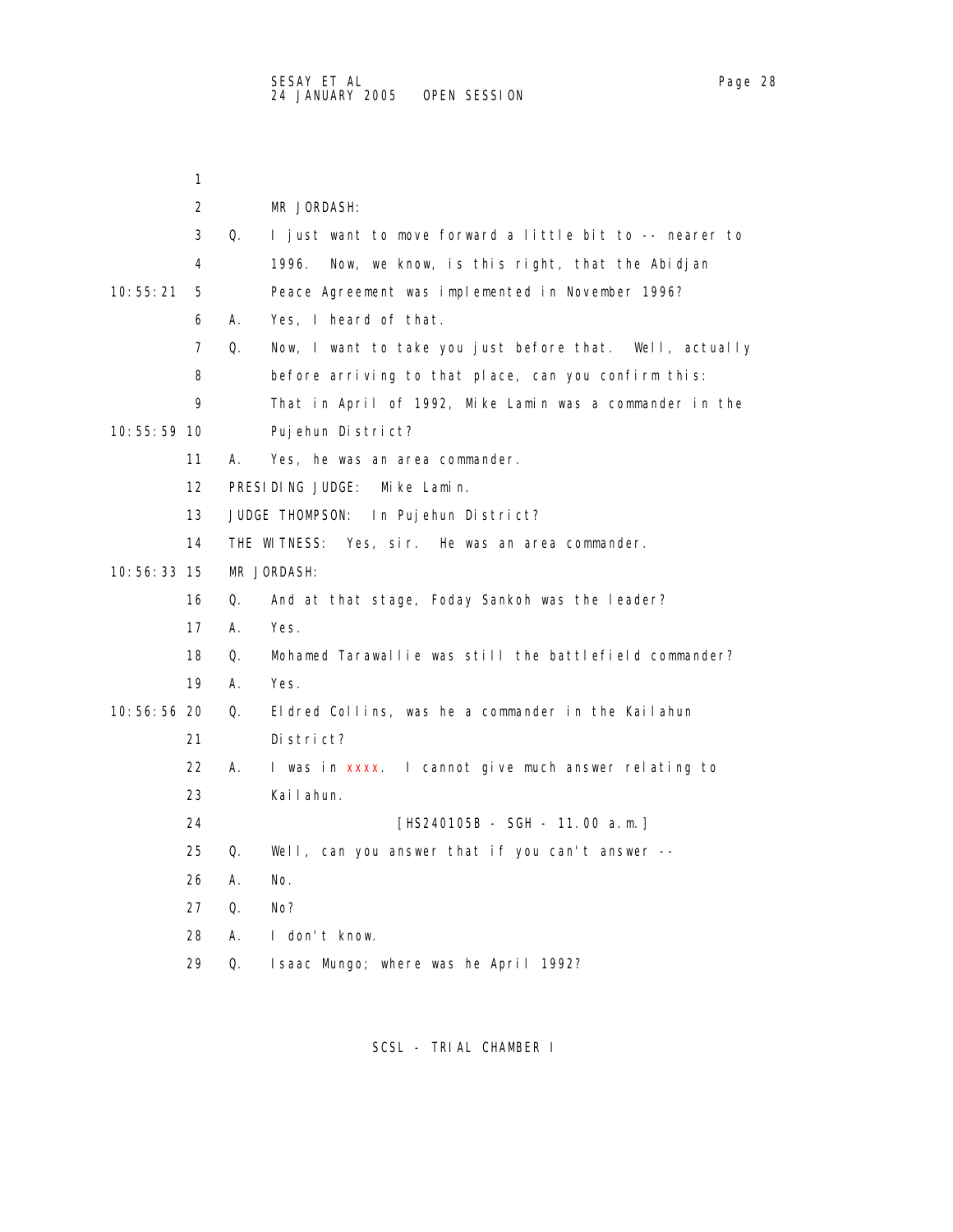```
 1 A. I was in xxxx, he also was in Kailahun. I don't know 
 2 much about that. 
 3 Q. Okay. Were you aware of a coup by the NPRC led by 
 4 SAJ Musa and Strasser in April of 1993? 
5 A. Yes, I was in xxxxxxx.
 6 Q. I just want to -- 
 7 PRESIDING JUDGE: A coup led by? 
 8 MR JORDASH: SAJ Musa and Strasser Kai, which lead to Strasser 
 9 becoming President. 
 10 PRESIDING JUDGE: That was in April 1992? 
 11 MR JORDASH: April 93, sorry, I think I said 1992. 
 12 Q. 1993; is that right? 
 13 A. April 1993. 
 14 Q. Yeah. And just if I can ask you -- 
 15 PRESIDING JUDGE: And this led, as you said, to Strasser 
 16 becoming the President. 
 17 MR JORDASH: 
 18 Q. Strasser became President, SAJ Musa became 
 19 Vice-president? 
 20 A. Yes. 
 21 Q. I beg your pardon, let me just clarify that. It was 1992 
 22 actually this coup, wasn't it? 
 23 A. 1992. Of course, that was 1992. 
 24 Q. Yes, thank you, my mistake. 
 25 A. I remember now it was '92. 
 26 Q. And can you confirm this: That at the time Sam Bockarie 
 27 was a commander in Kono -- 
 28 A. I was in Pujehun, so I cannot say anything concerned
```
29 about Kono. Sorry.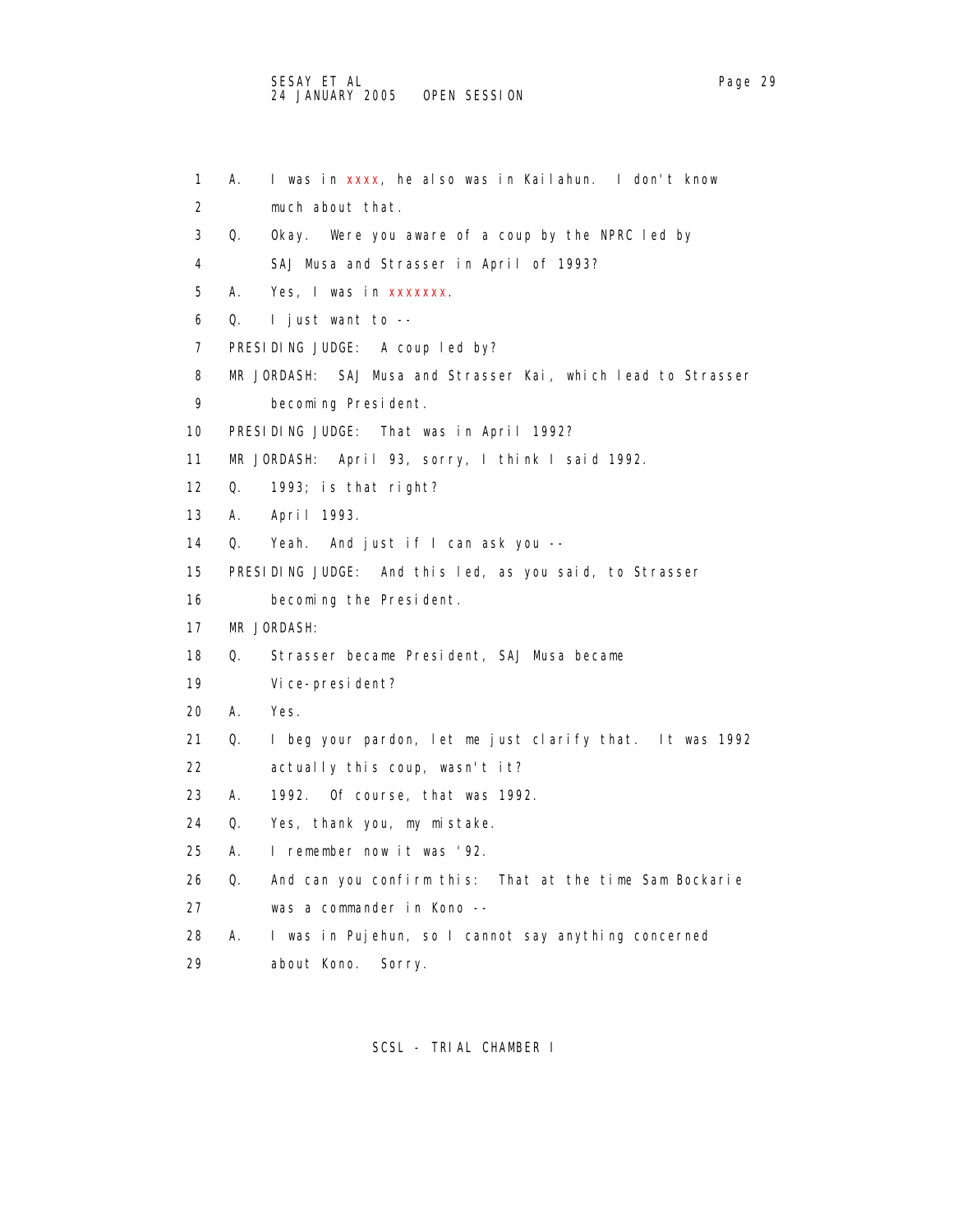1 Q. At the end of 1992, can you recall this, was when a push 2 by the Sierra Leonean RUF led to a large number of the 3 Liberians leaving? 4 A. Yes, I was in Pujehun and that -- 5 PRESIDING JUDGE: There again, make it clearer, please. 6 MR JORDASH: I can make it clearer. I am sorry. 7 PRESIDING JUDGE: Yes. 8 MR JORDASH: 9 Q. At the end of -- let me start that again. At the 10 beginning of this revolution, there was a large number of 11 Liberians taking part. 12 A. Yes. 13 PRESIDING JUDGE: Was that at the beginning? 14 MR JORDASH: At the beginning from -- 15 Q. During 1991, 1992; is that right, Mr Witness? 16 A. U-huh. 17 Q. A large number of Liberians were taking part? 18 A. They are mostly commanders, senior commanders. 19 Q. Isaac Mungo was a battle group commander who mobilised 20 the Sierra Leonean RUF men to attack Liberians to push 21 them into Liberia; is that right? 22 A. I heard of that when I was in xxxxx. 23 PRESIDING JUDGE: Too long for us. 24 MR JORDASH: Isaac Mungo was the battle group commander. 25 PRESIDING JUDGE: Stop there. 26 MR JORDASH: 27 Q. Is that right? 28 A. It was true. 29 Q. Yes.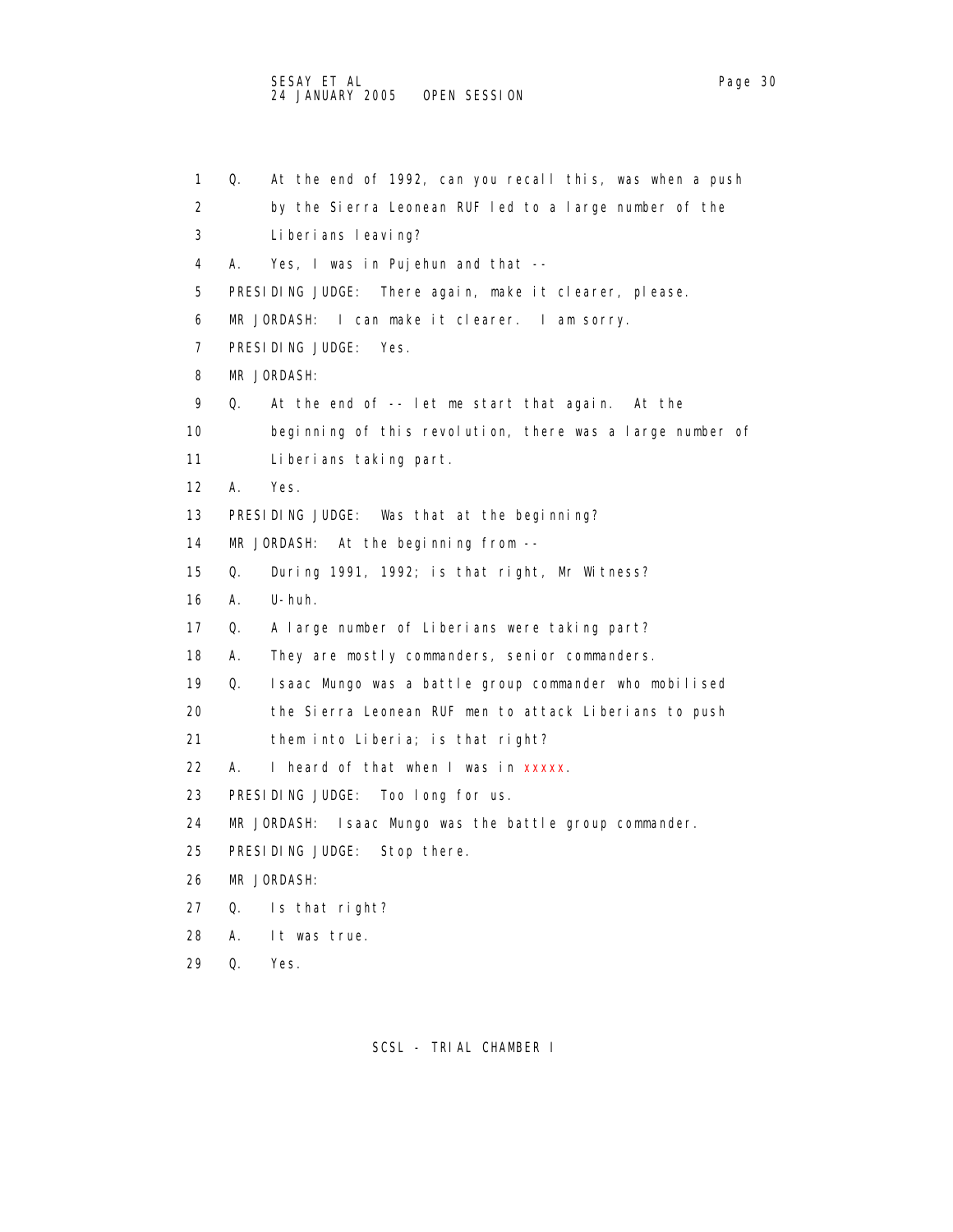```
 1 PRESIDING JUDGE: What did he do? 
 2 MR JORDASH: 
 3 Q. He led an attack on the Liberians to push them out into 
 4 Liberia? 
 5 A. Yes. 
 6 PRESIDING JUDGE: And where was this attack? 
 7 THE WITNESS: It was Kailahun District and even extended the 
 8 Pujehun District as well. 
 9 MR JORDASH: 
 10 Q. For completeness sake, that was because -- what did you 
 11 hear it was for? 
 12 A. According to the information that we got in the Pujehun 
 13 was that the most senior Liberian commanders were not 
 14 treating the revolution in the best image, and so some of 
 15 them were practising -- 
 16 JUDGE THOMPSON: Slowly, slowly. According to the 
 17 information -- 
 18 A. Yes, according to the information as instructions sent to 
 19 us in Pujehun, the most senior commanders of the Liberian 
 20 commanders of RUF were not treating the revolution in the 
 21 best interests of the civilians. 
 22 MR JORDASH: 
 23 Q. So, put shortly -- 
 24 PRESIDING JUDGE: The best interests of the civilians? 
 25 THE WITNESS: Yes, and the revolution. 
 26 MR JORDASH: 
 27 Q. Put shortly, they were committing offences against 
 28 civilians which was against the ideology? 
 29 A. Yes, that's why I said they were not in the best
```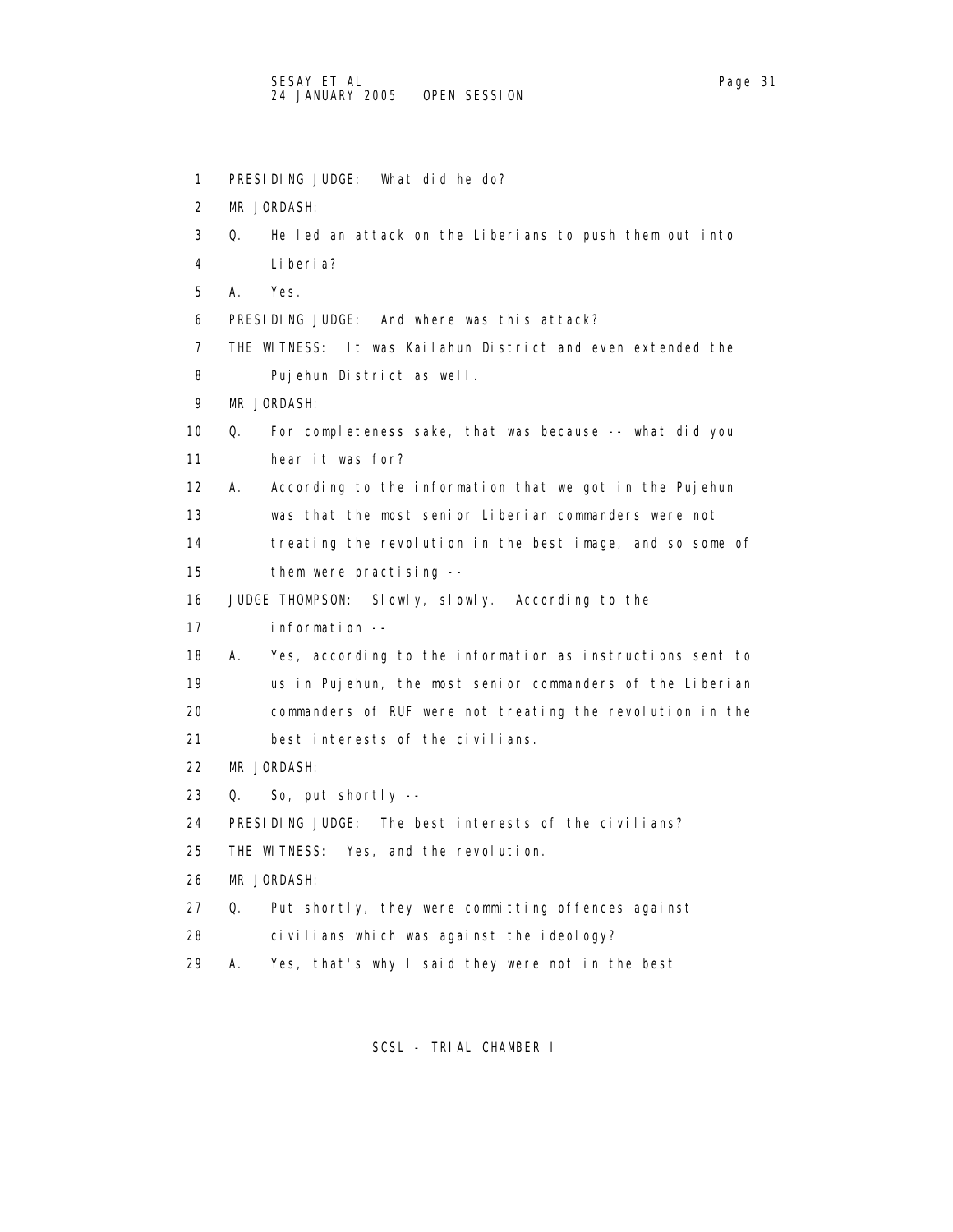1 interests of the civilians. 2 PRESIDING JUDGE: Yes, but you didn't explain that. 3 JUDGE THOMPSON: Specifically. 4 PRESIDING JUDGE: Specifically. 5 MR JORDASH: 6 Q. Specifically, that they were committing crimes against 7 civilians? 8 A. Crimes, yes. 9 JUDGE THOMPSON: It is true that specifically senior 10 commanders, you say, were committing. 11 MR JORDASH: Crimes against civilians. 12 Q. And so Sankoh ordered that attack led by Mungo? 13 A. Yes. 14 Q. Now moving, as I said I would a few minutes ago, to 1996. 15 This was a time when Camp Zogoda existed; is that right? 16 A. Yes. 17 Q. In Kenema? 18 A. In Kenema District. 19 PRESIDING JUDGE: 1996? 20 MR JORDASH: 1996. 21 PRESIDING JUDGE: Camp what? 22 MR JORDASH: Zogoda. 23 THE WITNESS: Zogoda. 24 MR JORDASH:

- 25 Q. Zogoda, is it?
- 26 A. Yes.
- 27 Q. Please spell it, if you would, Witness.
- 28 A. It's Z-O-G-A-D-A, Zogoda. G-O-D-A. Z-O-G-O-D-A.
- 29 PRESIDING JUDGE: [Inaudible] Camp Zogoda existed?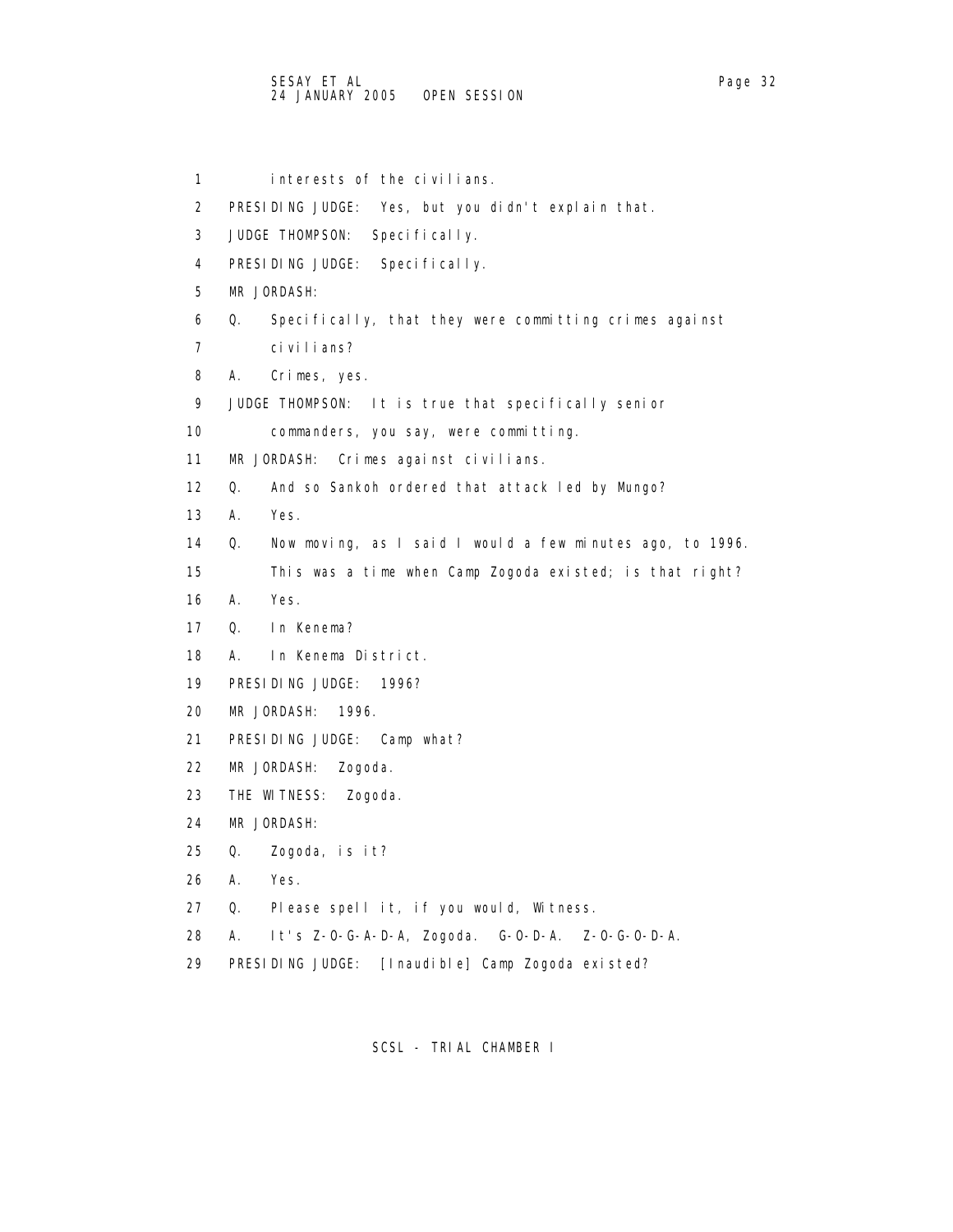- 1 MR JORDASH: Yes.
- 2 Q. This was Foday Sankoh's main base.
- 3 A. Main base.
- 4 PRESIDING JUDGE:
- 5 Q. And this was in what district?
- 6 A. Kenema.
- 7 Q. Kenema?
- 8 A. Yes, sir.
- 9 MR JORDASH:
- 10 Q. Is this also correct, that at that time there was also a
- 11 main deployment of RUF in the northern jungle Kangari
- 12 Hill?
- 13 A. Yes, I heard of that, Kangari Hill.
- 14 Q. Otherwise known as the northern jungle?
- 15 A. Northern jungle.
- 16 PRESIDING JUDGE: The deployment of who?
- 17 MR JORDASH: RUF.
- 18 THE WITNESS: RUF.
- 19 PRESIDING JUDGE: In?
- 20 THE WITNESS: Kangari Hill.
- 21 MR JORDASH:
- 22 Q. Northern jungle?
- 23 A. Northern jungle, Kangari Hill.
- 24 Q. And another main deployment in the Western Area,
- 25 Bradford?
- 26 A. Yes, I heard of that also.
- 27 PRESIDING JUDGE: [Inaudible] which time? Bradford?
- 28 MR JORDASH: Bradford.
- 29 PRESIDING JUDGE: Can you spell Bradford, Mr Witness?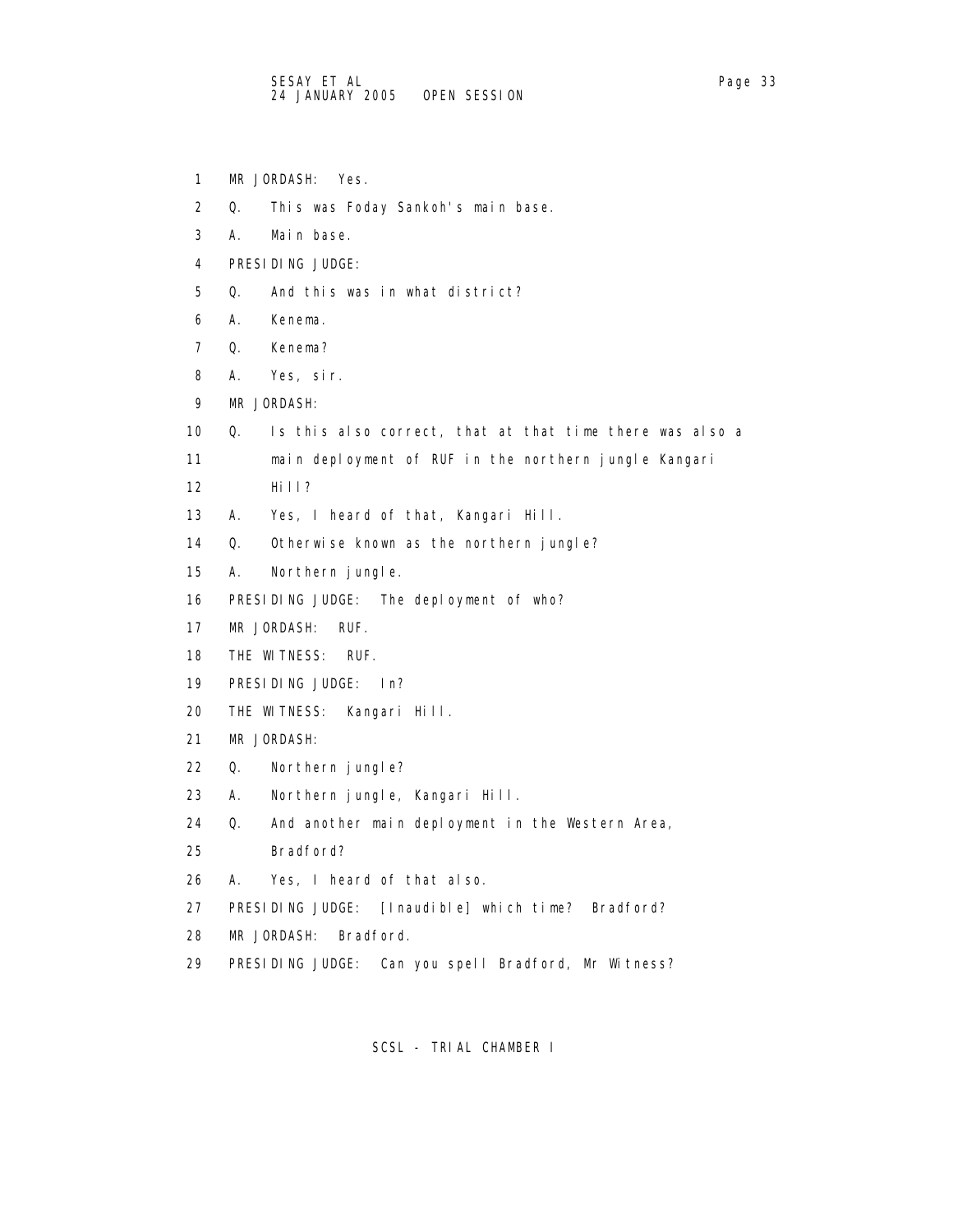- 1 MR JORDASH: Mr Witness, can you spell Bradford, please?
- 2 A. Bradford?
- 3 Q. Yes.
- 4 A. It's B-R-A-F-A-U-D.
- 5 Q. Brafaud [phoen], not Bradford? My mistake.
- 6 PRESIDING JUDGE: B-R-A-F.
- 7 THE WITNESS: R-A-U-D.
- 8 MR JORDASH:
- 9 Q. Were these the three principal deployments of RUF at this 10 time?
- 11 A. Yes, those were the principal deployments.
- 12 Q. Thank you. And there was also Kailahun.
- 13 A. Kailahun was also another deployment.
- 14 Q. So it was effectively four main areas?
- 15 A. Huh?
- 16 Q. Four main areas of the RUF; is that right?
- 17 A. Yes, yes. '96.
- 18 PRESIDING JUDGE: He said it might be six. We are at four.
- 19 MR JORDASH: No, no, 1996.
- 20 A. I said 1996.
- 21 PRESIDING JUDGE: Oh, 1996. Okay. All right.
- 22 THE WITNESS: Yes, sir.
- 23 MR JORDASH:
- 24 Q. Is this correct, Peter Vandey was the commander in
- 25 Kailahun?
- 26 A. I cannot give much concern about Kailahun at that time
- 27 because I was in Pujehun, but I knew Peter Vandey very
- 28 well.
- 29 Q. He was one of the commotion, was he?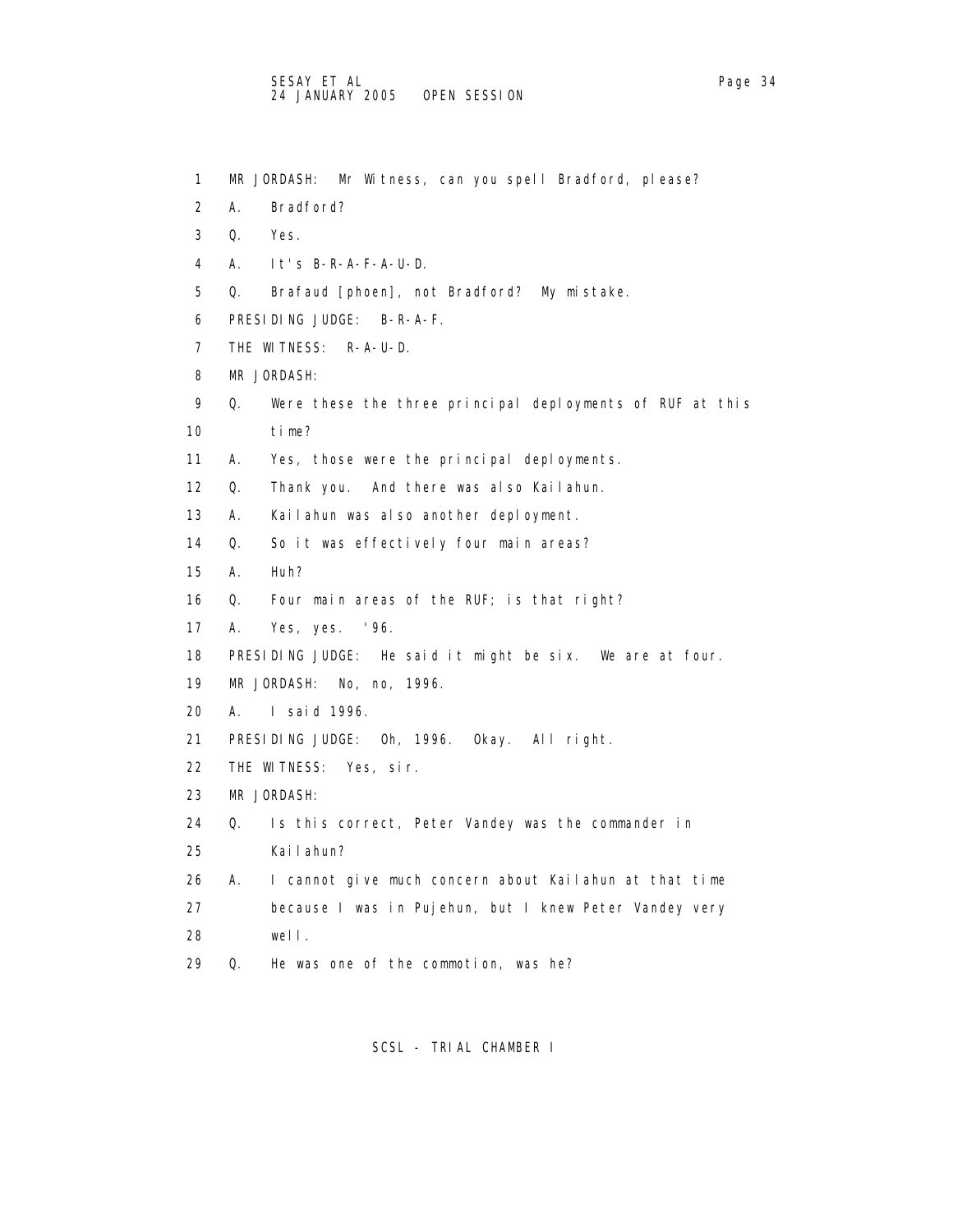- 1 A. Yes, he heard that. He was one of the commanders.
- 2 Q. In Kailahun.
- 3 A. In Kailahun.
- 4 Q. Mohammed Tarawallie still a battle field commander based
- 5 in Camp Zogoda; is that right?
- 6 A. Yes, up to 1996.
- 7 Q. Sam Bockarie, battle group commander Kailahun?
- 8 A. Yes.
- 9 Q. 1996?
- 10 A. 1996.
- 11 Q. That Superman, commander of the Western Area?
- 12 A. Yes.
- 13 Q. Do you know who was --
- 14 PRESIDING JUDGE: Superman was what?
- 15 MR JORDASH:
- 16 Q. Superman was the --
- 17 A. Western area commander.
- 18 Q. Isaac --
- 19 PRESIDING JUDGE: This was still in 1996.
- 20 MR JORDASH: Yes.
- 21 Q. Isaac Mungo, area commander of the northern region?
- 22 A. Yes, I heard of that also. It's true.
- 23 Q. Did you hear about an attack by Kamajors on Camp Zogoda,
- 24 November 1996?
- 25 A. Yes.
- 26 Q. Can you confirm that Mohamed Tarawallie divided the RUF
- 27 at Camp Zogoda into two groups following that attack?
- 28 A. Yes.
- 29 Q. And one of the groups was headed by Mike Lamin for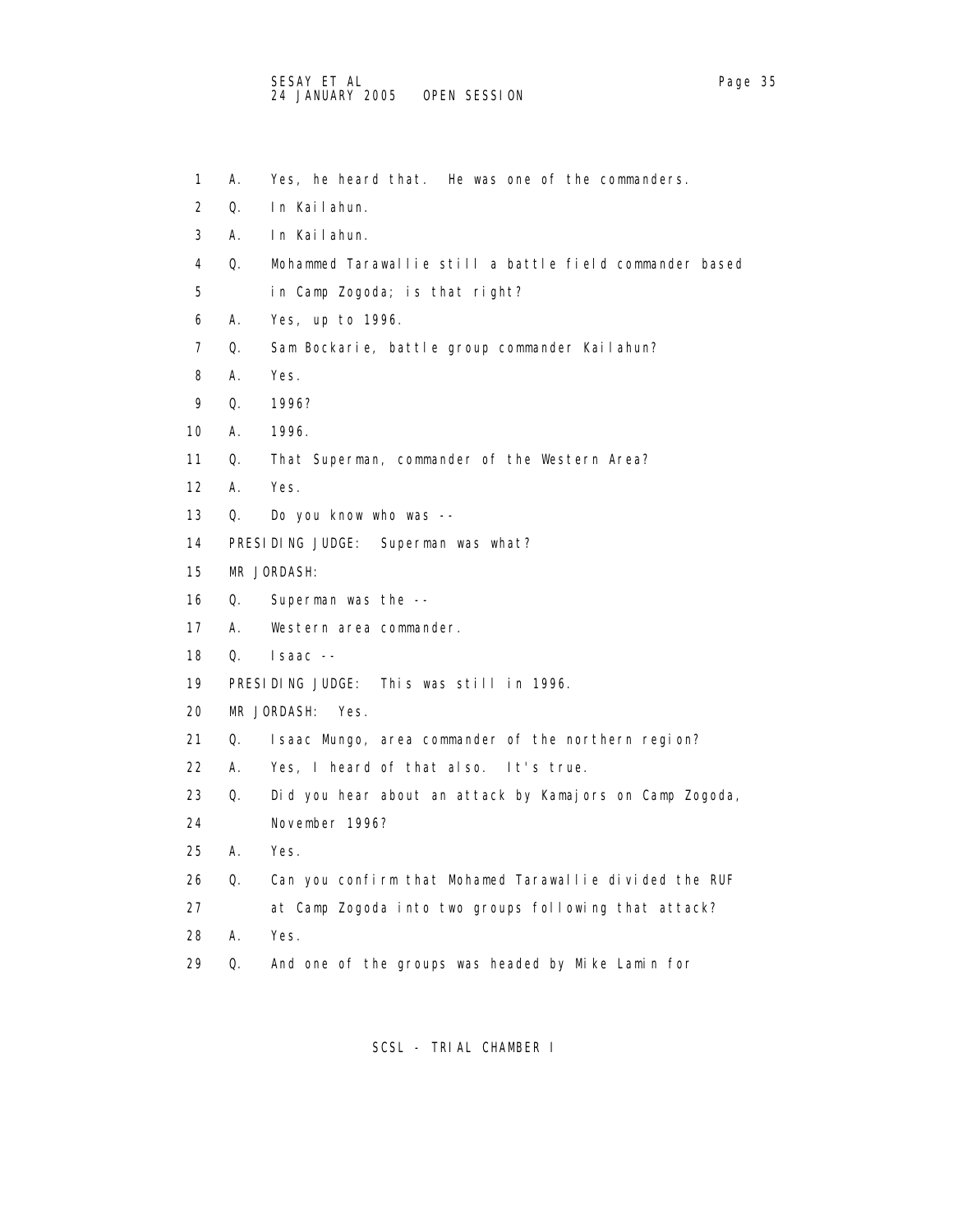1 Pujehun?

| 2  | А. | Yes.                                                       |
|----|----|------------------------------------------------------------|
| 3  | Q. | And the other by --                                        |
| 4  |    | PRESIDING JUDGE: One led by?                               |
| 5  |    | THE WITNESS:<br>Mike Lamin.                                |
| 6  |    | MR JORDASH:                                                |
| 7  | Q. | And one group headed by Mohamed Tarawallie for Kailahun?   |
| 8  | А. | Yes.                                                       |
| 9  | Q. | And as Mohamed Tarawallie and his group moved to           |
| 10 |    | Kailahun, Mohamed Tarawallie was killed by the CDF.<br>Is. |
| 11 |    | that right?                                                |
| 12 | А. | What I heard was that he escaped and went to Guinea.       |
| 13 |    | That was what I heard as information.                      |
| 14 | Q. | He disappeared at that stage anyway?                       |
| 15 | А. | Well, it is very difficult for me to say, but I heard      |
| 16 |    | that he escaped to Guinea.                                 |
| 17 | Q. | Mike Lamin and his men were pushed over the border to      |
| 18 |    | Li beri a.                                                 |
| 19 | А. | Exactly, yes.                                              |
| 20 | Q. | Were you in that group?                                    |
| 21 | А. | I was part of that group.                                  |
| 22 |    | Sorry, can I just have a moment?<br>MR JORDASH:            |
| 23 | Q. | Did Superman remain in the northern jungle until the time  |
| 24 |    | of -- I beg your pardon. Did he remain in the Western      |
| 25 |    | Area until the time of the junta?                          |
| 26 | А. | If he remained in the northern jungle?                     |
| 27 | Q. | My suggestion is that Superman was, as you have agreed,    |
| 28 |    | in the Western Area until 1996. My suggestion is that he   |
|    |    |                                                            |

29 stayed there until he went to Freetown as part of the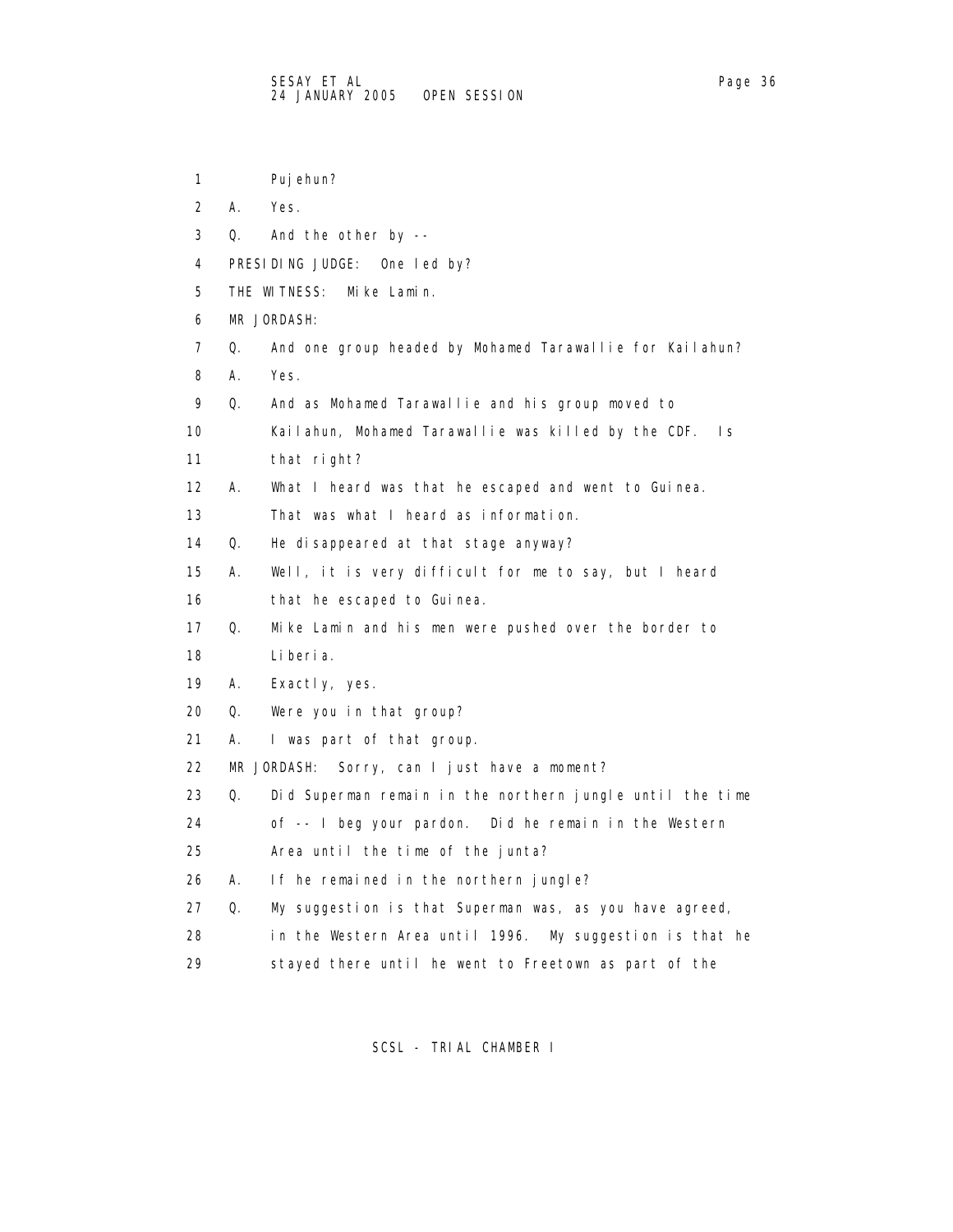1 junta? 2 A. Yes, he remained in the jungle. 3 Q. Thank you. In 1996, were you aware of Issa Sesay? 4 A. Yes. 5 Q. And according to you, what was he doing? 6 A. In 1996 I knew Issa Sesay as one of the commanders in the 7 Kailahun District, as one of the senior commanders. 8 Q. Did you hear about an investigation into Sesay a few days 9 after the Abidjan Peace Accord, an investigation 10 instigated by Sankoh? 11 A. I was in Pujehun, as I have no knowledge of that. 12 Q. Okay. Just for completeness` sake, did you ever hear 13 that around that time he was demoted as a result of the 14 investigation? Demoted to captain. 15 A. Issa Sesay? 16 Q. Yes. 17 A. No, I don't have no knowledge of that. 18 Q. Okay. The incident you have described with Massaquoi, 19 B.S. Massaquoi, I just want to ask you a little about 20 that. 21 A. Okay. 22 Q. That happened -- well the investigation and subsequent 23 beating of Massaquoi and death occurred in Kenema; is 24 that correct? 25 A. Yes. 26 Q. In 19 -- 27 A. 97. 28 Q. Q. 1997?

29 A. Yes.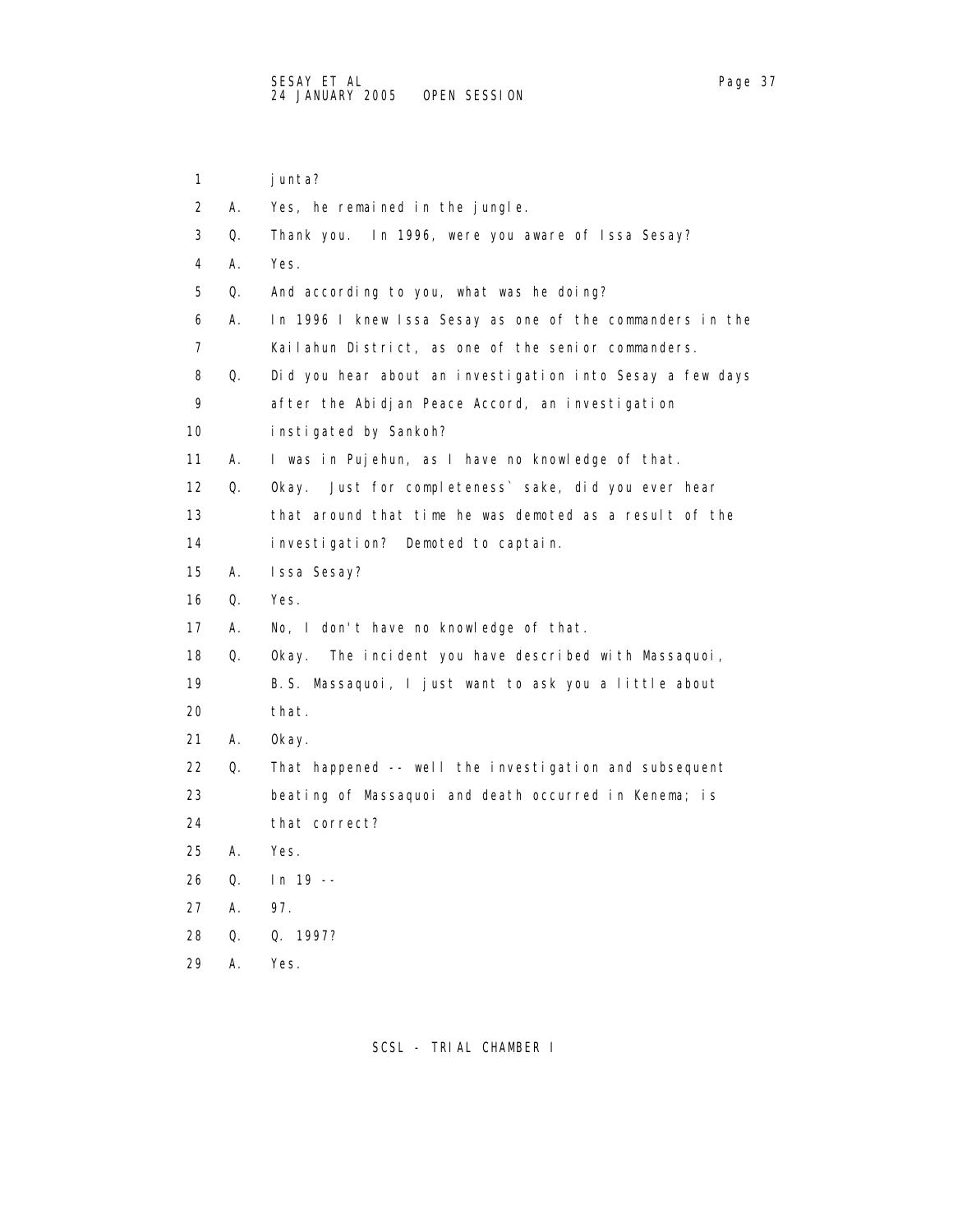1 Q. What was Sam Bockarie's position in the RUF at that time? 2 A. Sam Bockarie was the Chief of Defence staff. 3 Q. And you were witness -- before I ask that question, this

- 5 A. Yes '97.
- 6 Q. At the time of the junta?

4 was November 1997?

- 7 A. Yes.
- 8 Q. And as far as you were aware Sesay was in Freetown at 9 that time?
- 10 A. Sesay was not in Kenema, but was in Freetown.
- 11 Q. Can I just ask this, you were witness to him being
- 12 effectively beaten and tortured; is that correct?
- 13 A. Yes, I was present.
- 14 Q. Could I ask you why it was you did not prevent that 15 attack on B.S. Massaquoi?
- 16 A. Yes, I could not prevent any attack because I was not 17 involved.
- 18 PRESIDING JUDGE: First of all, you did not prevent the
- 19 beating and the torture of Massaquoi.
- 20 A. Never.
- 21 Q. You never prevented it, nor did you intervene?
- 22 A. Sir.
- 23 Q. You neither prevented or intervened?
- 24 A. Neither intervened, no.
- 25 Q. Right.
- 26 MR JORDASH:
- 27 Q. Why not?
- 28 A. Already the board of investigations had been set up by
- 29 Bockarie and the security, so they were concerned with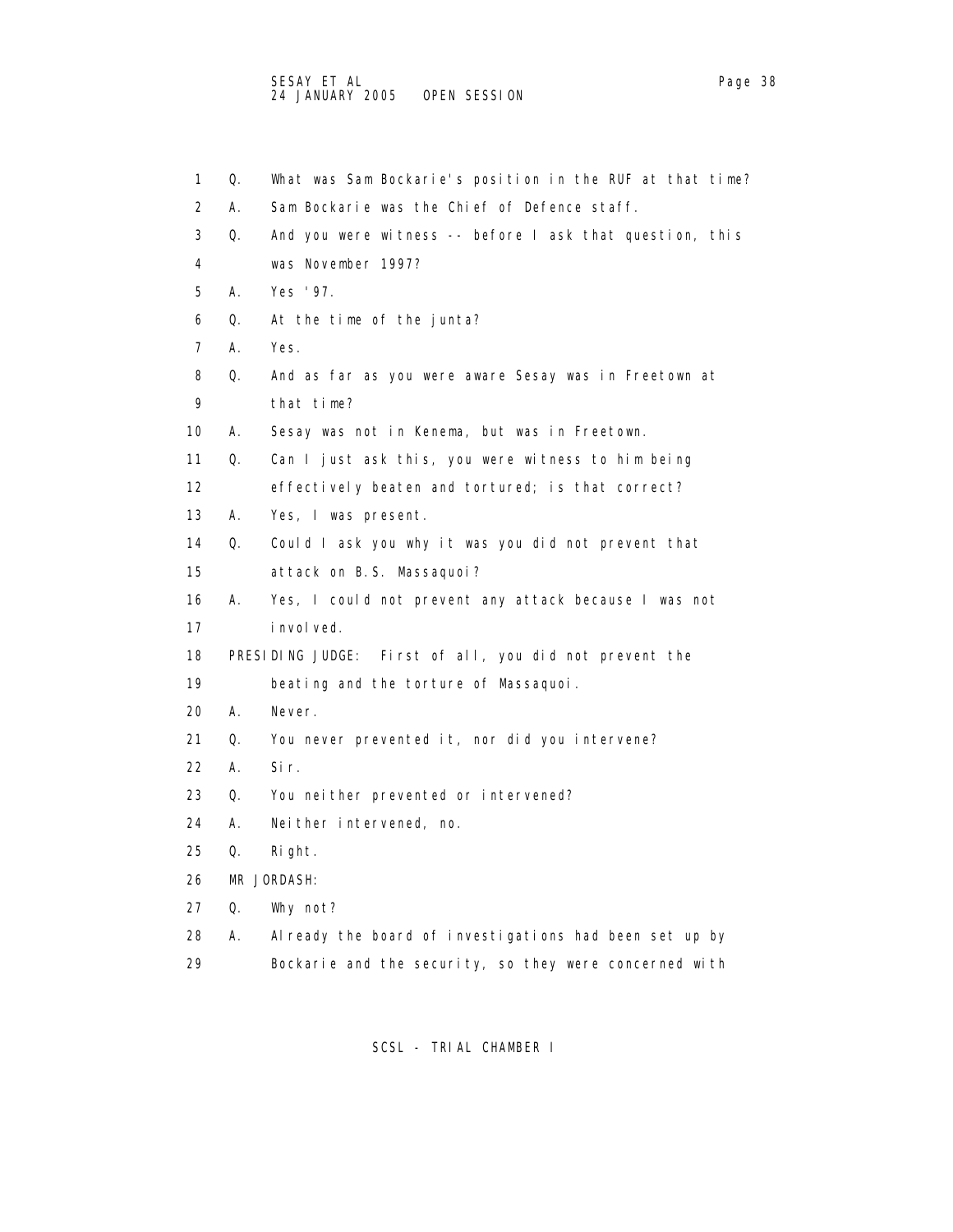1 that. I was just an observer. 2 Q. Presumably you did not agree with it. 3 A. Sir? 4 Q. Presumably you didn't agree with Sam Bockarie's 5 behaviour. 6 A. Well at that time I can't say I don't agree, but it was 7 not in the right way. So I don't agree at all. 8 Q. Major Rocky was there as well; was he? 9 A. Yes, he was there. 10 Q. He was a commander; is that not right? 11 A. He was only a senior officer, but not a commander. 12 Q. And did he do anything to try and stop this incident, 13 this beating? 14 A. No, I didn't see him stop any incident neither I -- he 15 also was not a member of the board of investigation. 16 Q. But did you have to be on the board of investigation to 17 object and try to prevent a man being beaten to death? 18 A. Of course, the people who were all set out to go into the 19 case were there already. So I cannot judge that for his 20 own opinion, but that was how I get the feel of it, 21 because he was not a member of the board, he was just 22 also as an observer. 23 PRESIDING JUDGE: Counsel is asking you: To intervene did you 24 need to be a member of the board of investigation? 25 THE WITNESS: Of course, in some of the investigations -- 26 because Rocky did not even first knew what was the nature 27 of the case. We only met the case on. So I can't say -- 28 neither in my own position to go in between on high level 29 cases or to give adviser and positions.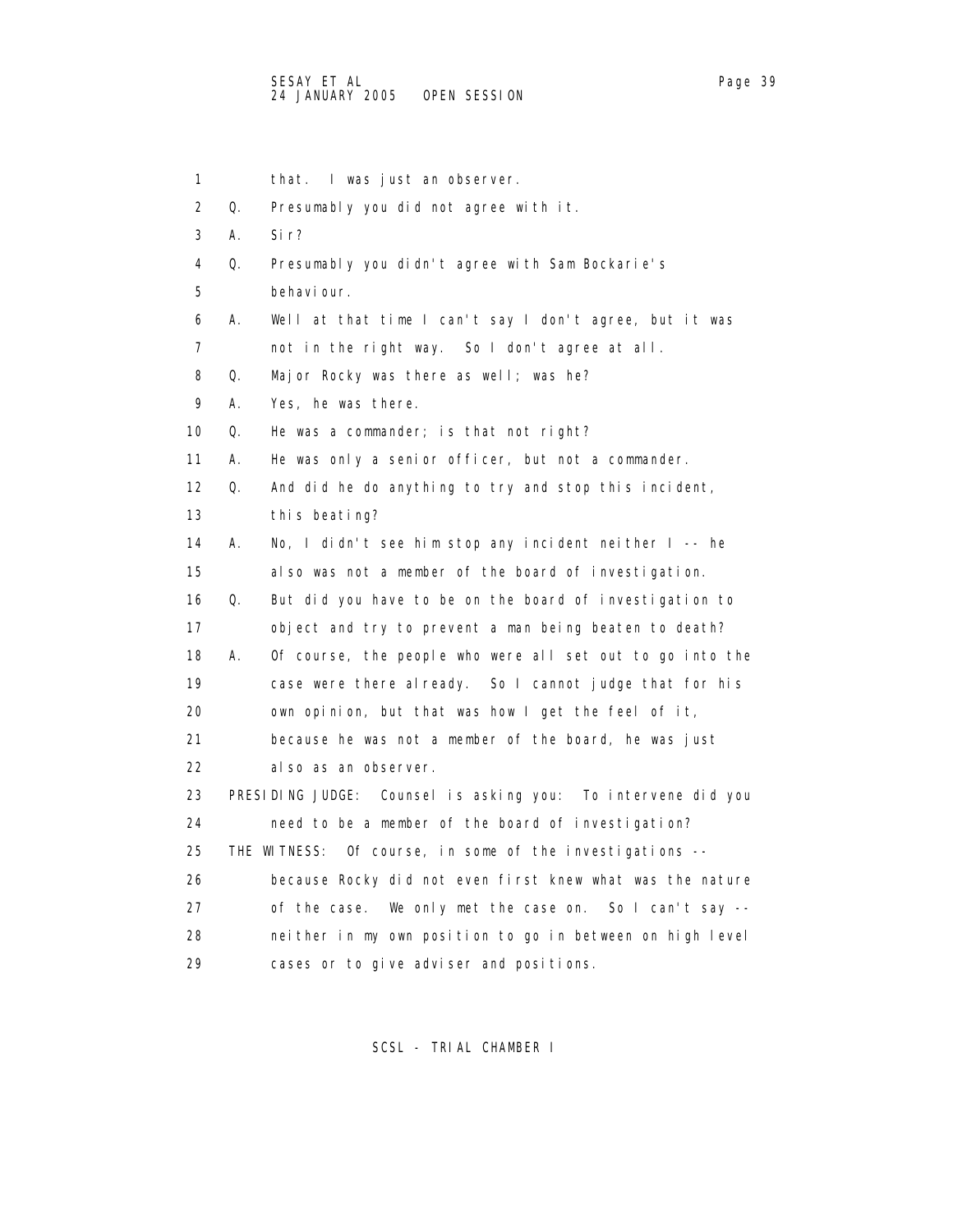1 PRESIDING JUDGE: [Inaudible] 2 THE WITNESS: Well, that was a case which was above our own 3 level. It was set up by Sam Bockarie and his other 4 officials based in Kenema. 5 MR JORDASH: 6 Q. From what you observed of Sam Bockarie, what would have 7 been his reaction to your intervention or any 8 intervention? 9 A. If I was to intervene? 10 Q. Yes. 11 A. I don't think he was to do any other thing, but I didn't 12 take part because I never knew the nature of the case 13 that was starting, and up to almost to the end was the 14 only time I understood the nature of the case. 15 Q. Did Sam Bockarie have control over Kenema at that time? 16 A. Sir. 17 Q. Did Sam Bockarie have control over Kenema at that time? 18 A. He was in control of Kenema. 19 Q. When I use the word control, I am not talking about a 20 democracy here. A dictatorship type of control; is that 21 correct? 22 A. Yes, it was -- he was in control. 23 Q. But what he said went. What he said happened? 24 PRESIDING JUDGE: [Inaudible] democratically elected? 25 THE WITNESS: No, he was not. He was not a democratically 26 elected man. 27 PRESIDING JUDGE: I'm just -- I am asiding here with counsel. 28 THE WITNESS: Okay. 29 PRESIDING JUDGE: So was he democratically elected for his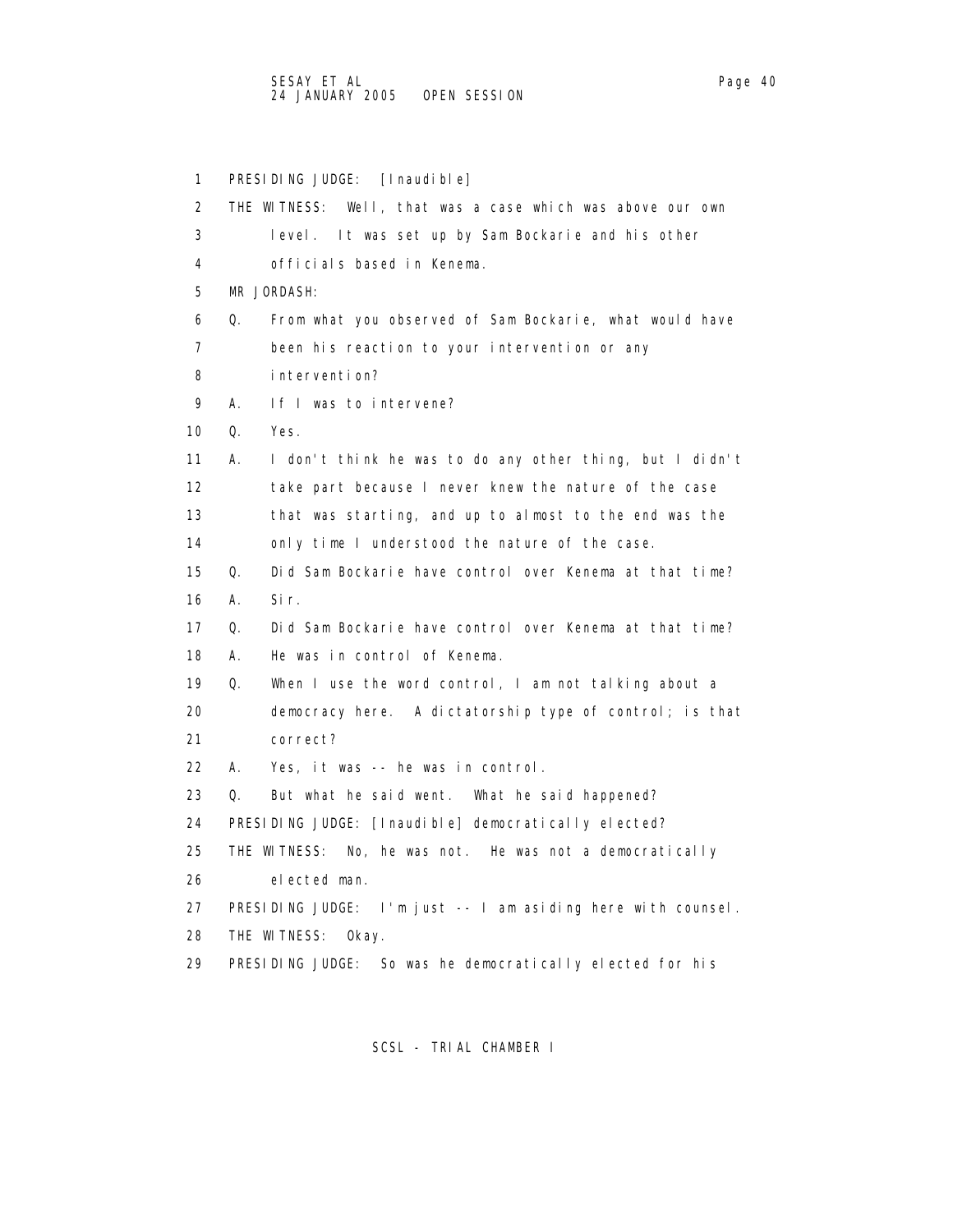## SESAY ET AL Page 41 and the set of the set of the set of the set of the set of the set of the set of the set o 24 JANUARY 2005 OPEN SESSION

| 1                 |    | instructions to have any democratic colouring? I don't      |
|-------------------|----|-------------------------------------------------------------|
| 2                 |    | think so.                                                   |
| 3                 |    | THE WITNESS:<br>No.                                         |
| 4                 |    | PRESIDING JUDGE: Let's proceed.                             |
| 5                 |    | MR JORDASH:                                                 |
| 6                 | Q. | He was in effect a dictator, wasn't he?                     |
| 7                 | А. | Well, as a commander, you know, it is not in all cases --   |
| 8                 |    | someone like go around confront a commander in such         |
| 9                 |    | cases, it was very difficult. Sometimes he did listened,    |
| 10                |    | sometimes he cannot. So it was very difficult.              |
| 11                | Q. | He had, is this right, a number of very loyal security?     |
| $12 \overline{ }$ |    | Is this right?                                              |
| 13                | Α. | Si r?                                                       |
| 14                | Q. | Sam Bockarie, did he have loyal security?                   |
| 15                | А. | Yes, he has his securities.                                 |
| 16                | Q. | Were they loyal?                                            |
| 17                | Α. | They were loyal.                                            |
| 18                | Q. | Sometimes, you have told us, he would listen, sometimes     |
| 19                |    | not.                                                        |
| 20                | А. | Yes.                                                        |
| 21                | Q. | And is this fair, that given his position, his security     |
| 22                |    | and his personality, he controlled Kenema tightly?          |
| 23                | Α. | Yes.                                                        |
| 24                | Q. | Now, is it not right that those who held the most           |
| 25                |    | influence in the RUF immediately before the junta was Sam   |
| 26                |    | Bockarie, Superman and Colonel Isaac Mungo?                 |
| 27                | А. | If they were what.                                          |
| 28                | Q. | Well, were they not the three most influential men in the   |
| 29                |    | RUF just before the RUF joined the AFRC in Freetown?<br>And |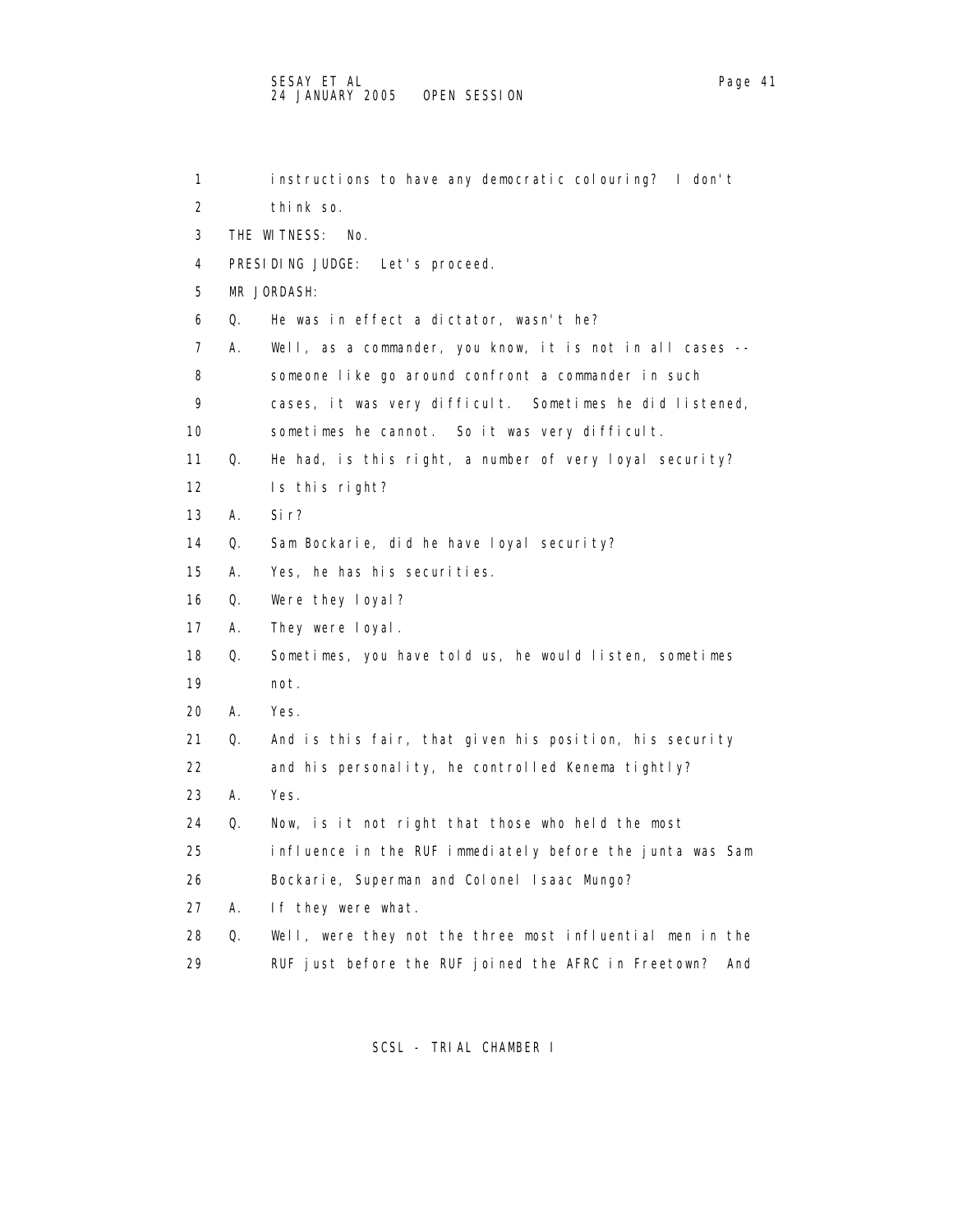1 I should include on that list Mike Lamin. 2 A. Yes, they were -- they were the most senior commanders, 3 even though other commanders were there, but as you have 4 just mentioned, before the junta, you know, Superman was 5 one of the most senior men, Colonel Isaac, you know, and 6 the rest -- Sam Bockarie. 7 PRESIDING JUDGE: Take the names again for the junta. 8 MR JORDASH: 9 Q. Sam Bockarie? 10 A. Yes. 11 Q. Superman; Dennis Mingo? 12 A. U-huh. 13 Q. Isaac Mungo? 14 A. Mike Lamin. 15 Q. And Mike Lamin? 16 A. Yes, they were the most senior officers. 17 JUDGE BOUTET: Did you include Bockarie in this? 18 MR JORDASH: 19 Q. Yes. 20 A. Sam Bockarie, that is Mosquito. 21 Q. Sam Bockarie, Superman, Colonel Isaac Mungo and Mike 22 Lamin. 23 PRESIDING JUDGE: Were you using the word most influential or 24 most senior? I got counsel to use the word, I thought he 25 used the word influential at a certain stage. 26 MR JORDASH: 27 Q. I did, most influential? 28 A. I said they were most senior commanders, you know. 29 Q. I am using the word influential.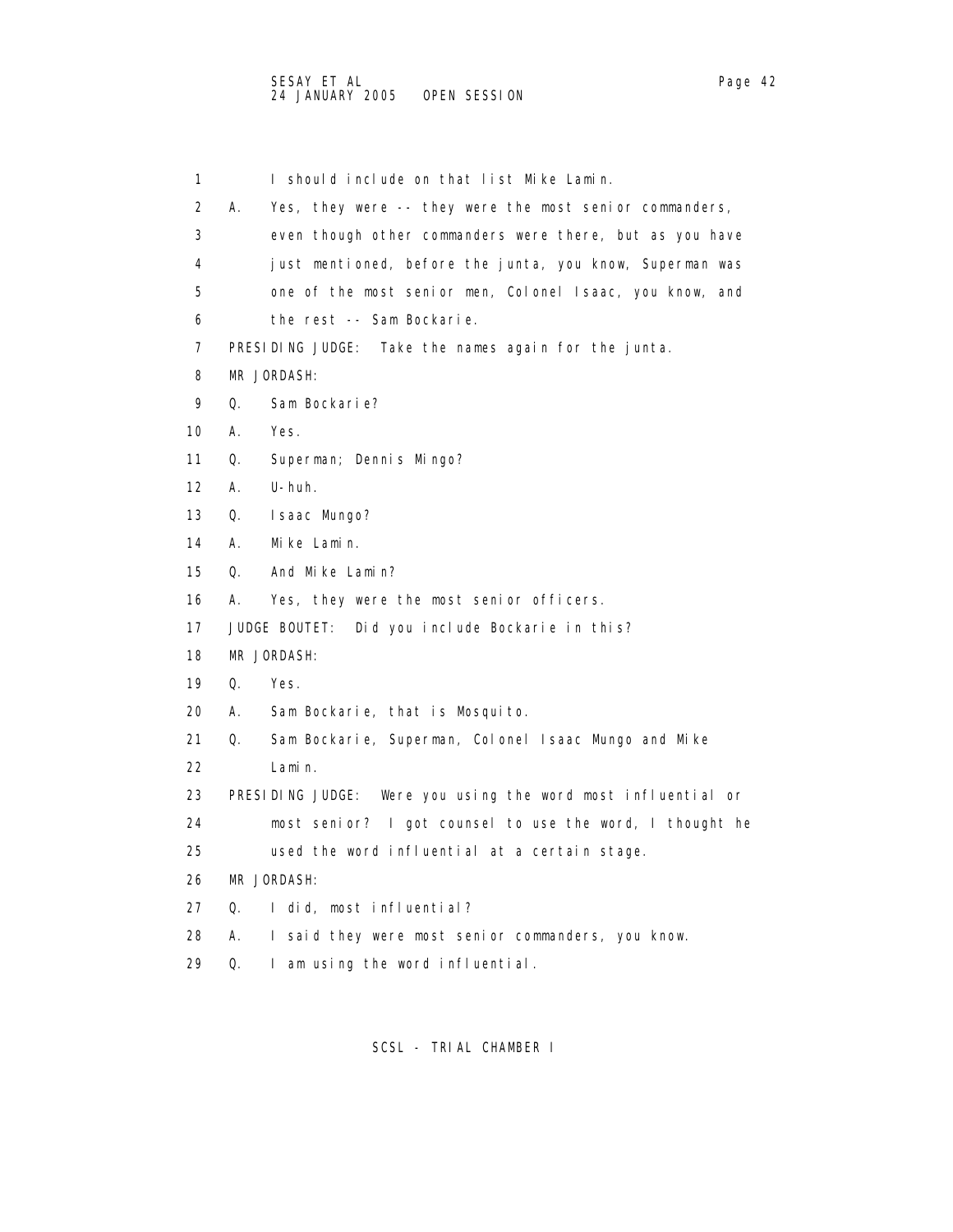1 A. They were in control of the rest of the RUF at that time. 2 Q. Thank you. Now, at that time, what was Sam Bockarie's 3 position? 4 A. '96? 5 Q. This is just before the RUF joined the AFRC in Freetown. 6 A. Yeah, Sam Bockarie was still the head. 7 Q. Did he have a title? 8 A. Yes. 9 Q. What was it? 10 A. He was the [inaudible] field commander. 11 Q. Now, I want to refer you to the transcript of Foday 12 Sankoh's speech telling the RUF to join the AFRC. I 13 think that is exhibit -- I am not sure what exhibit that 14 is. 15 MR HARRISON: I think it is 18. 16 MR JORDASH: Thank you. 17 MR HARRISON: I am sorry, it is 17. 18 MR JORDASH: Thank you, Mr Harrison. 19 PRESIDING JUDGE: Can Court Management please update and keep 20 in front of it the list of the exhibits so that when a 21 reference is made to it, you know, you echo the number of 22 it, please. 23 MS EDMONDS: The list is up-to-date, sir. 24 PRESIDING JUDGE: Yes, but you should echo it when people like 25 the accused -- you should stand up and echo it to 26 counsel. 27 MR JORDASH: 28 Q. Now, if there is reference there to -- I am looking at

29 the -- I beg you pardon, I will just find the transcript.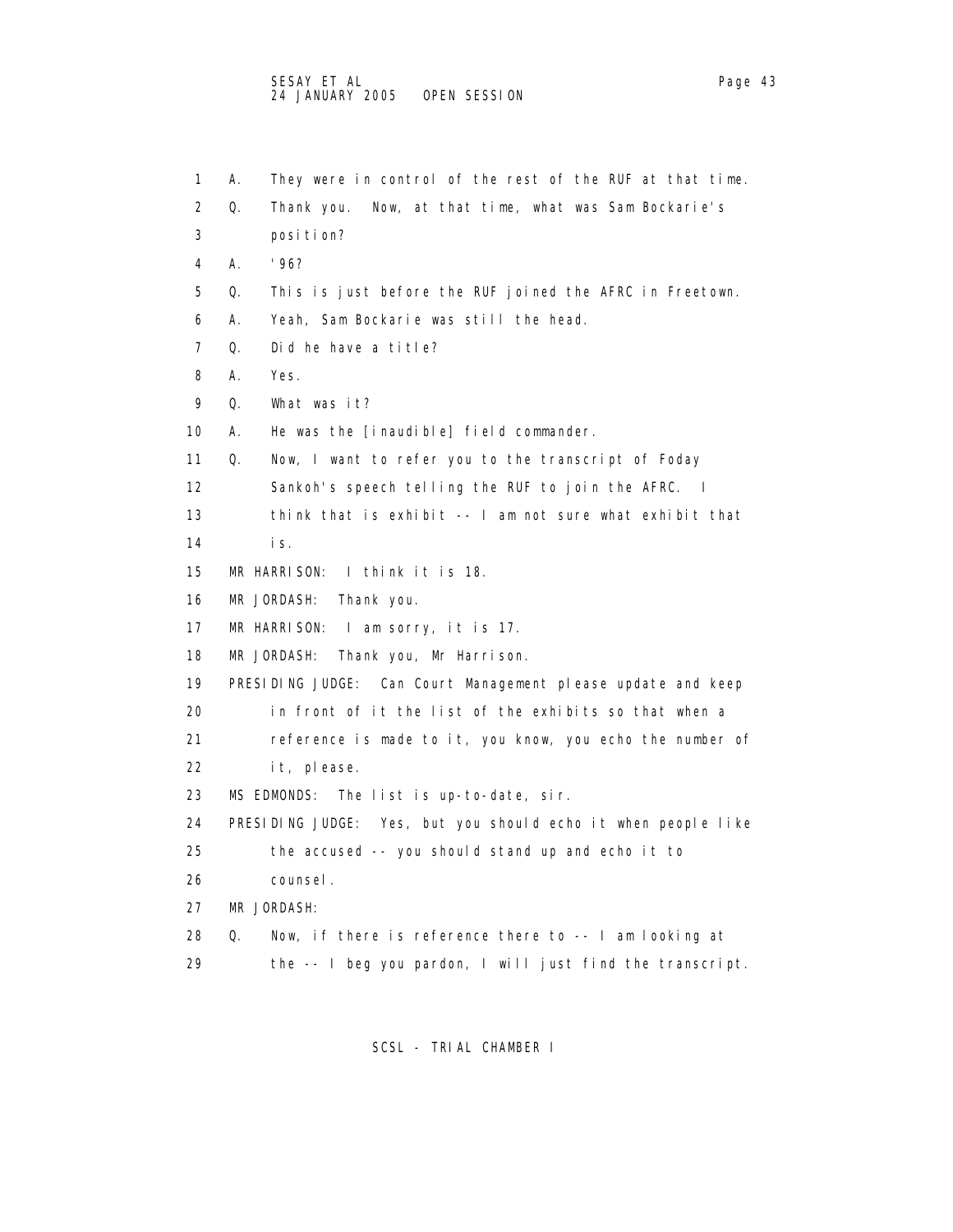| 1                 |    | Now, the third paragraph I want to have a look at.<br>"The |
|-------------------|----|------------------------------------------------------------|
| 2                 |    | field commanders and all commanders you will get           |
| 3                 |    | instructions from me through Major Koroma."                |
| 4                 |    | PRESIDING JUDGE:<br>Paragraph what?                        |
| 5                 |    | Paragraph 3, Your Honour. "They are our<br>MR JORDASH:     |
| 6                 |    | brothers, let no-one fool you. You have to work with       |
| 7                 |    | them to put the situation under control especially in the  |
| 8                 |    | Western Area. You the field commanders instruct your       |
| 9                 |    | brother Commander Bingo," it says here. As far as you      |
| 10                |    | are aware there wasn't a Commander Bingo, it's a           |
| 11                |    | Commander Mingo this is referring to.                      |
| $12 \overline{ }$ | А. | It's Mingo, not Bingo.                                     |
| 13                | Q. | Exactly.                                                   |
| 14                | А. | That was just misspelling.                                 |
| 15                | Q. | So Foday Sankoh, is this right, directly addressing at     |
| 16                |    | this stage Sam Bockarie, as the field commander,           |
| 17                |    | instructing -- to instruct Commander Mingo?                |
| 18                | А. | Yes.                                                       |
| 19                | Q. | Yes, thank you. Can I just ask you to turn over the page   |
| 20                |    | of this exhibit, please, Mr Witness.                       |
| 21                | А. | Uh?                                                        |
| 22                | Q. | Could I ask you to turn to the second page of the          |
| 23                |    | exhibit. Just the first paragraph there, "Power to the     |
| 24                |    | people and weal th of our people should be in the hands of |
| 25                |    | RUF be strong, intelligent, Bai Bureh," and<br>the people. |
| 26                |    | then a name which sounds like Nyagoa and Kailondo.         |
| 27                | А. | Kailondo.                                                  |
| 28                | Q. | Bai Bureh, what was he at the time of his transmission;    |
| 29                |    | do you know?                                               |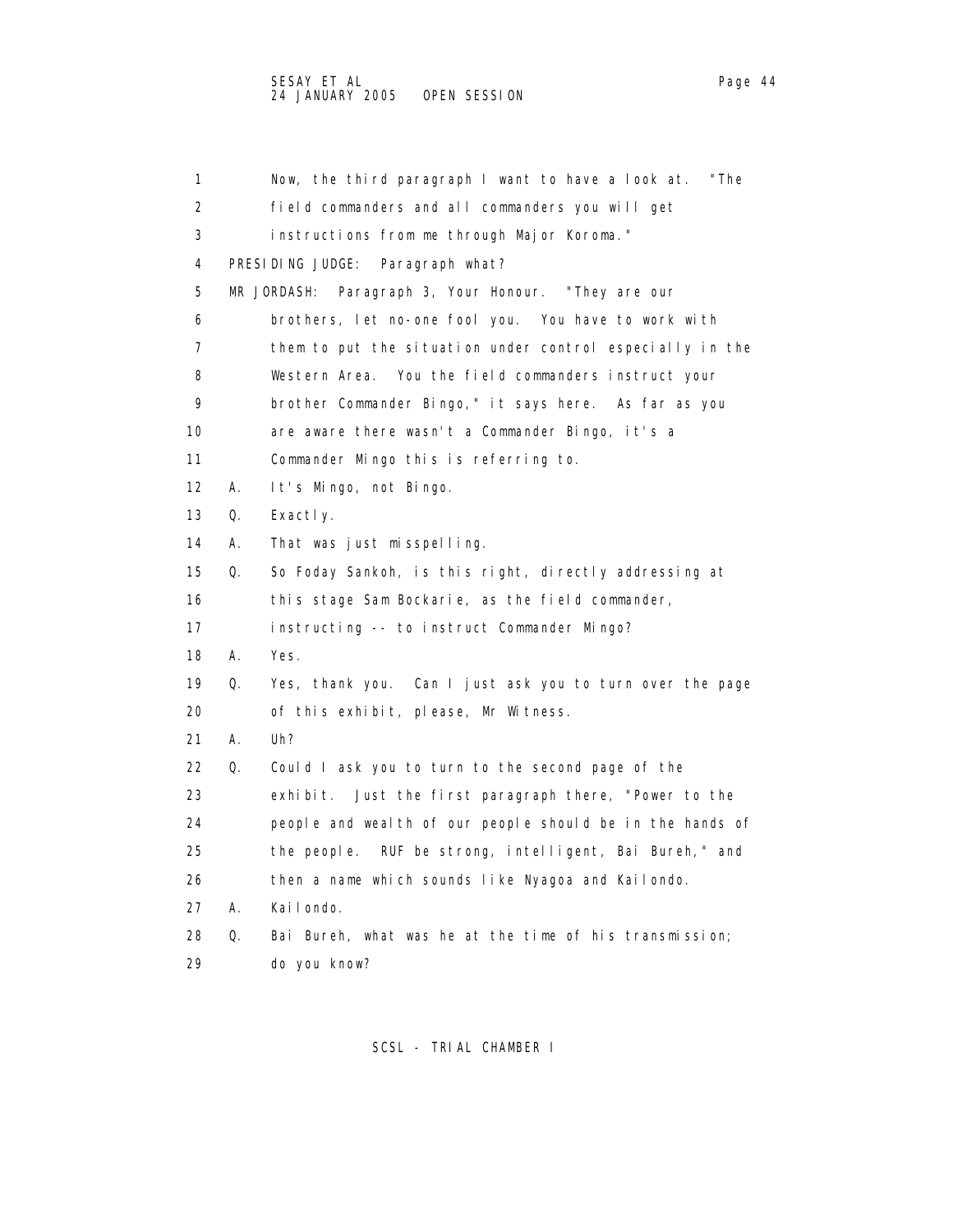| 1                 | This part of the media which is read here, Bai Bureh was<br>А.  |
|-------------------|-----------------------------------------------------------------|
| 2                 | not -- it was just as a warrior title.                          |
| 3                 | Q.<br>I see.                                                    |
| 4                 | А.<br>Putting into the fighters.                                |
| 5                 | Right.<br>Q.                                                    |
| 6                 | It's the same thing as Nyagoa and also Kailondo, you now.<br>А. |
| 7                 | Q.<br>0kay.                                                     |
| 8                 | These were just names of fighters; nicknames.<br>А.<br>Fighting |
| 9                 | names as well.                                                  |
| 10                | Is Sankoh referring to specific people?<br>Q.                   |
| 11                | А.<br>No, he is just referring to our great ancestors who have  |
| $12 \overline{ }$ | been warriors before.                                           |
| 13                | Q.<br>I see.<br>Thank you.                                      |
| 14                | PRESIDING JUDGE: Learned counsel, I think we will take a        |
| 15                | break from the ancestor warriors and resume in the next         |
| 16                | couple of minutes. The Court will rise, please.                 |
| 17                | [Break taken at 11.45 a.m.]                                     |
| 18                | [Resuming at 12.18 p.m.]                                        |
| 19                | PRESIDING JUDGE:<br>Right, resuming the session. Yes,           |
| 20                | Mr Jordash, continue your cross-examination.                    |
| 21                | MR JORDASH:<br>Your Honour, thank you. I would like to now just |
| 22                | ask for a document to be put in front of the witness, so        |
| 23                | if I can just explain what it is. There should be copies        |
| 24                | for Your Honours. There is copies given to my learned           |
| 25                | friends and my learned colleagues on the Defence side.          |
| 26                | And it should be labelled, I think, F, which is labelling       |
| 27                | which doesn't make any sense in this context, but it does       |
| 28                | help to identify the document. It is headed, "Restricted        |
| 29                | speech by AFRC chairman." As Your Honours can see on the        |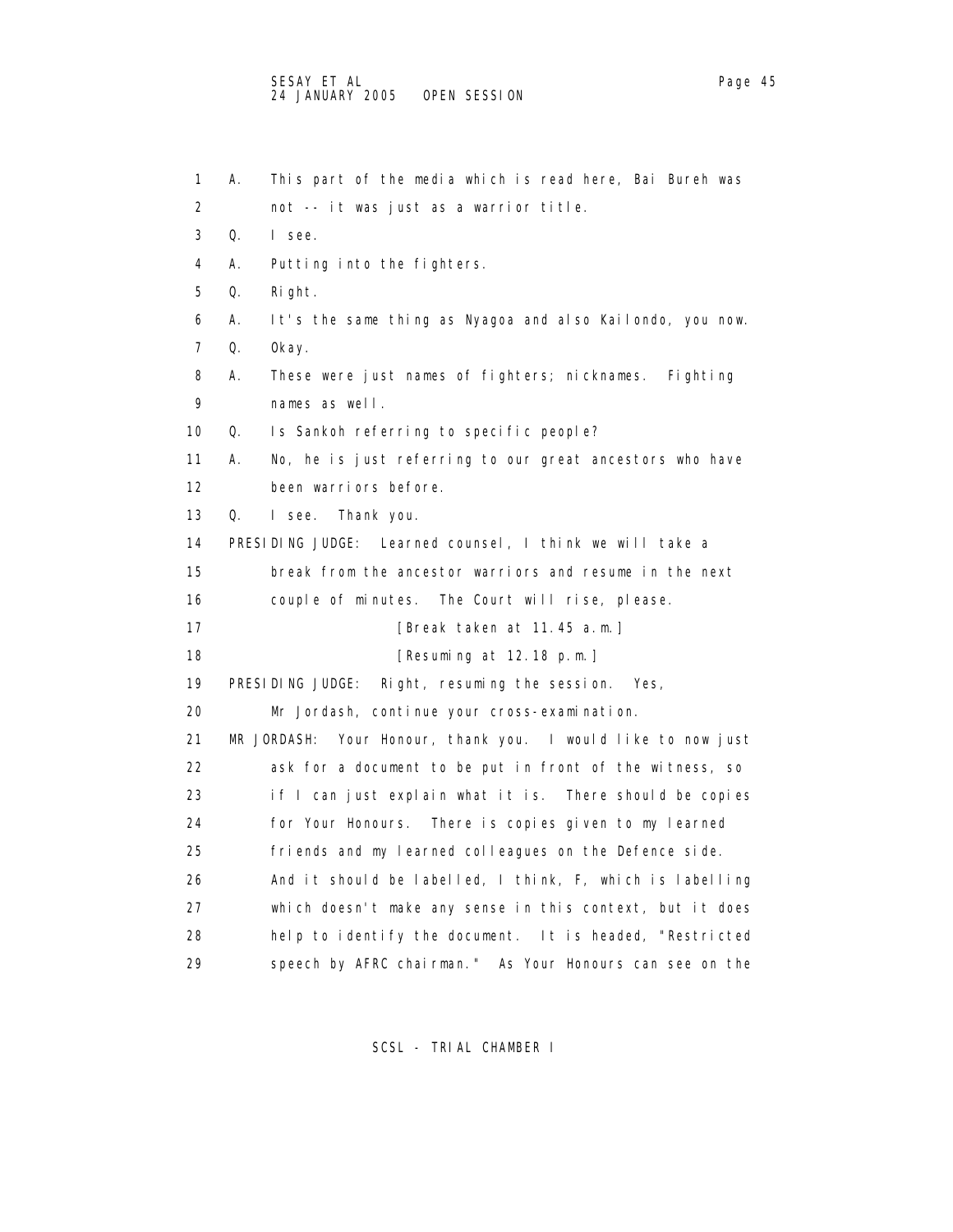1 top right-hand corner of it, it has the number 5157 that 2 is on the second -- 5156 and 5157 and so on. And it is a

 3 document which has been served on the Defence by the 4 Prosecution and as yet hasn't been exhibited. But I 5 would like to ask the witness about the contents of the 6 document. There is a copy for the witness, with Your 7 Honours' leave. 8 JUDGE BOUTET: And do you intend to produce this document as 9 an exhibit subsequently? 10 MR JORDASH: Your Honour, yes, I will ask for it to be 11 exhibited. 12 JUDGE THOMPSON: What is the Prosecution's disposition? 13 MR HARRISON: Regarding what? 14 JUDGE THOMPSON: This particular document. Have you been 15 served with it? 16 MR HARRISON: I just got it, yes. 17 JUDGE THOMPSON: Okay, well then we can [inaudible] 18 MR HARRISON: I can tell you that I have absolutely no idea 19 what, if anything, this witness can say. 20 JUDGE THOMPSON: We must receive [inaudible]. Counsel has 21 indicated that he may be asking the Court to receive it 22 in evidence. So I thought you had studied it. I was 23 merely finding out what the Prosecution's disposition 24 was, but if you need some time to produce it, then you 25 should have that time. 26 MR HARRISON: I am not asking for any time, but I think the 27 witness has to be asked if he has ever seen it before. 28 JUDGE THOMPSON: No, I am not -- we are not going into that

SCSL - TRIAL CHAMBER I

29 yet, I am just asking, since counsel has indicated that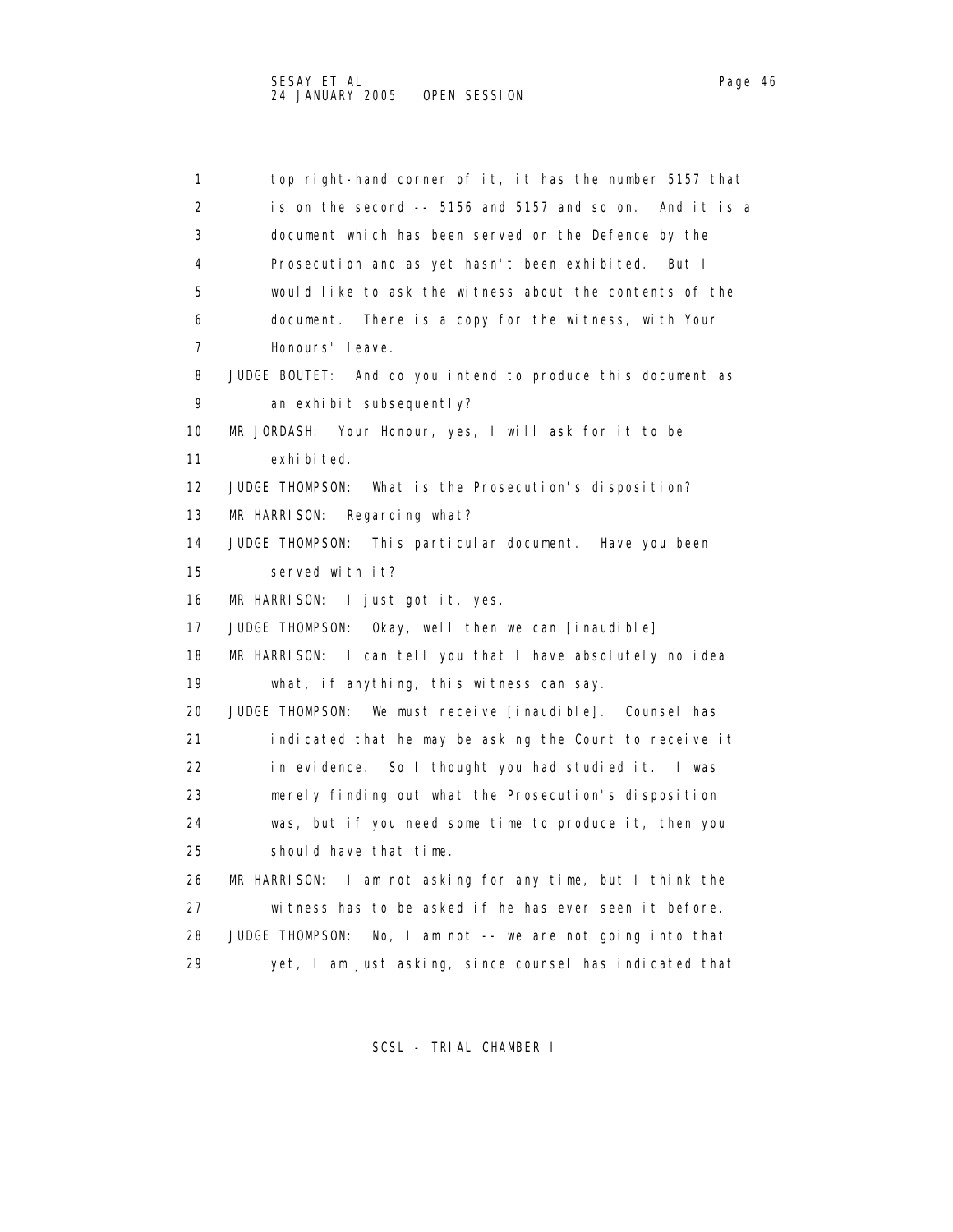1 he may intend to tender it, if at some -- if you have any 2 appropriate response to make to that intention, we have 3 not actually gone through the motions of putting it to 4 the witness or anything yet. 5 MR HARRISON: My suggestion is that it be put to the witness. 6 JUDGE THOMPSON: So that would be your suggestion. 7 MR HARRISON: Yes. 8 JUDGE THOMPSON: All right. 9 JUDGE BOUTET: If I may, Mr Prosecutor. The Defence has 10 indicated that these documents were documents that you 11 served upon them or were served -- disclosed to them -- 12 disclosed to them at some given time. So these are 13 documents that you are familiar with, I would suggest. 14 MR HARRISON: I personally am not familiar with them, but I 15 take him at his word that they are part of Prosecution's 16 disclosure and I don't dispute that. 17 JUDGE THOMPSON: Go ahead. 18 MR JORDASH: Thank you. Could a copy please be given to the 19 witness. Just the top document if you would. It is 20 labelled document headed, "Restricted Speech." Actually 21 there is a document underneath it, I will be coming to it 22 in a minute. 23 PRESIDING JUDGE: That will be document number 5156? 24 MR JORDASH: 5156, yes. 25 RESIDING JUDGE: 51563. 26 MR JORDASH: Yes, Your Honour. 27 Q. Could I ask you, Mr Witness, to have a read through it 28 just to familiarise yourself with its contents. 29 JUDGE THOMPSON: Certainly. Certainly.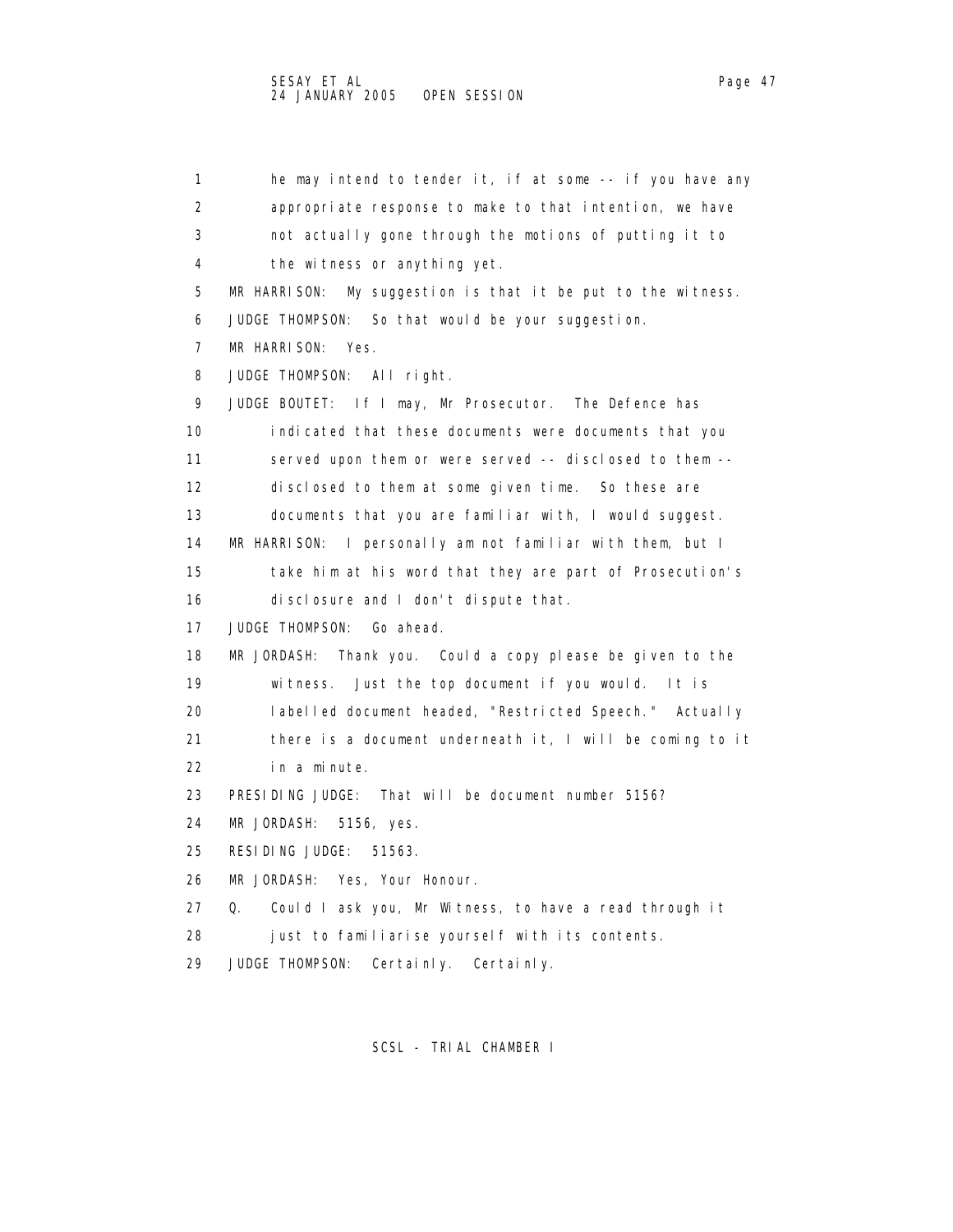1 MR JORDASH: I am grateful. Thank you. 2 JUDGE THOMPSON: Mr Jordash. 3 MR JORDASH: Your Honour -- 4 JUDGE THOMPSON: You may proceed. 5 MR JORDASH: I am grateful. Thank you. 6 Q. Do the contents of that speech trigger any memories, 7 Mr Witness? 8 A. When I was in Liberia I heard of this. 9 Q. You heard of this speech being made or you heard the 10 speech? 11 A. I heard the speech. 12 Q. And this really -- just two or three questions I want to 13 ask you about it. Then could I ask you to turn to page 1 14 which is five 5157 on the top right-hand corner. Second 15 paragraph, "Since my last broadcast to the nation," I 16 should put this so that it goes into the record. This is 17 a speech by Johnny Paul Koroma; is that right, 18 Mr Witness? 19 A. Yes. 20 Q. And it is a speech you said you heard when you were in 21 Liberia? 22 A. Yes. 23 Q. And the second paragraph read, "Since my last broadcast 24 to the nation announcing the overthrow of former 25 President Tejan Kabbah, I now wish to appraise you of the 26 following," and so it appears to Foday Sankoh's second 27 speech to the nation; is that right? 28 MR HARRISON: There may just be a slip of the tongue, I think 29 Mr Jordash said Foday Sankoh and I think he just meant to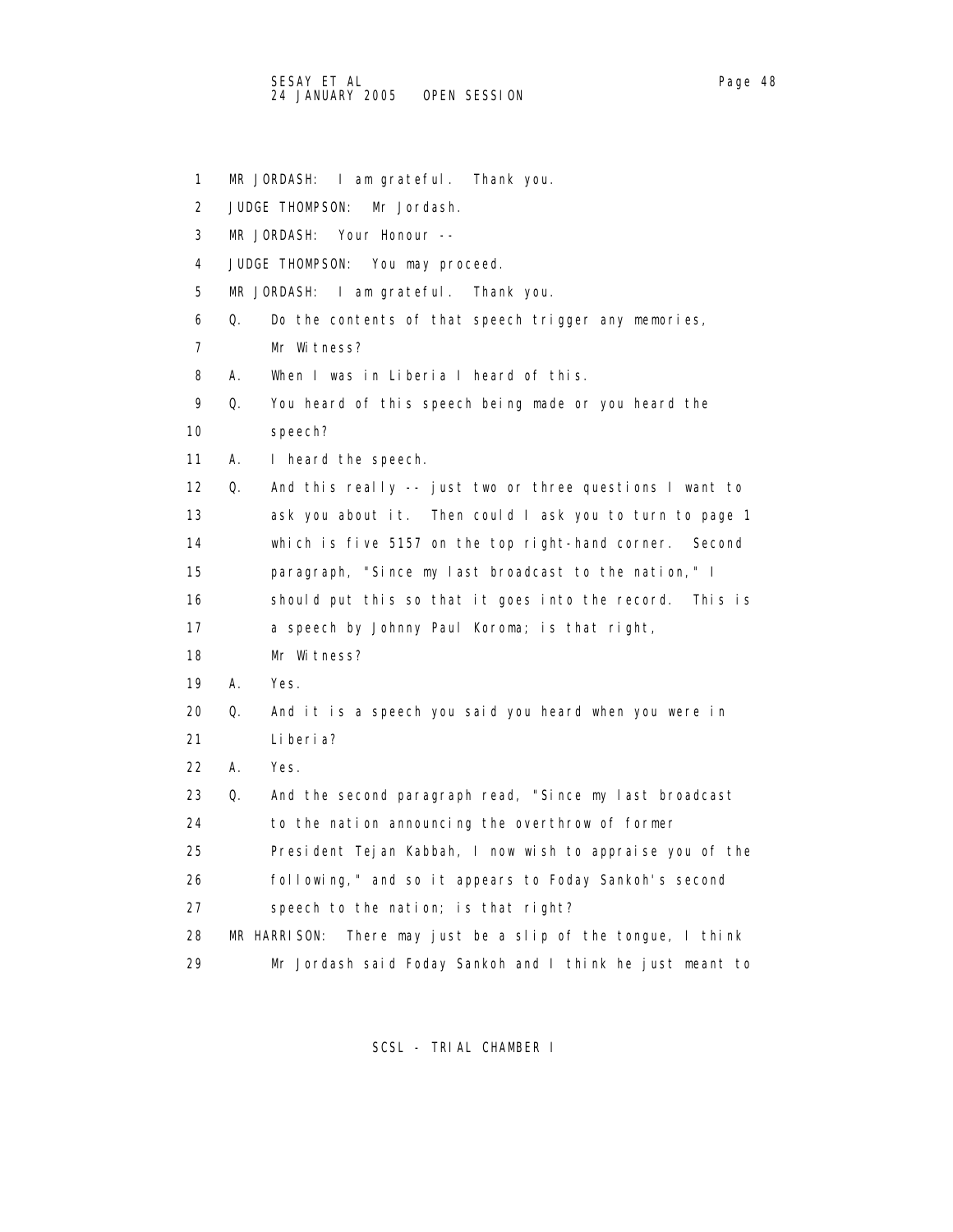1 say -- 2 MR JORDASH: I beg your pardon. Thank you very much. 3 A. It's not Foday Sankoh, it's -- 4 Q. Johnny Paul Koroma? 5 A. Yes. 6 Q. Thank you. And so, did you hear the first speech. 7 A. Which other one. 8 Q. Johnny Paul Koroma's first speech. He refers to a 9 broadcast before this broadcast? 10 A. Yes, I heard of such through the media of VOA when I was 11 in Liberia. 12 Q. Okay. This is just a very quick thing I want to ask you 13 about, which is on page 5163, which is the last page of 14 the speech or last page that I have. 15 A. 5162? 16 Q. 5163. 17 A. Okay. 18 Q. Second paragraph, "Ladies and gentlemen, we assure you 19 that we are reliably informed by the RUF that the rebel 20 war is over. This has been confirmed by very influential 21 members of the RUF: Sam Bockarie, Superman, 22 Colonel Dennis and Colonel Isaac. What is important to 23 us is to bring back peace to Sierra Leone so that our 24 people can move freely and engage themselves in economic 25 activities for the good of the nation." Now 26 Colonel Isaac refers to Colonel Isaac Mungo; is that 27 right? 28 A. Yes. 29 Q. Now, there is nothing in that paragraph which surprises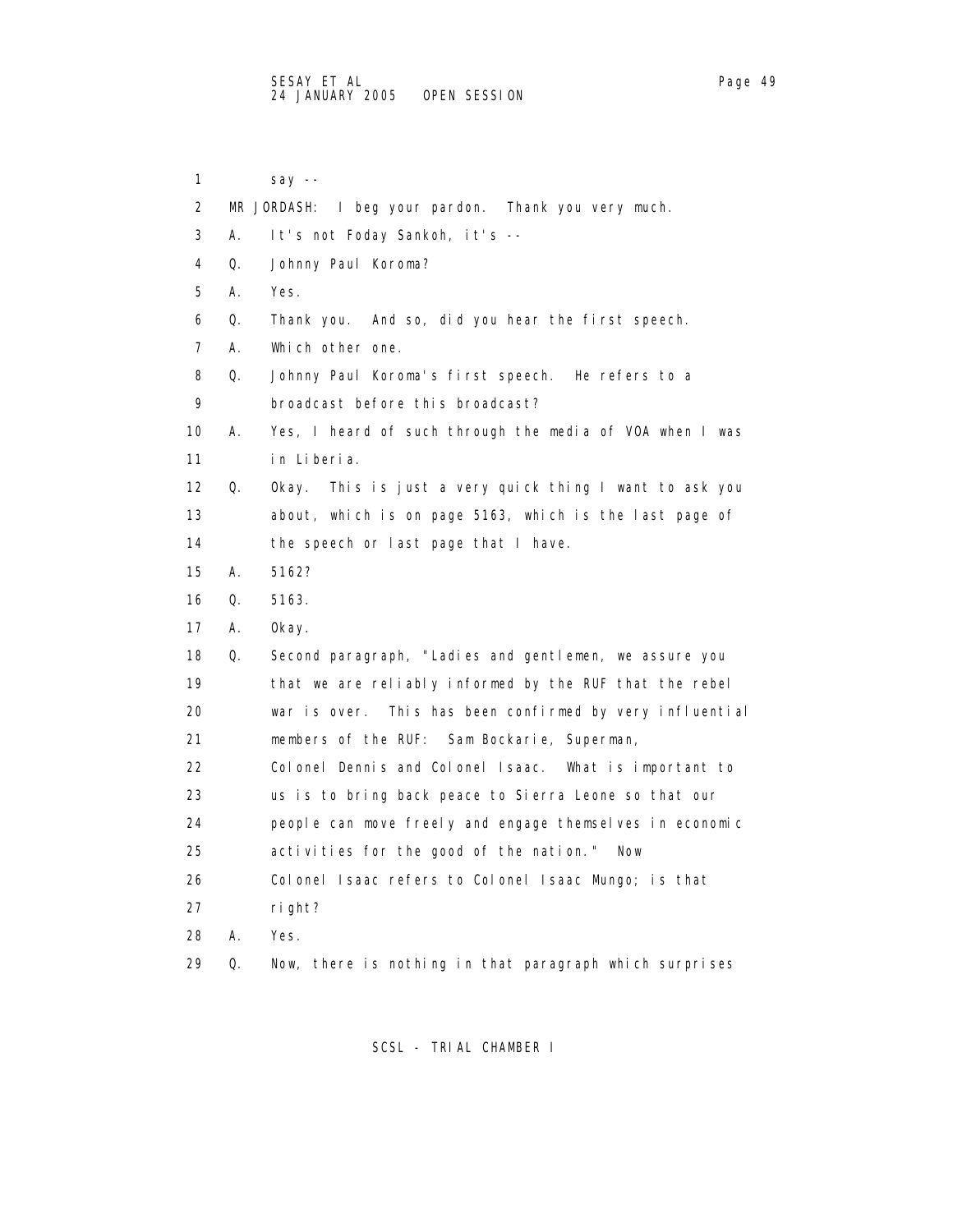| 1                 |    | you referring to those three as influential members of      |
|-------------------|----|-------------------------------------------------------------|
| 2                 |    | the RUF?                                                    |
| 3                 | А. | Not at all.                                                 |
| 4                 | Q. | Not at all. Were you aware of any contact between any of    |
| 5                 |    | those three and Johnny Paul Koroma around the beginning     |
| 6                 |    | of the time of the junta?                                   |
| 7                 | А. | Not at all.                                                 |
| 8                 | 0. | You are not aware of it?                                    |
| 9                 | А. | I am not aware of that.                                     |
| 10                | Q. | But you obviously spoke to Sam Bockarie soon thereafter,    |
| 11                |    | I think in at least October 1997, is that right?            |
| $12 \overline{ }$ | А. | Yes.                                                        |
| 13                | Q. | And by then Sam Bockarie had been in touch with Johnny      |
| 14                |    | Paul Koroma.                                                |
| 15                |    | JUDGE BOUTET: I am sorry, Mr Jordash, you did mention what  |
| 16                |    | date?                                                       |
| 17                |    | MR JORDASH: October 1997 which is when I think this witness |
| 18                |    | said he visited Kenema.                                     |
| 19                | А. | Visited Kenema, I came from Liberia.                        |
| 20                | Q. | With Sam Bockarie?                                          |
| 21                | А. | Yes.                                                        |
| 22                | Q. | One last question, if I may, on that document.<br>ltis      |
| 23                |    | right that Superman was a colonel, as was Isaac Mungo at    |
| 24                |    | that time?                                                  |
| 25                | А. | They were all colonels and all were senior officers.        |
| 26                | Q. | Now, is it right, Mr Witness, that<br>Thank you.            |
| 27                |    | Foday Sankoh was somebody who considered ranks to be        |
| 28                |    | important? When I say ranks, I mean such as colonel,        |
| 29                |    | major, captain, those types of ranks?                       |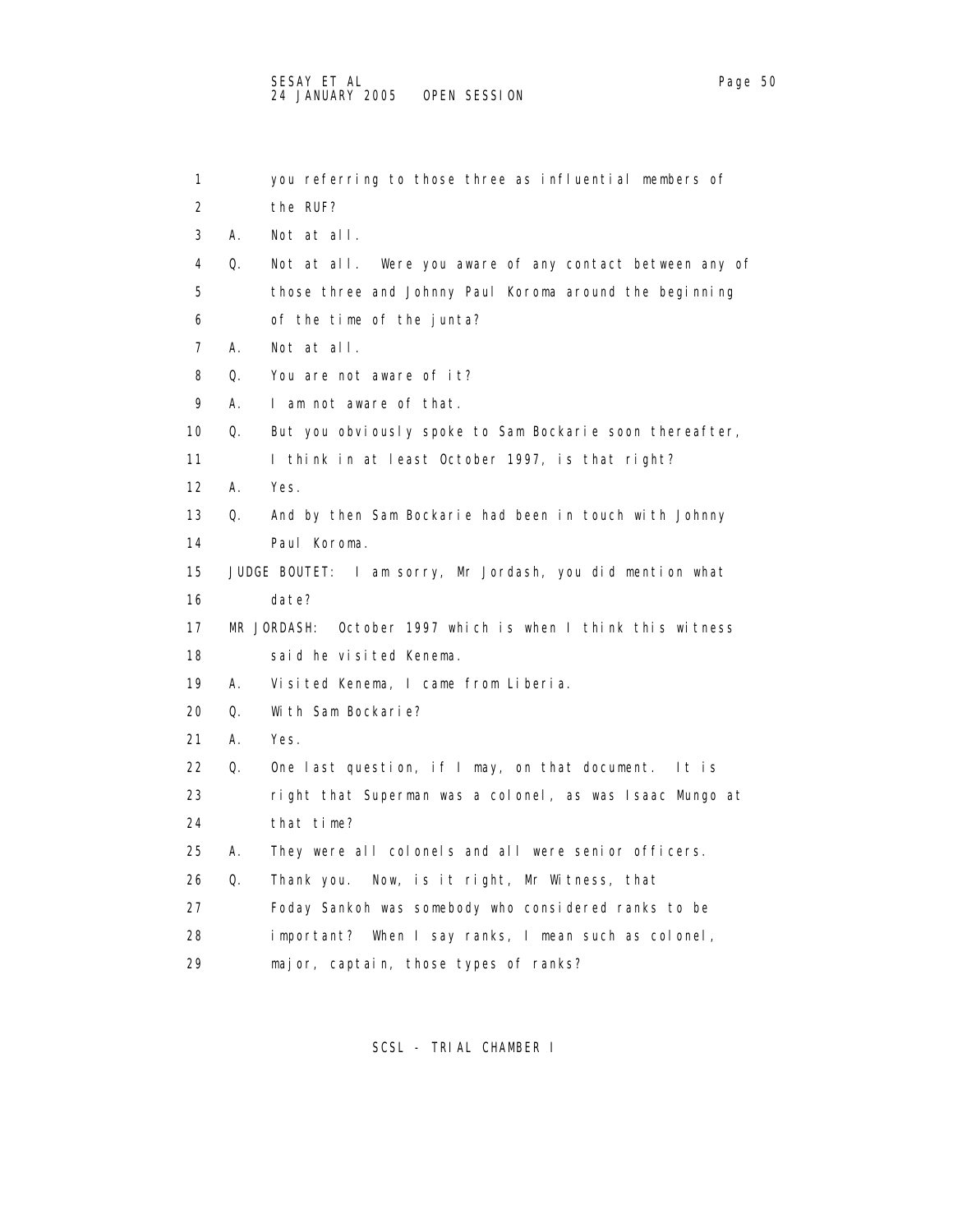2 Q. Did you ever hear reported an approach by Foday Sankoh 3 which was that where you came from didn't matter so much 4 as where you -- what your rank was? Words to that 5 effect? 6 [HS240105C - RK - 12.40 p.m.] 7 A. It was not like that, no. 8 Q. What was it like? 9 A. Ranking of our commanders or fighters, at that time it 12:35:02 10 was not on no tribalism, or whatever, or group you are 11 from. It derived from your hardworking in the RUF at 12 that time. 13 Q. Right. Combined with rank? 12:35:20 15 Q. Thank you. 16 MR JORDASH: Could I ask for this document to be exhibited, 17 please. I think we're up to number -- 18 MS EDMONDS: 19.

19 MR JORDASH: Thank you.

14 A. Yes.

1 A. Yes.

 12:35:56 20 MR HARRISON: There are just two points and I think both are 21 fairly minor. The first is I wonder if Mr Jordash would 22 just kindly ask the witness, as he has already asked if 23 he heard the speech, if what is transcribed is consistent 24 with his recollection of the speech just to round off 12:36:10 25 that circle. Secondly, I would just ask if Mr Jordash 26 would delay in his application to have this admitted as 27 an exhibit simply so the Prosecution could look for a 28 better copy and perhaps a more complete copy, because, as 29 I see, we've gone up to the page 7 and then it has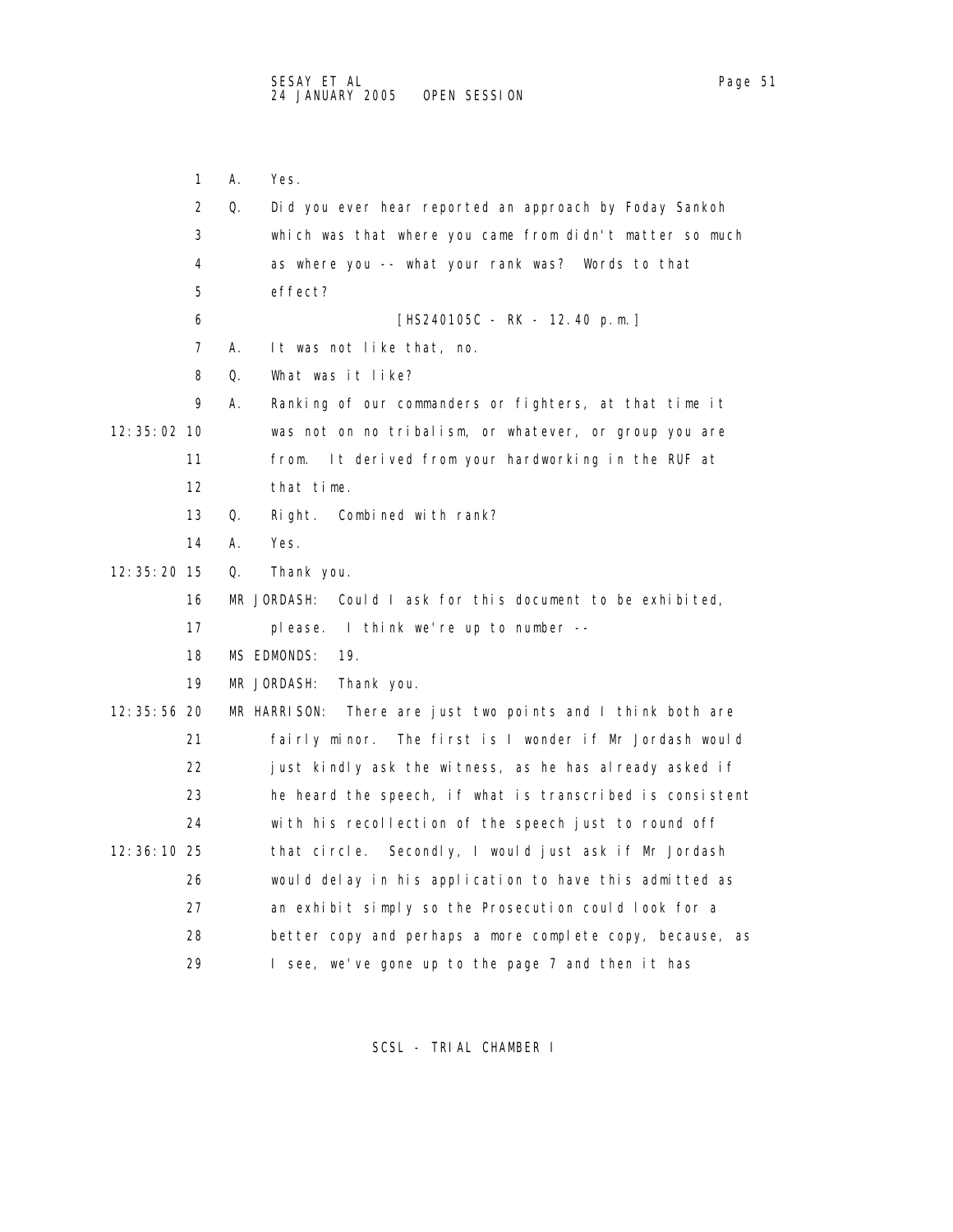1 automatically -- it's cut off. 2 PRESIDING JUDGE: The document is not complete. After page 7 3 there is supposed to be a continuation. 4 MR JORDASH: Yes, I noticed that. 12:36:38 5 PRESIDING JUDGE: 5164 is not there. 6 MR JORDASH: Certainly. 7 PRESIDING JUDGE: In addition to Mr Harrison's point about 8 there's some -- take, for instance, page 5158 paragraph 9 3, it is not very, very clear. We don't know what is 12:37:03 10 there. The same goes, to some extent, with 5159. 11 MR JORDASH: I agree with what Mr Harrison has just said. 12 PRESIDING JUDGE: Finally, page 5162 in the last paragraph, it 13 looks blurred in its contents. 14 MR JORDASH: Yes. I agree with those suggestions. 12:37:29 15 Mr Harrison had said that to me before -- during the 16 break and I had forgotten. But I will ask the witness, 17 if I may, to confirm whether they represent or not what 18 he recalls. 19 JUDGE THOMPSON: Do you accept the first part of his proposal? 12:37:49 20 MR JORDASH: I do. 21 JUDGE THOMPSON: Well, you can then proceed to put it to the 22 witness. 23 MR JORDASH: Thank you. 24 JUDGE THOMPSON: And then we can postpone the admission of 12:38:05 25 this statement, of this document, into evidence -- 26 MR JORDASH: Thank you. 27 JUDGE THOMPSON: -- until we have a clear copy. 28 MR JORDASH: Your Honour, yes. 29 PRESIDING JUDGE: It is considered that most of the document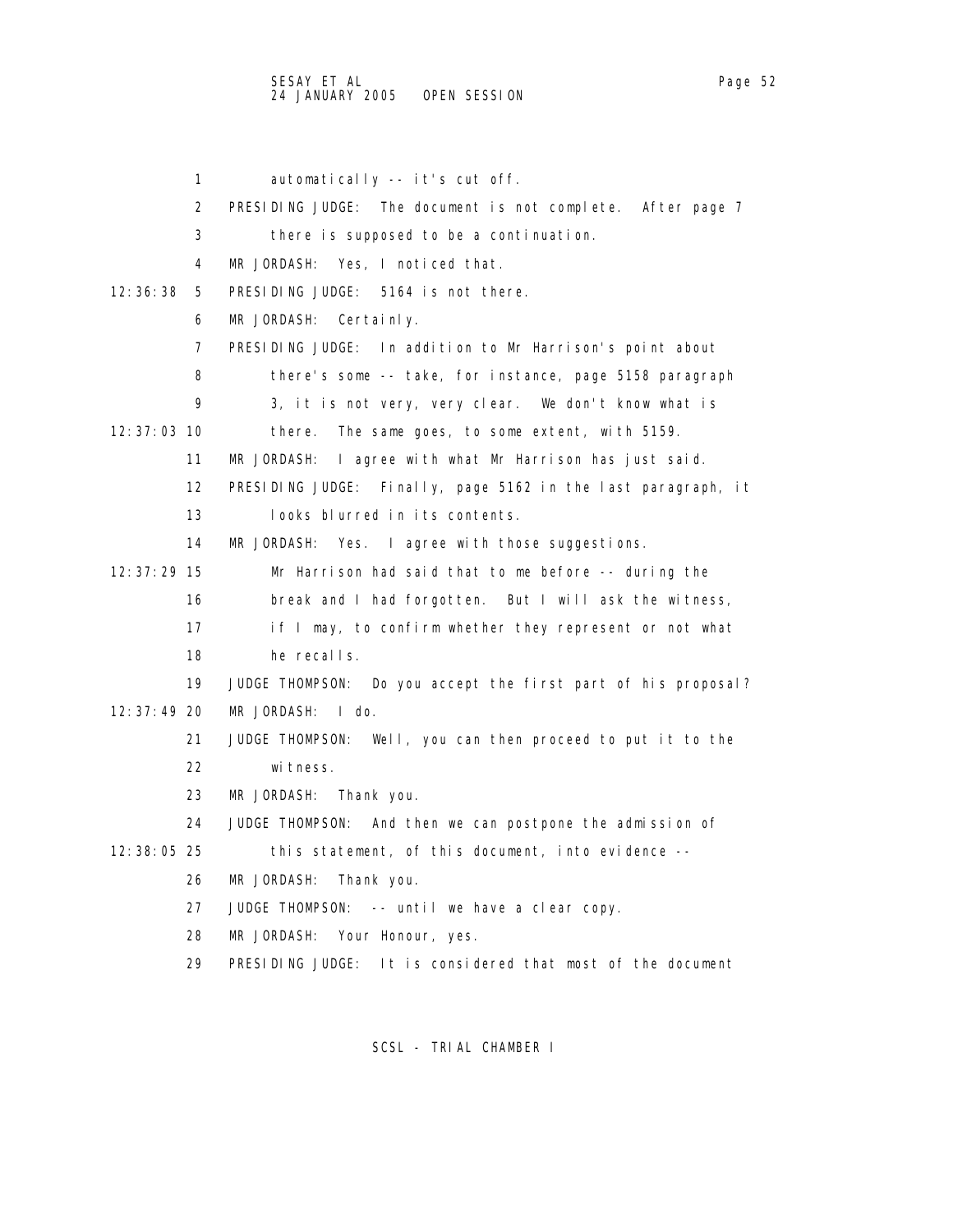1 is clear. Don't you think that it would be better for 2 the witness to talk about the clearer copy for him to see 3 whether it reflects entirely what he must have gotten out 4 of the broadcast? Don't you think we could also defer 12:38:38 5 that? 6 MR JORDASH: Certainly, I am happy to just leave those couple 7 of questions. 8 PRESIDING JUDGE: I would think so. 9 MR JORDASH: Certainly. Just picking up on the issue of rank, 12:38:59 10 I would like to put another document to this witness, 11 please. Your Honours, it is document marked C with a 12 blue flag. It is the minutes the Supreme Council meeting 13 held on the 11th of August 1997. I would just like to, 14 if I may, ask the witness about one aspect of it which is 12:39:41 15 contained on the first page of the document. Could the 16 witness please be given a copy of this document. 17 **Intervalle Contract Contract Contract Contract Contract Contract Contract Contract Contract Contract Contract Contract Contract Contract Contract Contract Contract Contract Contract Contract Contract Contract Contract**  18 Q. If I may just guide you with this, Mr Witness, thank you. 19 You see the title there, just so there's no confusion, 12:40:20 20 Minutes of the Emergency Council Meeting of the AFRC. 21 Before I ask you to look at it can I ask you this: There

22 was, as we -- there was a Supreme Council within the

- 23 junta period; is that right?
- 24 A. I was in Liberia, so I cannot say there was a council of 12:40:46 25 such, I don't know.
	- 26 Q. But you came, didn't you, to Freetown during the junta 27 period?
		- 28 A. Of course, yes, I got here in the latter part of the 29 junta time.

- 
- 
- 
-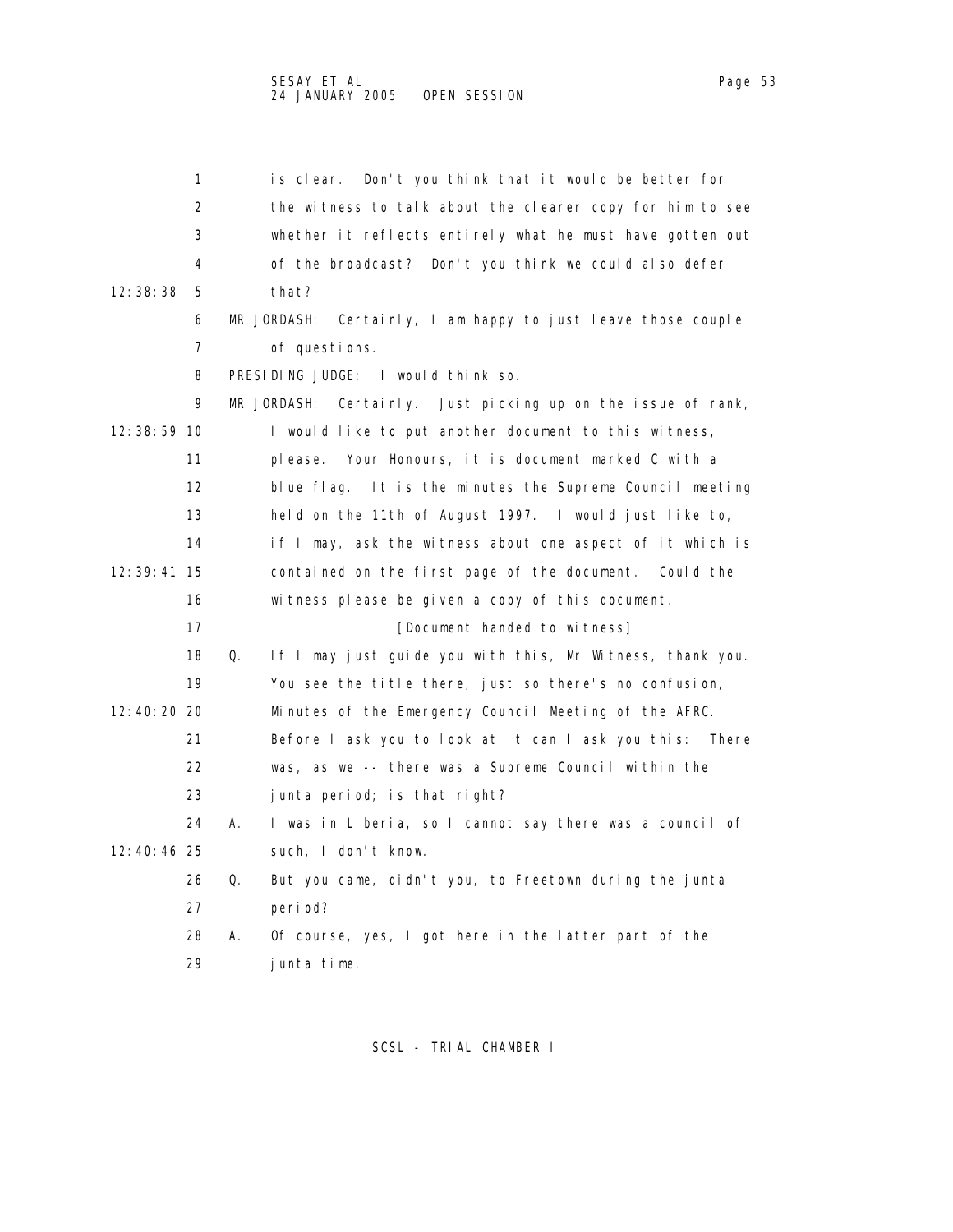|             | 1                 | Q. | And were you not aware when you got into the town that   |
|-------------|-------------------|----|----------------------------------------------------------|
|             | 2                 |    | there was a Supreme Council?                             |
|             | 3                 | А. | I never knew of that.                                    |
|             | 4                 | Q. | Do you know if it had been dissolved by then or not?     |
| 12: 41: 06  | 5                 | А. | Well, I cannot say to that level. I don't know.          |
|             | 6                 | Q. | Let me just ask you this then. Can you turn to page 2 of |
|             | 7                 |    | the document. It is actually the first page after the    |
|             | 8                 |    | title and it has got copy number 2 of 41 which is on the |
|             | 9                 |    | right-hand side corner. I'm just interested, Mr Witness, |
| 12:41:28 10 |                   |    | in the list of names there, who was present, and I just  |
|             | 11                |    | want to ask you this -- do you see the list of names     |
|             | $12 \overline{ }$ |    | there?                                                   |
|             | 13                | А. | Yes.                                                     |
|             | 14                | Q. | I just want to see if you can confirm it is your         |
| 12:41:40 15 |                   |    | recollection that at the time of the junta Mr Sesay's    |
|             | 16                |    | rank was lieutenant colonel; are you able to confirm     |
|             | 17                |    | that, as indicated on this document?                     |
|             | 18                | А. | Yes.                                                     |
|             | 19                | Q. | Thank you. And, as we also can see from that document,   |
| 12:42:08 20 |                   |    | Mike Lamin's rank is that of colonel. Do you see that    |
|             | 21                |    | just above? Can you see that, Mr Witness?                |
|             | 22                | А. | I cannot see Mike Lamin yet.                             |
|             | 23                | Q. | The list of names present -- the title of the list is    |
|             | 24                |    | Minutes of the Emergency --                              |
| 12:42:42 25 |                   | А. | Okay, I've seen it.                                      |
|             | 26                | 0. | You've seen it?                                          |
|             | 27                | А. | I have seen it, Mike Lamin.                              |
|             | 28                | 0. | Colonel Mike Lamin?                                      |
|             | 29                | А. | Yes.                                                     |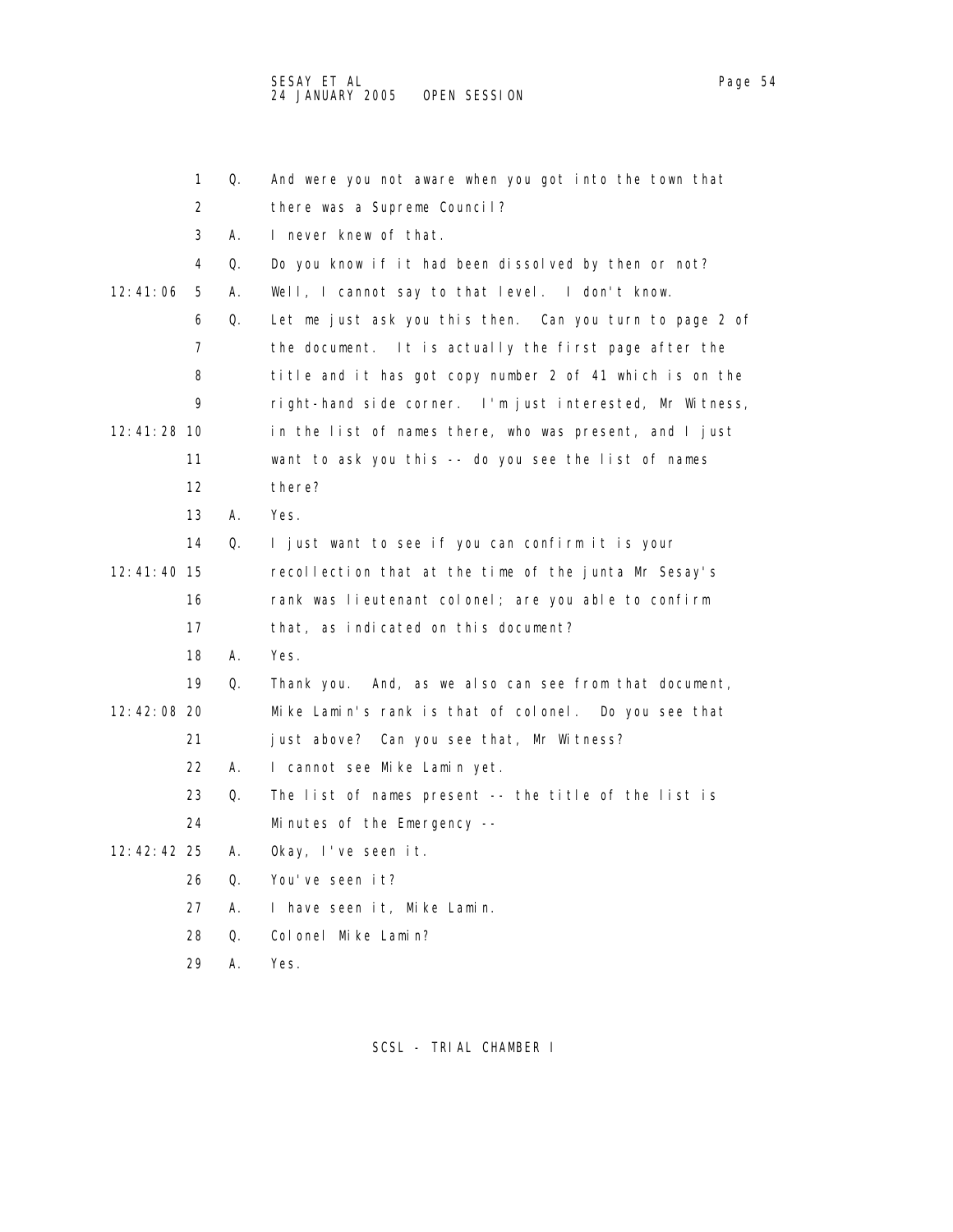|             | 1                 | Q. | Is that right?                                            |
|-------------|-------------------|----|-----------------------------------------------------------|
|             | 2                 | А. | Yes.                                                      |
|             | 3                 | Q. | Thank you.<br>Now, when you arrive in Kenema to speak to  |
|             | 4                 |    | Mr Bockarie in October of 1997 he tells you of his        |
| 12: 43: 13  | 5                 |    | disappointment with the AFRC; is that correct?            |
|             | 6                 | А. | Yes.                                                      |
|             | 7                 | Q. | Before I move on to that, could I ask for the witness,    |
|             | 8                 |    | please, to be given a copy of his statement to the        |
|             | 9                 |    | Prosecution dated November the 14th 2002?                 |
| 12:43:47 10 |                   |    | While that is happening, could I just pick up on          |
|             | 11                |    | something I missed out earlier. I should have asked you   |
|             | $12 \overline{ }$ |    | this earlier, Mr Witness, but Rashid Mansaray was a       |
|             | 13                |    | commander in the early days, in the early 1990's, with    |
|             | 14                |    | the RUF; is that right?                                   |
| 12:44:35 15 |                   | А. | Yes.                                                      |
|             | 16                | Q. | Do you know what happened to Rashid Mansaray?             |
|             | 17                | А. | I was in xxxxxx when a confrontation came between<br>Yes. |
|             | 18                |    | Rashid Mansaray and Corporal Sankoh in terms of           |
|             | 19                |    | leadership and he was finally later claimed to be         |
| 12:44:58 20 |                   |    | deceased at that time.                                    |
|             | 21                | Q. | Was he killed by Sam Bockarie?                            |
|             | 22                | А. | I was -- I was in xxxx. I only heard the death of         |
|             | 23                |    | Rashid Mansaray and I don't know who killed him.          |
|             | 24                | Q. | But did you hear that he had been killed by Sam Bockarie? |
| 12:45:16 25 |                   | А. | I heard that he was only killed.                          |
|             | 26                | Q. | Okay, but it was following a confrontation with Sankoh    |
|             | 27                |    | about the leadership?                                     |
|             | 28                | А. | Yes.                                                      |
|             | 29                | Q. | Do you know what the detail of that confrontation was?    |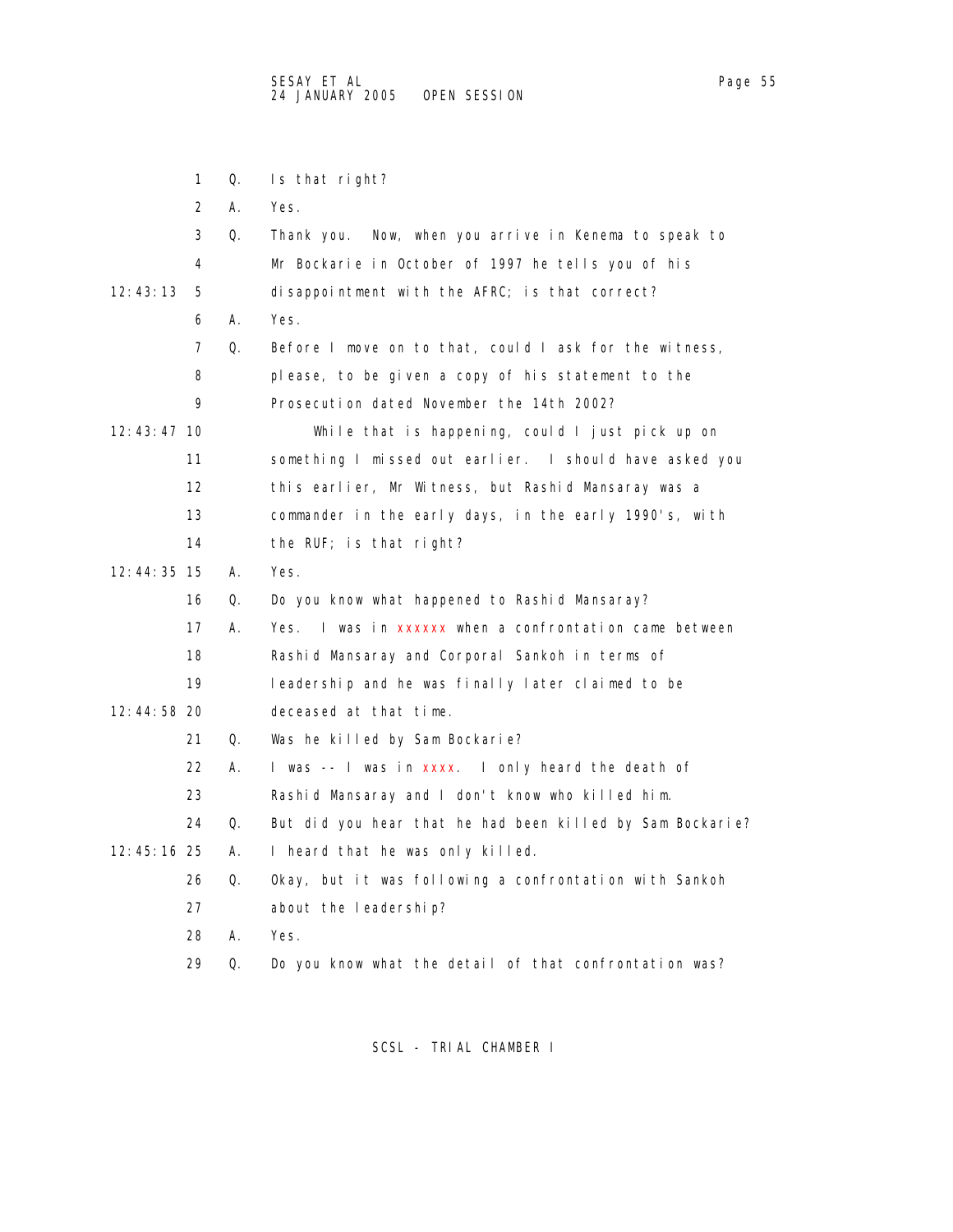| ane, | ۱r |
|------|----|
|      |    |

|               | 1                 | А. | What I learned about the confrontation was that Corporal  |
|---------------|-------------------|----|-----------------------------------------------------------|
|               | 2                 |    | Sankoh is not getting on the track of the agreement that  |
|               | 3                 |    | was made and how the war was to be positioned in Sierra   |
|               | 4                 |    | Leone and, due to that, number one point of his           |
| 12: 46: 02    | 5                 |    | confrontation was leadership have been giving more to the |
|               | 6                 |    | foreigners, which were the Liberians, and not the Sierra  |
|               | 7                 |    | Leoneans themselves to have handled their war situations. |
|               | 8                 |    | That was one of the first confrontation, as I learned.    |
|               | 9                 | Q. | So, in other words, it was basically a subordinate        |
| 12:46:41 10   |                   |    | challenging a superior about the way in which the war was |
|               | 11                |    | being conducted and which may have led to his death?      |
|               | $12 \overline{ }$ | А. | Yes.                                                      |
|               | 13                | Q. | And would you agree with this: That the likes of Foday    |
|               | 14                |    | Sankoh and Sam Bockarie were not men who enjoyed          |
| 12: 47: 11 15 |                   |    | challenges to their behaviour?                            |
|               | 16                | А. | Yes, it is true.                                          |
|               | 17                | Q. | Death was not an unlikely consequence of such a           |
|               | 18                |    | chal I enge?                                              |
|               | 19                | А. | In some cases that is the only aftermath of some          |
| 12: 47: 37 20 |                   |    | confrontations.                                           |
|               | 21                | Q. | Thank you. Just continuing that, in that given situation  |
|               | 22                |    | in 1990/1991 if you tried to leave the RUF -- where would |
|               | 23                |    | people go if they tried to leave the RUF?                 |
|               | 24                | А. | Leaving the RUF in which way?                             |
| 12:48:07 25   |                   | 0. | When you were captured, could you have left?              |
|               | 26                | А. | If there was a possibility.                               |
|               | 27                | Q. | Yeah?                                                     |
|               | 28                | А. | I could have left.                                        |
|               | 29                | Q. | Where would you have gone?                                |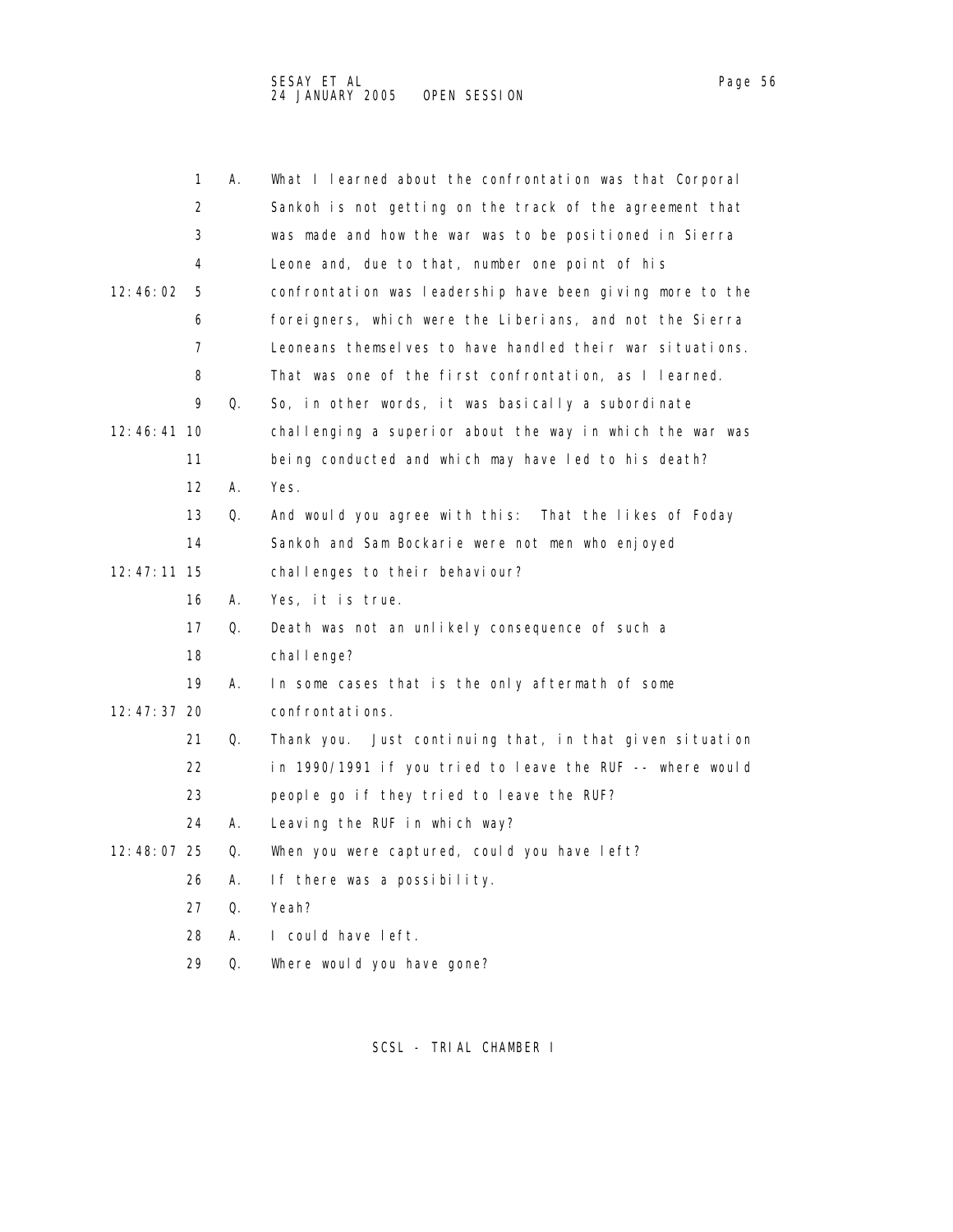1 A. To Liberia. 2 Q. What would you done in Liberia? 3 A. I was attending school in Liberia and I was also working 4 in Liberia. 12:48:30 5 Q. Now, I want to ask you about your statement. Could you 6 just have a look at that statement that is in front of 7 you? 8 JUDGE BOUTET: What is the page at the top? 9 MR JORDASH: It is 9738 at the top, it should be. 12:48:51 10 THE WITNESS: Yes. 11 MR HARRISON: I want to apologise in advance to Mr Jordash 12 because I am quite confident from this distance that he 13 actually has a different copy than the one before the 14 witness. It is a different format of printing, so as he 12:49:06 15 says turn the page it is very likely to be the case that 16 the witness is going to be somewhat confused as to what 17 page he should be on. And it is the Prosecution's fault 18 for obviously sending a version to Mr Jordash which is 19 different from the one that the Prosecution has submitted 12:49:24 20 to the Court. 21 MR JORDASH: I think, due to the diligence of my team, we may 22 have corrected the error. So I think 9739 should start 23 of with "who were combatants". If it does I think we are 24 on the right track. Yes. 12:49:47 25 JUDGE THOMPSON: What is the date of that statement? 26 THE WITNESS: 14th of November 2002. I think there is some 27 confusion about the date actually. I was told this by my 28 learned colleague 29 JUDGE BOUTET: The one that we have says 17.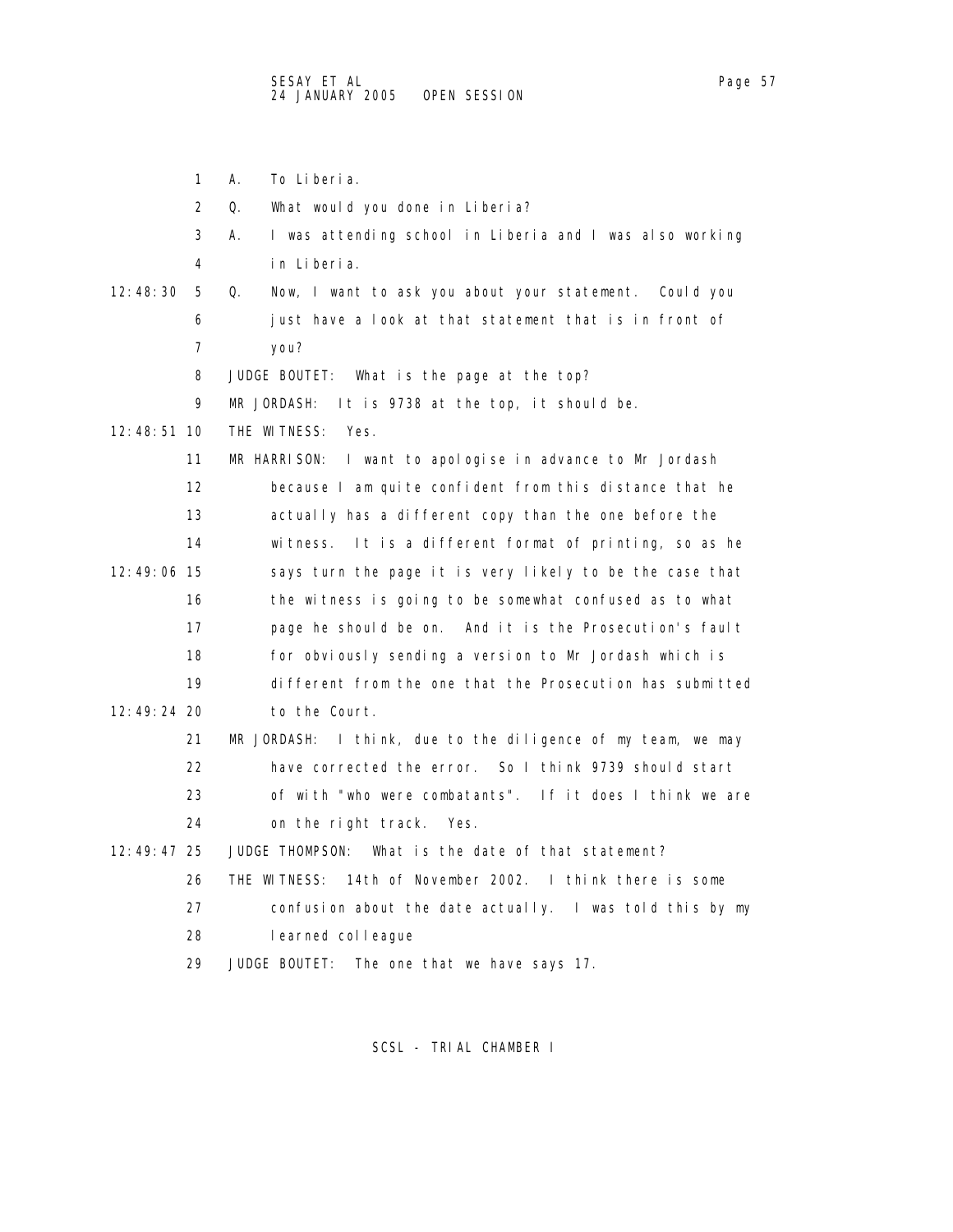2 17th. On the old statement which I have it says 14th but 3 I think on the new it says 17th. 4 JUDGE BOUTET: But the one you have, 17th, starts with, "My 12:50:09 5 name is"? 6 MR JORDASH: Yes. 7 JUDGE BOUTET: And the second paragraph, "I was captured in"? 8 MR JORDASH: Yes. We're definitely working from the same one. 9 Q. Now, if we can turn to 9740, please. Before we do, could 12:50:47 10 you just have a look at that statement and just have a 11 quick skim through it to just to confirm that is the 12 statement you gave to the Prosecution and that the 13 contents of it match what you recall? 14 A. Yes, on the 17th of November 2002, yes. 12:51:07 15 Q. Be careful not to refer to anything in that that would

1 MR JORDASH: There is some discrepancy whether it is 14th or

16 reveal your identity?

17 PRESIDING JUDGE: Is it 14th or 17th?

18 MR JORDASH: We don't know.

19 JUDGE THOMPSON: Was it 14th or 17th?

12:51:21 20 MR JORDASH: There is something which might assist. If one

21 turns to 9746, and this something which I'd been meaning

22 to ask the Prosecution about but had forgotten. But

23 9746, the last paragraph there starts off with, "In

24 addition to my statement of November 14th."

12:51:34 25 JUDGE THOMPSON: So it must be 17th.

26 MR JORDASH: Yes. And, in case I forget again, what I would

27 be seeking is any additional statement, if there is an

28 additional statement. I'm not suggesting that there is,

29 but just in case there is.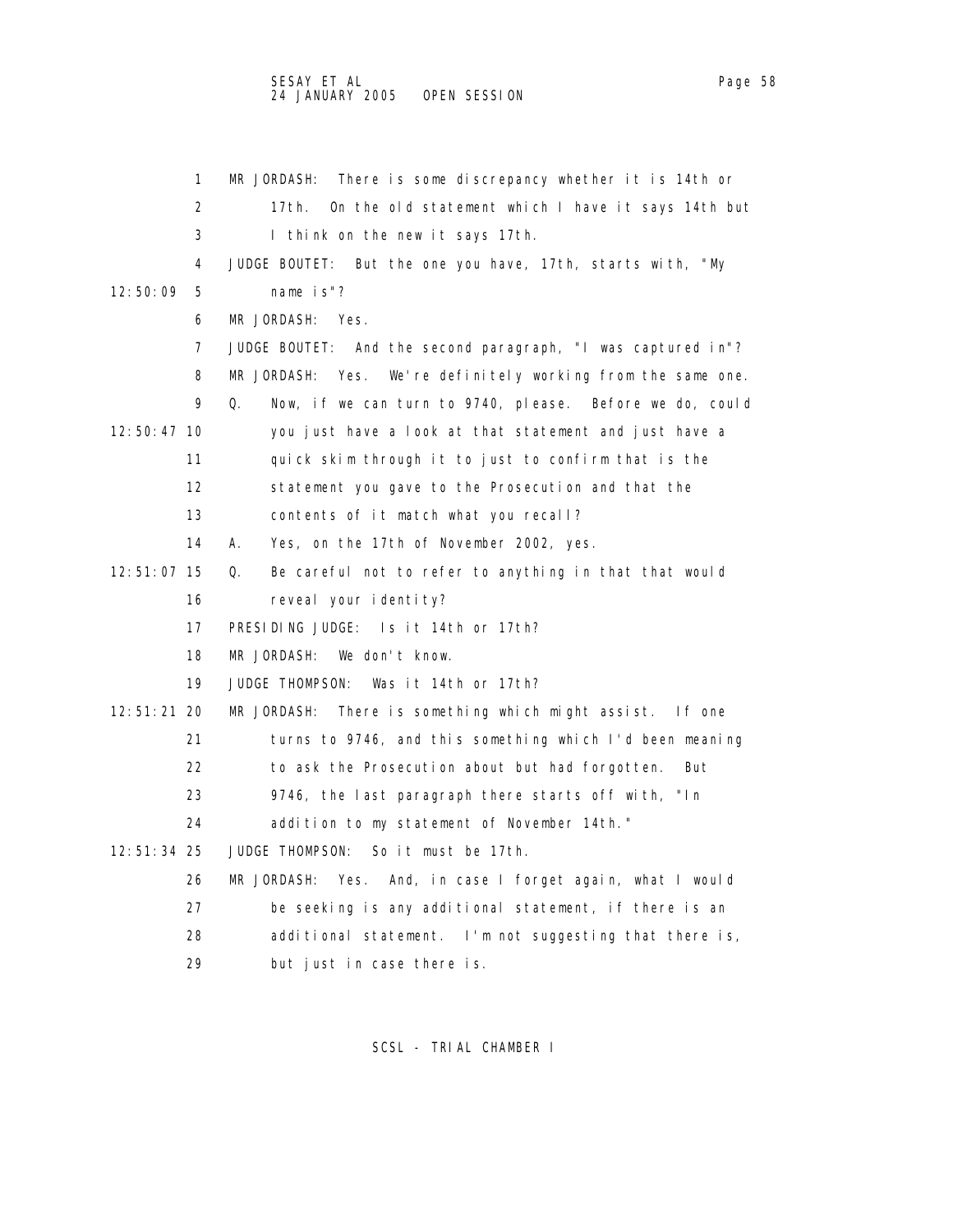|               | 1  | Q. | So that is your statement, I think probably from 14th and   |
|---------------|----|----|-------------------------------------------------------------|
|               | 2  |    | 17th of November; is that right, Mr Witness?                |
|               | 3  | А. | Yes.                                                        |
|               | 4  | Q. | Thank you. Now turning to 9740 and the paragraph which      |
| 12: 52: 13    | 5  |    | starts off with "On May 25th 1997" which I think is the     |
|               | 6  |    | third paragraph. You say there: "On May 25th 1997 we        |
|               | 7  |    | were called to join the AFRC government. First there was    |
|               | 8  |    | an announcement on the radio by Johnny Paul Koroma.<br>From |
|               | 9  |    | the speech he gave I remember that he called on RUF to      |
| 12:52:46 10   |    |    | join forces." Is what I have just read an accurate          |
|               | 11 |    | reflection of what your evidence is? Do you agree with      |
|               | 12 |    | those remarks? There is no trick.                           |
|               | 13 | А. | It is.                                                      |
|               | 14 | Q. | "Then Mosquito, who was battle group commander, gave an     |
| 12:53:05 15   |    |    | order to a transmission that all RUF fighters should move   |
|               | 16 |    | from the bush to the towns"; is that correct?               |
|               | 17 | А. | Yes.                                                        |
|               | 18 | Q. | "The RUF came out of the bushes within 72 hours of the      |
|               | 19 |    | announcement and went to Bo, Kenema and Freetown"; is       |
| $12:53:30$ 20 |    |    | that correct?                                               |
|               | 21 | А. | Yes.                                                        |
|               | 22 | Q. | I'm just skipping a couple of lines. "The battalions        |
|               | 23 |    | There was no RUF in the bush. I was told<br>collapsed.      |
|               | 24 |    | that Mosquito was in Kailahun at this time"; is that        |
| 12:53:45 25   |    |    | correct?                                                    |
|               | 26 | А. | Yes.                                                        |
|               | 27 | Q. | "He gave communications on announcements through field      |
|               | 28 |    | radio communications"; correct?                             |
|               |    |    |                                                             |

29 A. Yes.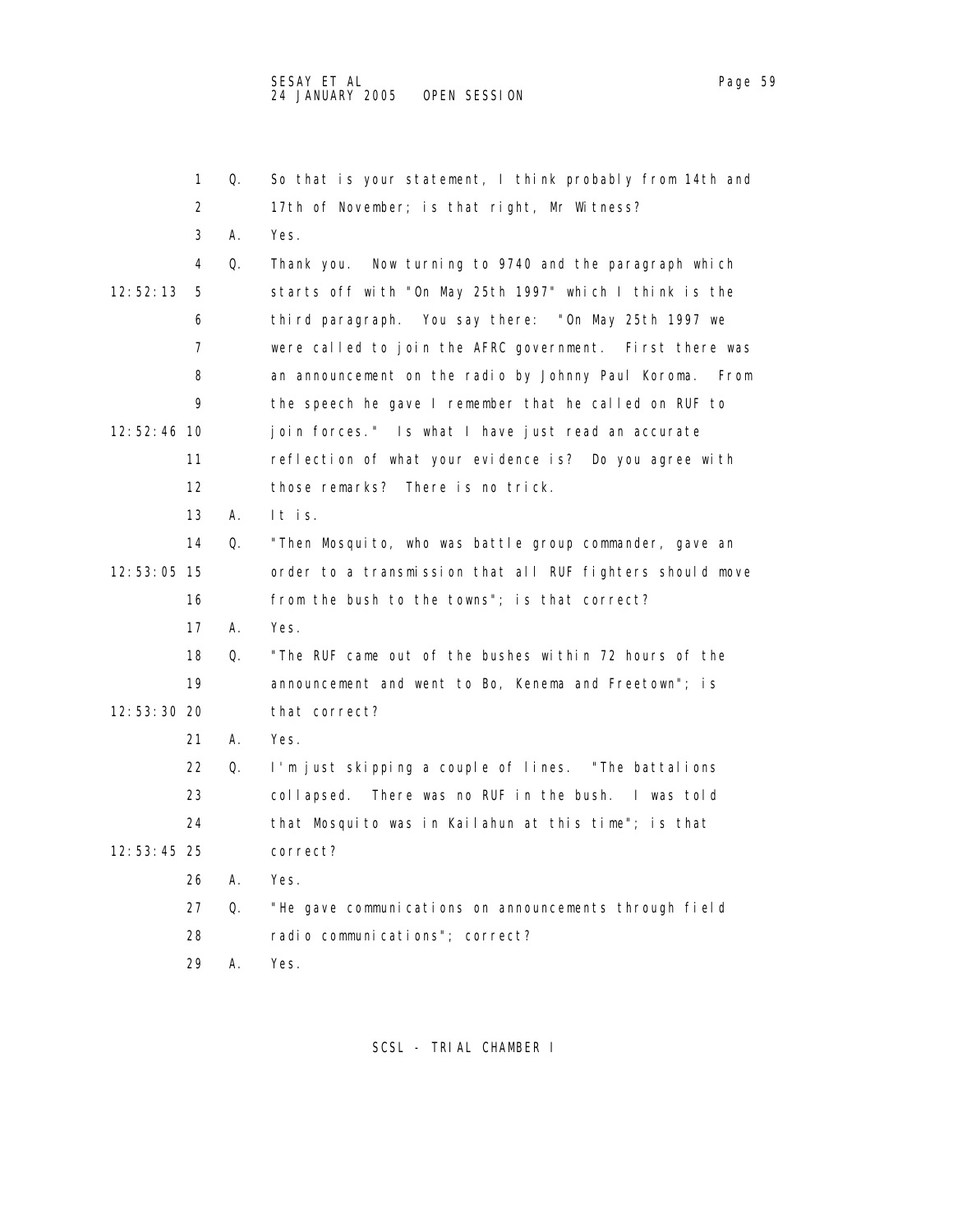|             | 1  | Q. | "The chain of command flowed from Mosquito to the          |
|-------------|----|----|------------------------------------------------------------|
|             | 2  |    | battalion commanders"; is that correct?                    |
|             | 3  | А. | Yes.                                                       |
|             | 4  | Q. | Thank you. Now, moving back to Mr Bockarie's               |
| 12:54:06    | 5  |    | disappointment with the junta, he felt, did he not, that   |
|             | 6  |    | he was not, at the time you saw him, ready to be actively  |
|             | 7  |    | involved with the AFRC? I could take you -- it might       |
|             | 8  |    | shortcut things. Let's have a look at 9741.                |
|             | 9  | Α. | 9741.<br>0kay.                                             |
| 12:54:39 10 |    | Q. | We can start with the -- well, let's actually go a bit     |
|             | 11 |    | higher, sorry. 9740. The paragraph at the end of that      |
|             | 12 |    | "Mosquito had told me that he was not going to be<br>page: |
|             | 13 |    | part of the junta government because Johnny Paul Koroma    |
|             | 14 |    | was not living up to the true image of what he said he     |
| 12:55:02 15 |    |    | would do for unity"; is that right?                        |
|             | 16 | А. | Yes.                                                       |
|             | 17 | Q. | "The RUF were called from the bush" -- I beg your pardon.  |
|             | 18 |    | Sorry, Your Honour. "The RUF were called from the bush     |
|             | 19 |    | for peace and unity, but there was no sign of such";       |
| 12:55:19 20 |    |    | correct?                                                   |
|             | 21 | А. | Yes.                                                       |
|             | 22 | Q. | "If he were to join, there would be a problem with         |
|             | 23 |    | positions, so he decided to wait and see what the          |
|             | 24 |    | lifespan of the junta was going to be"; correct?           |
| 12:55:30 25 |    | А. | Exactly.                                                   |
|             | 26 | Q. | "The junta gave assignments to the SLA and not to the      |
|             | 27 |    | RUF"; is that correct?                                     |
|             | 28 | Α. | Yes.                                                       |
|             | 29 | Q. | "Mosquito was not in Freetown; he was in Kenema.<br>He too |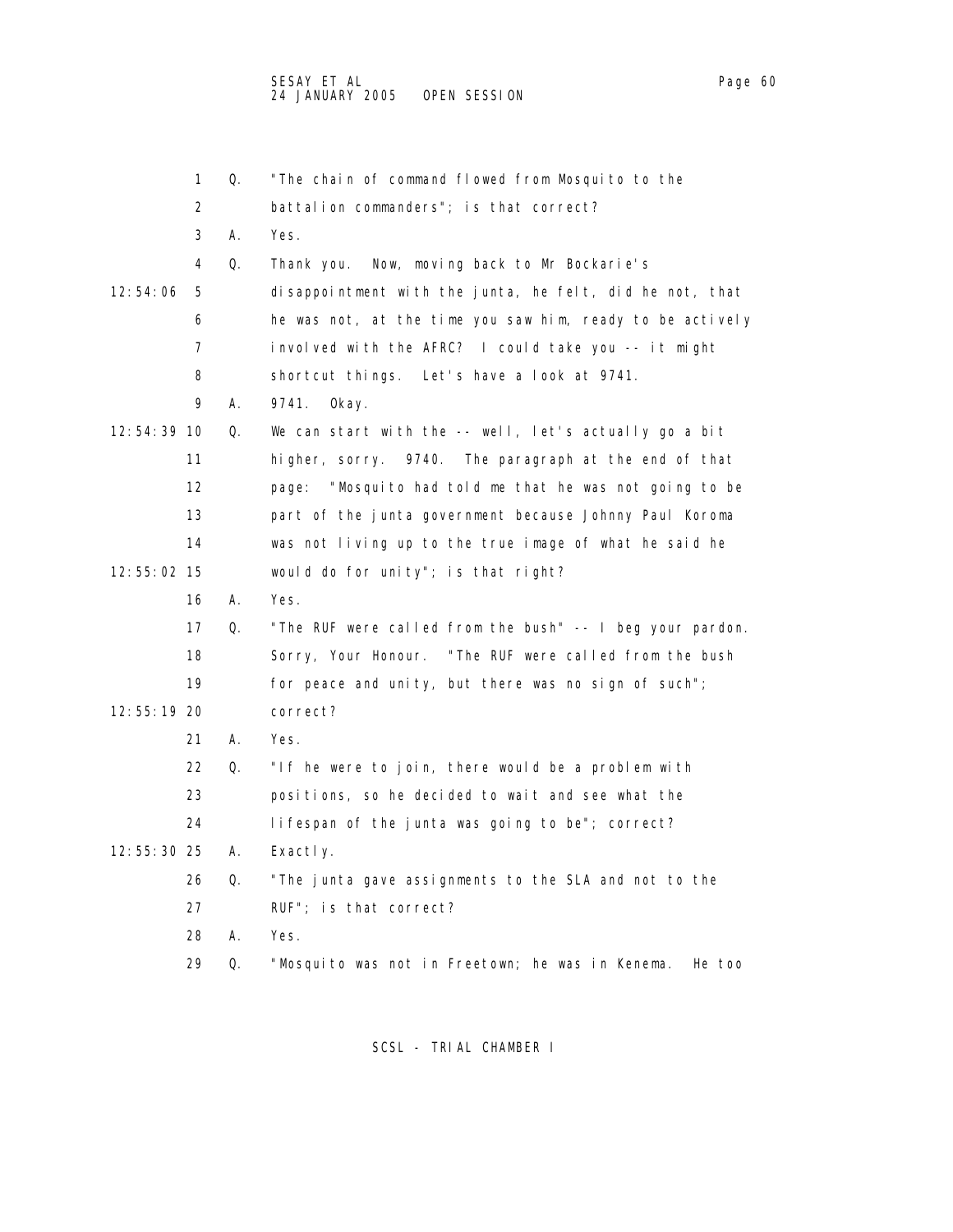1 did not have a government assignment"; is that correct? 2 MR HARRISON: I'm sorry to interrupt. I just see the witness 3 is flipping pages and I wonder if he could just be 4 directed again to 9741. 12:56:08 5 THE WITNESS: Please direct me to the number. 6 MR JORDASH: 7 Q. I beg your pardon. Sorry, Mr Witness. 9740 I was 8 looking at first. 9 A. 97 -- 12:56:14 10 Q. 40 and the final paragraph, which begins: "Mosquito told 11 me that he was not going to be part of the junta 12 government"? 13 A. Just a minute. Okay, second paragraph. 14 Q. What does your paragraph start off with? 12:56:32 15 MR HARRISON: No, it should be the last paragraph. 16 MR JORDASH: Yes, it should be. 17 Q. The last paragraph: "Mosquito had told me that he was 18 not going to be part of the junta government." 9740. 19 A. Okay. Yes, yes, yes. I've seen it. Yes. 12:56:49 20 Q. Okay. So that there is no doubt, Mosquito had told you 21 he was not going to be part of the junta government; yes? 22 A. Exactly. 23 Q. And he said that there was no sign of unity? 24 A. Yes. 12:57:11 25 Q. And that the AFRC were effectively keeping control of the 26 government posts for the SLA and not for the RUF? 27 A. Yes. 28 Q. And in effect, it was his view expressed to you that the

29 real power of the AFRC was in the hands of the SLA?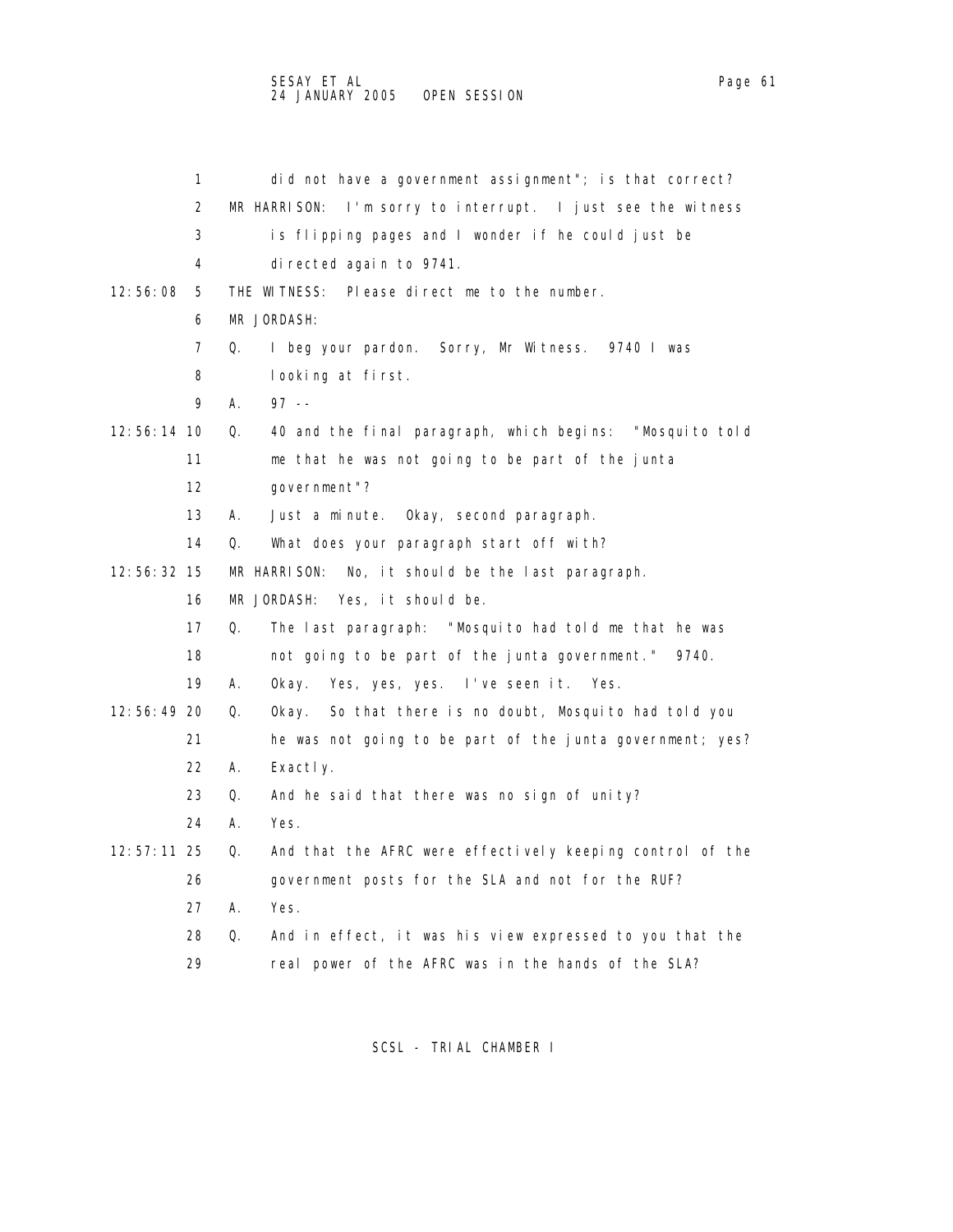1 A. Exactly, yes. 2 MR JORDASH: I notice the time, Your Honours. This is, as you 3 will appreciate, a relatively large area, so I'm happy to 4 stop it before I really get into it. 12:57:56 5 JUDGE BOUTET: May I suggest that maybe you leave the 6 statement to the witness, because if you are to ask him 7 questions about that, he should read it so he knows what 8 is -- it may help him to bring back his memory or 9 recollection and to assist you further when you proceed 12:58:13 10 ahead. I presume you have more questions to ask about 11 the statement. 12 MR JORDASH: I would be very happy for the witness to have a 13 look at this because I will be referring to it quite a 14 lot. 12:58:26 15 JUDGE BOUTET: Well, maybe in fairness to the witness, we 16 should allow him to read the statement so he has some 17 recollection as to what he may have said during that 18 time. 19 MR JORDASH: I agree, Your Honour, yes. 12:58:38 20 JUDGE BOUTET: Maybe during the break he might wish to read 21 it. 22 THE WITNESS: Okay. 23 MR HARRISON: If there's any other direction Mr Jordash would 24 like to give to as to any other thing that should be 12:59:19 25 given to the witness, we could do so. 26 MR JORDASH: At this stage I would like to limit it to that 27 statement, if I may do so. 28 JUDGE BOUTET: Mr Presiding Judge, I was not trying to usurp 29 your function.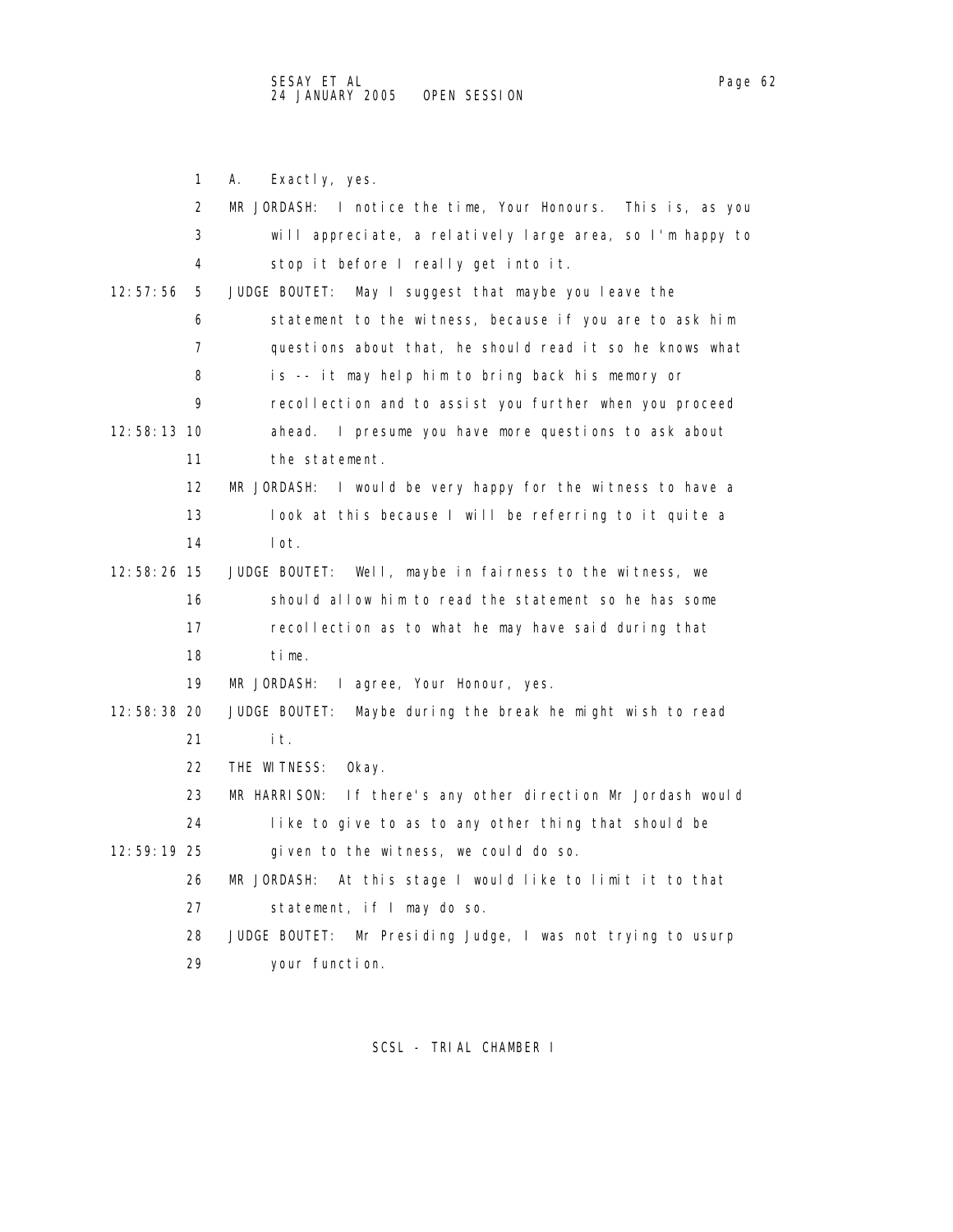|               | 1  | No. I'm in harmony with you. We'll rise<br>PRESIDING JUDGE:    |
|---------------|----|----------------------------------------------------------------|
|               | 2  | for the lunch break and resume at 2.30. The Court will         |
|               | 3  | rise, please.                                                  |
|               | 4  | [Luncheon recess taken at 1.04 p.m.]                           |
| 14:31:57      | 5  | [On resuming at 2.55 p.m.]                                     |
|               | 6  | PRESIDING JUDGE:<br>Learned counsel, good afternoon.<br>We're  |
|               | 7  | resuming the session.<br>Mr Jordash.                           |
|               | 8  | MR JORDASH:<br>Thank you.<br>My learned friend Mr Harrison has |
|               | 9  | kindly provided a better copy of what hopefully will           |
| 14:54:44 10   |    | become Exhibit 19. The only difficulty with this exhibit       |
|               | 11 | -- well, two difficulties. The print in the places Your        |
|               | 12 | Honour indicated is not much better and, secondly, the         |
|               | 13 | missing pages at the end would appear not to bear much         |
|               | 14 | relationship to the actual speech by Johnny Paul Koroma,       |
| 14: 55: 22 15 |    | but I think from the vaults within the Prosecution             |
|               | 16 | compound these pages emerge attached to the speech and         |
|               | 17 | I'm not sure there's an indication one way or the other        |
|               | 18 | where these additional pages come from. Perhaps I can          |
|               | 19 | pass these pages up to Your Honours so Your Honours can        |
| 14: 55: 45 20 |    | see them.                                                      |
|               | 21 | PRESIDING JUDGE:<br>Perhaps Mr Harrison can give us some       |
|               | 22 | clarification.                                                 |
|               | 23 | MR HARRISON: No, as I indicated to Mr Jordash, there are       |
|               | 24 | three pages attached to the end of the bundle which we         |
| 14:55:56 25   |    | had received earlier. To my eye, they are completely           |
|               | 26 | unrelated but that is the way they have been stored and        |
|               | 27 | I thought, in fairness to Mr Jordash, he ought to be able      |
|               | 28 | to have the opportunity to review them and determine for       |
|               | 29 | himself if they are of use to him or not.                      |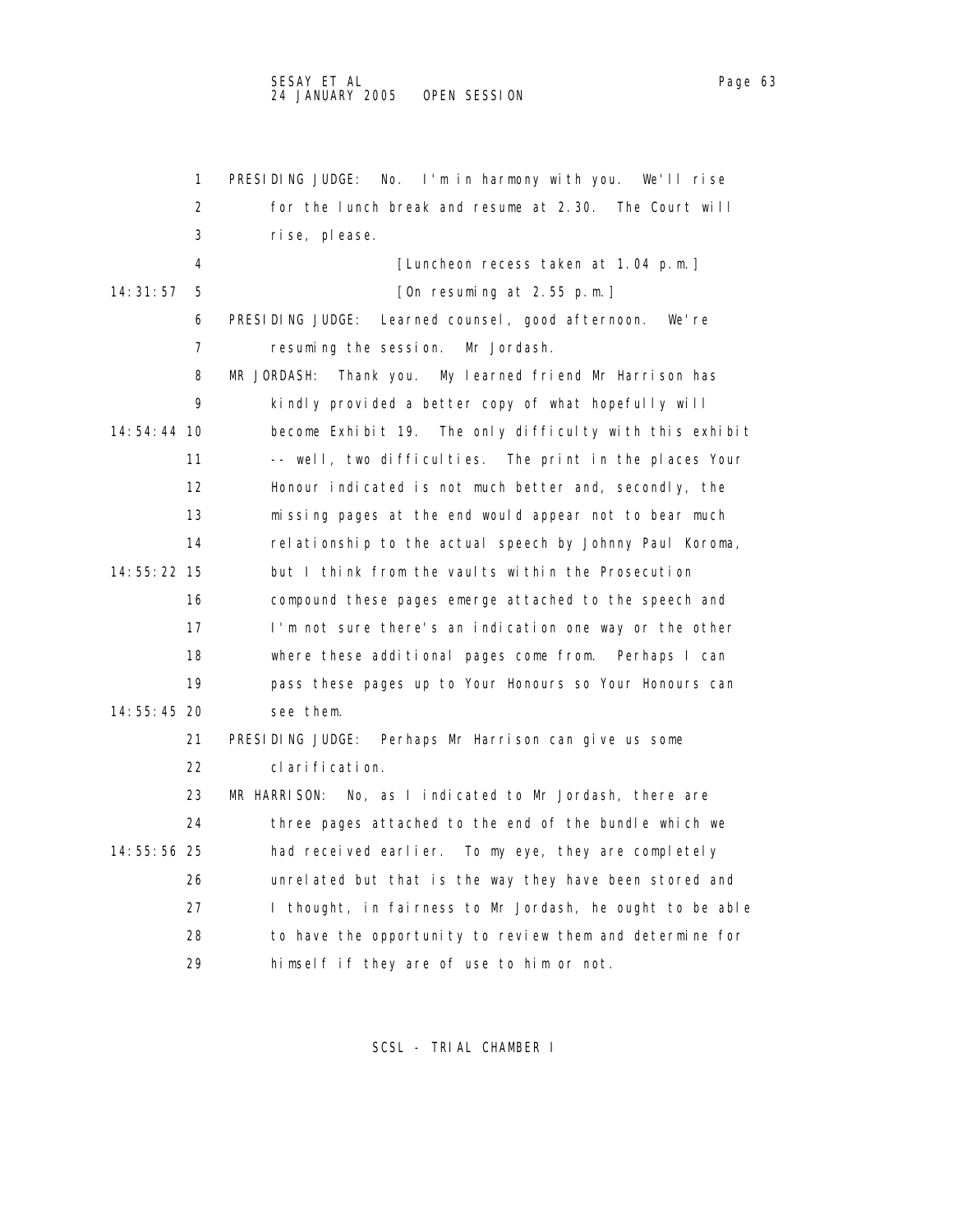| 1                 | MR JORDASH: I am grateful to Mr Harrison. There was no         |
|-------------------|----------------------------------------------------------------|
| 2                 | criticism of the Prosecution, I hope there was none            |
| 3                 | taken.                                                         |
| 4                 | PRESIDING JUDGE: So would you want to tender the document as   |
| 14: 56: 37<br>5   | it is?                                                         |
| 6                 | Yes, please, as it is. As Your Honours know, it<br>MR JORDASH: |
| 7                 | was really, at this stage, only a couple of paragraphs         |
| 8                 | which I was concerned with.                                    |
| 9                 | PRESIDING JUDGE:<br>Mr Harrison?                               |
| 14:56:49 10       | MR HARRISON: I was just asking of Mr Jordash before the break  |
| 11                | if he could ask that final question. I think that was          |
| $12 \overline{ }$ | not in issue.                                                  |
| 13                | PRESIDING JUDGE: Final question as to whether he               |
| 14                | recognises -- whether that reflects the speech he heard        |
| 14:57:05 15       | over the radio.                                                |
| 16                | MR JORDASH: Yes. If I could just hand him the better copy.     |
| 17                | Q.<br>Mr Witness, if you could just have a look and consider   |
| 18                | whether it reflects, in general terms, the speech you          |
| 19                | It is the same document as before but just a<br>heard.         |
| 14:57:25 20       | better copy?                                                   |
| 21                | А.<br>Yes.                                                     |
| 22                | Yes, thank you.<br>Q.                                          |
| 23                | MR JORDASH: If that could be exhibited as Exhibit 19, I would  |
| 24                | be grateful.                                                   |
| 14: 57: 35 25     | JUDGE THOMPSON:<br>It is so received in evidence and marked    |
| 26                | Exhi bi t 19.                                                  |
| 27                | [Exhibit No. 19 was admitted]                                  |
| 28                | JUDGE THOMPSON:<br>You're not asking for it to be sealed or    |
| 29                | anythi ng?                                                     |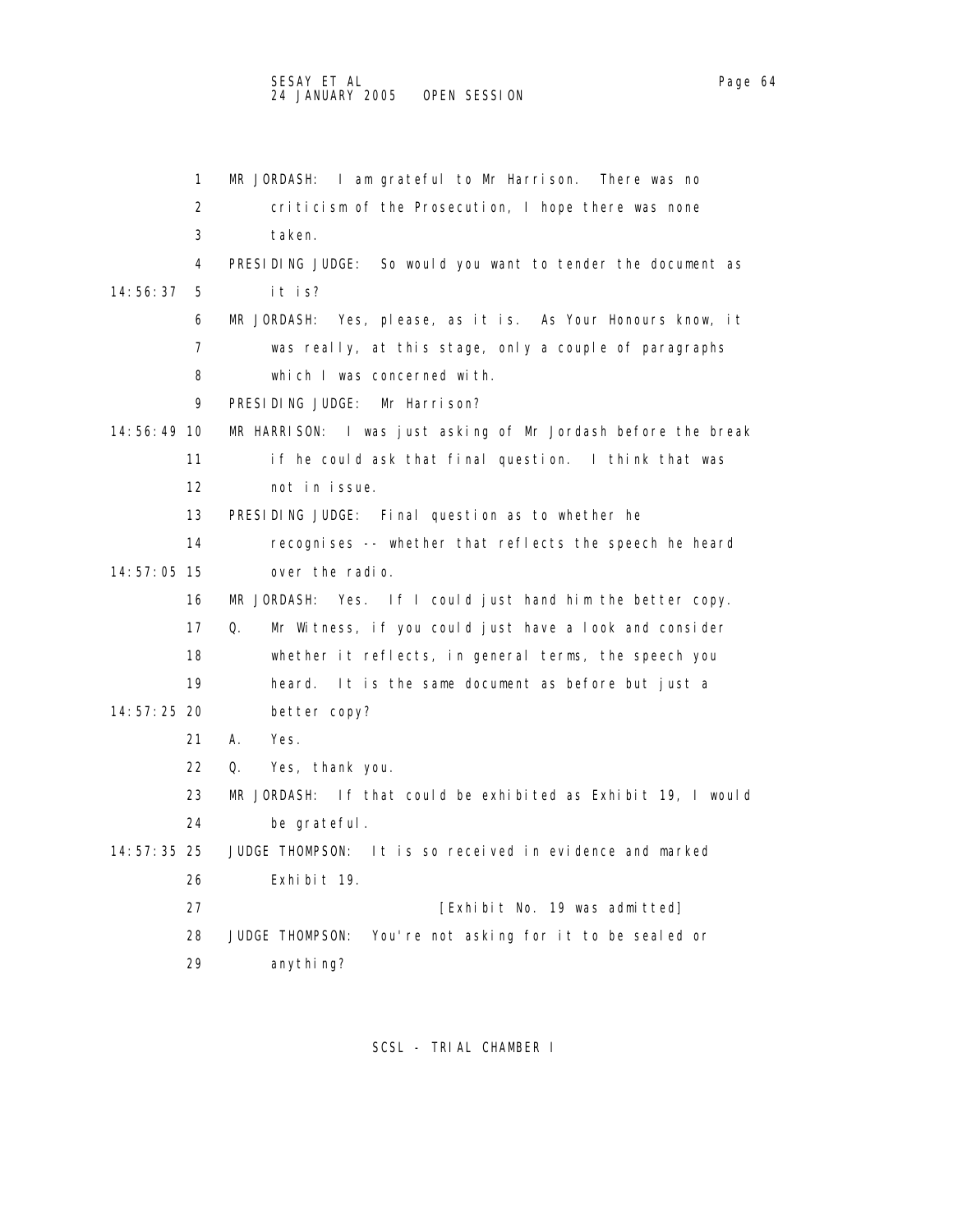1 MR JORDASH: No. 2 JUDGE THOMPSON: No. 3 MR JORDASH: 4 Q. We were about to look at your statement of 14th and 17th 14:59:05 5 of November, Mr Witness? 6 PRESIDING JUDGE: Mr Jordash, there was an attachment to that. 7 What do you intend to do with this one? Are you just 8 dropping it off? 9 MR JORDASH: Sorry, is Your Honour referring to the speech or 14:59:19 10 to the council minutes? 11 PRESIDING JUDGE: Minutes of the council meeting. 12 MR JORDASH: I wasn't asking for it to be exhibited. It was 13 simply to -- it was more a memory refreshing document. 14 PRESIDING JUDGE: Because you showed us the two so we thought 14:59:39 15 that the two were going in. That's all right. 16 JUDGE BOUTET: [Microphone not activated] 17 MR JORDASH: Exactly. 18 Q. Did you have a chance over the lunch break to look at 19 your statement? 14:59:55 20 A. Yes. 21 Q. Can we then move back to 9740, please. 22 We dealt with, if you recall, before lunch, 23 Mr Witness, the view of Mosquito at that time, at the 24 time of the October 1997, that the SLAs in Freetown were 15:00:42 25 effectively keeping all the positions to themselves; do 26 you recall? 27 A. Yes, I recall that. 28 Q. And I think you agreed, in effect, that it was the AFRC 29 who were controlling the junta government?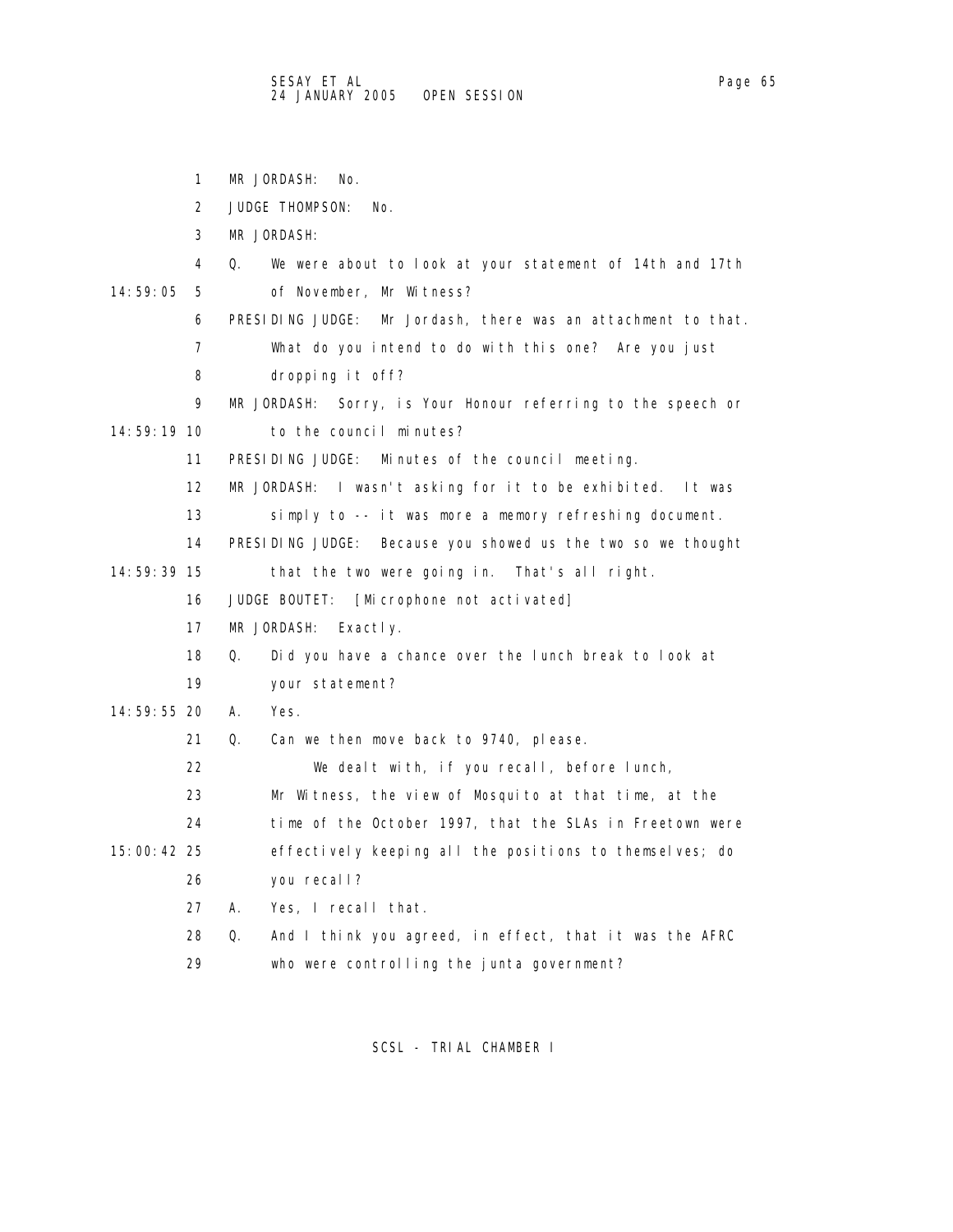1 A. Yes. 2 Q. And the RUF whilst -- would you agree with this, whilst 3 participating insofar as attending meetings and the like, 4 were not equal partners with the AFRC? 15:01:26 5 A. Yes. 6 Q. And Mosquito himself had said he did not have a 7 government assignment; is that right? 8 A. Yes. 9 Q. And the same went for Mr Sesay? 15:01:46 10 A. Yes. 11 Q. Peter Vandey, another influential member of the RUF, also 12 did not have a government post; is that right? 13 A. Yes, that was the only area where it's not too correct on 14 this. 15:02:08 15 Q. Would you like to give us the correct -- 16 A. Yes, Peter Vandey was involved in taking assignment with 17 the AFRC. I think at that time he was the deputy 18 minister of country planning. 19 Q. Of what planning? 15:02:31 20 A. Country and planning. Country planning. 21 Q. Country planning? 22 A. Yes, planning. You know, minister of planning the 23 country. 24 Q. Right. Would you agree with this: That it was the men 15:02:45 25 who were involved in the coup who were the ones where 26 power derived? 27 A. Repeat your question, please. I don't understand. 28 Q. Okay, let me break it down a bit? 29 A. Yes.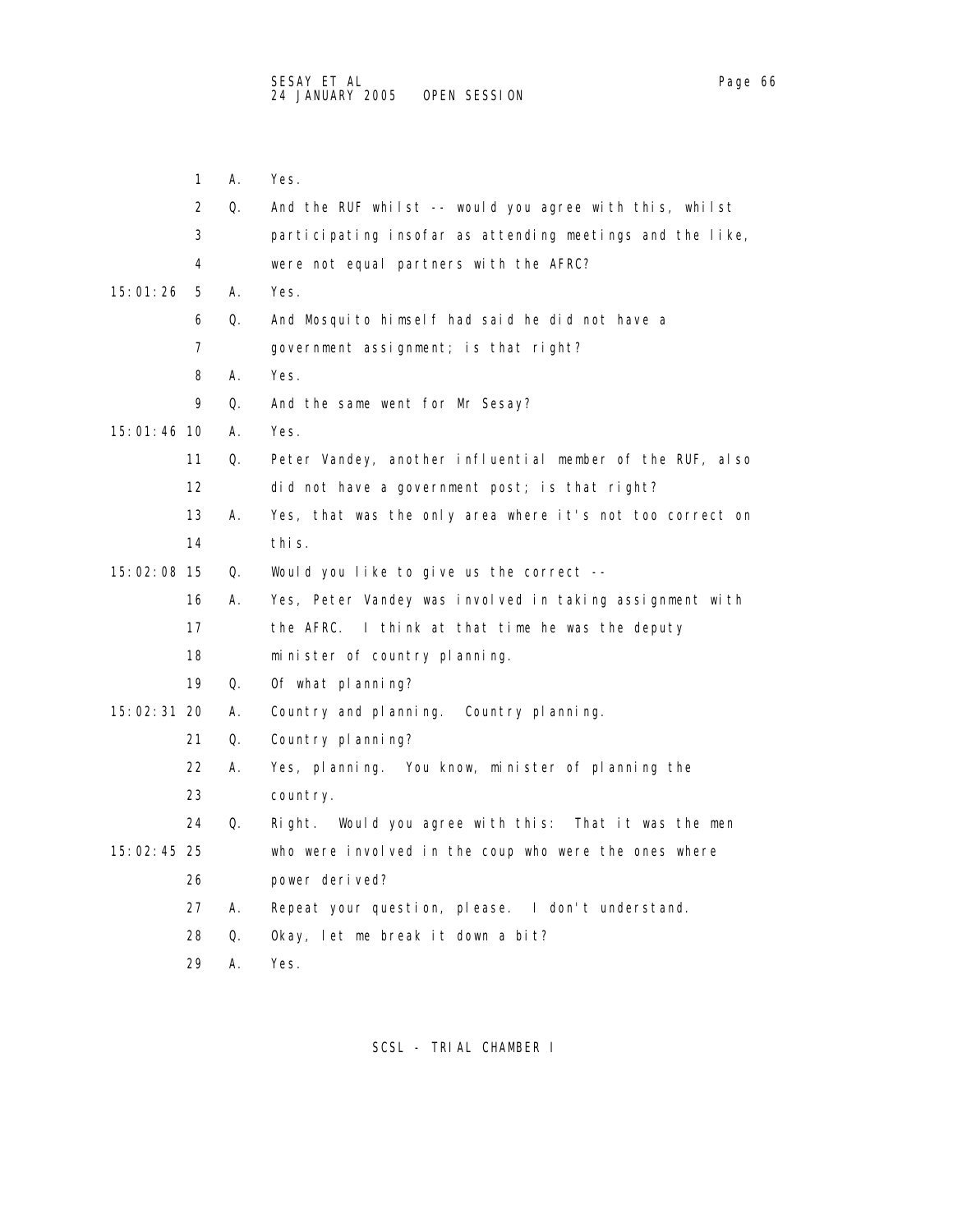|             | 1                 | Q.         | The real power of the AFRC government lay in those first        |
|-------------|-------------------|------------|-----------------------------------------------------------------|
|             | 2                 |            | and foremost who were involved in the coup; Johnny Paul         |
|             | 3                 |            | Koroma and his close friends?                                   |
|             | 4                 | А.         | Yes.                                                            |
| 15:03:18    | 5                 | Q.         | Yes, the likes of Brima. Do you know Brima?                     |
|             | 6                 | А.         | Which Brima, Tamba Brima?                                       |
|             | 7                 | Q.         | Yes, Tamba Brima.                                               |
|             | 8                 | А.         | Yes, I have just been hearing his name frequently but           |
|             | 9                 |            | I do not know him physically in person, I don't know him.       |
| 15:03:45 10 |                   | Q.         | What about SAJ Musa? He was influential, wasn't<br>0kay.        |
|             | 11                |            | he?                                                             |
|             | $12 \overline{ }$ | А.         | Yes, as well as SAJ Musa himself, I don't see him               |
|             | 13                |            | personal I y.                                                   |
|             | 14                | Q.         | The key posts of the ministries were given to AFRC<br>0kay.     |
| 15:04:25 15 |                   |            | men; is that right?                                             |
|             | 16                | А.         | Yes.                                                            |
|             | 17                | Q.         | With Johnny Paul Koroma in charge of those key AFRC men?        |
|             | 18                | А.         | Yes.                                                            |
|             | 19                | Q.         | And during the junta, the situation on the ground was           |
| 15:04:52 20 |                   |            | that the AFRC maintained control of their men, the              |
|             | 21                |            | soldiers, and the RUF fell under their own command?             |
|             | 22                | А.         | Yes, during the junta time.                                     |
|             | 23                | $\Omega$ . | Thank you.                                                      |
|             | 24                |            | PRESIDING JUDGE: Are you saying that during the junta time      |
| 15:05:28 25 |                   |            | the RUF men fell under the command of the AFRC?                 |
|             | 26                |            | MR JORDASH:<br>No, the opposite, Your Honour; that there was    |
|             | 27                |            | separate commands.                                              |
|             | 28                |            | PRESIDING JUDGE:<br>During the junta time the AFRC kept control |
|             | 29                |            | of their men.                                                   |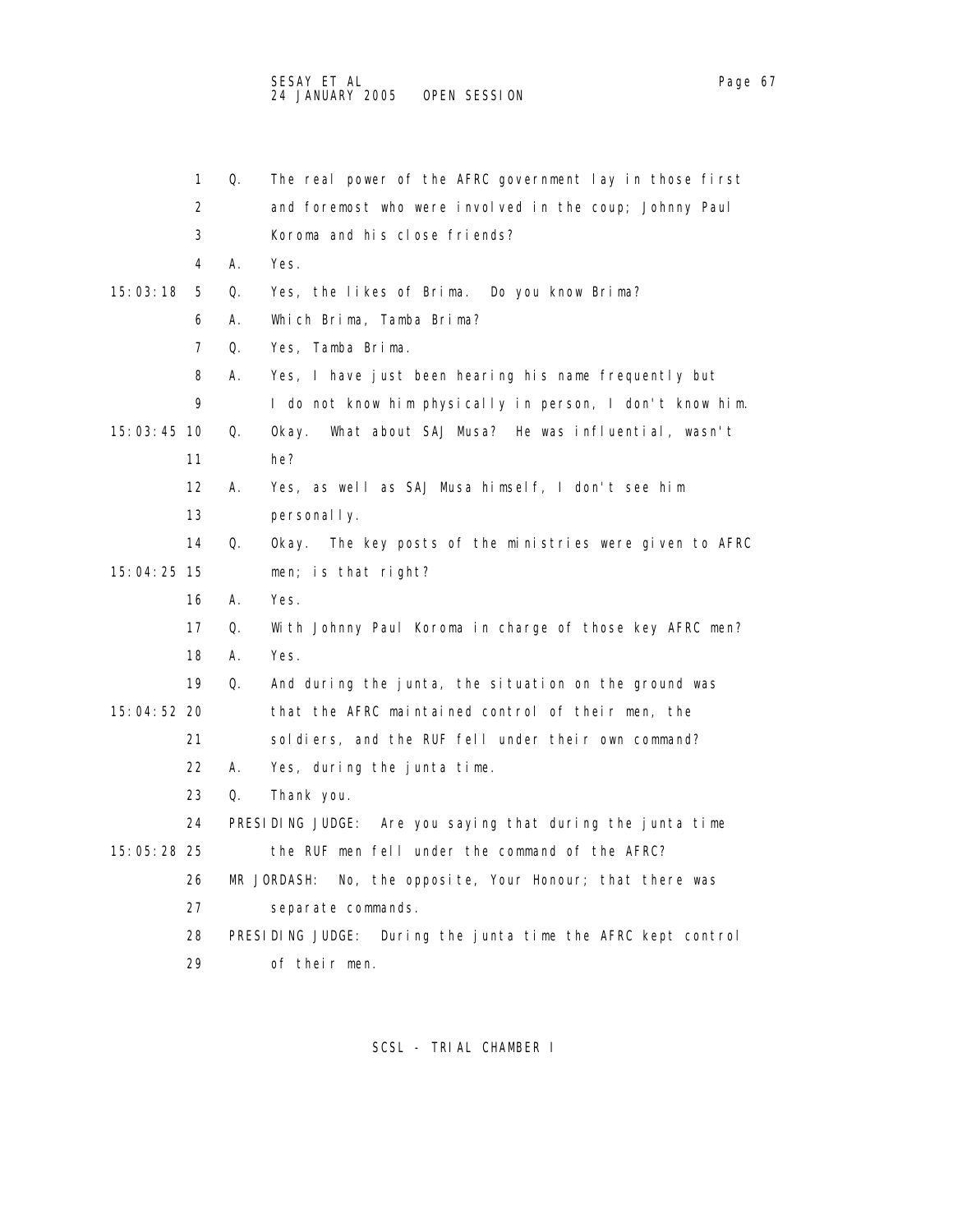|             | 1                 | MR JORDASH:<br>Of their own men.                                  |
|-------------|-------------------|-------------------------------------------------------------------|
|             | 2                 | PRESIDING JUDGE:<br>Of their own men, yes.                        |
|             | 3                 | MR JORDASH: Yes, and their RUF fell under their own command       |
|             | 4                 | structure.                                                        |
| 15:05:55    | 5                 | PRESIDING JUDGE: I see.                                           |
|             | 6                 | JUDGE BOUTET:<br>May I ask what is meant by the junta time?       |
|             | 7                 | MR JORDASH:                                                       |
|             | 8                 | Q.<br>Would you agree that the junta time was from $-$ well,      |
|             | 9                 | what would you refer to as the junta time?                        |
| 15:06:08 10 |                   | From where I came to understand that was from the time of<br>А.   |
|             | 11                | -- from 25th of May, 1997 and up to the time we went              |
|             | $12 \overline{ }$ | partly into the bush. It was in 1998.                             |
|             | 13                | So that would have been February '98?<br>$\Omega$ .               |
|             | 14                | А.<br>Yes, February '98.                                          |
| 15:07:09 15 |                   | Mosquito, Sam Bockarie, told you that<br>Q.<br>And is this right: |
|             | 16                | he was not ready to be actively involved with the AFRC            |
|             | 17                | and he was not going to participate?                              |
|             | 18                | А.<br>Yes, xxxx that in a previous conversation with xxxx         |
|             | 19                | other commanders.                                                 |
| 15:07:41 20 |                   | Q.<br>Now, there came a time when Mosquito gave xxx               |
|             | 21                | instructions to take to Freetown to tell all RUF                  |
|             | 22                | combatants to leave Freetown; is that right?                      |
|             | 23                | Yes, he gave the letter as well as verbal instructions<br>А.      |
|             | 24                | for Issa Sesay at that time. He was second in command to          |
| 15:08:04 25 |                   | him.                                                              |
|             | 26                | Q.<br>So what you would say is that the -- such an important      |
|             | 27                | assignment should go directly to the person who was               |
|             | 28                | control of the RUF in Freetown?                                   |
|             | 29                | А.<br>Yes.                                                        |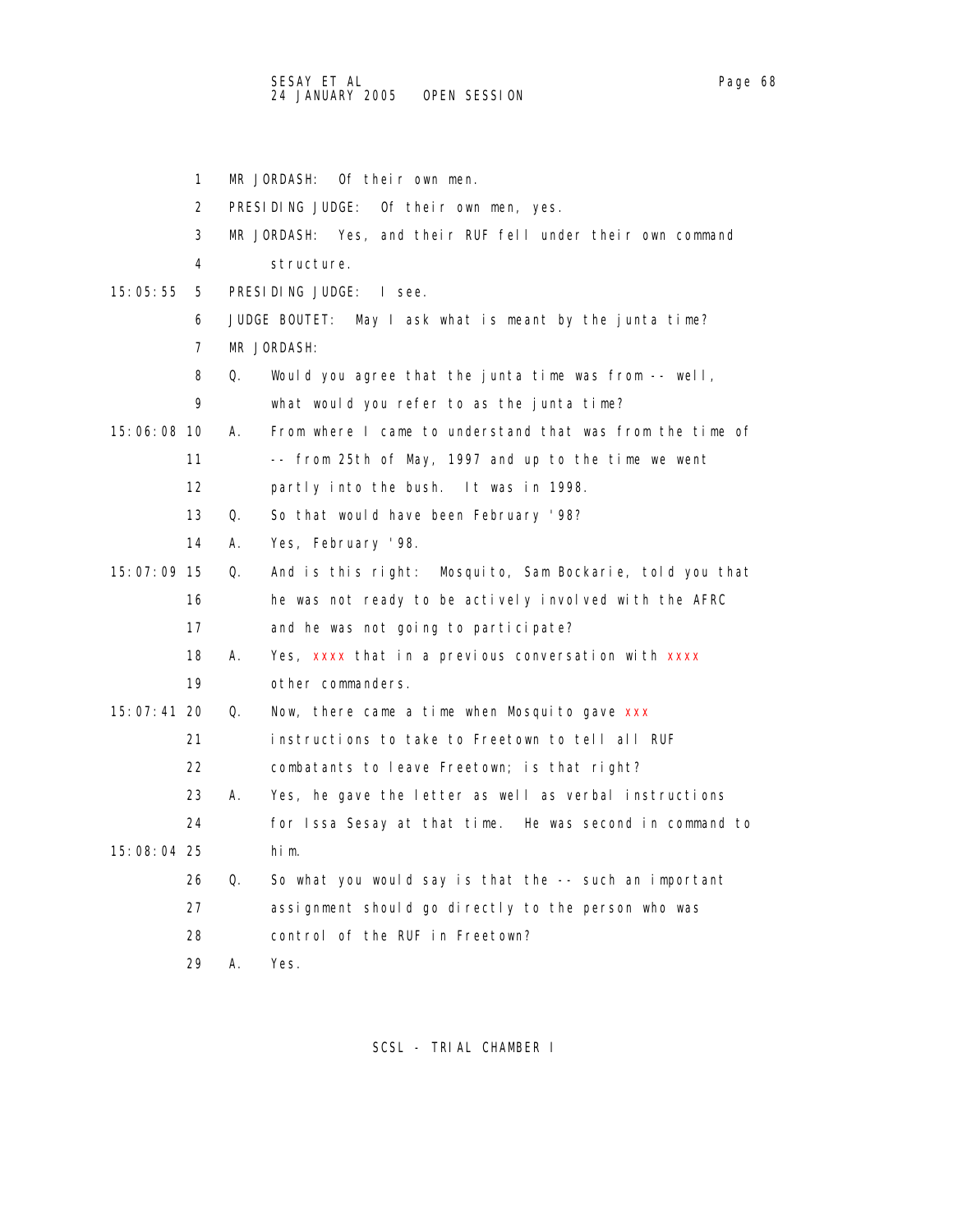|               | 2  | А. | Yes.                                                       |
|---------------|----|----|------------------------------------------------------------|
|               | 3  | Q. | And such an important message, which might ultimately      |
|               | 4  |    | lead to the breakup of the -- whatever relationship        |
| 15:09:19      | 5  |    | existed, should therefore be sent straight to the man in   |
|               | 6  |    | $charge;$ is that right?                                   |
|               | 7  | А. | Yes.                                                       |
|               | 8  | Q. | Could I ask you to look at your statement, please?<br>Page |
|               | 9  |    | 9741.                                                      |
| 15:09:36 10   |    | А. | 9741.                                                      |
|               | 11 | Q. | Paragraph 2 starting with "Then Mosquito told me and my    |
|               | 12 |    | friends that he was not ready to be actively involved      |
|               | 13 |    | with the AFRC and that he was not going to participate.    |
|               | 14 |    | He xxxx instructions xxxxx Freetown to Mike Lamin          |
| 15: 10: 03 15 |    |    | to tell all RUF combatants to leave Freetown and go to     |
|               | 16 |    | existing RUF positions in Kailahun, Kenema, Makeni and     |
|               | 17 |    | Bo. "                                                      |
|               | 18 |    | Now, would you like to then consider your answer           |
|               | 19 |    | again as to who was the real man in charge in Freetown     |
| 15:10:25 20   |    |    | from the RUF?                                              |
|               | 21 | А. | The letter was addressed to Issa Sesay, even though it     |
|               | 22 |    | also involved Mike Lamin as one of the senior commanders.  |
|               | 23 |    | It was not directly for Mike Lamin, but for Issa Sesay.    |
|               | 24 | Q. | Well, why did he -- Mr Bockarie then xxxxx                 |
| 15: 10: 41 25 |    |    | instructions toxxxx to Freetown to tell Mike Lamin to      |
|               | 26 |    | all RUF combatants if the letter was to Issa Sesay?        |
|               | 27 | А. | Well, I said it was just a matter of what the sentence     |
|               | 28 |    | made up here. It was not the correct meaning as I meant.   |
|               | 29 | Q. | Well, what meaning did you mean when you said:<br>"He gave |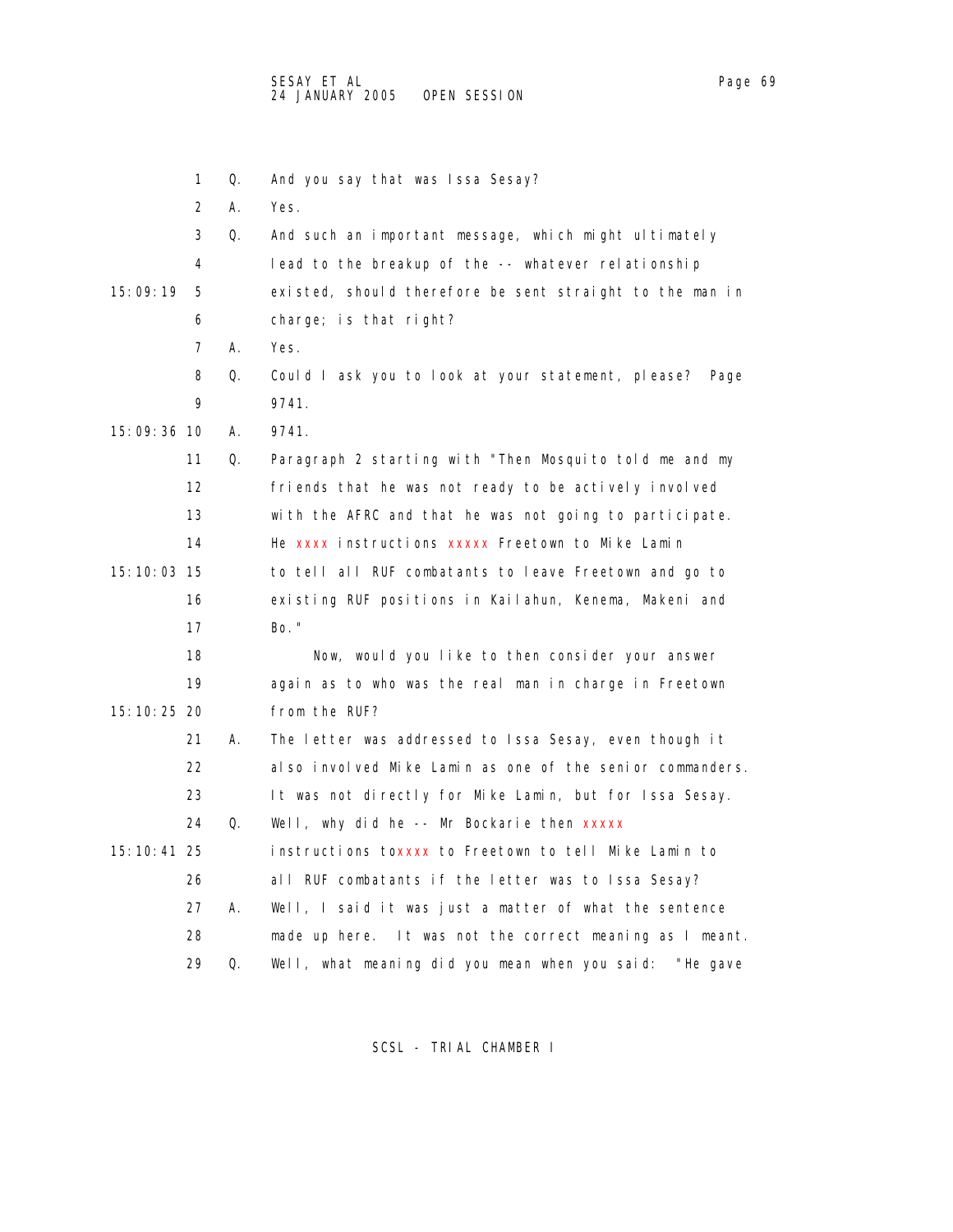|               | 1  | me instructions to take to xxxxx"?                                           |
|---------------|----|------------------------------------------------------------------------------|
|               | 2  | А.<br>The letter was given xxxxxx for Issa Sesay                             |
|               | 3  | and not Mike Lamin.                                                          |
|               | 4  | Well, let's read on then: "This was the end of 1997.<br>Q.<br>$\blacksquare$ |
| 15:11:23      | 5  | remember because Christmas Day 1997 found me in Freetown.                    |
|               | 6  | xxxxx and xxx he told Issa Sesay who                                         |
|               | 7  | sent the message to others in command." So you express                       |
|               | 8  | it here as if is a belief that it arrived with Mr Sesay,                     |
|               | 9  | but you say a moment ago, in fact, "No, it was addressed                     |
| 15: 11: 47 10 |    | to him and xxx gave it to him", which is true?                               |
|               | 11 | Yes, the true information here is that Mike Lamin and<br>А.                  |
|               | 12 | xxx Rocky CO xxx all travelled together from Bo for                          |
|               | 13 | Freetown and which already he Mike Lamin knew of the                         |
|               | 14 | mission, but the letter was addressed to Issa Sesay not                      |
| 15: 12: 04 15 |    | to Mike Lamin.                                                               |
|               | 16 | PRESIDING JUDGE: Just wait. Hold on. Hold on.<br>So when you                 |
|               | 17 | were leaving --                                                              |
|               | 18 | THE WITNESS: When xxx were leaving from Bo, xxx met xxxx                     |
|               | 19 | in Bo together with Rocky CO and xxx and he was                              |
| 15: 12: 39 20 |    | informed of xxxx for Freetown.                                               |
|               | 21 | PRESIDING JUDGE: That's Mike xxxx?                                           |
|               | 22 | THE WITNESS:<br>Yes.                                                         |
|               | 23 | MR JORDASH:                                                                  |
|               | 24 | Q.<br>Do you know why it is expressed like this in your                      |
| 15: 13: 11 25 |    | statement?                                                                   |
|               | 26 | So just a minute. xx travelled down? xxx<br>PRESIDING JUDGE:                 |
|               | 27 | XXXXX from Bo to Freetown?                                                   |
|               | 28 | THE WITNESS:<br>Yes.                                                         |
|               | 29 | PRESIDING JUDGE:<br>With xxxx?                                               |
|               |    |                                                                              |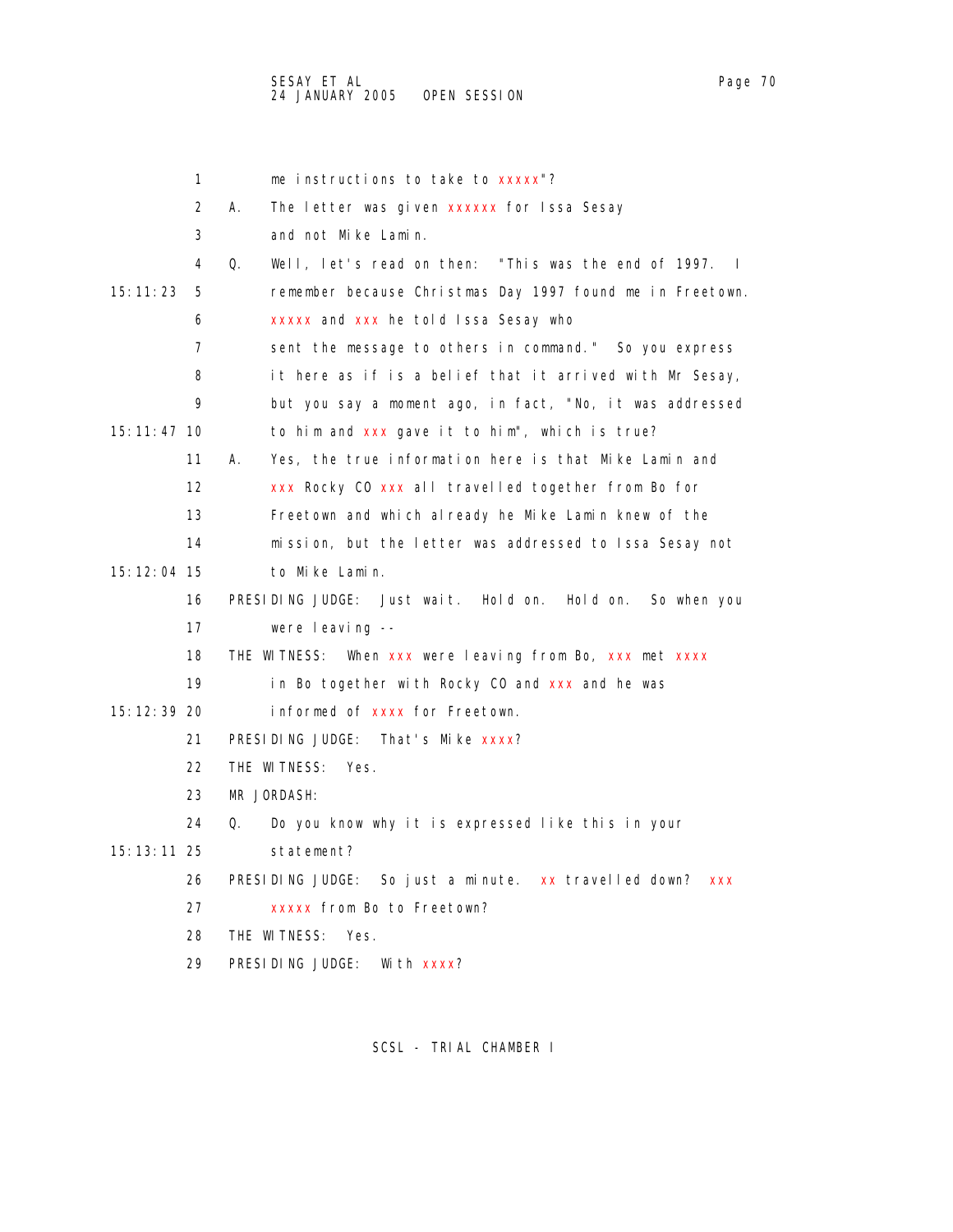1 THE WITNESS: Yes, from Bo to Freetown. 2 PRESIDING JUDGE: With the letter? 3 THE WITNESS: Yes, but verbally xxxxx was informed about 4 the mission. 15:13:32 5 JUDGE BOUTET: So xxxx came down from Bo with xxxxx not 6 with Rocky? 7 THE WITNESS: Yes, we came from Bo. xxx met xxx in xxx 8 and xxxxx even travelled with xxx to Freetown. 9 MR JORDASH: 15:14:34 10  $Q.$  What had  $xxxxx$  been doing in Bo? 11 A. Well, as a citizen he has a right to be in Bo. 12 Q. Yes, but what was he doing there? 13 A. I only met him there. I don't know what he was doing 14 there. 15:14:56 15 Q. How long had he been there? 16 A. He, xxxx? 17 Q. Yeah. 18 A. Well, upon our travelling to Freetown was the only time 19 I saw him in route for Freetown, and he travelled 15:15:14 20 together with us. 21 Q. Was he with men in Bo? Did he have a command there? 22 A. Commander? 23 Q. Did he have a command of men there? 24 A. Yes, I understand Morris Kallon was in charge of Bo. 15:15:36 25 Q. But what was xxx doing there then? 26 A. In Bo? 27 Q. Yes. 28 A. I don't know.

29 Q. So, going back to the statement, your English is very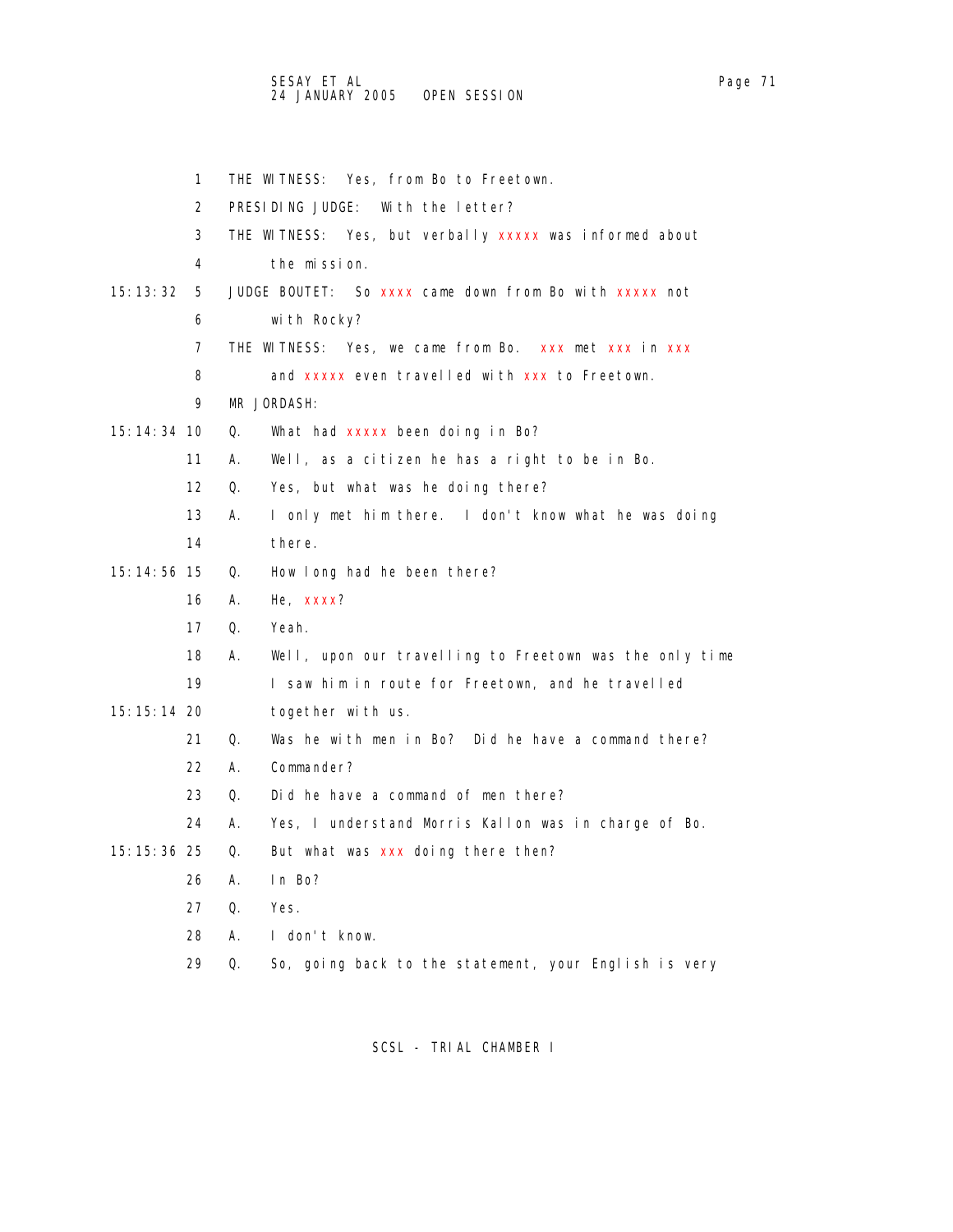|               | 1                 |    | good, isn't it?                                             |
|---------------|-------------------|----|-------------------------------------------------------------|
|               | 2                 | А. | Yeah, I do try.                                             |
|               | 3                 | Q. | And this statement was read back to you, presumably, when   |
|               | 4                 |    | you had given that information?                             |
| 15: 16: 17    | 5                 | А. | Whether it was read back to me?                             |
|               | 6                 | Q. | Yes, you checked the contents of this statement as an       |
|               | 7                 |    | accurate reflection of what you wanted to say; is that      |
|               | 8                 |    | not right?                                                  |
|               | 9                 | А. | Well, the content was not given to me to read over.<br>They |
| 15:16:25 10   |                   |    | only give it as a statement.<br>Maybe it might have been a  |
|               | 11                |    | mistake of the statement taker, you know.                   |
|               | $12 \overline{ }$ | Q. | Well, you read it over at lunchtime and you didn't          |
|               | 13                |    | indicate that you had seen that as a strange thing          |
|               | 14                |    | written in your statement?                                  |
| 15: 16: 44 15 |                   | А. | Well, they didn't read through as I have read this          |
|               | 16                |    | exactly. She only read it to me and then I just took        |
|               | 17                |    | everything to be exactly what I told, what I told in my     |
|               | 18                |    | statement.                                                  |
|               | 19                | Q. | So what do you think you told then the Prosecutor about     |
| 15:17:02 20   |                   |    | this sentence: "He gave me instructions to take to          |
|               | 21                |    | Freetown to xxxx"?                                          |
|               | 22                | А. | I think she might have misquoted Mike Lamin.<br>lt was      |
|               | 23                |    | The letter was addressed to Issa and not to Mike<br>Issa.   |
|               | 24                |    | Lamin.                                                      |
| 15: 17: 18 25 |                   | Q. | Who then, when you say a few lines down, "I toldxx          |
|               | 26                |    | xx and I believe he told Issa Sesay", who should we         |
|               | 27                |    | replace for the words "Issa Sesay" there?                   |
|               | 28                | А. | Issa Sesay was second in command to -- he was               |
|               | 29                |    | representing Sam Bockarie in Freetown. By telling or        |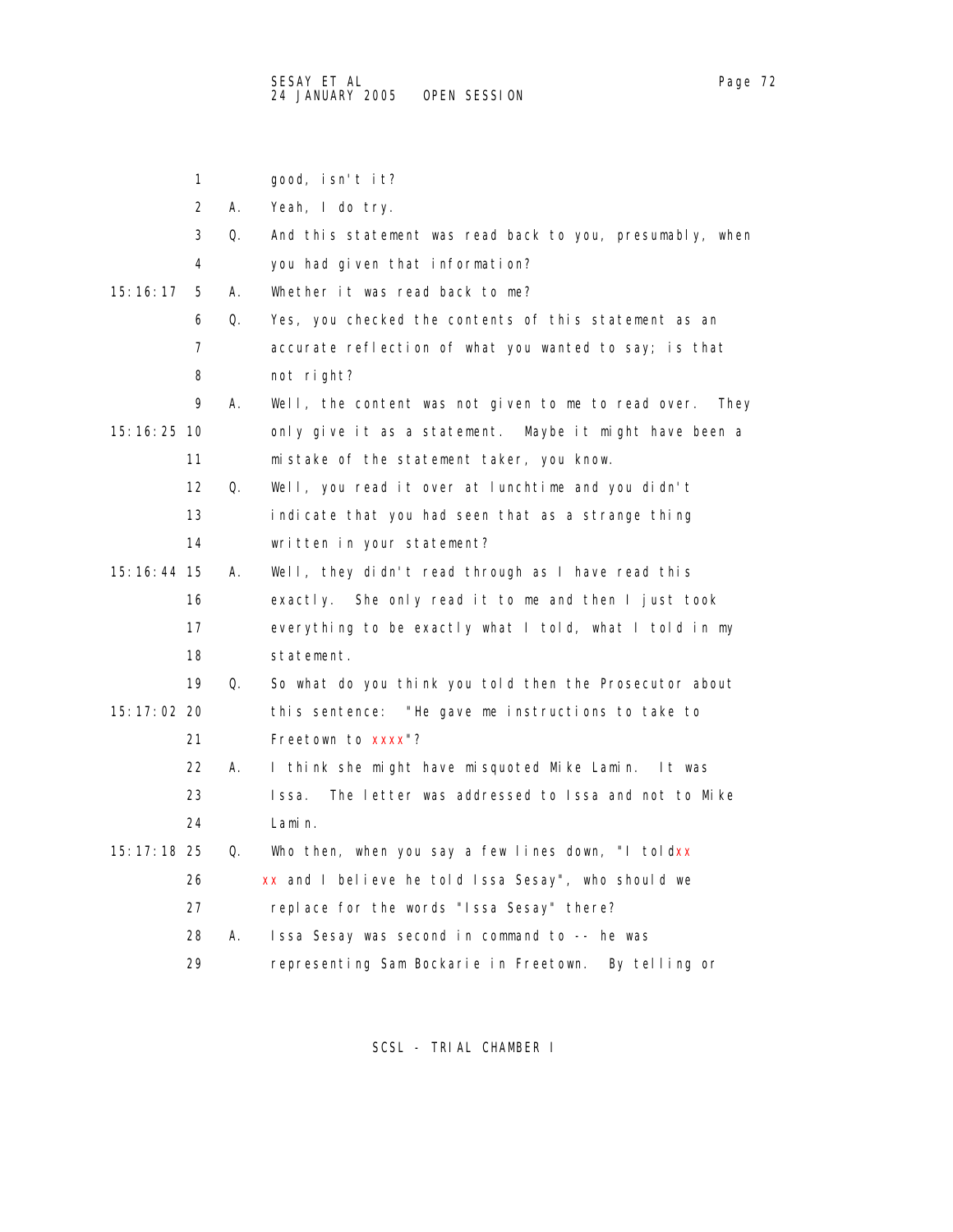SESAY ET AL Page 73 24 JANUARY 2005 OPEN SESSION

1 just saying that to xxxx, we were just in a 2 conversation and I would brief him, because it concerns 3 him as one of the commanders in Freetown. 4 Q. But, Mr Witness -- 15:17:54 5 A. We don't need to hide any secret of our mission to him. 6 Q. Mr Witness, I know that's what you say. I'm just 7 exploring whether it is true. And when you say -- it 8 appears to say in your statement, "I told xxx and 9 I believe he told Issa Sesay." Who then do you believe 15:18:07 10 Issa Sesay told, if we are to replace Mike Lamin with 11 Issa Sesay? 12 A. Issa Sesay is the second in command to -- 13 Q. No, no, no. Let's have a look at the statement. "I told 14 xxxx and I believe he told Issa Sesay." You appear 15:18:29 15 to have been saying: "I told a man, xxx, who I 16 believe passed message on to Issa Sesay." Now you want 17 us to replace Mike Lamin with Issa Sesay. Who then do 18 you believe Issa Sesay told who sent the message to 19 others in command? Do you see my drift? 15:18:46 20 A. Look, I've seen the part you are trying to tell me about. 21 I have already stated seeing that. This was not a 22 mistake from me. Maybe it was from the time the 23 statement was taken down and I didn't carefully look at 24 the statement as it is now. But actually already I have

 15:19:07 25 met with xxxand he was informed of xxxx mission 26 and the letter xxxx for Issa Sesay. 27 Q. Okay. Can you confirm for us -- for this Court that Mike

28 Lamin was a colonel?

29 A. Was in Kono?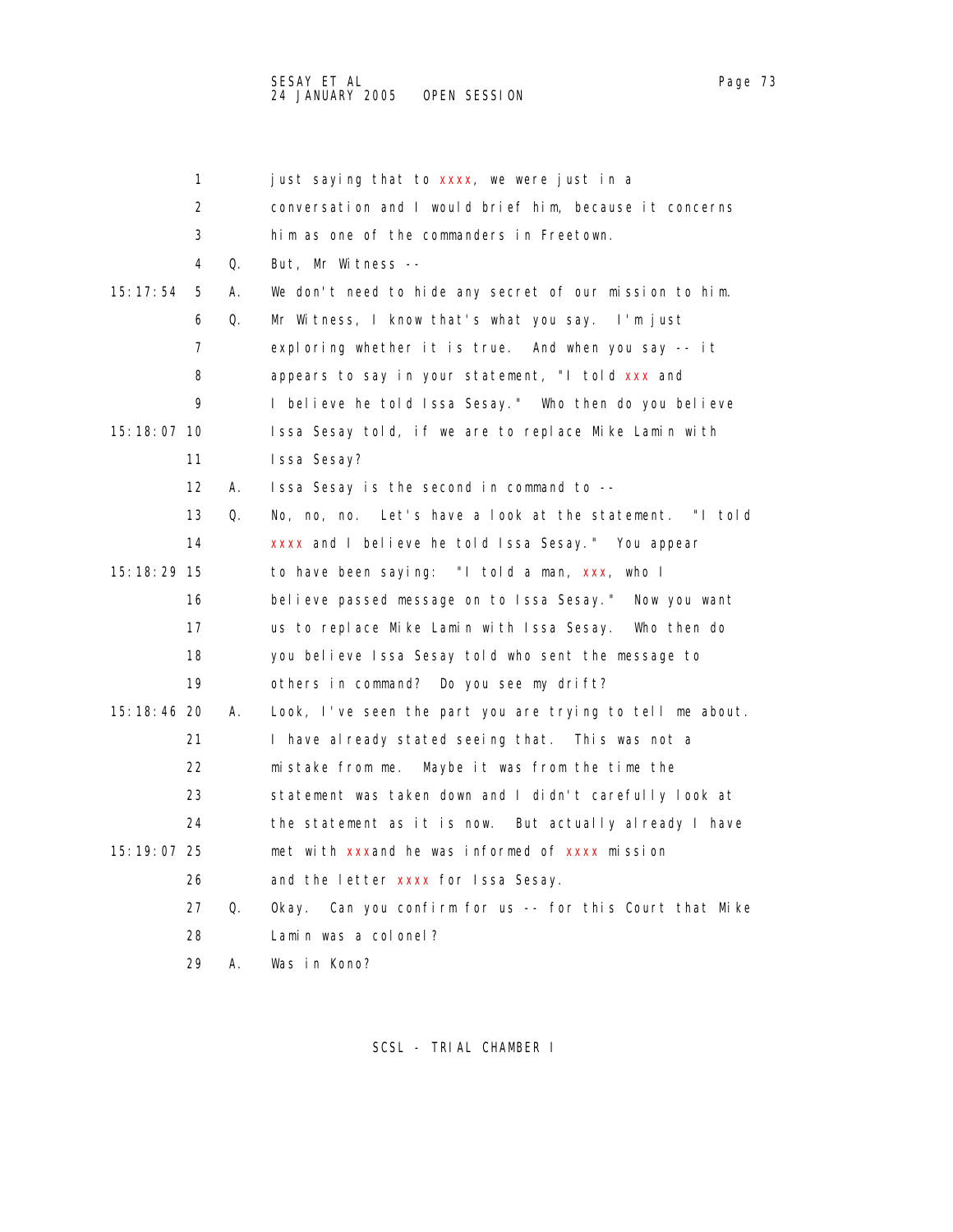|               | 1  | Q. | A col onel?                                               |
|---------------|----|----|-----------------------------------------------------------|
|               | 2  | А. | A colonel, yes, a colonel                                 |
|               | 3  | Q. | So a higher rank than Mr Sesay at this time?              |
|               | 4  | А. | Yes, Issa Sesay was a lieutenant colonel during the junta |
| 15: 19: 40    | 5  |    | time and Mike Lamin was a colonel, but in any case, rank  |
|               | 6  |    | and assignment are not the same. Sometimes it can be      |
|               | 7  |    | lower in assignment or in rank, but assignment is greater |
|               | 8  |    | than rank.                                                |
|               | 9  | Q. | Well, what was Mr Sesay's assignment during the junta?    |
| 15:20:08 10   |    | А. | Yes, but I'm not leading to the junta. I was talking      |
|               | 11 |    | about the RUF command structure at that time was Issa     |
|               | 12 |    | Sesay next to Sam Bockarie and, in fact, he was           |
|               | 13 |    | representing him in Freetown. So we had already sent to   |
|               | 14 |    | Issa Sesay.                                               |
| 15: 20: 21 15 |    | Q. | Well, what his assignment, Mr Sesay, whether for the      |
|               | 16 |    | junta or for the RUF?                                     |
|               | 17 | А. | Well, during the time of the junta, Issa Sesay was one of |
|               | 18 |    | the senior commanders. As we left from the bush and met   |
|               | 19 |    | him, he was, yes, one of the senior commanders. It was    |
| 15: 20: 42 20 |    |    | only of late when we were travelling to Freetown, we were |
|               | 21 |    | told by Sam Bockarie that Issa Sesay was representing him |
|               | 22 |    | in Freetown and, therefore, xxxx directly to Issa         |
|               | 23 |    | Sesay.                                                    |
|               | 24 | Q. | Therefore xxxx going to?                                  |
| 15:20:55 25   |    | А. | xxxx to go to Issa Sesay.                                 |
|               | 26 |    | PRESIDING JUDGE: Directly to Issa Sesay?                  |
|               | 27 |    | Yes, and xxx went to Issa Sesay.<br>THE WITNESS:          |
|               | 28 |    | MR JORDASH:                                               |
|               | 29 | 0. | But on a day to day then, what was Mr Sesay's function?   |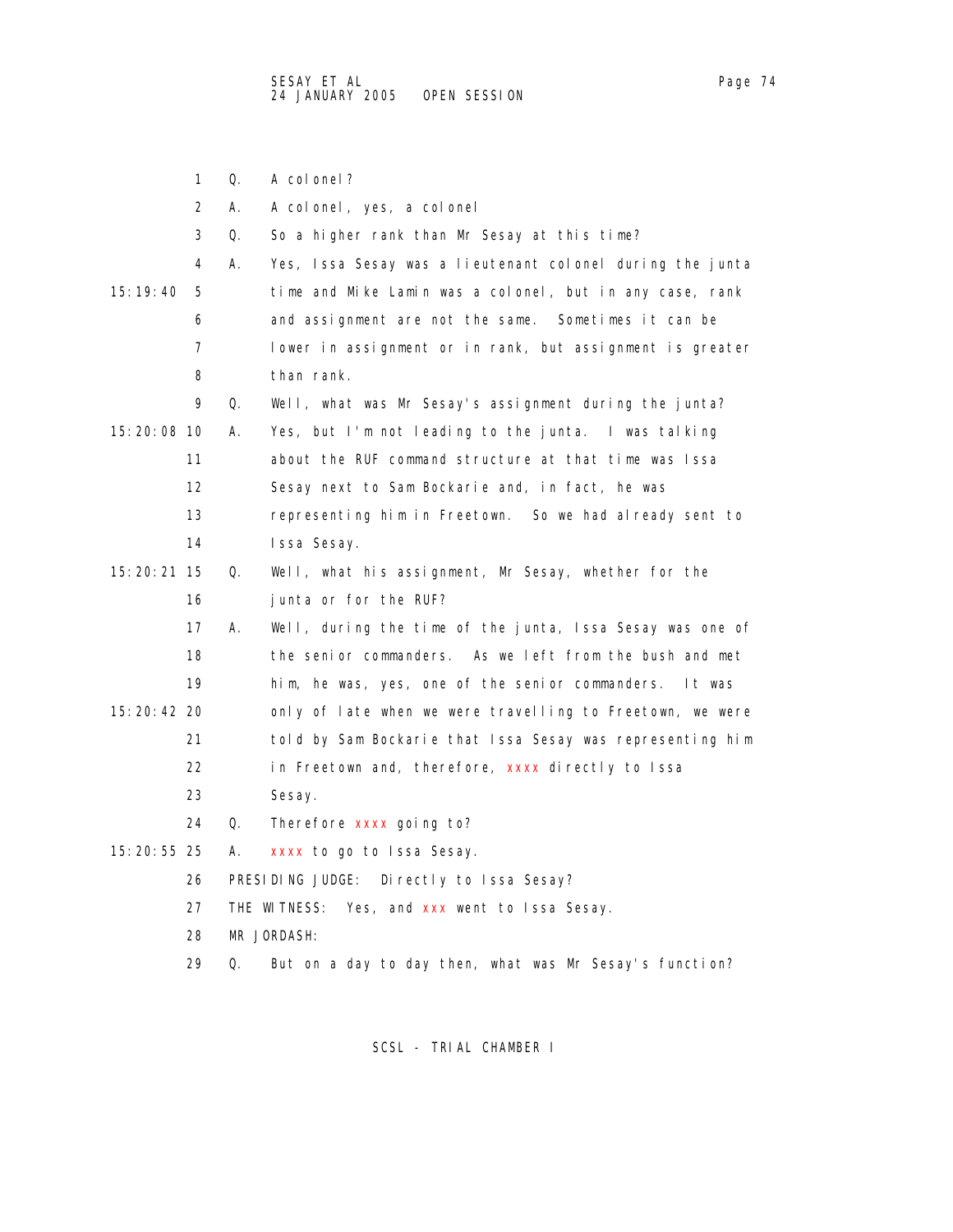|               | 1                 | А. | Well, I have just to tell he was just one of the senior       |
|---------------|-------------------|----|---------------------------------------------------------------|
|               | 2                 |    | commanders, senior officers in the RUF. I do not know         |
|               | 3                 |    | his main function. I was only told that he was                |
|               | 4                 |    | representing Sam Bockarie in Freetown, second in command.     |
| 15:21:28      | 5                 | Q. | So let's -- let's break this down then. Up until the          |
|               | 6                 |    | point your travelling to Freetown in October 1997,            |
|               | 7                 |    | Mr Sesay is not then, as you put it now, the second in        |
|               | 8                 |    | command of the RUF; is that correct? Is that what you're      |
|               | 9                 |    | telling us?                                                   |
| 15:21:53 10   |                   | А. | If he was not the second in command?                          |
|               | 11                | Q. | Well, you suggested that upon travelling to the $-$ -         |
|               | $12 \overline{ }$ |    | Freetown, you were told by Bockarie that Issa Sesay was       |
|               | 13                |    | now not just a senior commander but the senior commander      |
|               | 14                |    | under Bockarie?                                               |
| 15:22:16 15   |                   | А. | Yes, he was representing Sam Bockarie in Freetown.            |
|               | 16                | Q. | But up until that point he was, to you, just a senior         |
|               | 17                |    | commander amongst many others?                                |
|               | 18                | А. | Yes.                                                          |
|               | 19                | Q. | And as we know from what you told us before, not the most --  |
| 15: 22: 27 20 |                   |    | in the most influential four, which was Sam Bockarie,         |
|               | 21                |    | Denis Mingo, Isaac Mongor and Mike Lamin; is that right?      |
|               | 22                | А. | Yes.                                                          |
|               | 23                | Q. | So his authority, if there was any, came from the say so      |
|               | 24                |    | of Sam Bockarie?                                              |
| 15: 22: 57 25 |                   | А. | Yes, the order came from Sam Bockarie to Sesay.               |
|               | 26                |    | PRESIDING JUDGE: What you're saying is that Sesay's authority |
|               | 27                |    | emanated from Sam Bockarie?                                   |
|               | 28                |    | MR JORDASH:<br>Yes.                                           |
|               | 29                |    | PRESIDING JUDGE: Is that what you're saying?                  |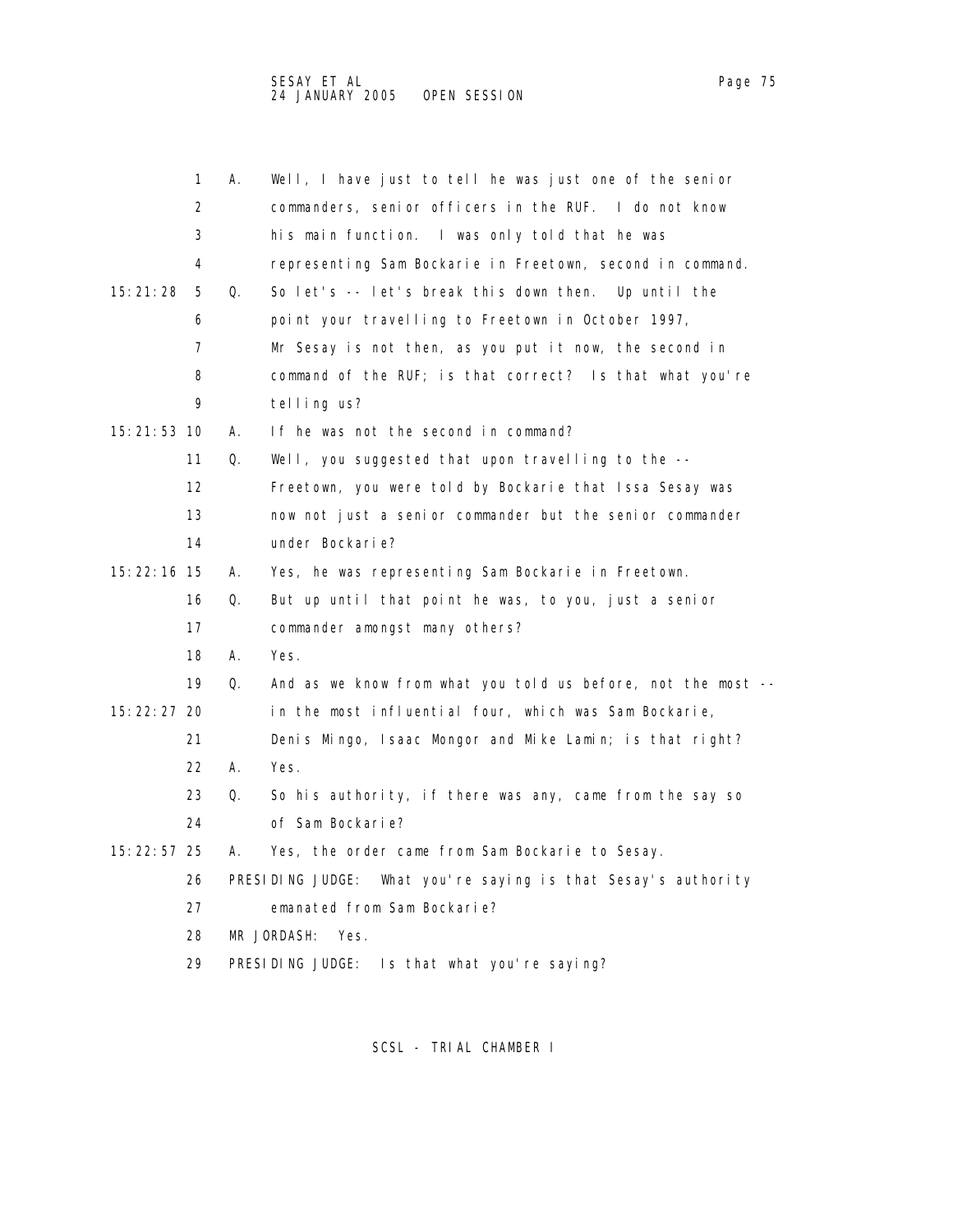|               | 1                 |    | Exactly. If he had any. I'm going to explore<br>MR JORDASH: |
|---------------|-------------------|----|-------------------------------------------------------------|
|               | 2                 |    | that.                                                       |
|               | 3                 |    | PRESIDING JUDGE:<br>Okay.                                   |
|               | 4                 |    | MR JORDASH:                                                 |
| 15: 23: 29    | 5                 | Q. | Now, just dealing with the junta and the role Sesay may     |
|               | 6                 |    | have played in the junta, you say he was Sam Bockarie's     |
|               | 7                 |    | representative during the junta period; yes?                |
|               | 8                 | А. | Exactly.                                                    |
|               | 9                 | Q. | But we know, don't we, that Sam Bockarie had said that he   |
| 15: 23: 46 10 |                   |    | was not participating in the junta; is that right?          |
|               | 11                | А. | Yes.                                                        |
|               | $12 \overline{ }$ | Q. | And so is it right then, that Sesay was the                 |
|               | 13                |    | representative of somebody not participating in the         |
|               | 14                |    | junta?                                                      |
| 15: 24: 01 15 |                   | А. | But, that is not my own facts to the question so far to     |
|               | 16                |    | run decision for Sam Bockarie.                              |
|               | 17                | Q. | I'm not criticizing --                                      |
|               | 18                | А. | Perhaps xxxx only told xxx sent to Issa Sesay on his        |
|               | 19                |    | behalf so thatxxx can prepare the men to retreat from       |
| 15: 24: 24 20 |                   |    | Freetown, tactically to be retreated from Freetown.         |
|               | 21                | Q. | So you would say then that Sam Bockarie was giving xxx an   |
|               | 22                |    | indication the person, i.e. Sesay, who was going to lead    |
|               | 23                |    | the troops from Freetown?                                   |
|               | 24                | А. | Yes, he told xxxx, to meet Issa Sesay when Issa Sesay       |
| 15:24:42 25   |                   |    | would in turn meet with the other commanders.               |
|               | 26                | Q. | So as far as you can say, Issa -- well, let me start that   |
|               | 27                |    | again. You cannot give this Court any evidence of Sesay     |
|               | 28                |    | being in control of the RUF before that time during the     |
|               | 29                |    | junta period; is that correct?                              |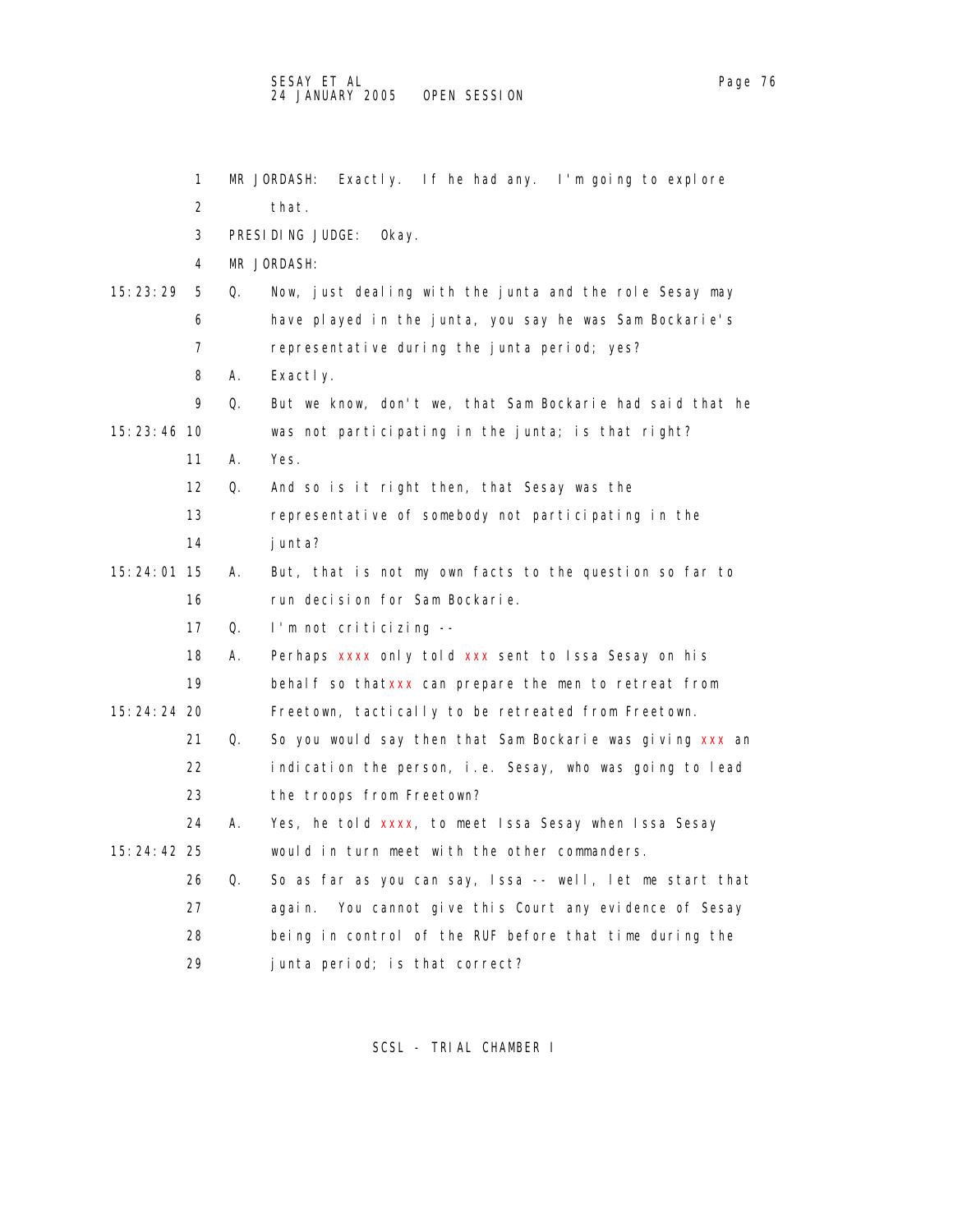|               | 1  | Sorry, I may be the only one, but I'm just<br>MR HARRISON:      |
|---------------|----|-----------------------------------------------------------------|
|               | 2  | wondering what is meant by "that time", if that could be        |
|               | 3  | specified.                                                      |
|               | 4  | MR JORDASH:                                                     |
| 15: 25: 26    | 5  | 0.<br>Let me clarify that. You travelled on this journey with   |
|               | 6  | Sam Bockarie when?                                              |
|               | 7  | А.<br>Where?                                                    |
|               | 8  | Q.<br>Sorry, not with Sam Bockarie. xxxxxx told by Sam          |
|               | 9  | Bockarie that Issa Sesay was now going to be number 2,          |
| 15: 25: 42 10 |    | when was that?                                                  |
|               | 11 | When we came from Liberia during my second trip, when xxx<br>А. |
|               | 12 | were sent to Freetown, that was the time xxx xxx                |
|               | 13 | letter to be taken to Issa that his representative is he,       |
|               | 14 | Sam Bockarie.                                                   |
| 15: 25: 57 15 |    | October 1997?<br>Q.                                             |
|               | 16 | А.<br>1997, that was roughly in May -- yes, in --               |
|               | 17 | Roughly when, sorry?<br>Q.                                      |
|               | 18 | PRESIDING JUDGE:<br>That happened in October 1997.              |
|               | 19 | THE WITNESS: 1997 that was the time we came from Liberia and    |
| 15: 26: 18 20 |    | our second trip from Liberia now finally we took for            |
|               | 21 | Freetown was in November 1997.                                  |
|               | 22 | MR JORDASH:                                                     |
|               | 23 | So let me try to keep this clear. November 1997 was the<br>0.   |
|               | 24 | fist time you became aware of Sesay playing this                |
| 15: 26: 38 25 |    | heightened role above the other senior commanders; is           |
|               | 26 | that correct?                                                   |
|               | 27 | Yes, that was the time I came to know this.<br>А.               |
|               | 28 | [HS240105D - EKD - 3.30 p.m.]                                   |
|               | 29 | And that elevation was Bockarie's instruction, you would<br>Q.  |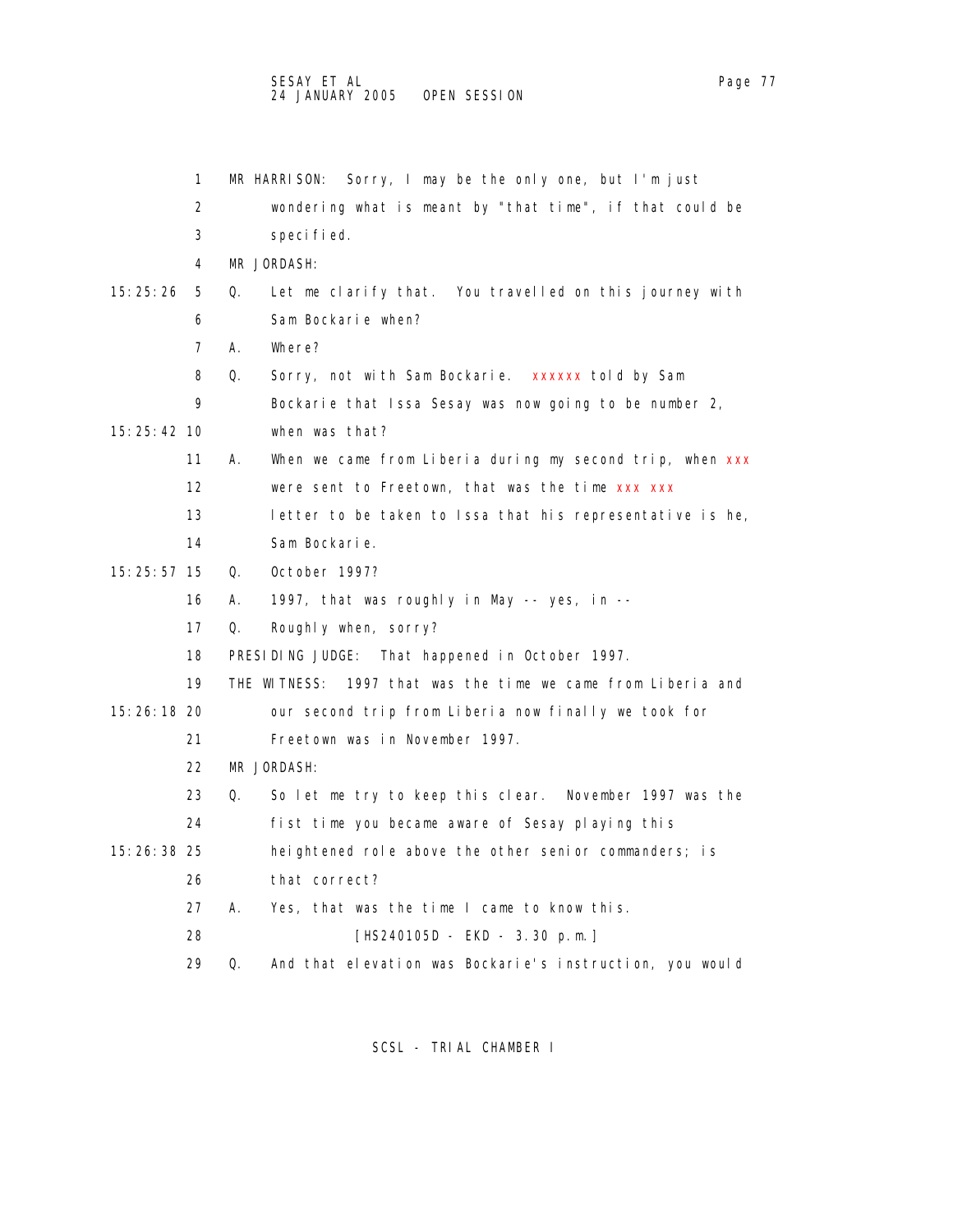1 say, to Sesay to start -- to lead the troops from 2 Freetown? 3 A. Yes, to start to allow the combatants to tactically 4 withdraw from Freetown. 15:27:21 5 Q. Do you know how the likes of Mike -- well, the three 6 influential members, Mingo, Lamin and a third who I've 7 forgotten? 8 A. Isaac. 9 Q. Thank you. Do you know what their response was to 15:28:20 10 Mr Sesay's sudden elevation? 11 A. Well, I can't tell because I was not in their command 12 circle. 13 Q. Because you would agree this, that their authority, as 14 you told us, derived at least in part from a 15:28:36 15 long-standing relationship with Foday Sankoh? 16 A. Yes. 17 Q. Which Sesay, would you agree with this, did not have in 18 the same way? 19 A. With Sankoh? 15:28:52 20 Q. Yes. 21 A. Well, there was relationship with Sankoh. 22 Q. But at this stage Sesay had not been an instructor at 23 Sankoh's camps, had he? 24 A. No. 15:29:02 25 Q. He was a forced conscript in Foday's camp, are you aware 26 of that? 27 A. For? 28 Q. Camp Naama. I'm suggesting that Sesay, rather than being 29 one of Foday Sankoh's colleagues, was a forced conscript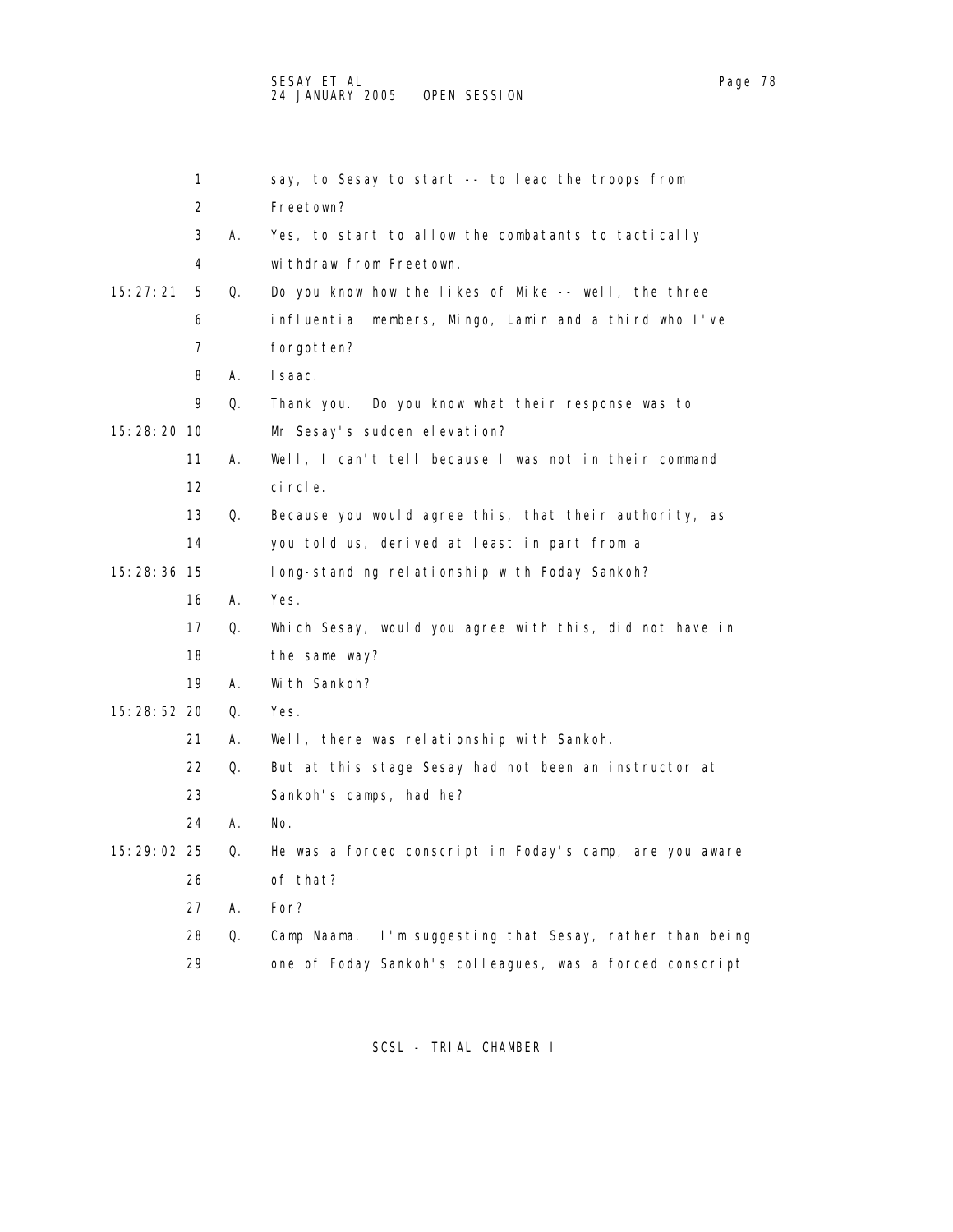1 at Camp Naama? 2 A. Of course, he was not a colleague to Foday Sankoh. 3 JUDGE BOUTET: But was he a forced conscript, that is the 4 question. 15:29:28 5 THE WITNESS: Yes, he was also trained in Camp Naama by 6 Sankoh's order. 7 JUDGE BOUTET: And in Camp Naama those that were trained there 8 were all conscripts? 9 THE WITNESS: Of course they were. 15:29:40 10 JUDGE BOUTET: I don't know, that's why I'm asking you. 11 PRESIDING JUDGE: It's of course to you. 12 THE WITNESS: Yes. 13 PRESIDING JUDGE: That lawyer asking you questions does not 14 know that. 15:29:49 15 THE WITNESS: But what I know is what I will answer. 16 PRESIDING JUDGE: [Overlapping speakers] or he may be 17 partially informed because he knows, that's why he's 18 putting it to you. Let us get these details properly on 19 record. You say Sesay was -- 15:30:11 20 THE WITNESS: Was also trained in Camp Naama. 21 PRESIDING JUDGE: You say he was a conscript? 22 THE WITNESS: Yes, he was. 23 PRESIDING JUDGE: And you say he was not Sankoh's colleague? 24 THE WITNESS: Not at all. 15:30:55 25 MR JORDASH: 26 Q. And so you know Lamin, or you knew Lamin and Mongor and 27 Mingo; is that correct? 28 A. Yes, I knew them later during the time of the war in

29 Sierra Leone.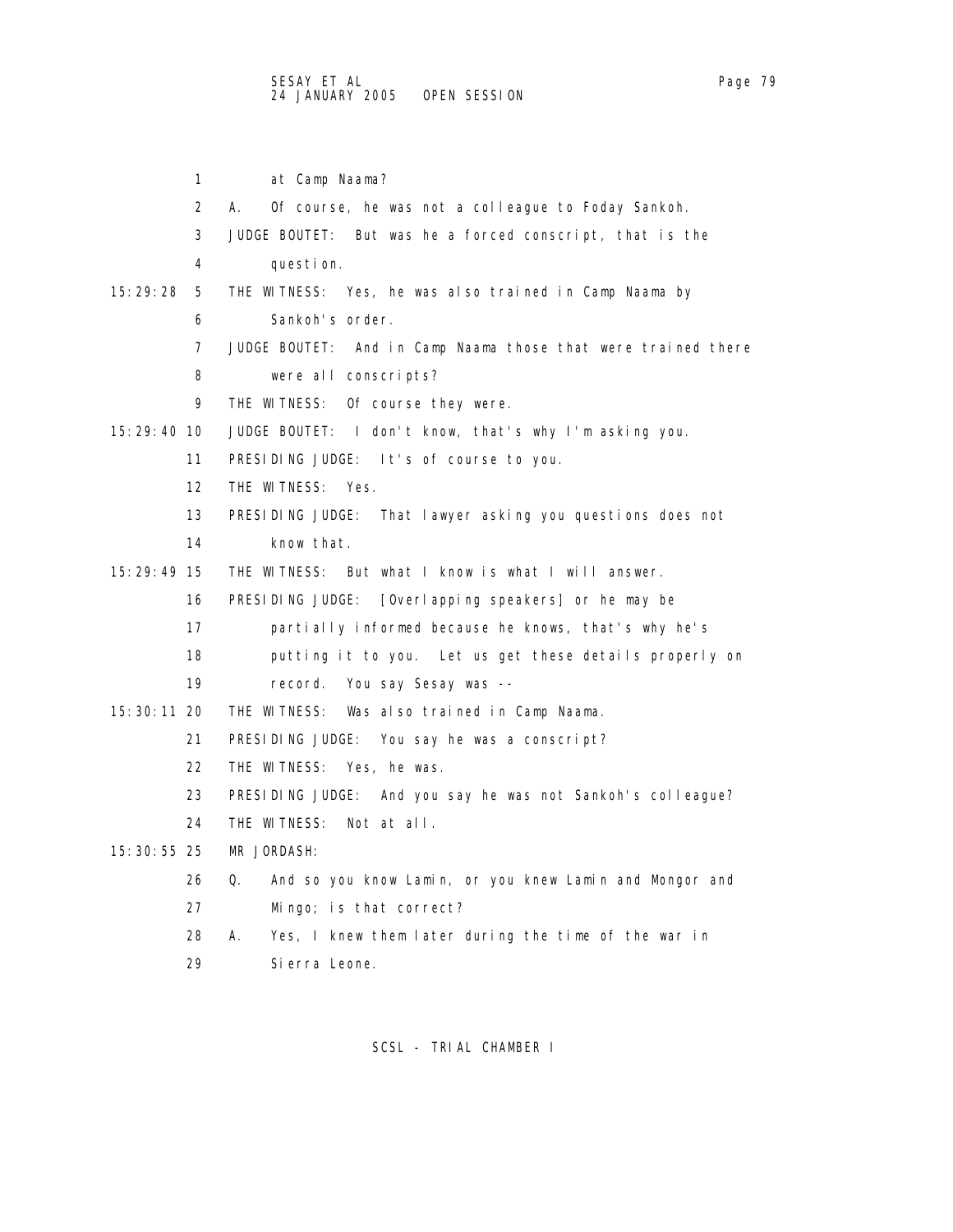|               | 1                 | Q. | Was this, to your mind, Sam Bockarie's attempt to usurp   |
|---------------|-------------------|----|-----------------------------------------------------------|
|               | 2                 |    | authority from those three? Do you understand the         |
|               | 3                 |    | question?                                                 |
|               | 4                 | А. | Repeat.                                                   |
| 15: 31: 37    | 5                 | Q. | Well, the four people who are influential before the      |
|               | 6                 |    | junta, as you told us, are Lamin, Mongor, Mingo, Sam      |
|               | 7                 |    | Bockarie. We have now a situation, it appears, where Sam  |
|               | 8                 |    | Bockarie is promoting somebody above them; is that right? |
|               | 9                 |    | Is that what you're suggesting?                           |
| 15: 31: 56 10 |                   | А. | Yeah, well, I can't say it was a promotion, because xxxxx |
|               | 11                |    | only told to go to him and the purpose of xxxx going to   |
|               | $12 \overline{ }$ |    | Issa was already explained to xxx and so xxx knew.        |
|               | 13                | Q. | But it wasn't a promotion for Sesay or what?              |
|               | 14                | А. | l can't tell.<br>Well, I don't know.                      |
| 15: 32: 24 15 |                   | Q. | Well, suddenly to be put ahead of the influential         |
|               | 16                |    | members, the four, didn't that seem to you like quite a   |
|               | 17                |    | promotion?                                                |
|               | 18                | А. | Well, I can't say it was a promotion because I'm not      |
|               | 19                |    | going to run into the opinion of Sam Bockarie, but he     |
| 15: 32: 41 20 |                   |    | just had that belief in Issa and that's why he gave xxx a |
|               | 21                |    | mission to be carried xxxx. I don't know.                 |
|               | 22                | Q. | Now we know, don't we, that Denis Mingo, Superman, had    |
|               | 23                |    | come from the western area close to Freetown; yes?        |
|               | 24                | А. | Yes, it was.                                              |
| 15: 33: 13 25 |                   | Q. | And we know that he had been there with his troops for a  |
|               | 26                |    | number of years; is that right?                           |
|               | 27                | А. | Yes.                                                      |
|               | 28                | Q. | We know that Isaac Mongor had his own troops too because  |
|               | 29                |    | he'd been based in the northern area; is that right?      |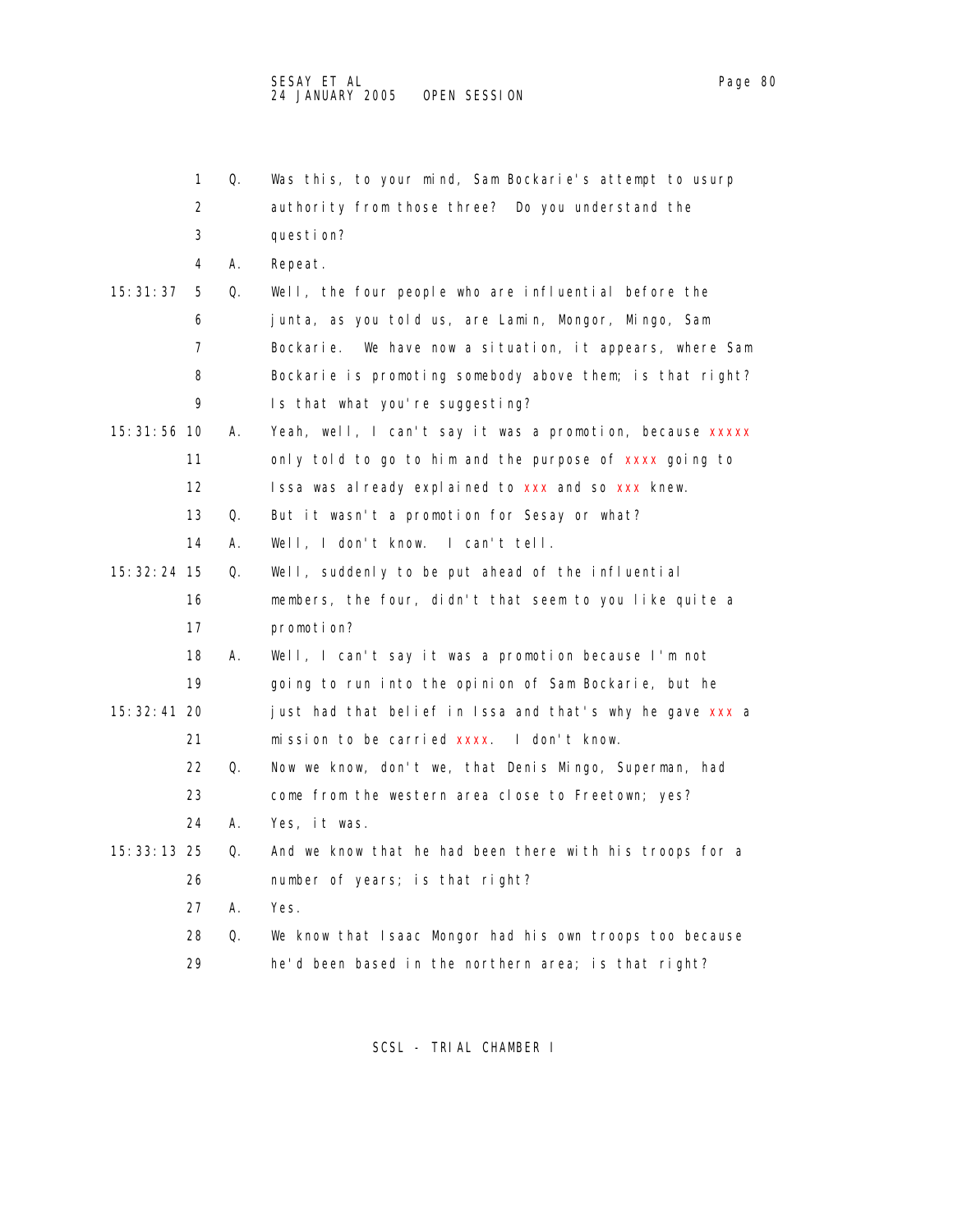1 A. Yes.

- 
- 2 Q. And he'd come to Freetown with his own troops; is that 3 right? 4 A. Yes. 15:33:35 5 Q. Issa Sesay didn't come to Freetown with his own troops, 6 did he? 7 A. Well, I don't know. I was not in Sierra Leone when Issa 8 was going to Freetown. I only heard of him being in 9 Freetown. 15:33:51 10 Q. You were there in Freetown, you didn't see him with a 11 large contingent of troops comparable to Superman or to 12 Isaac Mongor, did you? 13 A. Well, as officer he has his securities with him. 14 Q. Well, we are not talking securities, we are talking 15:34:07 15 troops? 16 A. Troops, no. I didn't see him with troops. I only met 17 him in Freetown. 18 Q. Because I would suggest -- maybe you do or don't know 19 this, I don't know, but he came from Kailahun with about 15:34:20 20 20 securities and that was his command, if you can call 21 it that. Do you agree with that? 22 A. Yes, as a commander he's liable to have such securities 23 with him. 24 Q. But no troops in the case of Sesay, that's the point? 15:34:34 25 A. No, I don't see him with troops or I never heard of him 26 carrying troops. 27 Q. Thank you. I want to ask you again to look at some 28 minutes of the meeting. Again you may not know what they 29 are but it may assist you with some questions.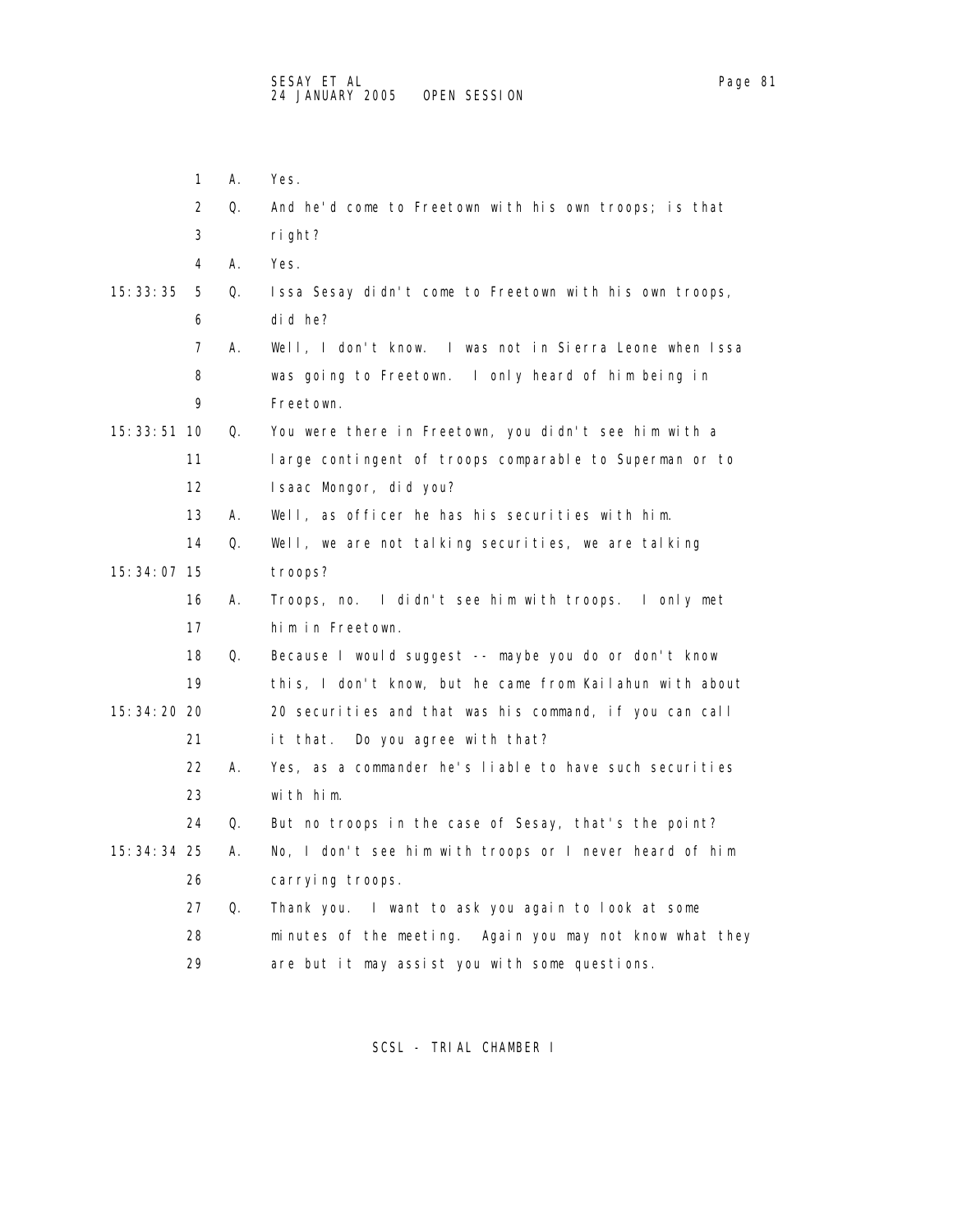|               | 1                 |    | Your Honours, if I could just pass them up.<br>MR JORDASH:<br>l'd       |
|---------------|-------------------|----|-------------------------------------------------------------------------|
|               | 2                 |    | like to go through the same procedure, if I may, with                   |
|               | 3                 |    | this document, just to see if it assists the witness.<br>$\blacksquare$ |
|               | 4                 |    | want to see if he recognises it or can assist with any                  |
| 15: 36: 02    | 5                 |    | questions on it. May I put a copy in front of the                       |
|               | 6                 |    | witness to ask him about its content? I'm grateful.                     |
|               | 7                 |    | If he knew what this document is all about?<br>JUDGE BOUTET:            |
|               | 8                 |    | [Document handed to the witness]                                        |
|               | 9                 |    | MR JORDASH:<br>Yes.                                                     |
| 15: 39: 36 10 |                   | Q. | Mr Witness, if you would have a look, it is similar to                  |
|               | 11                |    | the document I handed to you earlier. It is the minutes                 |
|               | $12 \overline{ }$ |    | of a Supreme Council meeting in Freetown dated 9th of                   |
|               | 13                |    | December 1997. Have you ever seen such a document?                      |
|               | 14                | Α. | Yes, I have seen the document.                                          |
| 15:40:21 15   |                   | Q. | Can I ask you then to turn to 5287 on the top right-hand                |
|               | 16                |    | corner, page 1 on the bottom of the page, and we've got                 |
|               | 17                |    | the list of names present again. Can you see that? It                   |
|               | 18                |    | is page 1 at the bottom, Mr Witness?                                    |
|               | 19                | А. | Page 1?                                                                 |
| 15:40:54 20   |                   | Q. | You see that at the top it is the minutes of<br>Yes.                    |
|               | 21                |    | meetings held on 9th December '97?                                      |
|               | 22                | А. | 0kay.                                                                   |
|               | 23                | Q. | AFRC Secretariat, 5287 on the right-hand corner.<br>You                 |
|               | 24                |    | see?                                                                    |
| 15:41:03 25   |                   | А. | Yes.                                                                    |
|               | 26                | Q. | Just looking at the people present, from your knowledge                 |
|               | 27                |    | of what was happening in Freetown during that time,                     |
|               | 28                |    | witness number 5, is that more likely to be Colonel Isaac               |
|               | 29                |    | Mongor?                                                                 |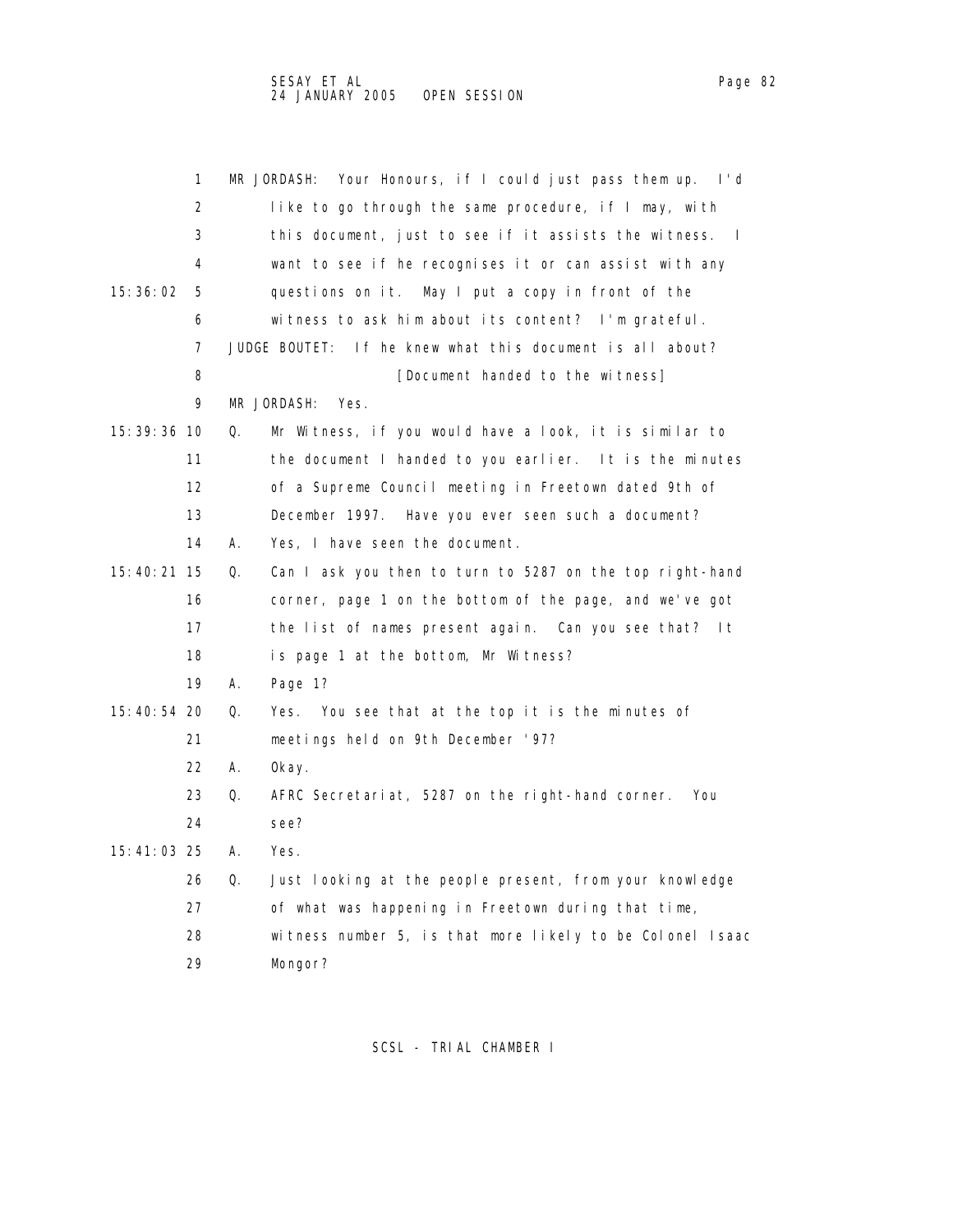- 1 A. Yes.
- 2 Q. Just spelt badly. It's Isaac Morego it's spelt as but
- 3 Isaac Mongor you would think?
- 4 A. Yeah, Isaac.

## 15:41:35 5 Q. And we have also have Mike Lamin there as colonel, you 6 see that?

- 
- 7 A. Yeah.
- 8 PRESIDING JUDGE: What about the fourth name?
- 9 THE WITNESS: That's not colonel.
- 15:41:45 10 PRESIDING JUDGE: That's not colonel, is that Isaac -- H
	- 11 Sesay, who's that one?
	- 12 THE WITNESS: That is Issa.
	- 13 MR JORDASH: Somebody's got bad spelling, would you agree?
	- 14 THE WITNESS: Issa H Sesay. That was a bad spelling anyway,
- 15:41:58 15 but that is Issa.
	- 16 PRESIDING JUDGE: H stands for what?
	- 17 THE WITNESS: Hassan.
	- 18 PRESIDING JUDGE: Okay. His name is Issa Hassan Sesay?
	- 19 THE WITNESS: Yes.

## 15:42:10 20 MR JORDASH: Yes.

|               | 21 | Q. | Looking at paragraph 2 of the introduction, he called on  |
|---------------|----|----|-----------------------------------------------------------|
|               | 22 |    | -- I'm looking at: "The chairman reassured members that   |
|               | 23 |    | the problem in the armed forces will soon be over and     |
|               | 24 |    | alerted all members to remain security conscious. He      |
| $15:42:29$ 25 |    |    | called on Colonel Isaac to ensure that he brings in more  |
|               | 26 |    | of his men to Freetown in readiness for any eventuality." |
|               | 27 |    | What I want to ask you is this, Mr Witness: Can we infer  |
|               | 28 |    | from your evidence that before Sam Bockarie gave this     |
|               | 29 |    | promotion to Mr Sesay, Colonel Isaac Mongor and the other |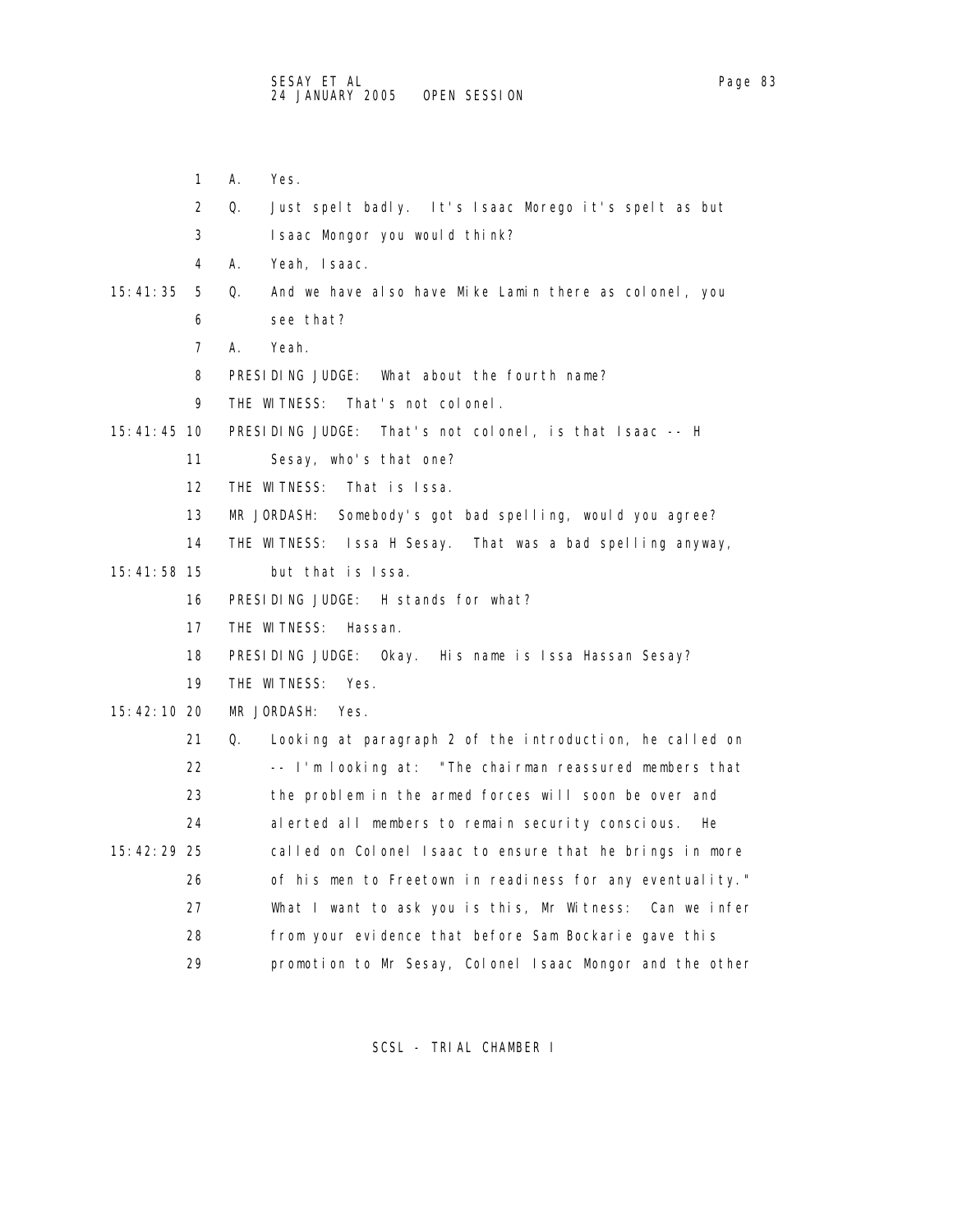|               | 1                 |    | three - Bockarie, Mingo and Lamin - were addressed               |
|---------------|-------------------|----|------------------------------------------------------------------|
|               | 2                 |    | themselves by the AFRC government, they wouldn't be              |
|               | 3                 |    | addressed through Sesay? Are you with me? It is a                |
|               | 4                 |    | long-winded question and I can rephrase it.                      |
| 15:43:29      | 5                 | А. | Yes, I can't say --                                              |
|               | 6                 |    | PRESIDING JUDGE:<br>[Microphone not activated]                   |
|               | 7                 |    | MR JORDASH: No, I don't think I was with me either,              |
|               | 8                 |    | Your Honour.                                                     |
|               | 9                 | Q. | What I'm trying to get at, here we have the AFRC                 |
| 15: 43: 43 10 |                   |    | government, it would appear, or parts of it, instructing         |
|               | 11                |    | Colonel Isaac Mongor to bring his men to Freetown?               |
|               | $12 \overline{ }$ | А. | Mmm.                                                             |
|               | 13                | Q. | But Mr Sesay appears to have been present during this            |
|               | 14                |    | meeting, you agree?                                              |
| 15:43:58 15   |                   | А. | l agree [inaudible]                                              |
|               | 16                | Q. | But they are not addressing Sesay to bring him his men,          |
|               | 17                |    | they are addressing Colonel Isaac to bring his men.<br><b>Do</b> |
|               | 18                |    | you know why that would be so?                                   |
|               | 19                | А. | Well, I don't know. I was in xxxx when this committee            |
| 15:44:14 20   |                   |    | was set up. I do not know the structure.                         |
|               | 21                | Q. | Okay, but Isaac Mongor had his own men in Freetown and           |
|               | 22                |    | outside of Freetown, would you agree, during this time?          |
|               | 23                | А. | During the junta time?                                           |
|               | 24                | Q. | Yes.                                                             |
| 15: 44: 32 25 |                   | А. | Well, I believe yes, because when even the AFRC came to          |
|               | 26                |    | power some part of the RUF body was also in Liberia, so          |
|               | 27                |    | it could be any command.                                         |
|               | 28                | Q. | Sorry, could you repeat that, Mr Witness?                        |
|               | 29                | А. | It is the same thing I am trying to address your                 |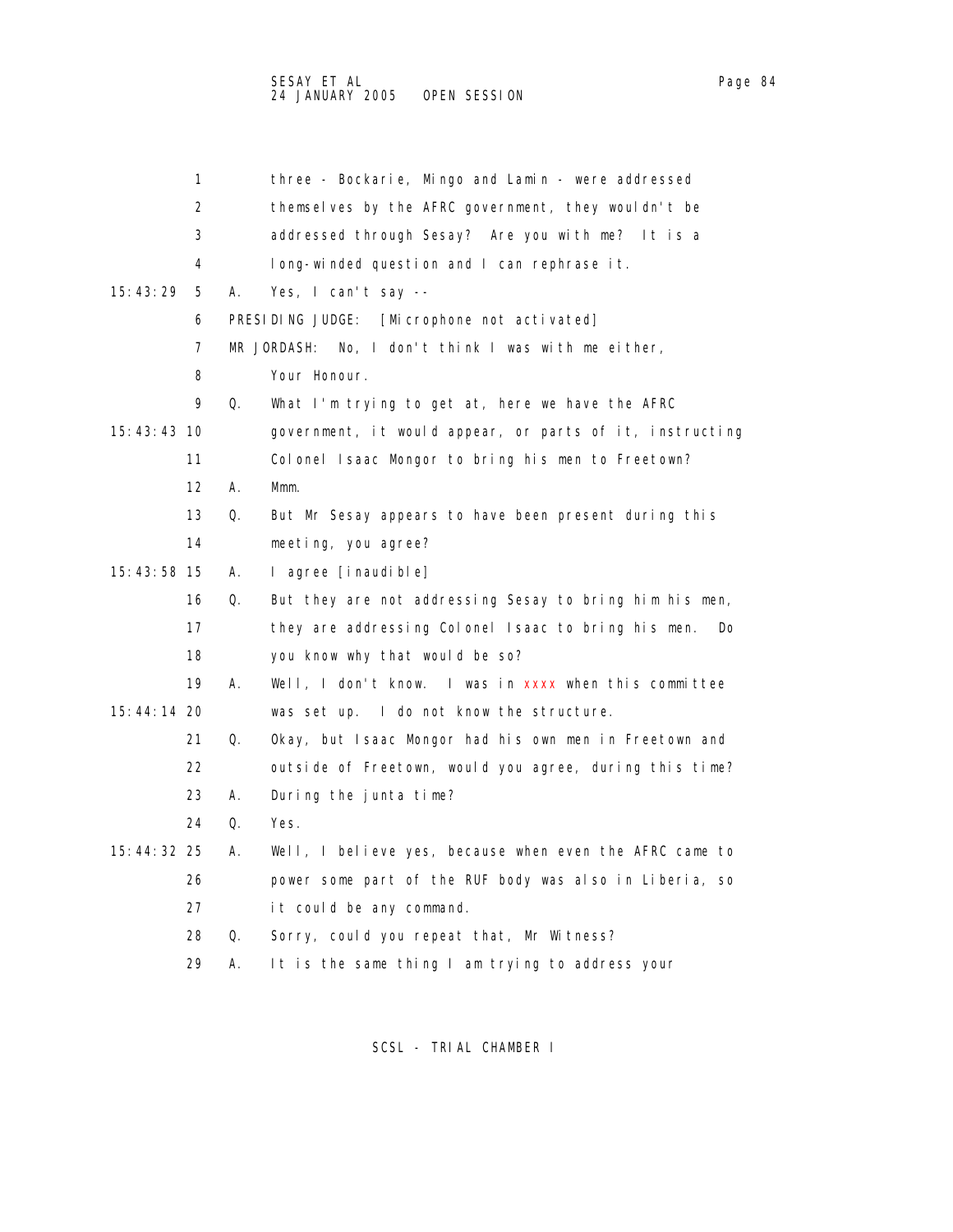|               | 1                 | statement, by saying it could have been any commander or         |
|---------------|-------------------|------------------------------------------------------------------|
|               | 2                 | heavy men who when we are in Liberia could have command          |
|               | 3                 | Because even when the junta took over, there<br>like such.       |
|               | 4                 | are some men still in Liberia as RUF.                            |
| 16: 04: 14    | 5.                | Q.<br>RUF commandos?                                             |
|               | 6                 | А.<br>Yes.                                                       |
|               | 7                 | Q.<br>I'm a bit unclear. It's probably me, but what are you      |
|               | 8                 | trying to say? I am not following it, sorry.                     |
|               | 9                 | I am just trying to put more information to what you have<br>А.  |
| 16:04:15 10   |                   | stated here, that Isaac was having more troops outside.          |
|               | 11                | Q.<br>Right.                                                     |
|               | $12 \overline{ }$ | That's why I just keep on putting up information, even<br>А.     |
|               | 13                | though yes, some RUF were still in Liberia when the junta        |
|               | 14                | took over power.                                                 |
| 16:04:15 15   |                   | Q.<br>I see.                                                     |
|               | 16                | But I thought, Mr Jordash, your question had to<br>JUDGE BOUTET: |
|               | 17                | do with the western area of Freetown and around Freetown         |
|               | 18                | as to Mongor being a commander in an area and had his            |
|               | 19                | troops there. You were not making reference to Liberia.          |
| $16:04:15$ 20 |                   | At least that is my understanding of your question.              |
|               | 21                | MR JORDASH:<br>That's right. I was trying to elicit evidence     |
|               | 22                | about Isaac Mongor's men being based in Freetown and in          |
|               | 23                | the northern area still.                                         |
|               | 24                | JUDGE BOUTET: Yes, because you have established that Mongor      |
| 16:04:15 25   |                   | was the commander of western area.                               |
|               | 26                | THE WITNESS:<br>That is the Kangari region.                      |
|               | 27                | [Overl apping speakers]                                          |
|               | 28                | Denis Mingo. This is Mongor, who is northern.<br>MR JORDASH:     |
|               | 29                | It's confusing.                                                  |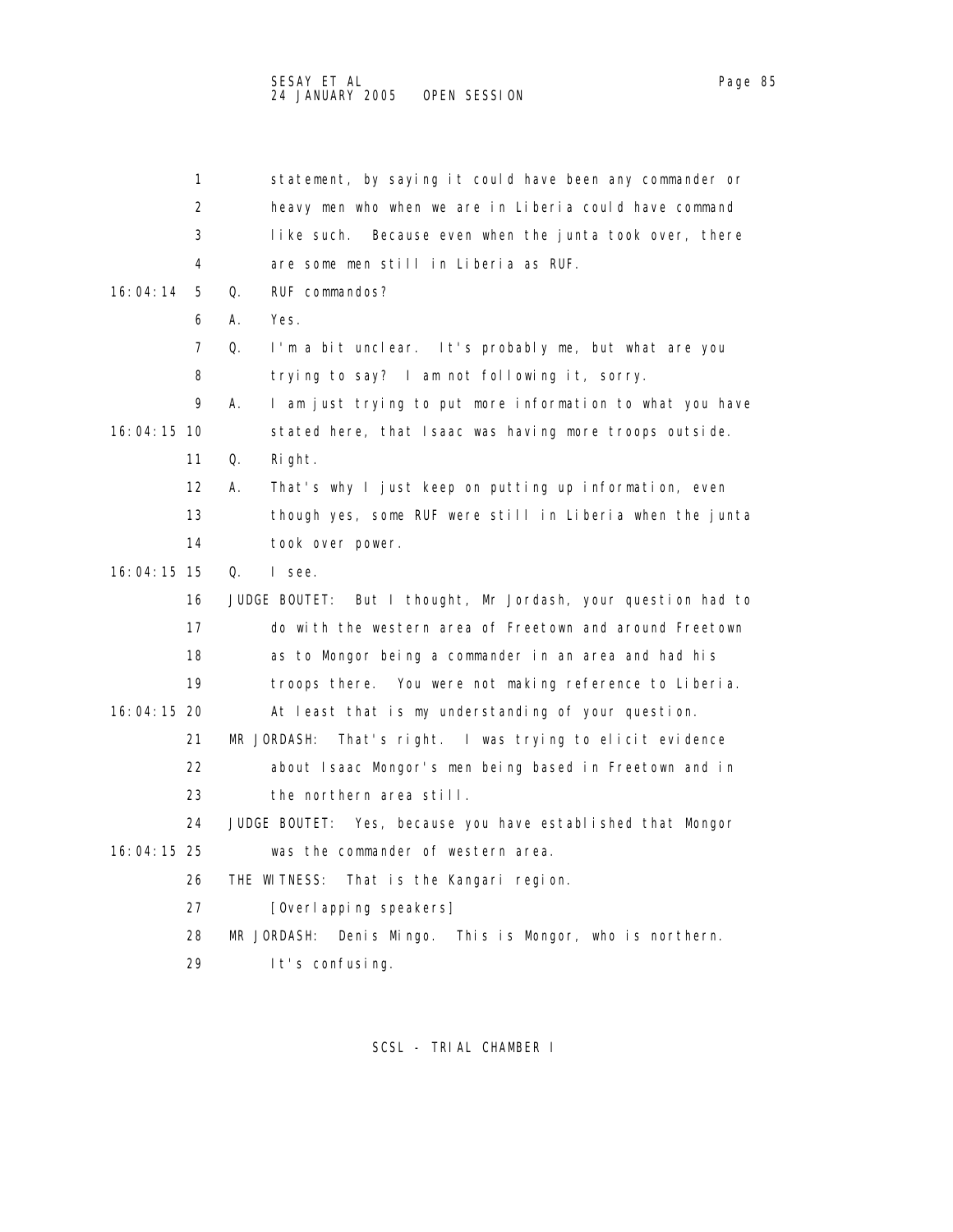1 Q. The point is this, isn't it -- 2 JUDGE BOUTET: Mingo. 3 MR JORDASH: 4 Q. The point is that from the information you have it wasn't 16:04:15 5 Sesay ordering commanders such as Mongor, Mingo and 6 Lamin, because they had their own troops under their 7 control; isn't that right? 8 A. Yes. 9 Q. And so what we see in this minutes of meeting is Colonel 16:04:16 10 Isaac asked to bring in his men rather than Sesay being 11 asked to bring in his men. Do you follow? 12 A. I'm following up. 13 Q. What I'm saying is that Sesay is not in control of 14 Colonel Isaac and his men. That's what I'm trying to put 16:04:16 15 to you. 16 A. Yes. 17 Q. I want to refer you again to your statement at page 9741, 18 same paragraph we were looking at, Mr Witness. 19 A. 9741, okay. Which paragraph? 16:04:16 20 Q. Same paragraph beginning, "Then Mosquito told me and my 21 friends"; yeah? 22 A. Mm-hm. 23 Q. Looking at the two lines -- sorry, let's look at the 24 fourth line from the bottom. It is the consequence of 16:04:16 25 the message being sent, you say, to Issa Sesay to 26 instruct RUF to leave; okay? 27 A. Yes. 28 Q. The statement says, "The RUF people did not announce the 29 leaving of Freetown, but they started to leave. So I do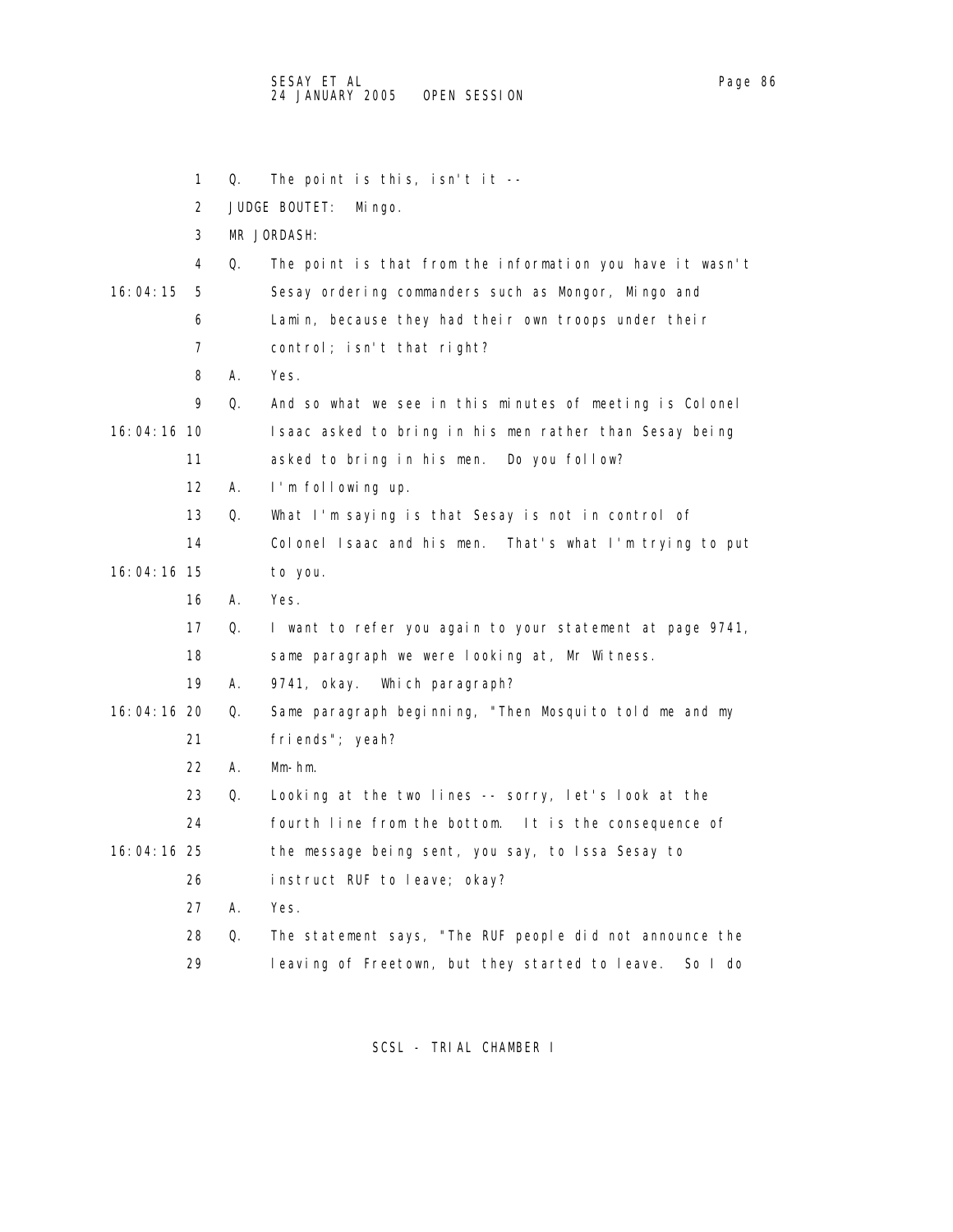1 not know if JPK was aware of it or how he reacted." Is 2 that correct? 3 A. This was a message not sent to JPK. It was not a 4 nation-wide issue, but was only RUF issue. So this was 16:04:17 5 only RUF problem. 6 Q. Well, presumably there was some anxiety that if the AFRC 7 were aware that the RUF were leaving it might lead to 8 some confrontation? 9 A. Exactly, that's why in his verbal information given to us 16:04:17 10 for the commanders that the RUF fighters should leave 11 tactically from Freetown. 12 Q. Following on that in the paragraph, "Issa Sesay left for 13 Makeni, once these instructions were given, with his 14 family. The RUF exit started before the day of the 16:04:18 15 intervention, but it was slow." Is that correct? 16 A. Yes, because some RUF fighters, I saw some of them used 17 to travel along the peninsula, coming down towards 18 Makeni, so I knew that it was a mission that was going 19 on. 16:04:18 20 Q. Just to be clear, Mr Sesay leaves Freetown before the 21 main ejection of the junta? 22 A. Yes. 23 Q. Thank you. 24 PRESIDING JUDGE: Ejection from Freetown? 16:04:18 25 MR JORDASH: Yes, Your Honour. 26 THE WITNESS: It's the invasion. 27 MR JORDASH: 28 Q. He was, in effect, out of Freetown and then the ejection 29 took place several days later?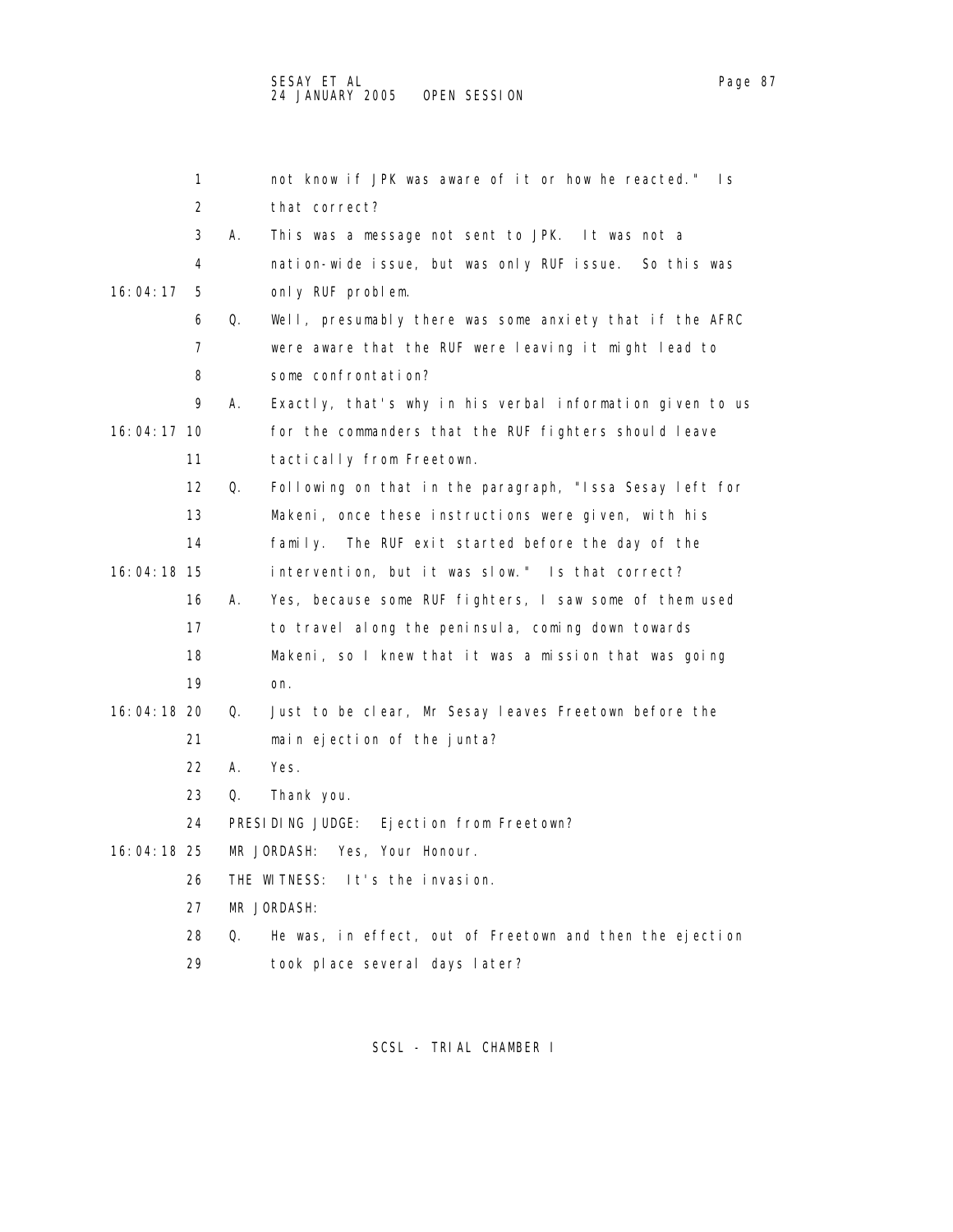|             | 1  | А. | [Witness nodded]                                                 |
|-------------|----|----|------------------------------------------------------------------|
|             | 2  |    | MR HARRISON:<br>Just for the sake of the transcript, the witness |
|             | 3  |    | was nodding his head up and down to that last question.          |
|             | 4  |    | MR JORDASH:<br>Thank you, I appreciate that.                     |
| 16:04:18    | 5  | Q. | So despite the fact that Mr Sesay had been given this            |
|             | 6  |    | important message and this important elevation, you agree        |
|             | 7  |    | then he didn't perform any function besides informing            |
|             | 8  |    | some commanders to start leaving Freetown -- any function        |
|             | 9  |    | in relation to the leaving of the troops later on when           |
| 16:04:18 10 |    |    | the main troops left?                                            |
|             | 11 | А. | No, I did see him leading troops to leave Freetown,<br>Yes.      |
|             | 12 |    | but at one time I saw he, Issa Sesay, informing Denis            |
|             | 13 |    | Mingo, Colonel Isaac, Peter Vandey and the rest of the           |
|             | 14 |    | other fighters. I saw them in one time informing them            |
| 16:04:19 15 |    |    | about the plight of Sam Bockarie.                                |
|             | 16 | Q. | Let's stick with that for a minute then. So basically            |
|             | 17 |    | what you're saying is Sam Bockarie gave the order, the           |
|             | 18 |    | other commanders implemented the order, Issa Sesay gave          |
|             | 19 |    | some Sam Bockarie's order to the other commanders?               |
| 16:04:19 20 |    | А. | Yes.                                                             |
|             | 21 | Q. | He was the messenger?                                            |
|             | 22 | А. | Yeah.                                                            |
|             | 23 | Q. | Mr Sesay.                                                        |
|             | 24 | А. | Sesay was a messenger.                                           |
| 16:04:19 25 |    | Q. | And hence, was not required to play a role in<br>Thank you.      |
|             | 26 |    | leading troops from Freetown, do you agree?                      |
|             | 27 | А. | No, I did see him doing that.                                    |
|             | 28 | Q. | Thank you. And in fact, him and his -- well, I don't             |
|             | 29 |    | need to go there.<br>And we also know, is this right, by         |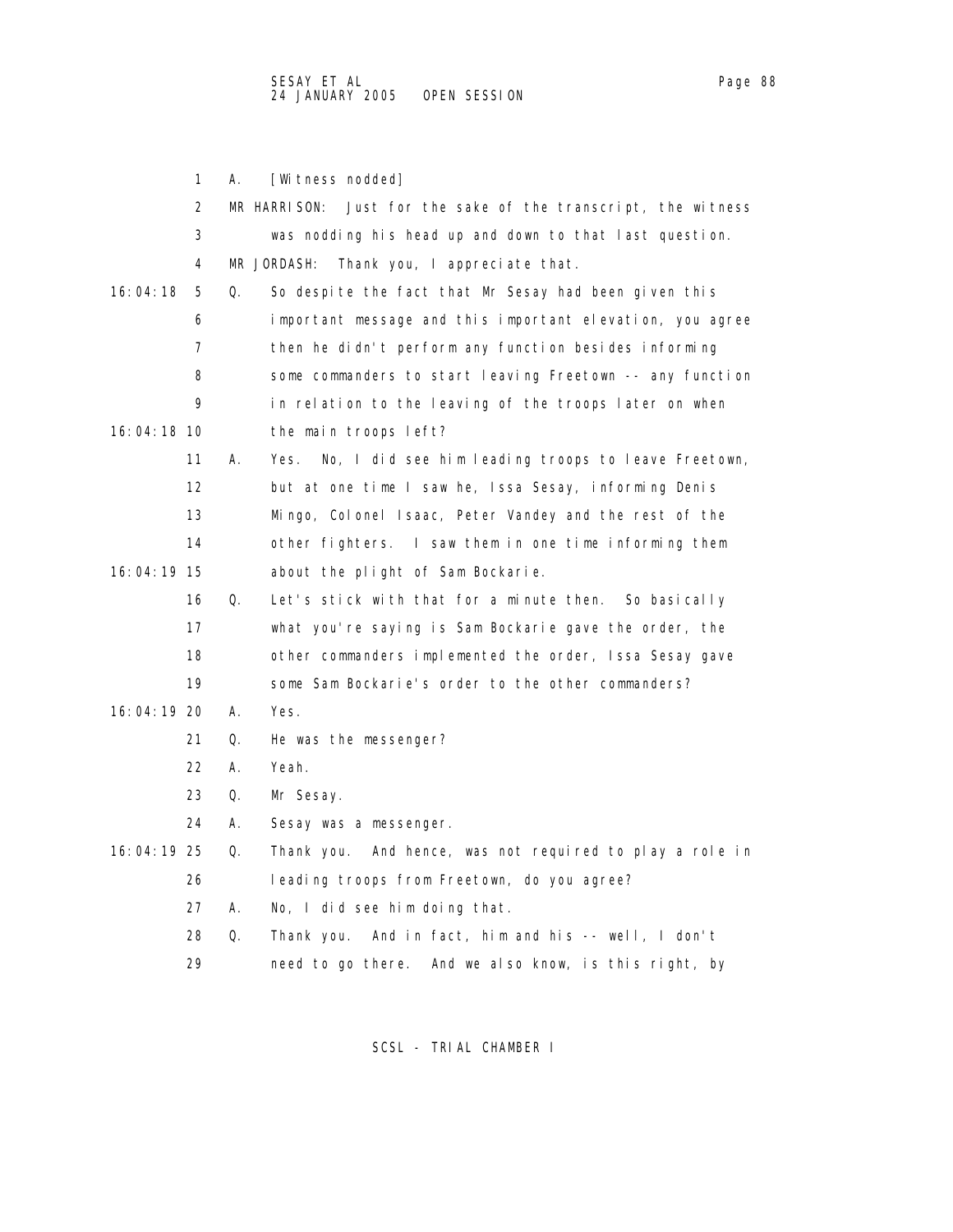|             | 1                 |    | the time the troops -- the main troops left and emerged    |
|-------------|-------------------|----|------------------------------------------------------------|
|             | 2                 |    | in Masiaka and Makeni, it was Superman who was in control  |
|             | 3                 |    | of those troops; is that right?                            |
|             | 4                 | А. | Yes, Superman from the time of the leader telling us to    |
| 16:04:20    | 5                 |    | join with the AFRC, he was assigned a battle group, so he  |
|             | 6                 |    | was carrying on his functions.                             |
|             | 7                 | Q. | Sorry, could you repeat that, Mr Witness?                  |
|             | 8                 | А. | I said that during the time when Corporal Sankoh gave      |
|             | 9                 |    | instructions to join the AFRC, Superman was assigned as    |
| 16:04:20 10 |                   |    | battle group of the RUF, the junta. So in his capacity     |
|             | 11                |    | he was still performing his duty as a battle group.        |
|             | $12 \overline{ }$ | Q. | On the way from Freetown, you mean?                        |
|             | 13                | А. | From Freetown, Makeni --                                   |
|             | 14                | Q. | To Masiaka?                                                |
| 16:04:20 15 |                   | А. | From Freetown, Masiaka, Makeni and Kono.                   |
|             | 16                | Q. | I just want to keep going through your statement<br>Right. |
|             | 17                |    | a bit. 9741 --                                             |
|             | 18                | А. | 9741, okay. Which paragraph?                               |
|             | 19                | Q. | The paragraph second from the bottom.                      |
| 16:04:21 20 |                   | А. | $Mm-hm$ .                                                  |
|             | 21                | Q. | "All those associated with the junta, RUF and AFRC had to  |
|             | 22                |    | I saw the people running from Freetown in Makeni.<br>run.  |
|             | 23                |    | JPK was also in Makeni with his men. I saw him at the      |
|             | 24                |    | Arab school in Makeni. In Makeni Superman was the boss."   |
| 16:04:21 25 |                   |    | Yes?                                                       |
|             |                   |    |                                                            |

26 A. Yes.

- 27 Q. "And the other bosses that I saw were Issa Sesay,
- 28 Five-Five, Cali, Bakah, Savage, Rambo and Colonel Isaac"?
- 29 A. Yes.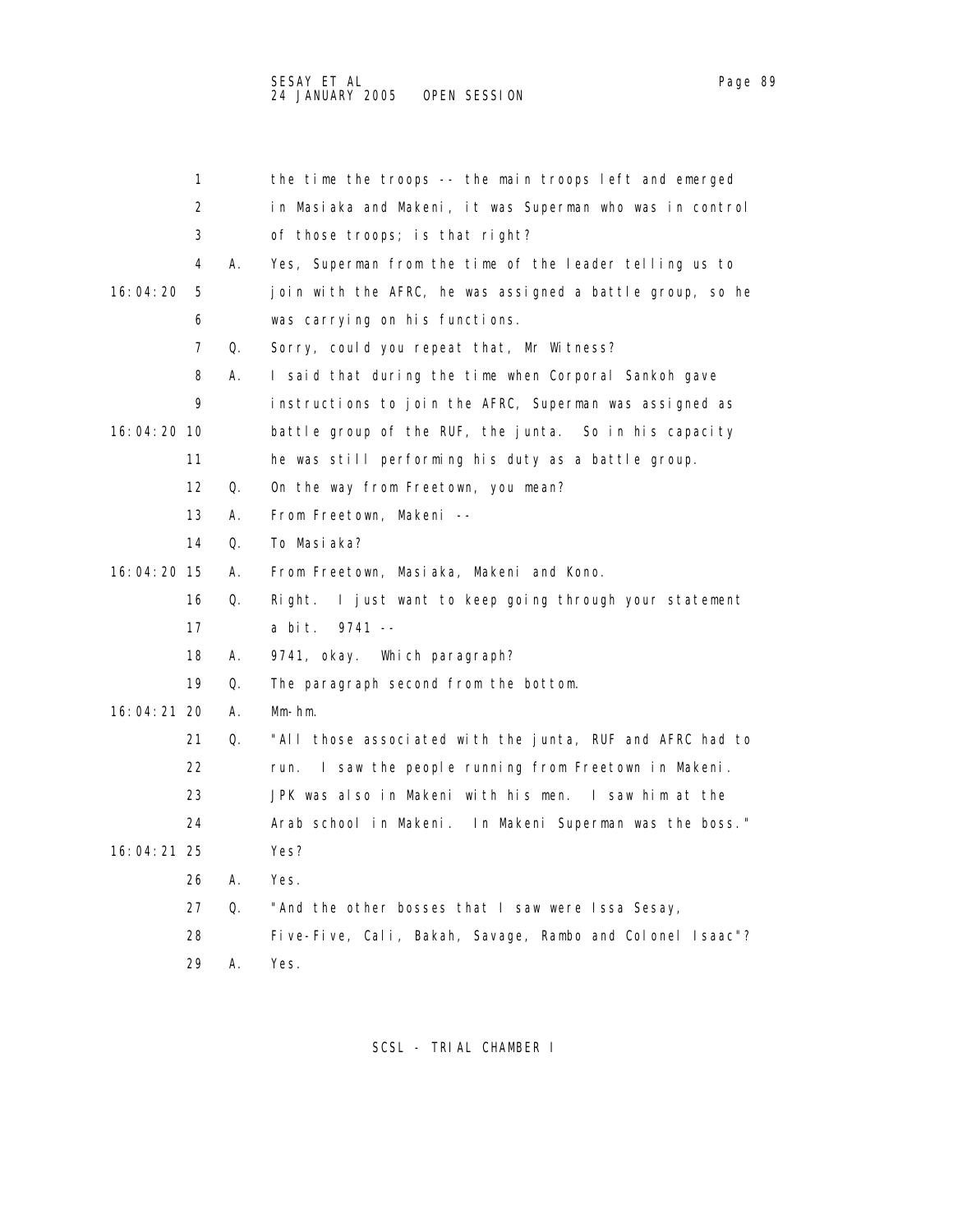|               | 1  | Q. | You have told us that Mr Sesay had received this          |
|---------------|----|----|-----------------------------------------------------------|
|               | 2  |    | promotion from -- well, had received instructions from    |
|               | 3  |    | Sam Bockarie about leading the troops from Freetown;      |
|               | 4  |    | yeah?                                                     |
| 16: 04: 22    | 5  | А. | Yes.                                                      |
|               | 6  | Q. | But it is clear, isn't it, by the time they are in Makeni |
|               | 7  |    | there is one boss and that boss is Superman?              |
|               | 8  | А. | Yes.                                                      |
|               | 9  | Q. | And he is the boss over the other commanders?             |
| 16: 04: 22 10 |    | А. | Yeah, the battle group, he was.                           |
|               | 11 | Q. | So, aside from what you have said to us about Sam         |
|               | 12 |    | Bockarie giving Mr Sesay a certain role, the only         |
|               | 13 |    | manifestation of that role, as far as you can say, during |
|               | 14 |    | the junta - or by the time we get to Makeni is that       |
| 16:04:22 15   |    |    | Mr Sesay ran around telling the other commanders that     |
|               | 16 |    | they should leave. That's the only manifestation of that  |
|               | 17 |    | instruction from Sam Bockarie to Sesay?                   |
|               | 18 | А. | I think that was all he could do, because as a messenger  |
|               | 19 |    | for Sam Bockarie, he did what he was told to do.          |
| 16:04:22 20   |    | Q. | Would you also consider -- well, let me start<br>Ri ght.  |
|               | 21 |    | By the time the troops had arrived in Makeni,<br>agai n.  |
|               | 22 |    | there were a number of commanders with a number of their  |
|               | 23 |    | own troops; is that right?                                |
|               | 24 | А. | Yes.                                                      |
| 16:04:23 25   |    | Q. | In broad terms, you have the AFRC there with their troops |
|               | 26 |    | and you have the RUF --                                   |
|               | 27 | А. | RUF with their own men.                                   |
|               | 28 | 0. | -- with their own men. Of course, they would only be      |
|               | 29 |    | with their own men in Makeni if they'd had their own men  |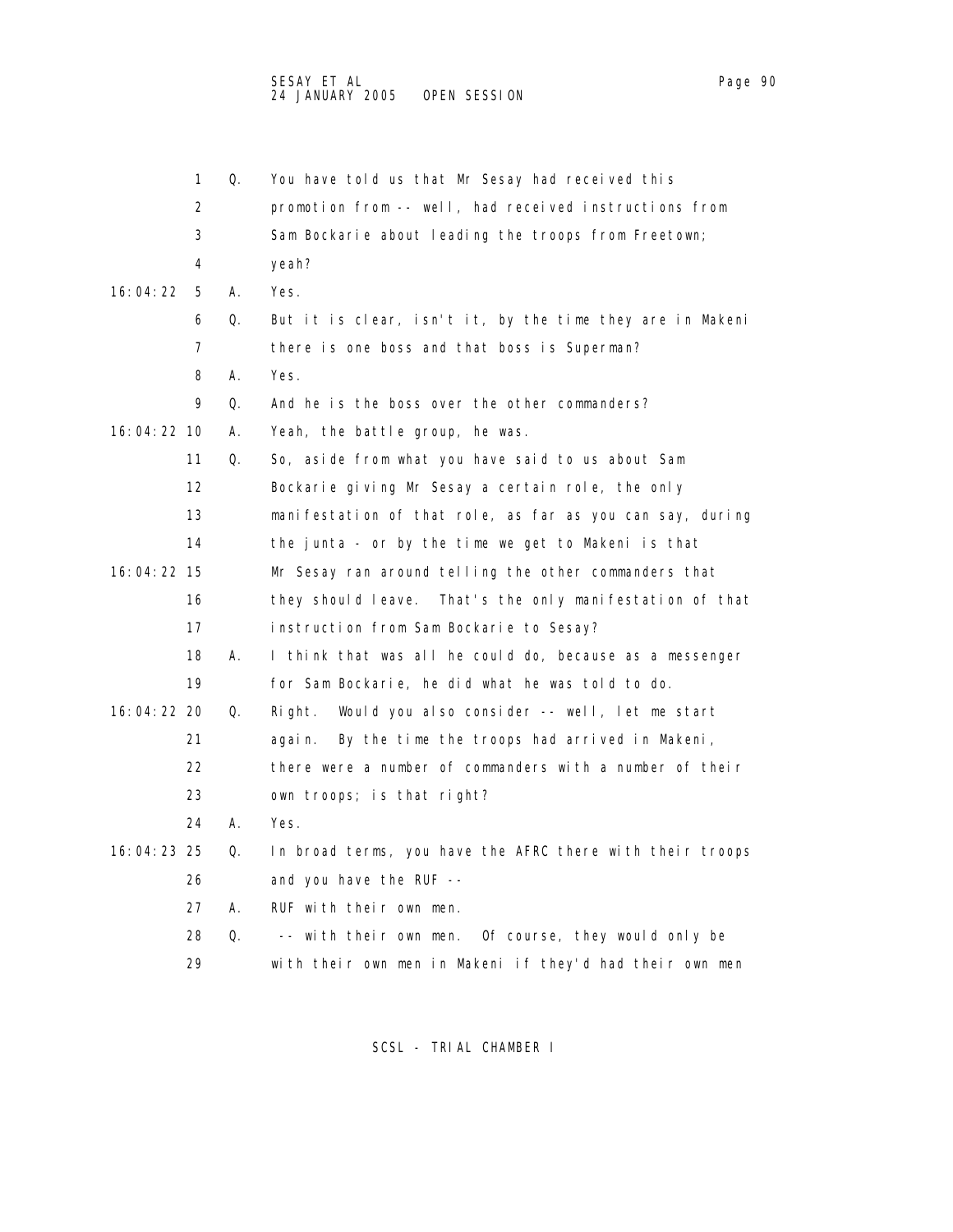1 in Freetown? 2 A. Same. 3 Q. Was that the reason why Superman was the boss in Makeni, 4 because he had the most men? 16:04:23 5 A. No, that was not the only reason because he has his own 6 men. As I told you from the war, onset of the AFRC, 7 Superman was a battle group. 8 Q. But you've also said to us, Mr Witness, I think it was 9 Friday or Thursday, that Mr Sesay was battlefield 16:04:24 10 commander whilst in Freetown during the junta. Would you 11 like to reconsider that answer? Was Mr Sesay really the 12 battlefield commander? 13 A. In Freetown? 14 Q. Yes. 16:04:24 15 A. No, Issa Sesay was not a battlefield commander in 16 Freetown as I could remember. It was only when we went 17 back into the bush that I came to know that Issa Sesay 18 was a battlefield commander. In the bush. 19 Q. Thank you. We'll come to that in due course. Would you 16:04:24 20 agree with this, Mr Witness: That the unhappy 21 relationship between the RUF and the SLA that had existed 22 in Freetown only got worse upon arrival at Makeni? Would 23 you agree with that? 24 A. Yes. 16:04:24 25 Q. In a time of panic and emergency, the conflicts which had 26 existed between the groups were only magnified? 27 A. Yes, it was going worse. 28 Q. Can you give any specific descriptions of what was 29 happening?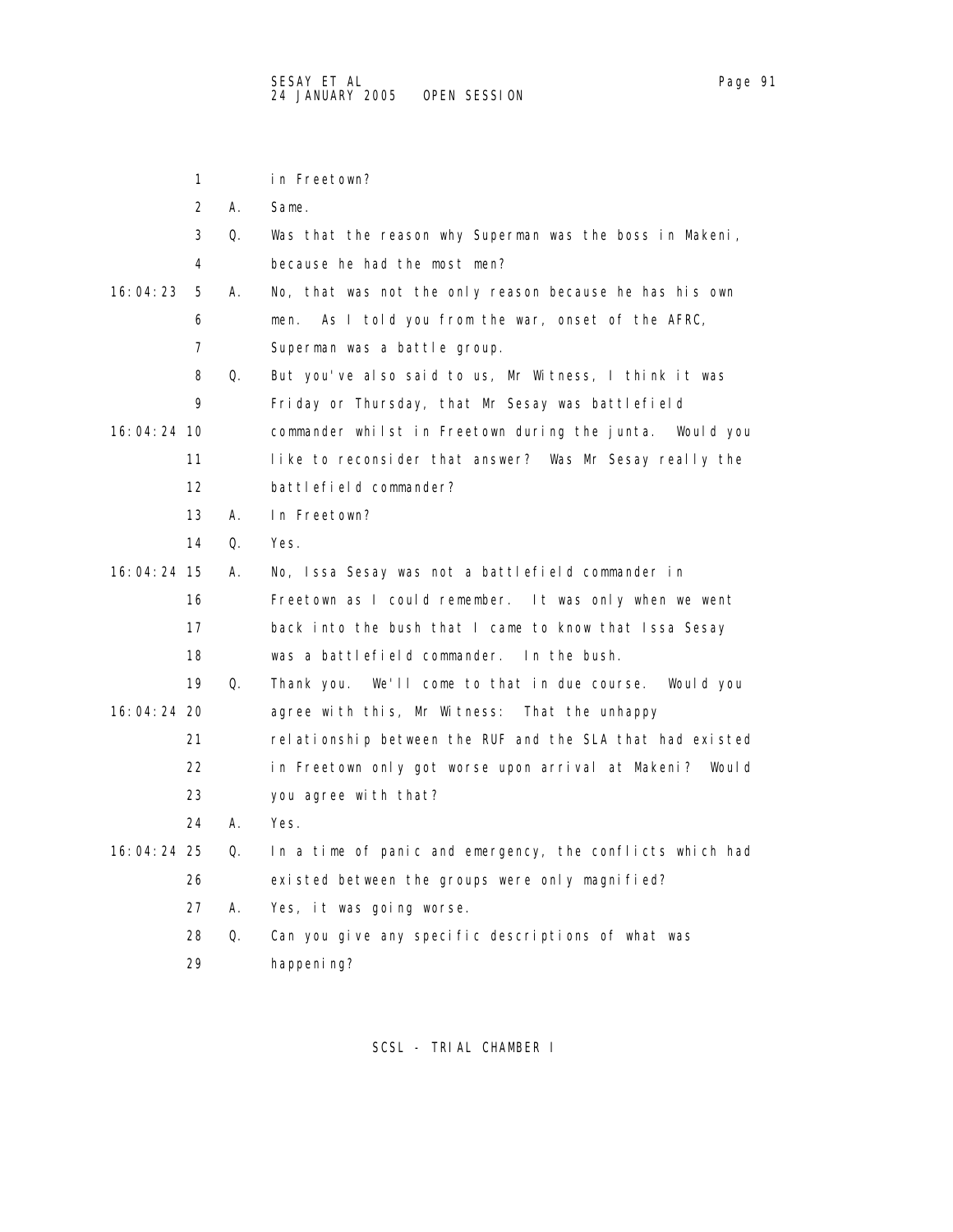|               | 1                 | А. | In Makeni?                                                  |
|---------------|-------------------|----|-------------------------------------------------------------|
|               | 2                 | 0. | Yep, to do with this conflict?                              |
|               | 3                 | А. | In my own person -- not in my own person, but I was in      |
|               | 4                 |    | xxx - that was 1999 - there was still existence of          |
| 16:04:25      | 5                 |    | conflicts between the former SLA and the RUF due to         |
|               | 6                 |    | leadershiptussling.                                         |
|               | 7                 | Q. | Which time period are you speaking about?                   |
|               | 8                 | А. | That was 1998.                                              |
|               | 9                 | Q. | What about in Makeni, 1998, following --                    |
| 16:04:25 10   |                   | А. | Sorry, 1999 in Makeni.                                      |
|               | 11                | Q. | What I am interested in, and I will come to 1999 Makeni,    |
|               | $12 \overline{ }$ |    | but at this stage isn't there a tussle for leadership       |
|               | 13                |    | amongst the various bosses between the AFRC and the RUF     |
|               | 14                |    | whilst in Makeni February 1998?                             |
| $16:04:26$ 15 |                   | А. | No, I didn't observe that.                                  |
|               | 16                | Q. | What about, rather than tussles for commandership, just     |
|               | 17                |    | conflict? You agree that there had been conflict in         |
|               | 18                |    | Freetown.<br>What happened in Makeni?                       |
|               | 19                | А. | If there were conflicts in Freetown?                        |
| 16:04:26 20   |                   | Q. | Well, you have told us that the RUF were not treated as     |
|               | 21                |    | equal partners; yes?                                        |
|               | 22                | А. | Yeah, but that was only on the level of leadership          |
|               | 23                |    | conversation with Sam Bockarie. He only brought that        |
|               | 24                |    | So I heard they stayed much longer in Freetown<br>topic up. |
| 16:04:26 25   |                   |    | than the invasion took place.                               |
|               | 26                | Q. | How come SAJ Musa did not go to Kono with the largest       |
|               | 27                |    | contingent?                                                 |
|               | 28                | А. | Well, as a commander he knows his reason. I cannot tell     |
|               | 29                |    | much about that.                                            |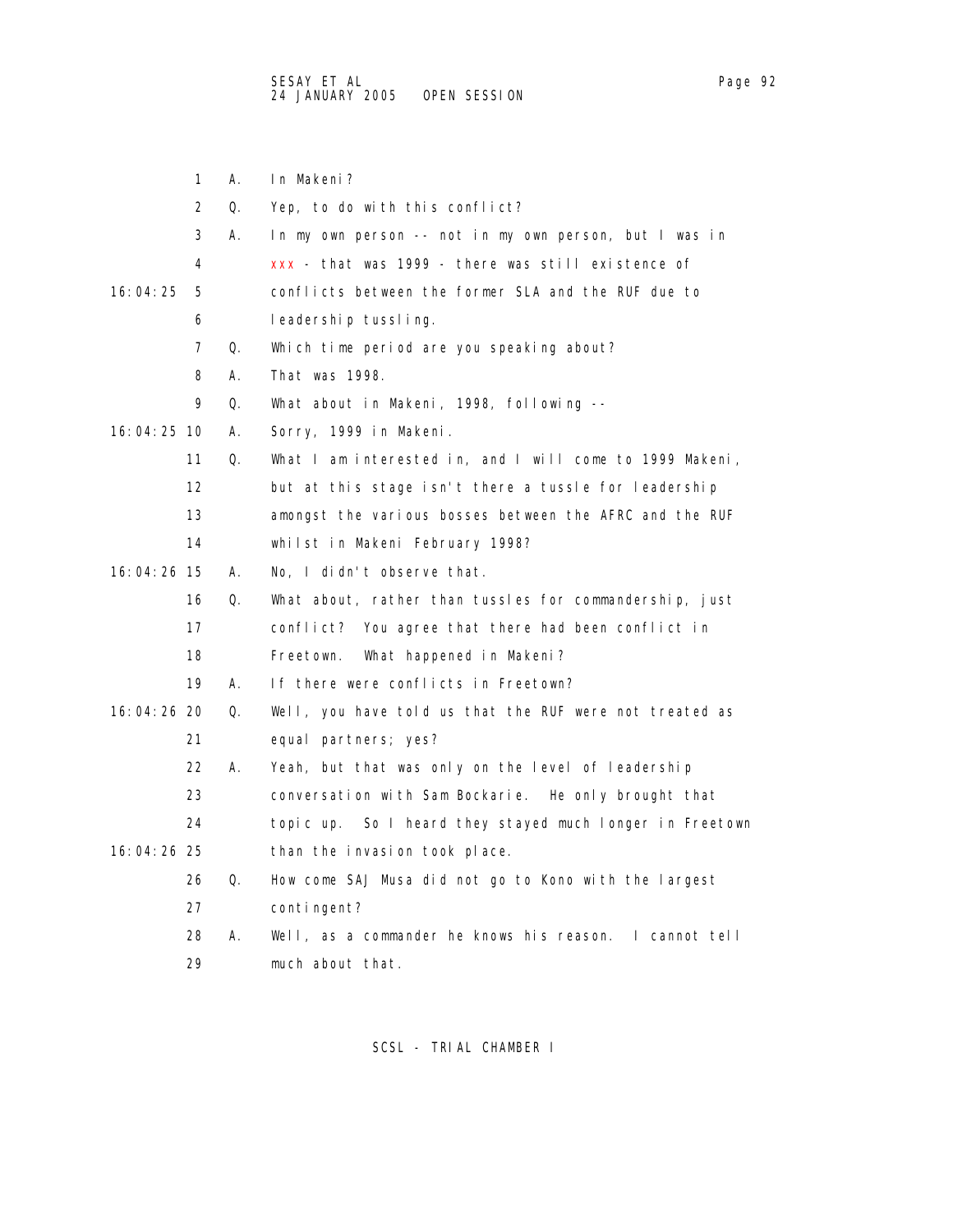SESAY ET AL Page 93 (1999) A SESAY ET ALL PAGE 2014 A SESAY ET ALL PAGE 2014 A SESAY ET ALL PAGE 2014 A SESAY E 24 JANUARY 2005 OPEN SESSION

|               | 1  | Q. | SAJ Musa was no great respecter of the RUF, who he       |
|---------------|----|----|----------------------------------------------------------|
|               | 2  |    | regarded as bush rebels; didn't he?                      |
|               | 3  | А. | That was his feeling.                                    |
|               | 4  | 0. | That was his view?                                       |
| 16:04:26      | 5  | А. | Yes.                                                     |
|               | 6  | Q. | And he was not going to be subordinated to the likes of  |
|               | 7  |    | Superman?                                                |
|               | 8  | А. | I think that's it.                                       |
|               | 9  | Q. | And hence headed off with his own troops to form his own |
| 16:04:27 10   |    |    | separate camp in Kabala or thereabouts?                  |
|               | 11 | А. | Yes, that was in Krubola. You see, I've stated that      |
|               | 12 |    | When we are leaving for xxx from xxx, some<br>al ready.  |
|               | 13 |    | troops of the AFRC took en route for Koinadugu, Krubola  |
|               | 14 |    | axis and the rest followed with us to xxx. But in other  |
| 16:04:27 15   |    |    | due courses, you know, if another tussling came between  |
|               | 16 |    | the AFRC and the RUF, split came in between, and then -- |
|               | 17 | Q. | Sorry, the split at this stage, you mean with SAJ going  |
|               | 18 |    | to Krubola?                                              |
|               | 19 | А. | SAJ have already left and then another group of          |
| $16:04:28$ 20 |    |    | commanders travelled with xxxxx. While xxxx              |
|               | 21 |    | there was another misunderstanding, which have been      |
|               | 22 |    | stated already in my other statements. They couldn't     |
|               | 23 |    | bear the tensions, you know. Some good number of the     |
|               | 24 |    | AFRC en route for Koinadugu axis, and they were there    |
| 16:04:28 25   |    |    | like Mansofinia, Krubola and so forth.                   |
|               | 26 | Q. | So just rewinding to Makeni, Superman, whilst being the  |
|               | 27 |    | boss of the troops, was not in control of SAJ Musa?      |
|               | 28 | А. | Not at all.                                              |
|               | 29 | 0. | Not at all?                                              |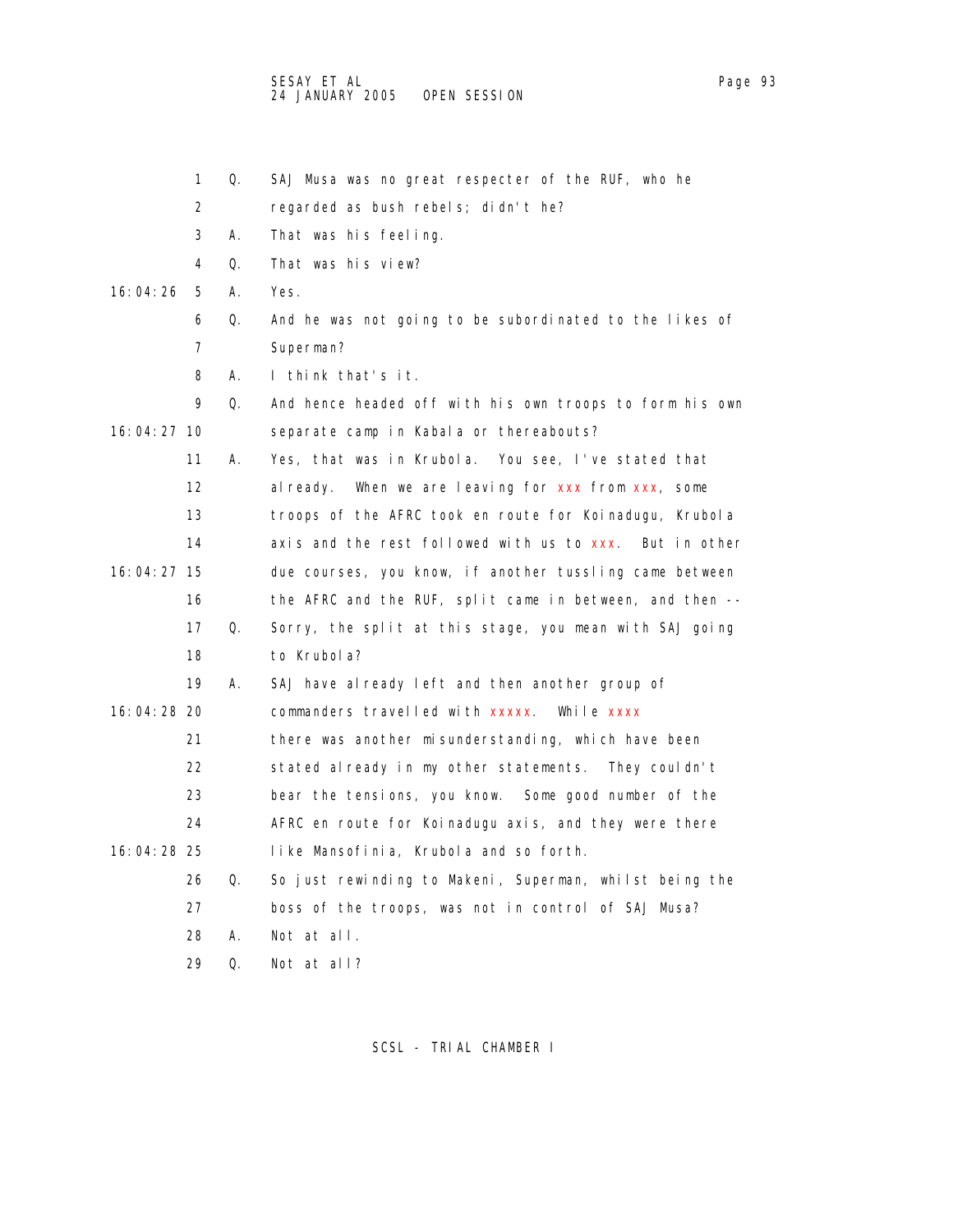- 
- 1 A. Not. 2 Q. Despite the fact he was the overall boss? 3 A. Yes. 4 JUDGE BOUTET: Is it because SAJ Musa was not in Makeni? 16:04:28 5 THE WITNESS: Our relationship in that manner, I could not 6 express, is very much according to my own level because I 7 was a junior commander at that time. 8 JUDGE BOUTET: I am just asking what you know. 9 THE WITNESS: Yeah, there was a problem actually. 16:04:28 10 JUDGE BOUTET: Was Musa in Makeni? 11 THE WITNESS: SAJ Musa and his good number of men, most of 12 them remain in Makeni when xxxx leaving for Kono, and 13 they went en route to Koinadugu. That is, Krubola and 14 Mansofinia. 16:04:37 15 JUDGE BOUTET: Is it still in 1998 or what you're talk about 16 is -- 17 THE WITNESS: Yeah, this was 1998. 18 JUDGE BOUTET: 1998, okay, thank you. 19 THE WITNESS: Yes. 16:05:00 20 MR JORDASH: 21 Q. I want to ask you about, very briefly, your route from 22 Freetown. What you've told us is that it took you to 23 Masiaka, is that right, first of all? 24 A. From Freetown to Tombo; from Tombo, cross along the 16:05:26 25 riverbank of Tombo to Four Mile; then from Four Mile, 26 Masiaka; Masiaka, Makeni; Makeni, Kono. 27 Q. Is it right that when you got to Tombo village you saw 28 JPK, Mike Lamin, Denis Mingo, Colonel Isaac in a 29 speedboat heading --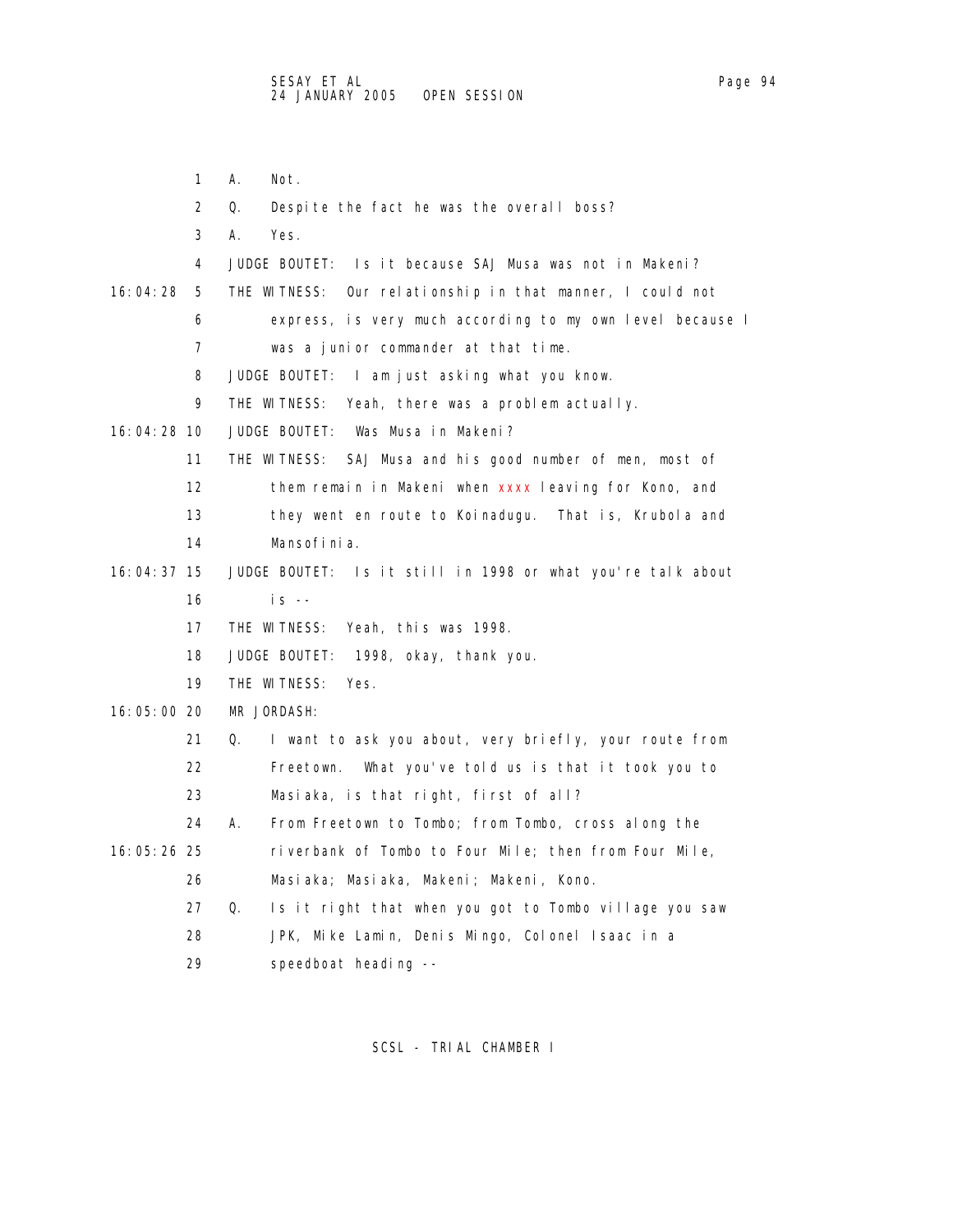- 1 A. For Four Mile.
- 2 Q. -- for Four Mile?
- 3 A. Indeed, yes I saw them.
- 4 Q. Together?

## 16:06:06 5 A. Yes, I saw them.

- 6 Q. And presumably, given the influential characters, you
- 7 were not surprised that the four of them were sharing a 8 boat fleeing Freetown?
- 9 A. No, they all use a speedboat crossing over from Tombo to 16:06:28 10 Four Mile, and from Four Mile they took en route for
	- 11 Masiaka.
	- 12 Q. You say that in Masiaka a meeting was held by Superman 13 and he ordered Operation Pay Yourself. Is that true or
	- 14 not?
- 16:06:53 15 A. It is true.
	- 16 Q. Do you remember that clearly?
	- 17 A. Very clearly, yes, I remember it.
	- 18 Q. Because if it happened it is quite significant. It is
- 19 not the sort of thing you would forget, is it, Operation 16:07:09 20 Pay Yourself?
	- 21 A. Operation Pay Yourself, I heard it from Masiaka and it
	- 22 was later reemphasised in Makeni.
	- 23 Q. Who was present during that meeting?
	- 24 A. Meeting, big guys of both the RUF and the AFRC.
- 16:07:24 25 Q. Well, names, please?
	- 26 A. On the side of the AFRC, as I have earlier said, I do not
	- 27 know them all in persons, but only by names.
	- 28 Q. Shall we say then -- let's start with the RUF?
	- 29 A. Of course, RUF was -- I saw Issa Sesay was there.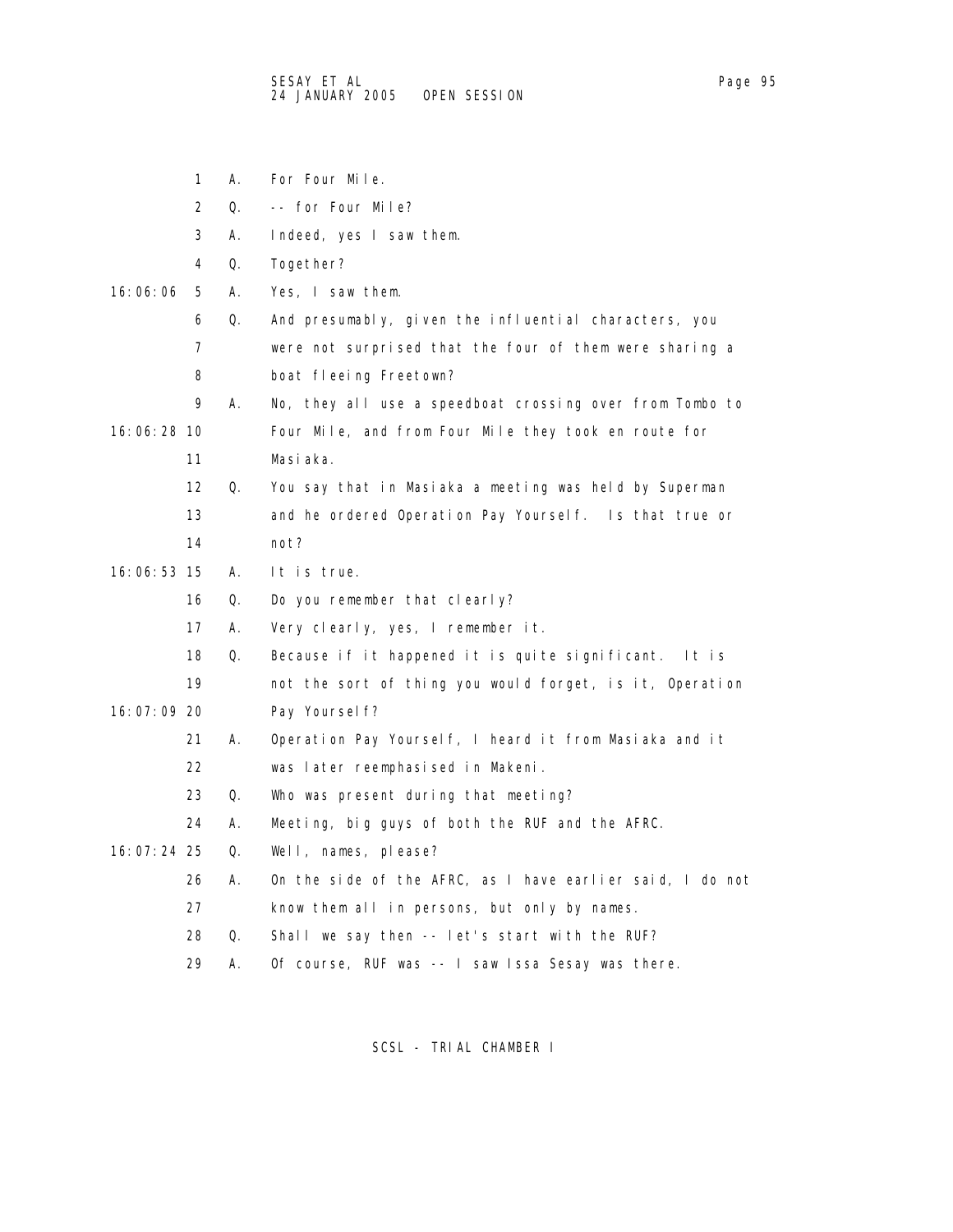- 1 Q. Yeah, but who else?
- 2 A. Denis Mingo was there.
- 3 Q. Denis Mingo was giving the order?
- 4 A. Yeah, he was there, he was present.
- 16:07:52 5 Q. Well, you say he gave the order?
	- 6 A. He was there in the meeting.
	- 7 Q. Didn't you say that he gave the order?
	- 8 A. He read the most apparent order of that day to us, to the 9 fighters.
- 16:08:04 10 Q. Who gave the order Operation Pay Yourself?
	- 11 A. Denis Mingo, I heard it from him.
	- 12 Q. Was the meeting in open --
	- 13 PRESIDING JUDGE: He was enumerating --
	- 14 THE WITNESS: Sir?
- 16:08:18 15 PRESIDING JUDGE: [Microphone not activated]
	- 16 THE WITNESS: Sesay, Denis Mingo, Rambo -- Liberian Rambo,
	- 17 Rocky CO, Colonel Isaac. So many other commanders were
	- 18 also present.
	- 19 MR JORDASH:
- 16:09:07 20 Q. You say you remember that clearly. Was that a meeting in 21 the open air or in a building?
	- 22 A. It was in an open place where side of the -- there was a
	- 23 big church where bulk of RUF soldiers were residing and
- 24 right in a open place. It was not in the [inaudible], it 16:09:49 25 was in an open place.
	- 26 Q. Was that the main meeting in Masiaka at that time before 27 people moved on to Makeni?
	- 28 A. Uh?
	- 29 Q. Was that the main meeting in Masiaka or were there any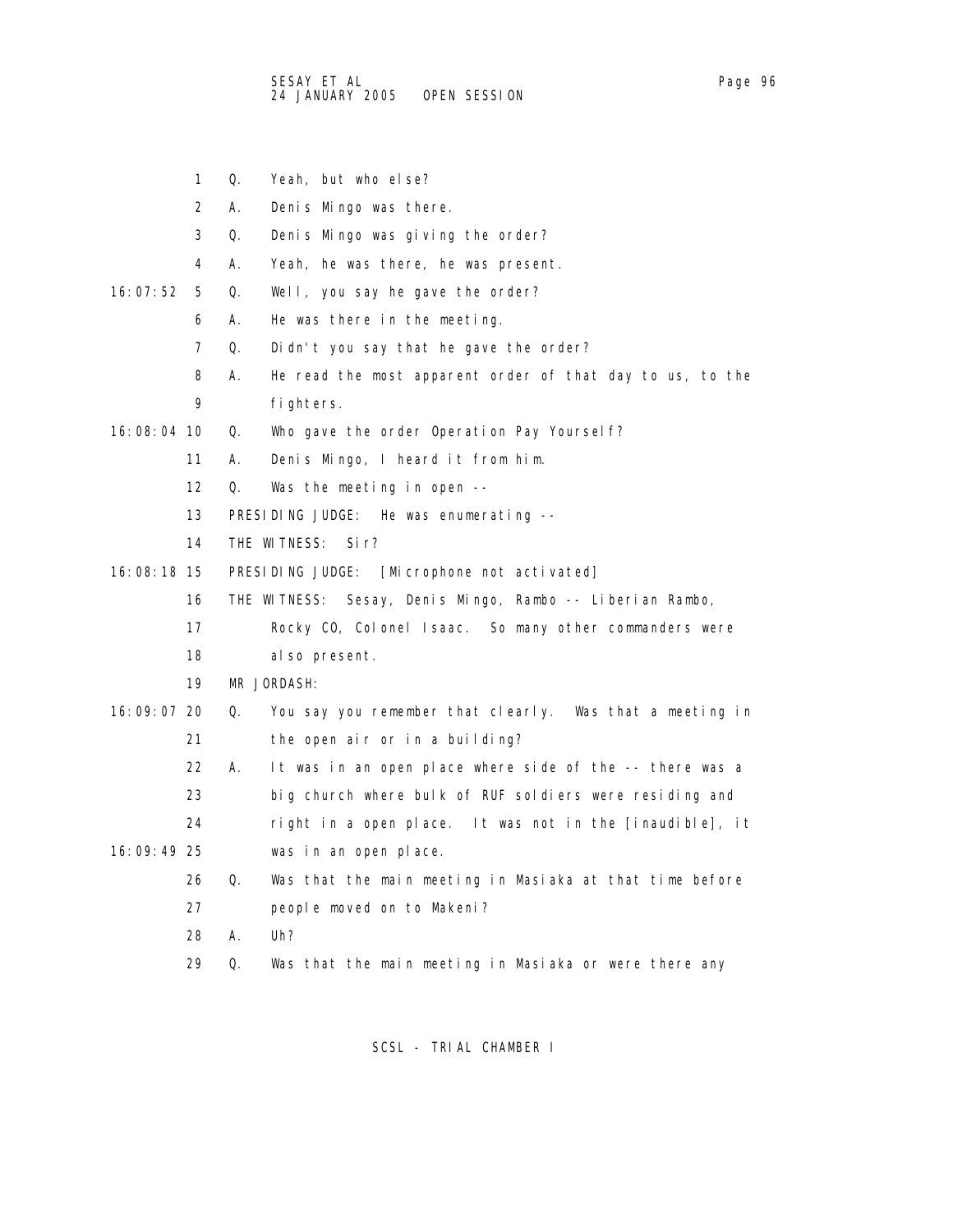|               | 1  | others?                                                           |
|---------------|----|-------------------------------------------------------------------|
|               | 2  | А.<br>There were other meetings held in Makeni.                   |
|               | 3  | What was your understanding of what he was ordering the<br>Q.     |
|               | 4  | troops to do and where was he ordering them to do it?             |
| 16: 10: 29    | 5  | А.<br>He gave us instructions. After addressing the fighters,     |
|               | 6  | then he said, "Gentleman, at this time now is Operation           |
|               | 7  | Pay Yoursel f." That was openly said and I heard it from          |
|               | 8  | Superman.                                                         |
|               | 9  | Q.<br>Do you have a picture of him saying that in your mind?      |
| 16: 10: 29 10 |    | Picture?<br>А.                                                    |
|               | 11 | A picture in your mind, a memory?<br>Q.                           |
|               | 12 | I remember very well, very well. When this thing was<br>А.        |
|               | 13 | said, it was said to us in Masiaka.                               |
|               | 14 | Can the witness please be given a copy of his<br>MR JORDASH:      |
| 16: 10: 37 15 |    | statement dated the 12th of February 2003, please? Just           |
|               | 16 | so that you know where I'm coming from, Mr Witness.               |
|               | 17 | THE WITNESS:<br>0kay.                                             |
|               | 18 | I think it might be dated 2004, is it? 2003.<br>MR JORDASH:<br>So |
|               | 19 | it is 2003.                                                       |
| 16: 11: 13 20 |    | [Document handed to the witness]                                  |
|               | 21 | We think it is 2004, because it refers to the statement           |
|               | 22 | in November 2003.<br>No, sorry, November -- I beg your            |
|               | 23 | pardon, my fault. I am muddying the waters. It is 12th            |
|               | 24 | of February 2003. While that statement is --                      |
| 16:12:00 25   |    | MR HARRISON: If it helps, there are page numbers at the top       |
|               | 26 | and it starts 9751.                                               |
|               | 27 | MR JORDASH:<br>Thank you.                                         |
|               | 28 | Q.<br>Mr Witness, before you look at it, I am going to suggest    |
|               | 29 | to you that you have made a mistake about Mr Sesay being          |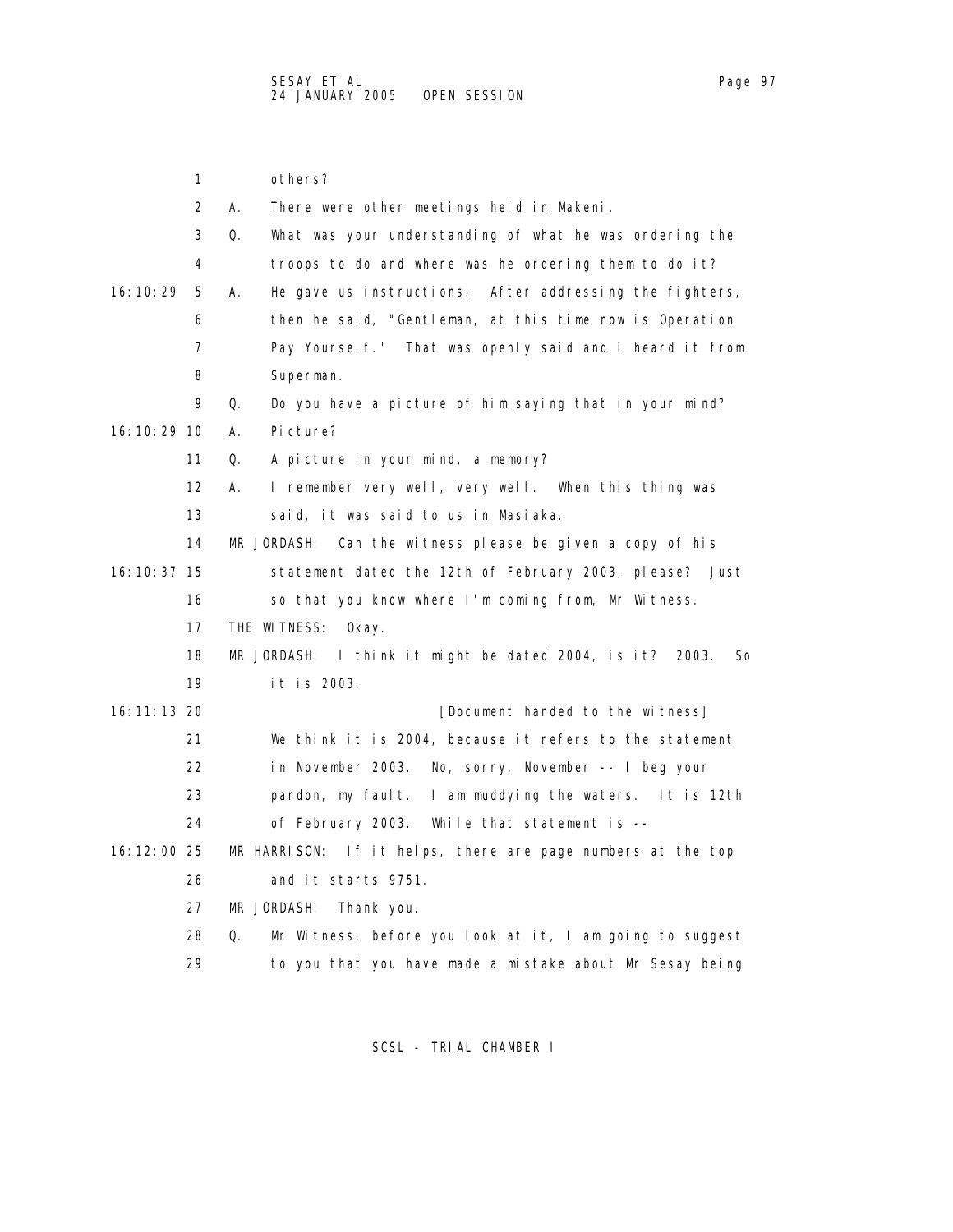SESAY ET AL Page 98 24 JANUARY 2005 OPEN SESSION

 1 present during that meeting. Just before you answer, 2 think carefully. Could you have made a mistake about 3 Mr Sesay being present at that meeting? 4 A. Where? In -- 16:12:31 5 Q. In Masiaka when -- 6 A. Masiaka. 7 Q. -- Superman you say gave the order? 8 A. Issa Sesay was present. 9 Q. And I'm going to suggest also that, in fact, you don't 16:12:47 10 have a clear recollection of that meeting and it is an 11 afterthought. What do you say? 12 A. As I've told you often, often, Issa Sesay and the rest of 13 the other commanders were present in that meeting, except 14 Morris Kallon was not there. I remember that very well. 16:13:12 15 Q. What you say is that you used the highway from 4 Mile to 16 get to Masiaka -- 17 PRESIDING JUDGE: Do you say that you don't have a good 18 reflection of that meeting? 19 THE WITNESS: I have good reflection of that meeting, sir. 16:13:31 20 MR JORDASH: 21 Q. Would you look, please, Mr Witness, at 975 -- before we 22 do, can you just confirm that is your statement? It is 23 an addition to the statement which you made in 2002. 24 Just have a flick through it. 16:13:48 25 A. 2003 or 2? 26 Q. Well, the first statement we have been looking at relate 27 to 2002, yeah, and the statement I am asking you to look 28 at now with the page number 9751, the one you just put on 29 the table --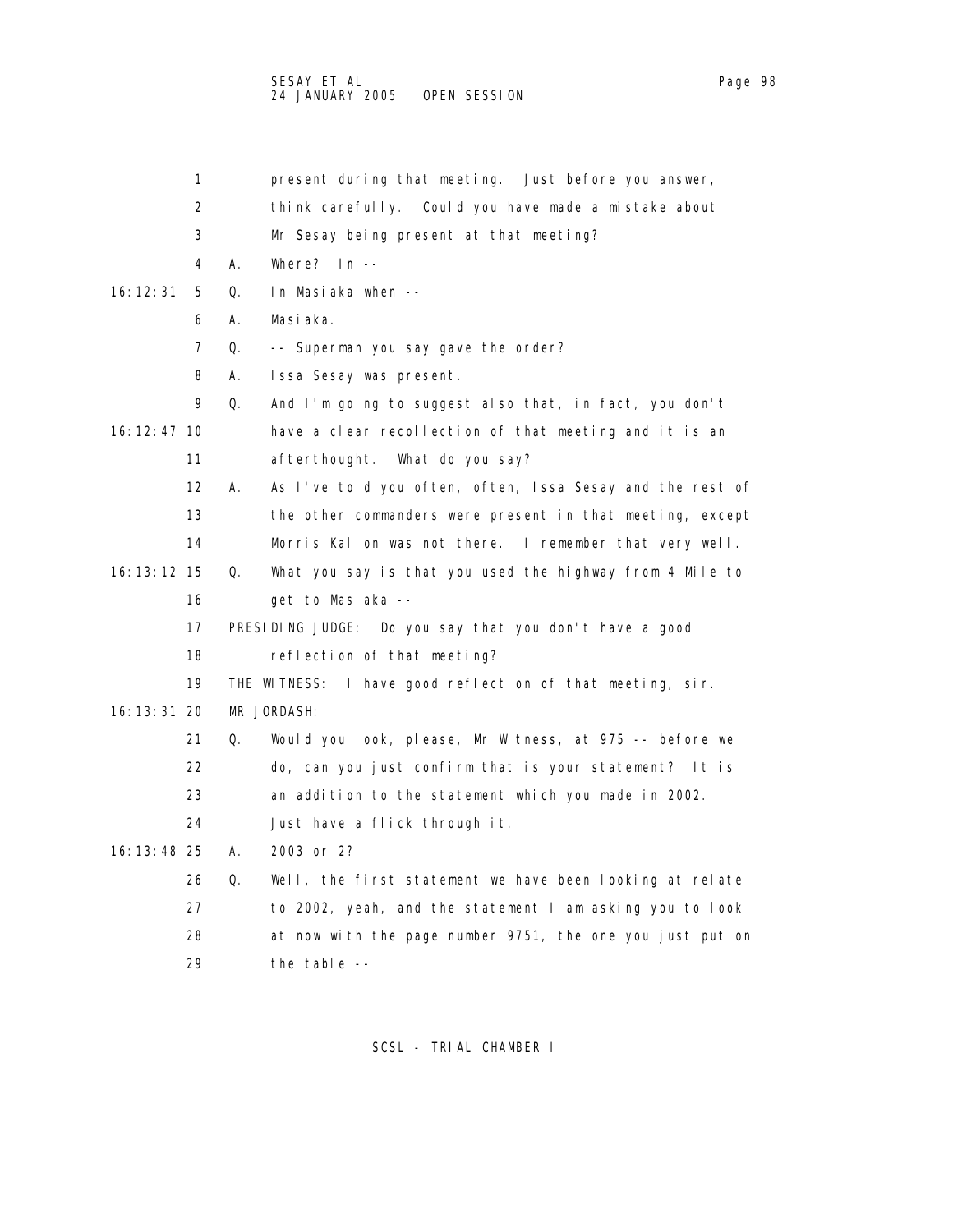1 A. 9751, mm. 2 Q. -- is dated the 12th of February 2003. 3 A. Yes. 4 Q. Just have a flick through just to confirm you recognise 16:14:15 5 that statement. 6 PRESIDING JUDGE: I see the witness is amused. Mr Witness -- 7 [microphone not activated] -- amused by what you're 8 discovering there. 9 MR JORDASH: Actually, I think I have made a mistake. I need 16:14:46 10 the next statement, page number 9756. So I hope he's 11 still amused. 12 JUDGE BOUTET: I was trying to find that in that statement. 13 MR JORDASH: Yes, it is very hot. 14 JUDGE BOUTET: Yes. I thought I was the only one suffering 16:15:04 15 from that problem. Obviously there is a problem with the 16 control, air conditioning this afternoon. 17 MR HARRISON: Do you wish that statement returned or is it to 18 be before the witness? We have the other one here. 19 MR JORDASH: Perhaps just so that the witness doesn't get 16:15:18 20 confused as much as anything else. If we could give him 21 9756, statement dated the 13th of September 2004. 22 **Example 22 EXECUTE:** [Document handed to the witness] 23 THE WITNESS: 9756. 24 MR JORDASH: Thank you. 16:15:43 25 Q. 13 September 2004, same procedure, Mr Witness. If you 26 would just look through it to see if you recognise the 27 content? Do you recognise the statement? 28 A. Yes. 29 Q. Take your time, cause I don't want to --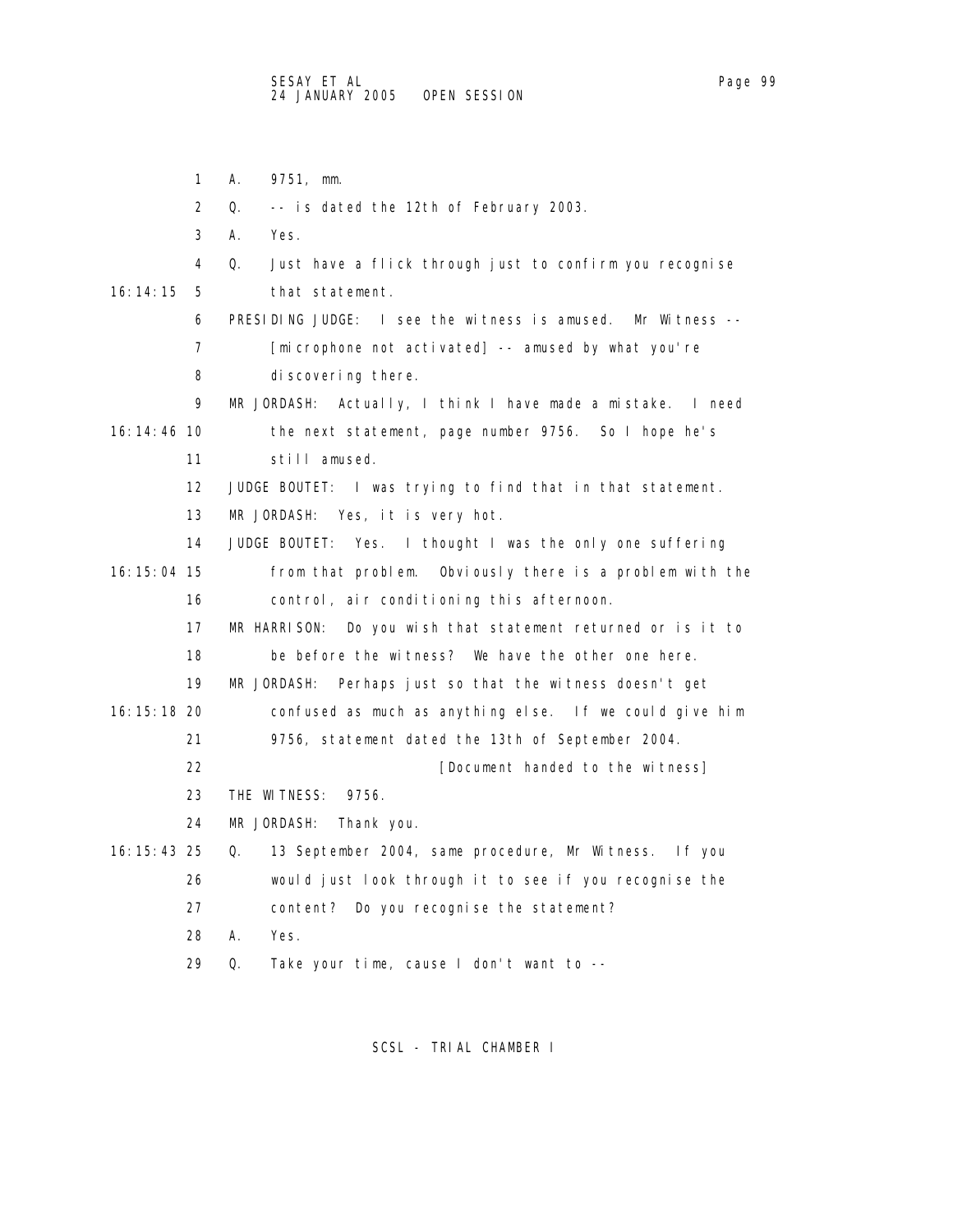SESAY ET AL Page 100 24 JANUARY 2005 OPEN SESSION

- 1 A. No, no, no, I'm going through. I recognise this.
- 2 PRESIDING JUDGE: How many pages is the statement?
- 3 MR JORDASH: It's quite a big statement actually.
- 4 THE WITNESS: Quite a lot.
- 16:16:41 5 MR JORDASH: It's 5, 6, 7 pages long. Lots of details.
	- 6 THE WITNESS: Can you just keep --
	- 7 PRESIDING JUDGE: Do you think we would sit here for him to --
	- 8 THE WITNESS: You can ask your questions, please, ones
	- 9 relating to the statement.
- 16:16:54 10 PRESIDING JUDGE: I don't know. Yes, why -- yes, yes, ask him
	- 11 questions, you know.
	- 12 MR JORDASH: Thank you.
	- 13 THE WITNESS: Ask your questions.
	- 14 MR JORDASH:
- 16:17:05 15 Q. I want to move straight to near the bottom of the page, 16 about the fifth line from the bottom. You are talking
	- 17 about joining a convoy of RUF and AFRC men with
	- 18 families --
	- 19 MR HARRISON: Sorry, what page are we on?
- 16:17:28 20 MR JORDASH: 9756 first page of the 13th of September 2004.
	- 21 Q. Are you talking there about Johnny Paul Koroma, Mike
	- 22 Lamin and Superman boarding a speedboat, you saw them
	- 23 before you left?
	- 24 A. Yes.
- 16:17:41 25 PRESIDING JUDGE: He said so, he said so.
	- 26 MR JORDASH:
	- 27 Q. "Earlier I could hear ECOMOG bombing from a distance. In
	- 28 Masiaka we found a contingent of Guinean ECOMOG troops,
	- 29 but we did not bother them nor did they bother with us."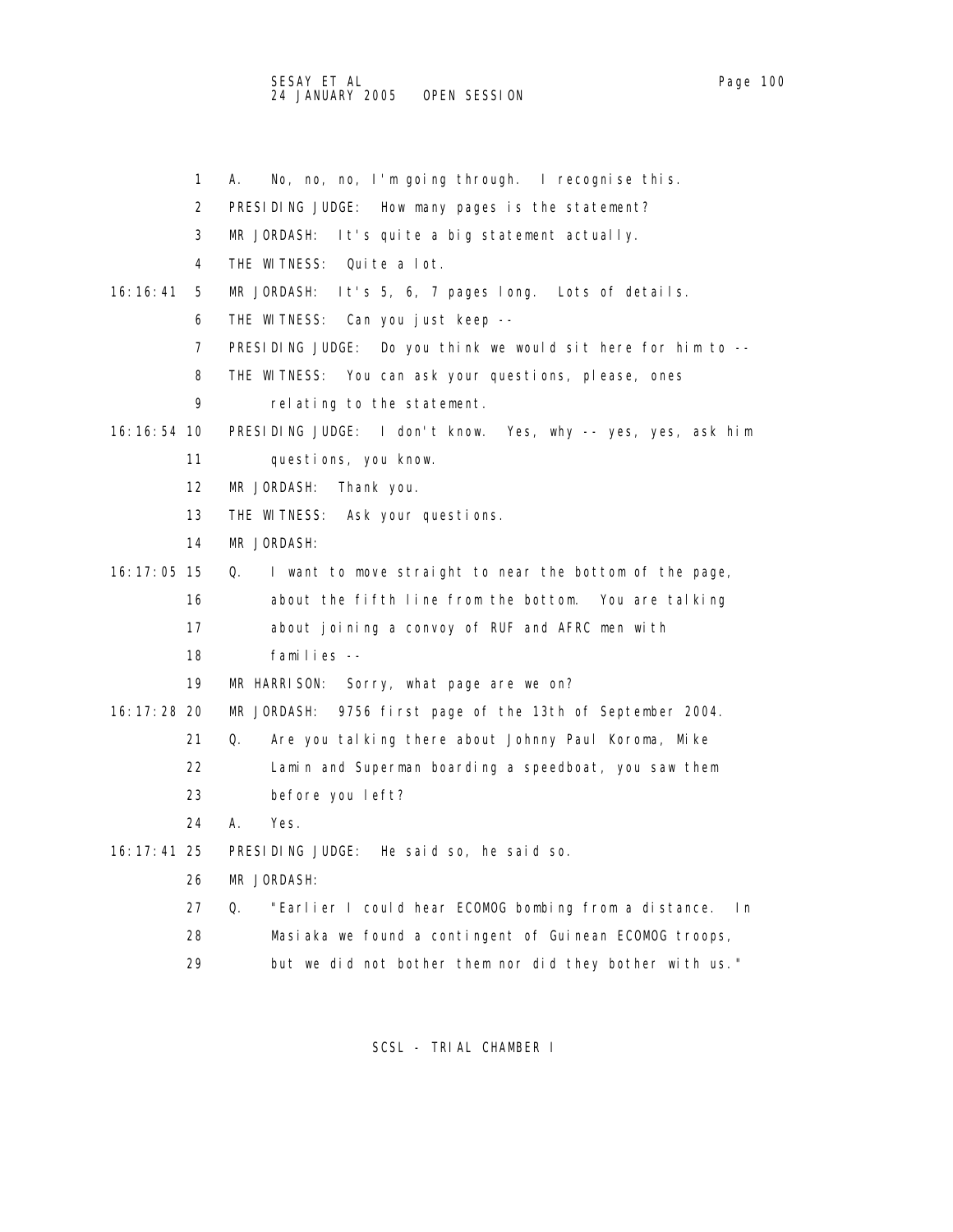|               | 1  | А. | That's good.                                              |
|---------------|----|----|-----------------------------------------------------------|
|               | 2  | Q. | "Many commanders also came here. JPK, Superman, SAJ Musa  |
|               | 3  |    | and many more." Yeah?                                     |
|               | 4  | А. | Yes, go ahead.                                            |
| 16: 18: 05    | 5  | Q. | And over the page: "The Guineans did not attack us        |
|               | 6  |    | perhaps because of our number. We were too disorganised   |
|               | 7  |    | to have mounted any effective attack on them." Is that    |
|               | 8  |    | true?<br>9756 top of the page.                            |
|               | 9  | А. | 9756?                                                     |
| 16: 18: 27 10 |    | Q. | Yeah.                                                     |
|               | 11 |    | MR HARRISON:<br>I think it is actually 57.                |
|               | 12 |    | MR JORDASH:<br>Sorry, it says 9757 on my page.            |
|               | 13 | Q. | 9757 top of the page, Mr Witness. "The Guineans did not   |
|               | 14 |    | attack us perhaps because of our.<br>We were too          |
| 16: 18: 43 15 |    |    | disorganised to have mounted any effective attack on      |
|               | 16 |    | them.<br>About a week later we started experiencing air   |
|               | 17 |    | raids." Do you see that?                                  |
|               | 18 | А. | Yes, I have seen that.                                    |
|               | 19 | Q. | Is that right, you were too disorganised to have mounted  |
| 16: 18: 57 20 |    |    | any effective attack on them?                             |
|               | 21 | А. | On ECOMOG?                                                |
|               | 22 | Q. | Yes.                                                      |
|               | 23 | А. | No, there wasn't any plan for that. When we got to        |
|               | 24 |    | Masiaka, the Guinean contingent as ECOMOG we met there,   |
| 16: 19: 08 25 |    |    | they did not bother us and we also never bothered them.   |
|               | 26 |    | So we're just there looking at each other.                |
|               | 27 | Q. | Would you agree that at this stage everybody's very       |
|               | 28 |    | disorganised, everybody's panicking and fleeing Freetown? |
|               | 29 | Α. | Yes, there was -- we are disorganised because of the      |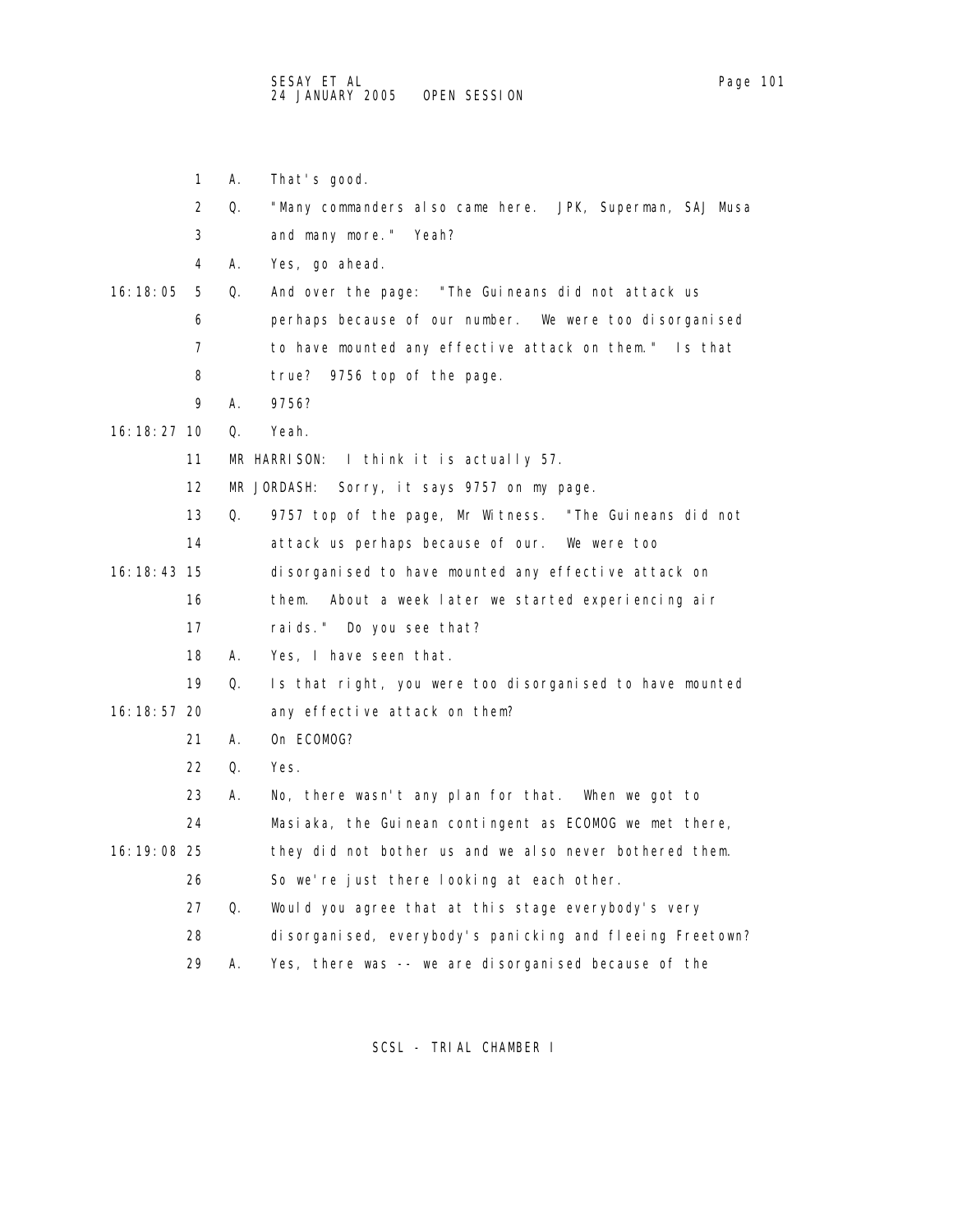|               | 1                 |    | panic and everybody was just trying to survive for his     |
|---------------|-------------------|----|------------------------------------------------------------|
|               | 2                 |    | l i fe.                                                    |
|               | 3                 | Q. | Such was the lack of command and control there couldn't    |
|               | 4                 |    | have been an effective attack if the Guineans had          |
| 16: 19: 40    | 5                 |    | attacked; that's your view, is it not?                     |
|               | 6                 | А. | Yes, there was no command given even to attack.            |
|               | 7                 |    | Everybody was just retreating for survival.                |
|               | 8                 | Q. | No, what I'm asking is specific. The disorganisation was   |
|               | 9                 |    | such that the lack of command and control meant an         |
| 16: 19: 58 10 |                   |    | effective attack could not have been made on the           |
|               | 11                |    | Gui neans?                                                 |
|               | $12 \overline{ }$ | А. | That was not the reason.                                   |
|               | 13                | Q. | Well, you say here, "We were too disorganised to have      |
|               | 14                |    | mounted any effective attack"?                             |
| 16: 20: 12 15 |                   | А. | Yes, that place we were not in any position to fight and   |
|               | 16                |    | we are not even having any plan to fight except to         |
|               | 17                |    | retreat, that's all.                                       |
|               | 18                | Q. | Why weren't you in a position to attack or fight?          |
|               | 19                | А. | We are not ready to fight.                                 |
| 16: 20: 17 20 |                   | Q. | Why not?                                                   |
|               | 21                | Α. | Why not? Because we are told to -- previously we have      |
|               | 22                |    | been informed to retreat to our previous locations and     |
|               | 23                |    | then we shall receive further instructions as well.        |
|               | 24                | Q. | What did you mean by "We were too disorganised to have     |
| 16: 20: 35 25 |                   |    | mounted any effective attack"?                             |
|               | 26                | А. | That is -- what I mean in that, there was not even a plan  |
|               | 27                |    | to say as we are moving, in case of any eventuality, you   |
|               | 28                |    | No, it was not given like that.<br>can attack.<br>That was |
|               | 29                |    | not in fact the plan.                                      |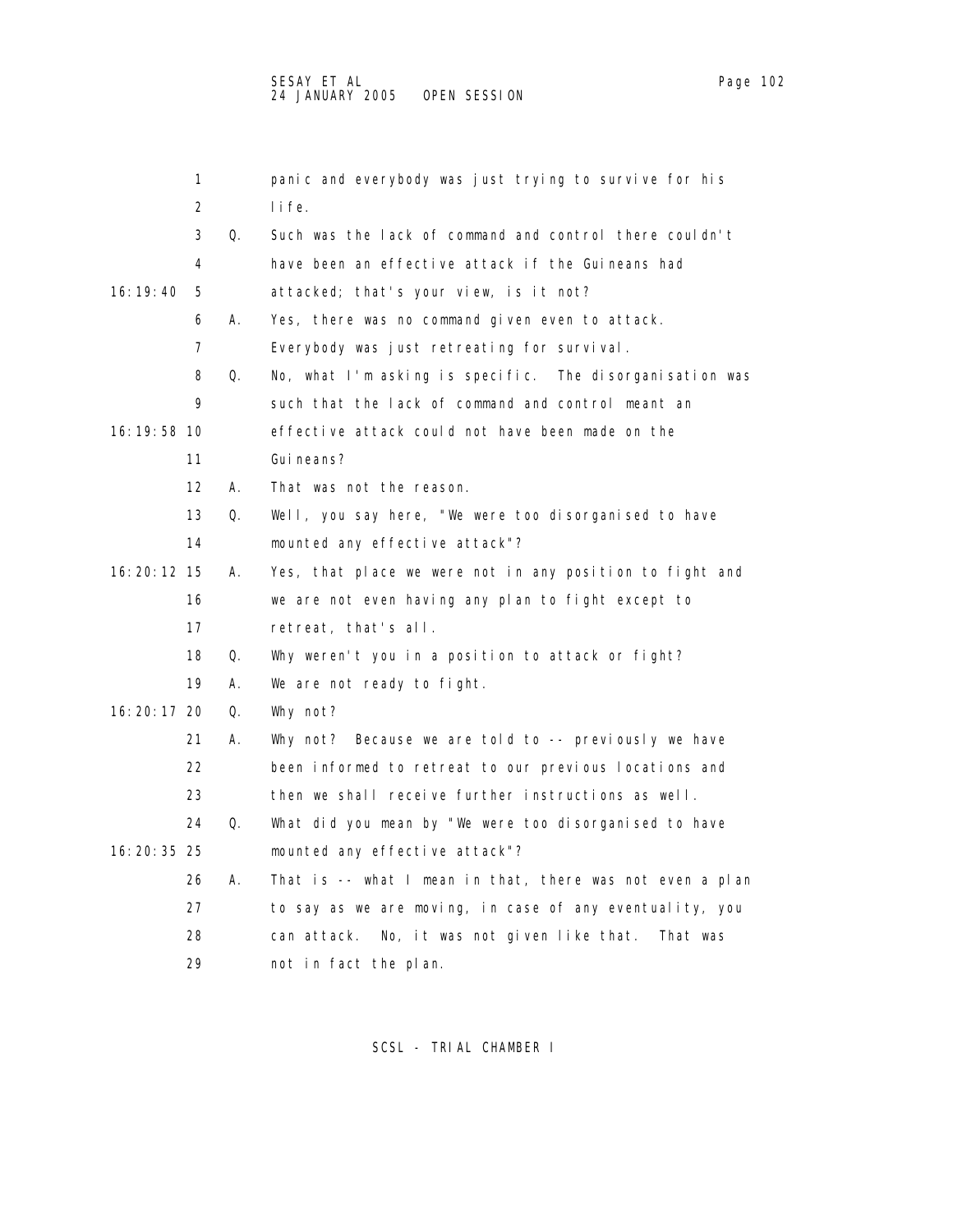|               | 1  | Q. | There was not a plan then?                                |
|---------------|----|----|-----------------------------------------------------------|
|               | 2  | Α. | There was not a plan to fight at all.                     |
|               | 3  | Q. | There wasn't a plan to do anything but to get out?        |
|               | 4  | А. | Just to leave, go into our hiding places.                 |
| 16: 21: 04    | 5  | Q. | Reading on: "About a week later we started experiencing   |
|               | 6  |    | air raids from the Alpha jets, so I joined a group of     |
|               | 7  |    | fighters RUF and headed for Makeni on foot"?              |
|               | 8  | А. | Yes.                                                      |
|               | 9  | Q. | "There were many of us. I cannot say how many." You       |
| 16: 21: 18 10 |    |    | seem to -- well, is that correct?                         |
|               | 11 | Α. | Yes, because what I mean by this, the number was so large |
|               | 12 |    | I cannot even tell you it was 100 men or 1,000 men.<br>So |
|               | 13 |    | it was a large number.                                    |
|               | 14 | Q. | But the point I want to make is this -- well, two points, |
| 16: 21: 41 15 |    |    | Mr Witness. In your description of what was happening in  |
|               | 16 |    | Masiaka, only a few months ago you don't include Mr Sesay |
|               | 17 |    | and you don't include Operation Pay Yourself. Are you     |
|               | 18 |    | with me?                                                  |
|               | 19 | А. | If I don't include that.                                  |
| 16: 22: 01 20 |    | Q. | [Overlapping speakers] included in your description of    |
|               | 21 |    | the events in Masiaka?                                    |
|               | 22 | А. | In this other additional statement?                       |
|               | 23 | Q. | We'll come to the earlier ones in a minute.<br>Exactly.   |
|               | 24 | А. | Well, I have already spoken of that.                      |
| 16: 22: 12 25 |    | Q. | No, I know you've spoken in this Court.                   |
|               | 26 | Α. | So it was not even necessary for me to keep on saying the |
|               | 27 |    | same thing over and over and over and on.                 |
|               | 28 | Q. | You say you have mentioned this in previous statements,   |
|               | 29 |    | Operation Pay Yourself before --                          |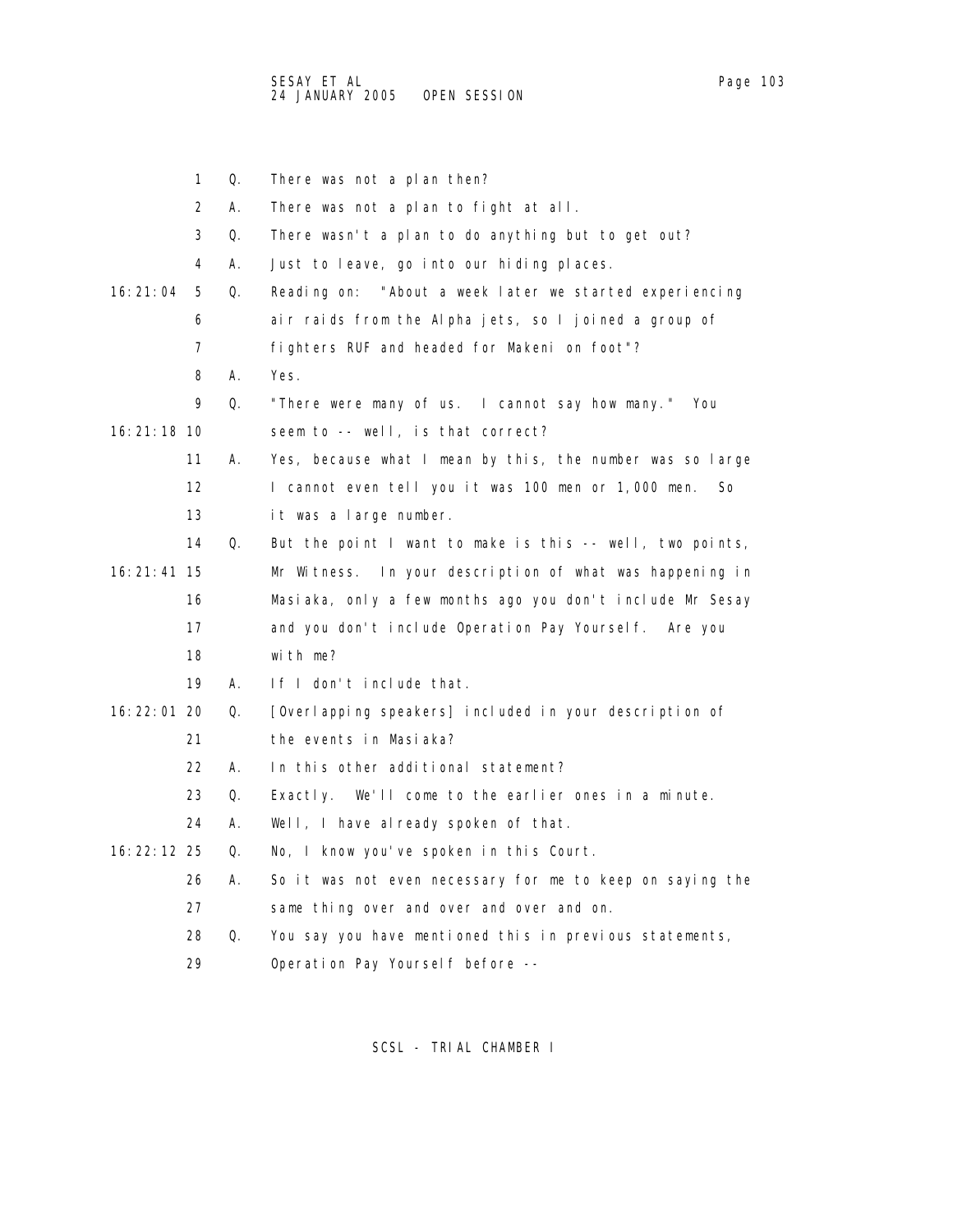|               | 1  | А. | Operation Pay Yourself was heard in Makeni -- sorry, in     |
|---------------|----|----|-------------------------------------------------------------|
|               | 2  |    | Masi aka.                                                   |
|               | 3  | Q. | Let's just slow things down a minute, Mr Witness.<br>Are    |
|               | 4  |    | you saying that you did not mention it in this statement    |
| 16: 22: 37    | 5  |    | because you'd mentioned it before in earlier statements     |
|               | 6  |    | or is there another reason why you didn't mention it?       |
|               | 7  | А. | Yes, I am always giving my statement upon questions that    |
|               | 8  |    | may come before me as a statement.<br>Whatever comes I will |
|               | 9  |    | If I were not asked about Operation Pay Yourself<br>answer. |
| 16: 22: 55 10 |    |    | I don't have to talk about it.                              |
|               | 11 | Q. | You knew at this time, did you not, that this statement     |
|               | 12 |    | was going to be part of your evidence to this Court in      |
|               | 13 |    | the trial of Mr Sesay?                                      |
|               | 14 | Α. | Yes.                                                        |
| 16: 23: 07 15 |    | Q. | Is that not right?                                          |
|               | 16 | Α. | Yes.                                                        |
|               | 17 | Q. | You knew that when you were giving this statement to the    |
|               | 18 |    | Prosecution; is that right?                                 |
|               | 19 | А. | Yes.                                                        |
| 16: 23: 15 20 |    | Q. | But you didn't mention that Issa Sesay had been in          |
|               | 21 |    | Masi aka?                                                   |
|               | 22 | А. | In this particular statement?                               |
|               | 23 | Q. | Yes.                                                        |
|               | 24 | А. | Yes, even if I don't say -- but I've said it in my          |
| 16: 23: 29 25 |    |    | previous statements.                                        |
|               | 26 | Q. | Well, let's have a look at your previous statements.        |
|               | 27 | А. | Issa Sesay was at Masiaka and so I don't keep on saying     |
|               | 28 |    | one thing over and over.                                    |
|               | 29 | Q. | Okay, let's have a look at them.<br>9751 is your statement  |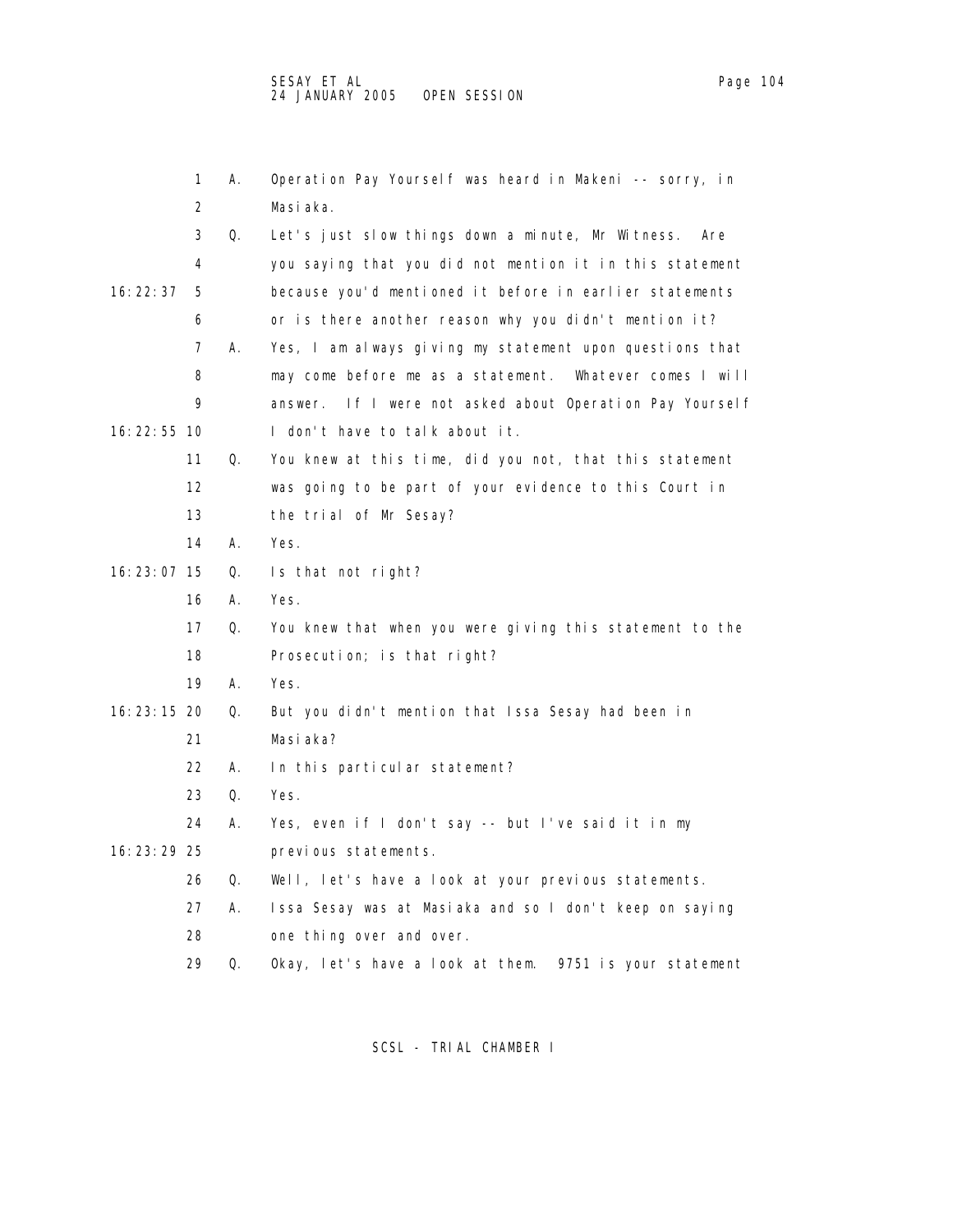1 12th of February 2003. 2 A. 9751. 3 Q. 9751. 4 MR HARRISON: That's the one we took back from the witness. 16:23:55 5 Should we return it to the witness? 6 MR JORDASH: Yes, please. Although we can shortcut this if it 7 helps. 8 Q. I can assure you, Mr Witness, that there is no mention in 9 this statement of Mr Sesay being in Masiaka. 16:24:17 10 A. Where, in the last statement? 11 Q. In the second to last statement. We'll come to the first 12 statement made in a minute. I don't want to take any 13 unfair points, Mr Witness, but have a look at your 14 statement February 2003 and you will see that there is no 16:24:32 15 mention there of Masiaka and seeing Issa Sesay or 16 Operation Pay Yourself in Masiaka? 17 A. Yes, but there is one thing I would like to bring to your 18 attention. 19 Q. Please? 16:24:48 20 A. I'm a human being, I'm not like a computer to just plug 21 on information immediately you spark up on it. 22 Q. No, but you say now you have a good recollection of it, 23 you have a good recollection of Mr Sesay being present 24 during it, and this was -- 16:25:11 25 A. At Masiaka? 26 Q. Yes, and this was February 2003. 27 A. Yes, I've been saying -- I say Issa Sesay was at Masiaka. 28 I saw him there, I saw Denis Mingo, I saw Rambo, I saw

SCSL - TRIAL CHAMBER I

29 Colonel Isaac, I saw other commanders present there.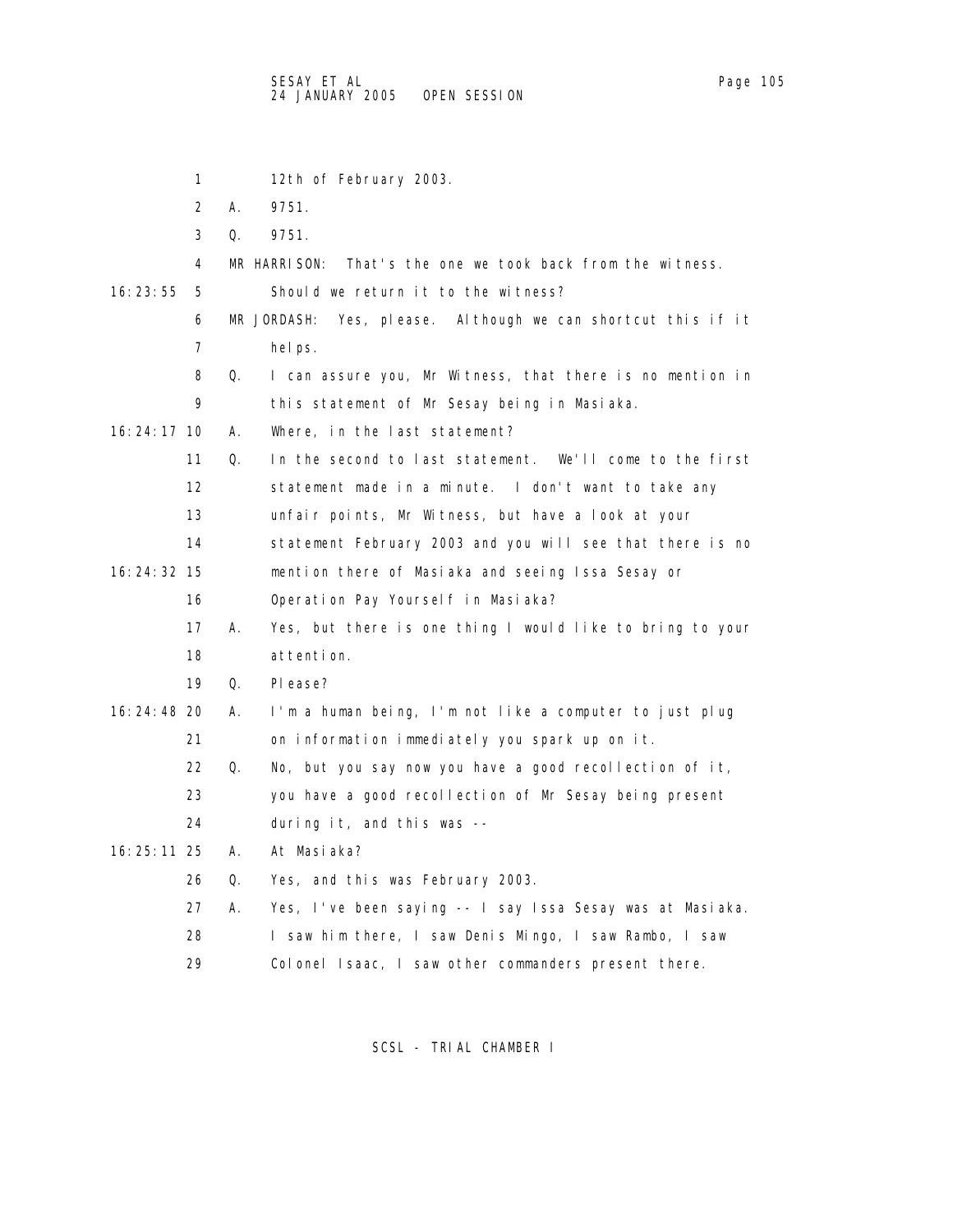|               | 1                 | Even I saw one General Bropleh, he was also in that            |
|---------------|-------------------|----------------------------------------------------------------|
|               | 2                 | meeting at xxxx.                                               |
|               | 3                 | Q.<br>Well, let's have a look at your first statement.         |
|               | 4                 | А.<br>So I'm just sorry if it's not mentioned or it could be   |
| 16: 25: 40    | 5                 | very difficult to trace out.                                   |
|               | 6                 | PRESIDING JUDGE:<br>Saw General?                               |
|               | 7                 | MR JORDASH:                                                    |
|               | 8                 | Q.<br>Is it General Bropleh I think that you mentioned?        |
|               | 9                 | Bropleh, yes, I saw him there.<br>А.                           |
| 16: 25: 57 10 |                   | PRESIDING JUDGE: You say one General Bropleh?                  |
|               | 11                | THE WITNESS:<br>Yes.                                           |
|               | $12 \overline{ }$ | PRESIDING JUDGE: Was also present in xxx?                      |
|               | 13                | THE WITNESS:<br>Sir?                                           |
|               | 14                | PRESIDING JUDGE: Was also present in the meeting at xxx?       |
| 16: 26: 11 15 |                   | THE WITNESS: Yes, at xxx.                                      |
|               | 16                | MR JORDASH:                                                    |
|               | 17                | Q.<br>Have you had an opportunity, Mr Witness, to look through |
|               | 18                | that statement of September 2003 -- sorry, February 2003,      |
|               | 19                | just so that you can confirm that you --                       |
| 16: 26: 32 20 |                   | On the 12th?<br>А.                                             |
|               | 21                | Q.<br>The 12th, yes.                                           |
|               | 22                | А.<br>Yes, I've seen it.                                       |
|               | 23                | So there is no mention, is there, of Masiaka or Mr Sesay<br>Q. |
|               | 24                | in Masiaka or Operation Pay Yourself? You agree?               |
| 16: 27: 03 25 |                   | He was not mentioned.<br>А.                                    |
|               | 26                | Okay, let's come to the next statement. Your first ever<br>Q.  |
|               | 27                | statement many moons ago, November 2002, which would have      |
|               | 28                | been then just over four years after the event, and let        |
|               | 29                | me take you, if I can, to page 9741. We have looked at         |
|               |                   |                                                                |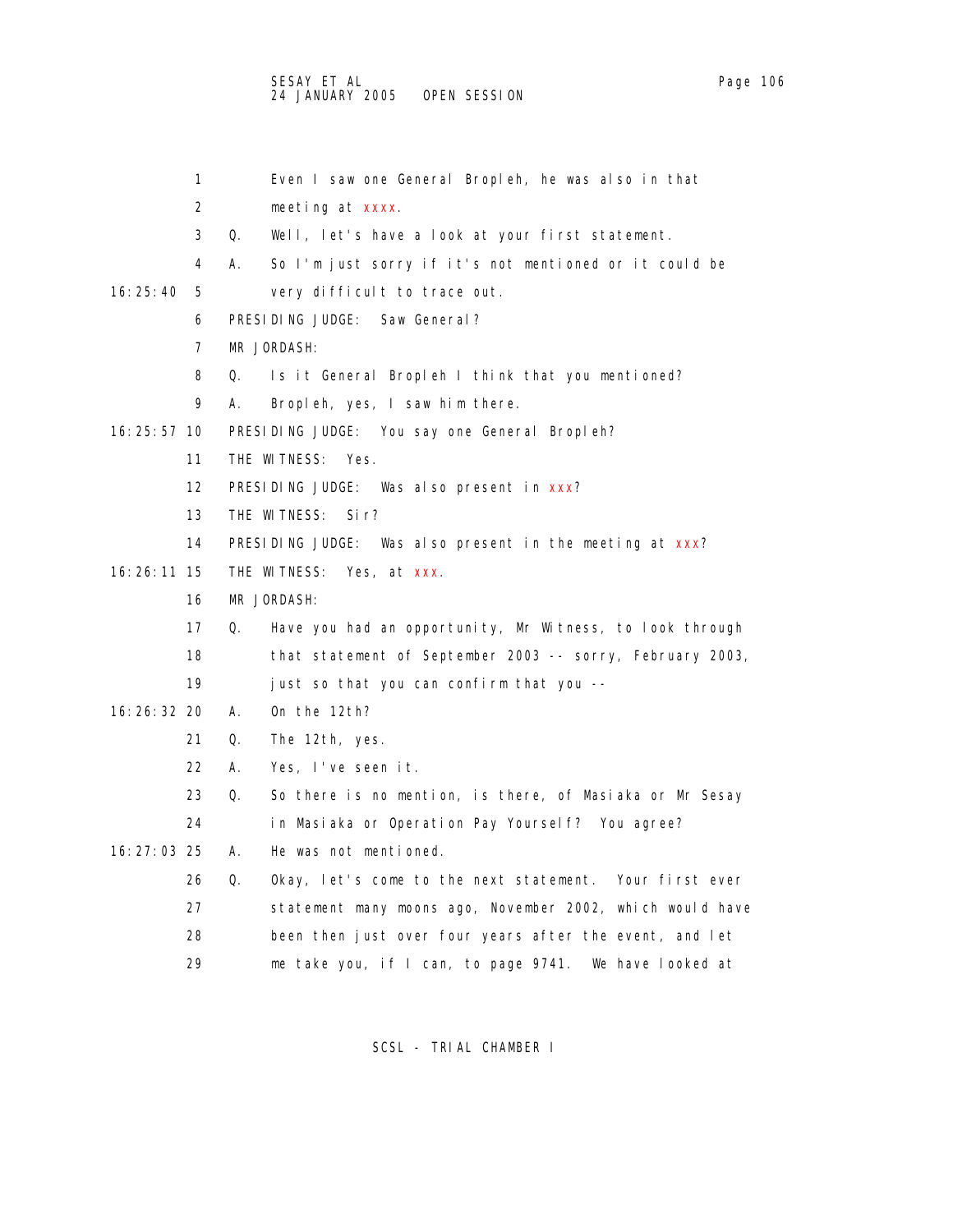|               | 1  |    | this paragraph before.                                    |
|---------------|----|----|-----------------------------------------------------------|
|               | 2  | А. | 97?                                                       |
|               | 3  | Q. | 9741 and it is the paragraph --                           |
|               | 4  | А. | 9741, yes.                                                |
| 16: 27: 37    | 5  | 0. | -- which is the third paragraph: "Then Mosquito told me   |
|               | 6  |    | and my friends that he was not ready to be actively       |
|               | 7  |    | involved in the AFRC." You see that?                      |
|               | 8  | А. | Yes, I have seen that.                                    |
|               | 9  | Q. | The end of that paragraph reads, and I think we have read |
| 16: 27: 52 10 |    |    | "Issa Sesay left for Makeni once these<br>this before:    |
|               | 11 |    | instructions were given with his family.<br>The RUF exit  |
|               | 12 |    | started before the day of the intervention but it was     |
|               | 13 |    | slow." You recall us going through that?                  |
|               | 14 | А. | Yes.                                                      |
| 16: 28: 06 15 |    | Q. | "So in early February 1998, when the intervention         |
|               | 16 |    | happened by ECOMOG, there was still some RUF forces in    |
|               | 17 |    | Freetown. I was already in xxx because I left when        |
|               | 18 |    | Issa left with his family."                               |
|               | 19 | А. | Yes.                                                      |
| 16: 28: 24 20 |    | Q. | "Commander Rocky left with more than a hundred RUF        |
|               | 21 |    | combatants. He was not in charge of the group, we just    |
|               | 22 |    | travelled together. We walked through Waterloo and        |
|               | 23 |    | followed the main road to Makeni. It took more than a     |
|               | 24 |    | week to get to Makeni." Next paragraph: "All of those     |
| 16: 28: 47 25 |    |    | associated with the junta, RUF and the AFRC had to run."  |
|               | 26 |    | And then you relate who was boss was Superman and Sesay   |
|               | 27 |    | being present with other commanders. So no mention there  |
|               | 28 |    | of a meeting in Masiaka which Mr Sesay was present at     |
|               | 29 |    | which involved an order to pay yourself. Is it that your  |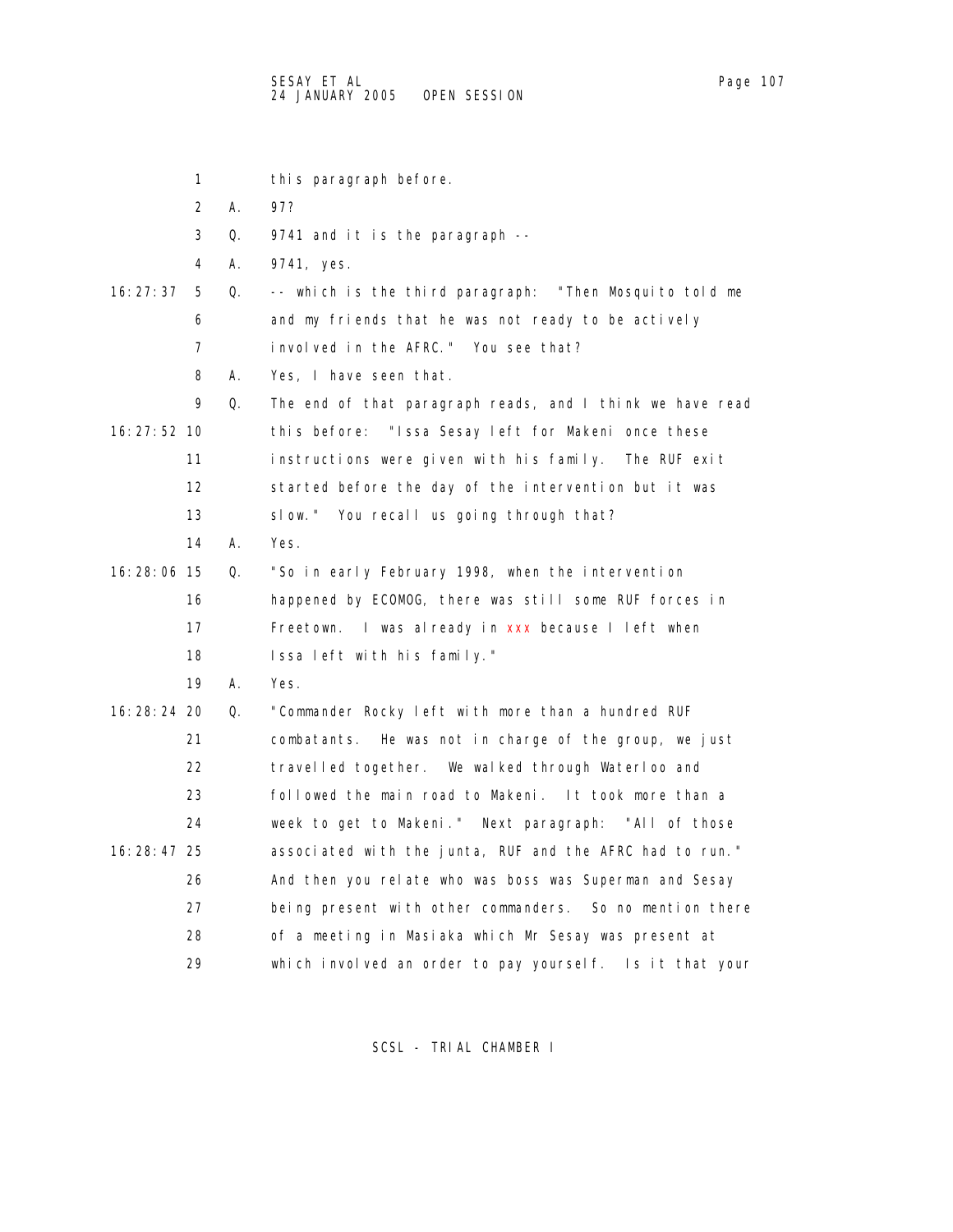| 1             |    | memory is not quite as good as you now think it is?       |
|---------------|----|-----------------------------------------------------------|
| 2             | А. | Not a matter of that. You see, as I have told you, how    |
| 3             |    | the statement was taken, it was taken upon questions, and |
| 4             |    | how the questions were coming that was how I was          |
| 16:29:35<br>5 |    | answering the questions. It was not just a reflecting     |
| 6             |    | statement of [inaudible], stage by stage, stage by stage  |
| 7             |    | up to the time we enter in Kono. If it was that, Masiaka  |
| 8             |    | could have been mentioned in it.                          |
| 9             | Q. | Well, let's have a look a bit further down in the 9742,   |
| 16: 29: 55 10 |    | because you do talk about Masiaka?                        |
| 11            | А. | I spoke of Masiaka.                                       |
| 12            | Q. | Yeah, you do mention it.                                  |
| 13            |    | [HS240105E - SGH - 4.34 p.m.]                             |
| 14            | Q. | 9742, the first paragraph, "The same February we heard of |
| 15            |    | an attack in Masiaka by the Ghanaian ECOMOG contingent.   |
| 16            |    | Masiaka is close to Port Loko on the way to Makeni. We    |
| 17            |    | immediately decided to retreat from Makeni." So you       |
| 18            |    | appear to suggest there, Mr Witness, don't you, that the  |
| 19            |    | most that you can say about Masiaka is that you heard of  |
| 20            |    | an attack by the Ghanaian ECOMOG contingent; is that not  |
| 21            |    | correct?                                                  |
| 22            | А. | I also mention in my previous statement of the same       |
| 23            |    | meeting held in Masiaka telling the fighters of Operation |
| 24            |    | Pay Yoursel f. I don't know whether it wasn't recorded,   |
| 25            |    | but I spoke of that so many times.                        |
| 26            | Q. | At that time, or are we talking about the time you did    |
| 27            |    | tell the Prosecution about it, which was 12th October     |
| 28            |    | 2004?                                                     |
| 29            | А. | Even from the onset of the statement taking, it was in    |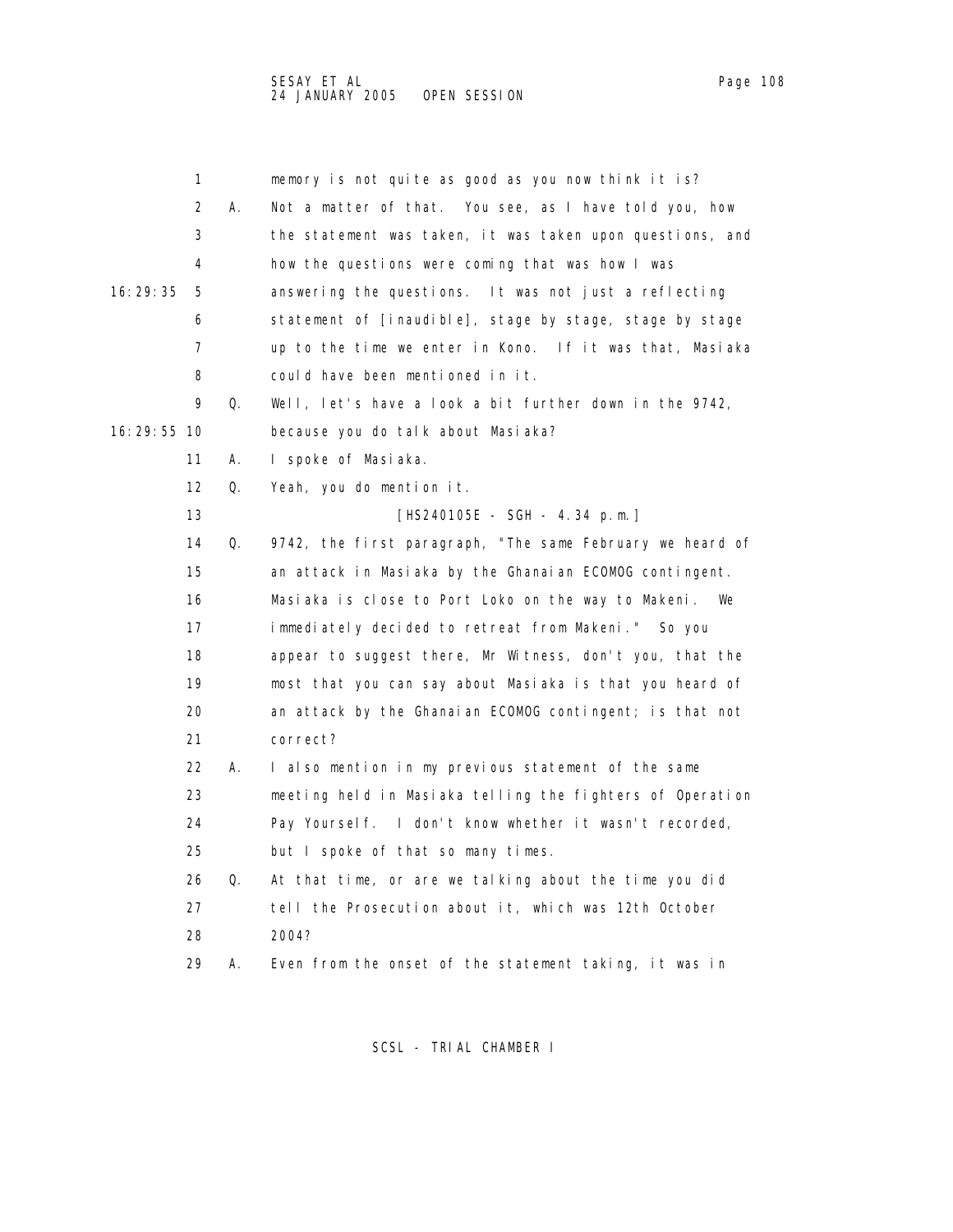1 2002 I spoke of that. 2 PRESIDING JUDGE: Mr Jordash, don't you think you have made 3 the point you intend to make? 4 MR JORDASH: I am moving on. 5 THE WITNESS: I spoke of that. 6 PRESIDING JUDGE: Yes. Because we are going to know where he 7 says he said it, he further says well he was responding 8 to questions put to me and so and so forth. I think you 9 have made the point. 10 MR JORDASH: I will move on. 11 PRESIDING JUDGE: The point you are making that in the 12 statements he never talked of Sesay's presence during the 13 Operation Pay Yourself meeting in Masiaka. Is that not 14 the point? 15 MR JORDASH: Well the point is that, but it's larger than that 16 which is that our case is Mr Sesay was never present in a 17 meeting in which that was ordered in Masiaka. 18 PRESIDING JUDGE: [Inaudible] 19 MR JORDASH: Yes, I think so. Yes. 20 PRESIDING JUDGE: [Inaudible] 21 MR JORDASH: I can move on, Your Honour. 22 PRESIDING JUDGE: Yes. What you are saying is you are not 23 contesting the fact that Operation Pay Yourself may have 24 been mentioned; what you are contesting is the presence 25 of -- 26 JUDGE THOMPSON: I agree, yes. 27 PRESIDING JUDGE: The presence of your client. 28 MR JORDASH: Well I am. 29 PRESIDING JUDGE: During that -- the mention of that meeting,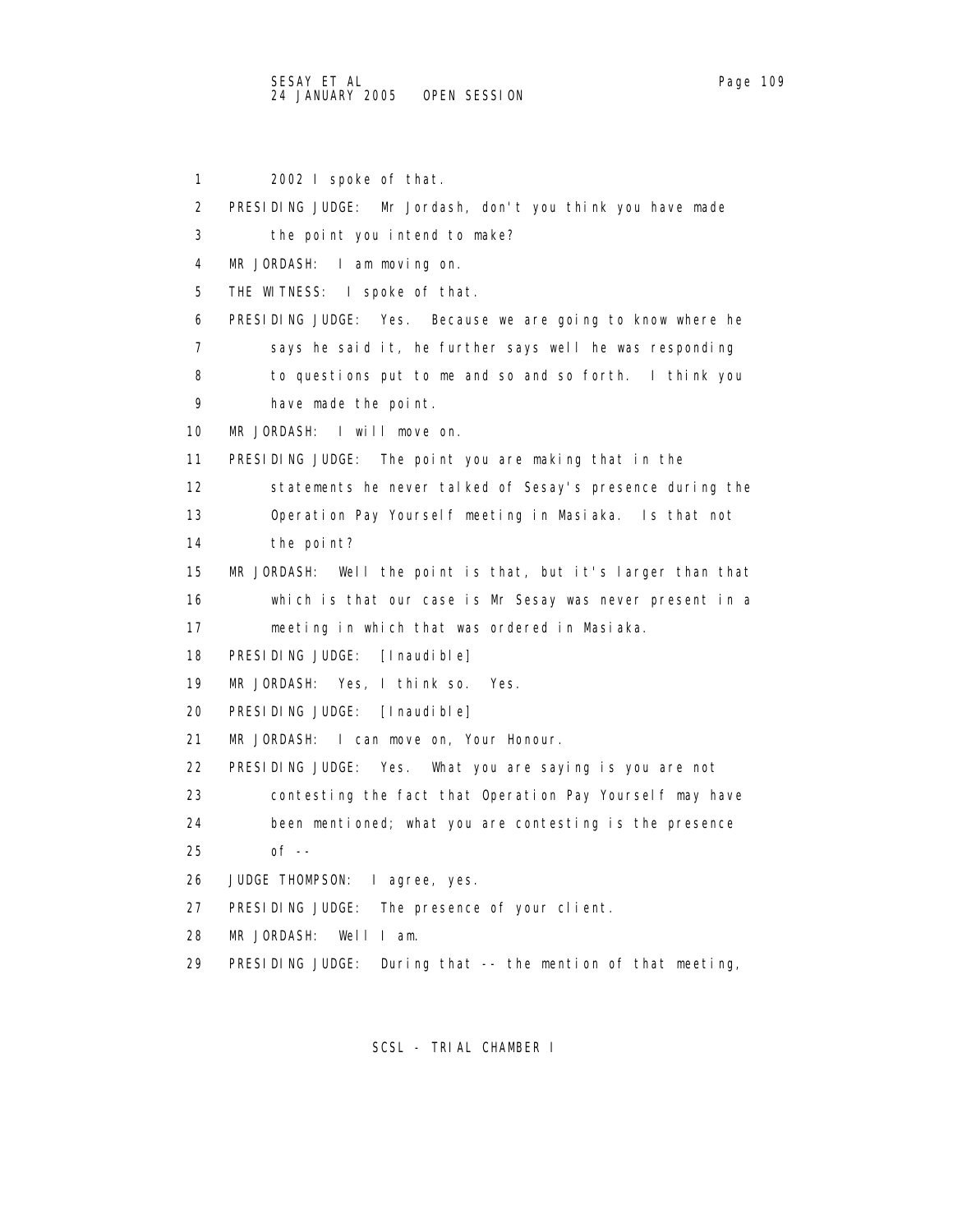1 isn't it? 2 MR JORDASH: Well, I am about to contest the latter. 3 PRESIDING JUDGE: We see it coming. 4 MR JORDASH: But I am about to contest that the order was 5 given at all. 6 PRESIDING JUDGE: Well, okay. All right. 7 MR JORDASH: But Your Honour is exactly right, that's exactly 8 what I was doing then and I can move on from that point. 9 Q. Now, we know that the movement to Kono from Makeni had 10 Superman continuing to be in command; is that right? 11 A. Yes. 12 Q. And we know that from what you have told us he was the 13 part of the advance group whose job was to fight its way 14 into Kono and into Koidu Town. 15 A. Yes. 16 Q. And just picking up on something we saw in your statement 17 a minute ago, when I, read can you remember this, 18 "Masiaka is close to Port Loko on the way to Makeni," I 19 am looking at 9742 again. I am sorry I keep jumping you 20 round? 21 A. Where? 22 Q. 9742. I know it is has been a long day. 23 A. 9742. Yes. 24 Q. I am conscious that this witness has been or may be 25 wilting under the heat? I am simply trying to be -- I 26 don't want to take any unfair points and make any points 27 when the witness is very tired. 28 PRESIDING JUDGE: Yes. You are not suggesting a break for the 29 witness, are you? My colleague says we should be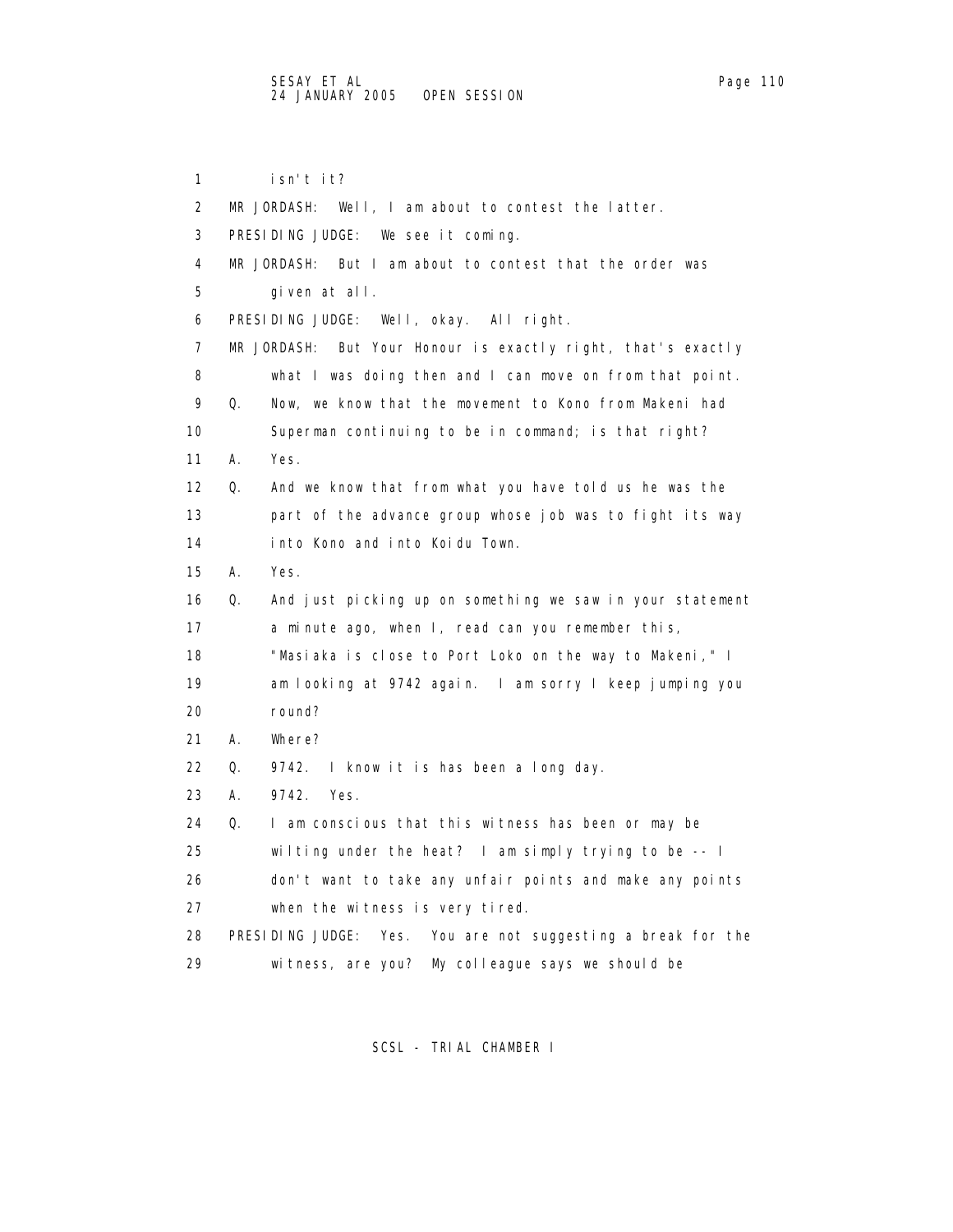1 breaking anyhow. 2 MR HARRISON: If he suggests it for me, I would accept. 3 PRESIDING JUDGE: What does Mr Harrison say? 4 MR HARRISON: If Mr Jordash had suggested it for me, the 5 break, I would have accepted it. 6 PRESIDING JUDGE: Okay. Well, I think we will take a break. 7 MR JORDASH: Thank you. 8 PRESIDING JUDGE: For counsel and the witness to relax and 9 resume the session, you know, with a better consistency. 10 Thank you. We would rise and come back in a few minutes. 11 The Court rises, please. 12 **[Break taken at 4.40 p.m.]** 13 **[Resuming at 5.07 p.m.]**  14 PRESIDING JUDGE: We resume the session, Mr Jordash. 15 MR JORDASH: Thank you, Your Honour. 16 Q. Could I -- is it right that on -- well, let me re-phrase 17 that. On the way to Kono the advanced group you have 18 told us were responsible for various crimes against 19 civilians; is that right? 20 A. Yes. 21 Q. You were in the xxxx group out of Makeni to 22 Kono? 23 A. Yes. 24 Q. And so what you have told us about what was happening 25 with the advance group is things you heard afterwards and 26 things you observed on the way? 27 A. Yes, observation on the way to Kono. 28 Q. And what about your group; were any people committing 29 crimes?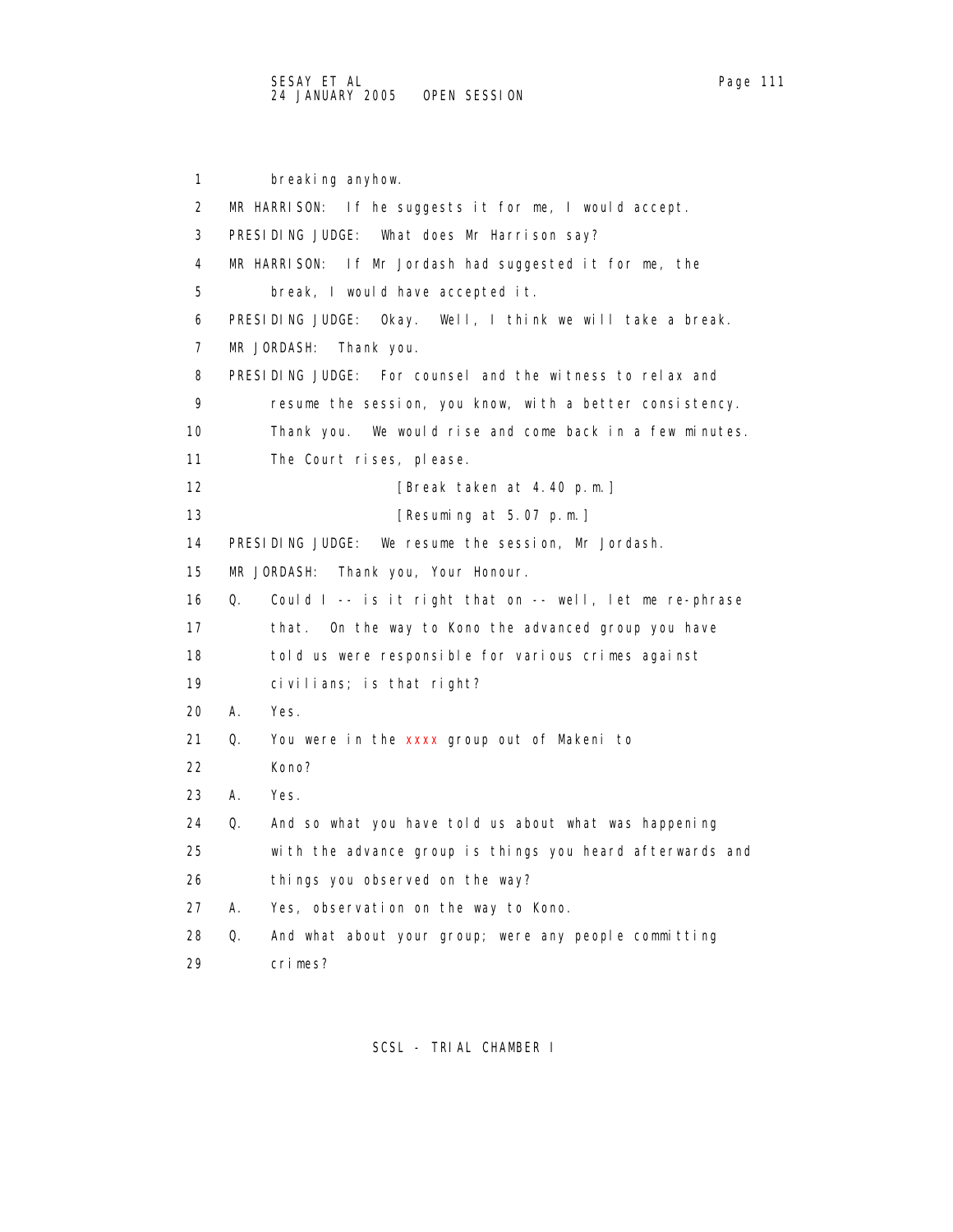| 1              | Α. | There were some attacks, [inaudible] of attacks on the    |
|----------------|----|-----------------------------------------------------------|
| 2              |    | route by the same group.                                  |
| 3              | Q. | Attacks on the CDF and Kamajors, or are we talking        |
| 4              |    | ci vi I i ans?                                            |
| 5              | Α. | Yes.                                                      |
| 6              | Q. | Which? Or both?                                           |
| $\overline{7}$ | Α. | There was confrontation between the Kamajors and the RUF  |
| 8              |    | on the way to Kono.                                       |
| 9              | Q. | Did you understand that the attacks on civilians in that  |
| 10             |    | movement to Kono were ordered or were directionless       |
| 11             |    | because of a lack of command and control?                 |
| 12             | А. | There wasn't a specific commander to control the troop    |
| 13             |    | for Kono at that time.                                    |
| 14             | Q. | Was that in the whole of the group or was that just the   |
| 15             |    | advance group there was no specific commander?            |
| 16             | А. | In the group we are travelling or I was travelling with   |
| 17             |    | to Kono.                                                  |
| 18             | Q. | Sorry, could you repeat that?                             |
| 19             | А. | The advance troop al ready have reached to Kono and have  |
| 20             |    | confirmed to us that Kono is under control by the RUF and |
| 21             |    | the junta. And on the way to Kono from Makeni there were  |
| 22             |    | some pockets of attacks between the RUF and the Kamajors. |
| 23             |    | So, in that manner there was not a specific commander     |
| 24             |    | contain the group from Kono from Makeni to Kono.          |
| 25             | Q. | Right, so the only commander who led the troops to Kono   |
| 26             |    | that you are aware of is Superman leading the advanced    |
| 27             |    | group?                                                    |
| 28             | А. | Yes, he has already reached to Kono.                      |
| 29             | Q. | And was that when most of the crimes against the          |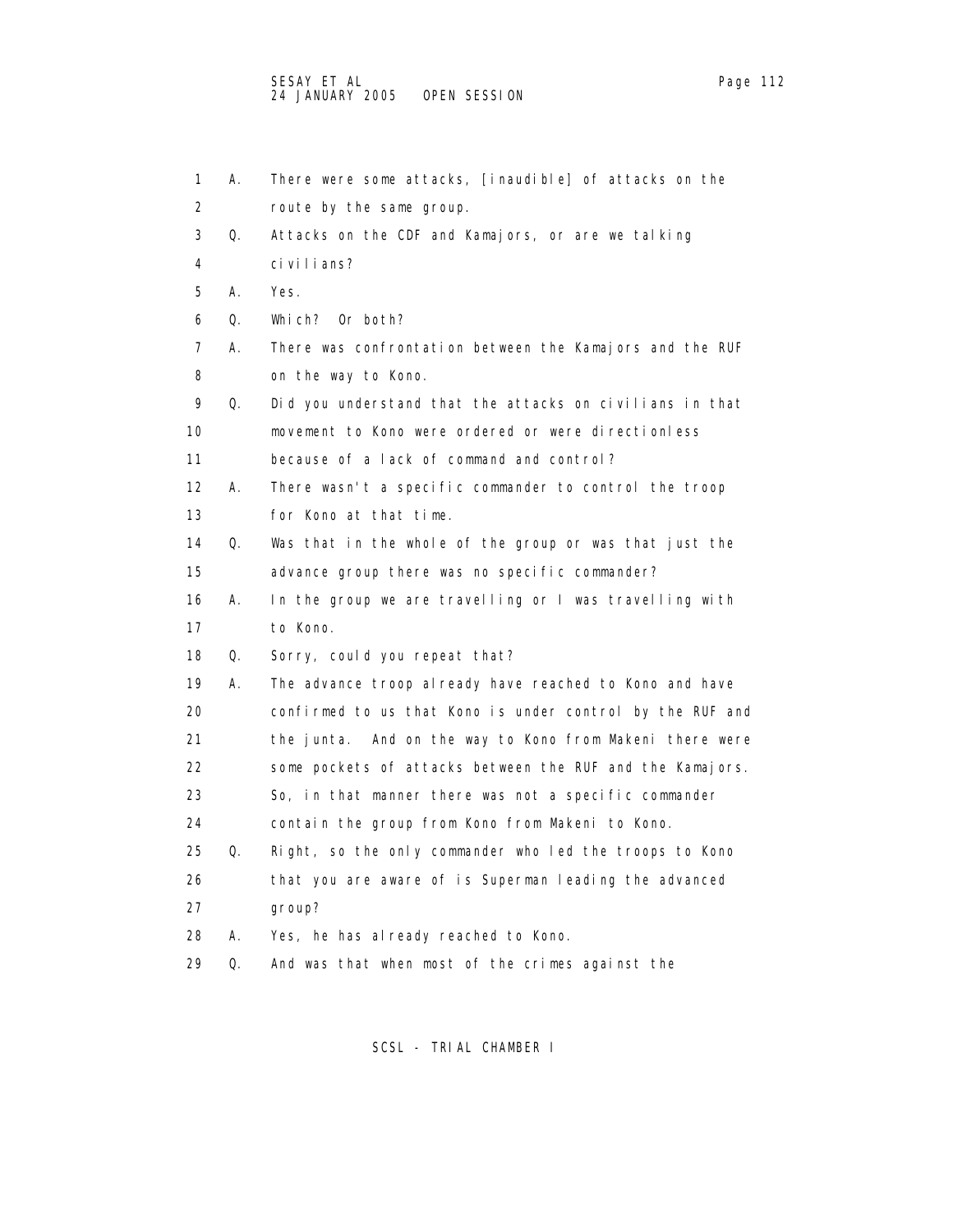1 civilians were committed by this advance group? 2 A. Yes, in the advanced group, yes, I saw some towns where 3 points them. Some villages alongside the main highway, 4 corpses and so forth. 5 Q. Is it right that before the journey to Kono there was a 6 group of rebels who were led to Bo to attack the CDF at 7 Bo? 8 A. Well, I don't know of that. 9 Q. Just have a think, if you can, Mr Witness, if you recall. 10 You don't recall? You don't recall? 11 A. I don't recall that. 12 Q. Yes. 13 A. Well, I don't know whether the troops were sent to Bo to 14 attack the position of the Kamajors, I never knew of 15 that. I only know that we are going from Makeni to Kono 16 and a route for Kailahun. That was the instruction. 17 Q. Well, let me try to trigger your memory. 9742, please, 18 in the statement of the -- 19 A. 9742. 20 Q. 17 December statement. Paragraph 1, the same February -- 21 9742, Mr Witness. Do you see that? 22 A. Yes, I have seen it. Some of -- 23 Q. Some of us -- well, let's get the context, "The same 24 February we heard of an attack by the Ghanaian ECOMOG 25 contingent. Masiaka is close to Port Loko on the way to 26 Makeni. We immediately decided to retreat from Makeni. 27 Some of us went to Bo, and I and others came here to 28 Kono." 29 A. Yes.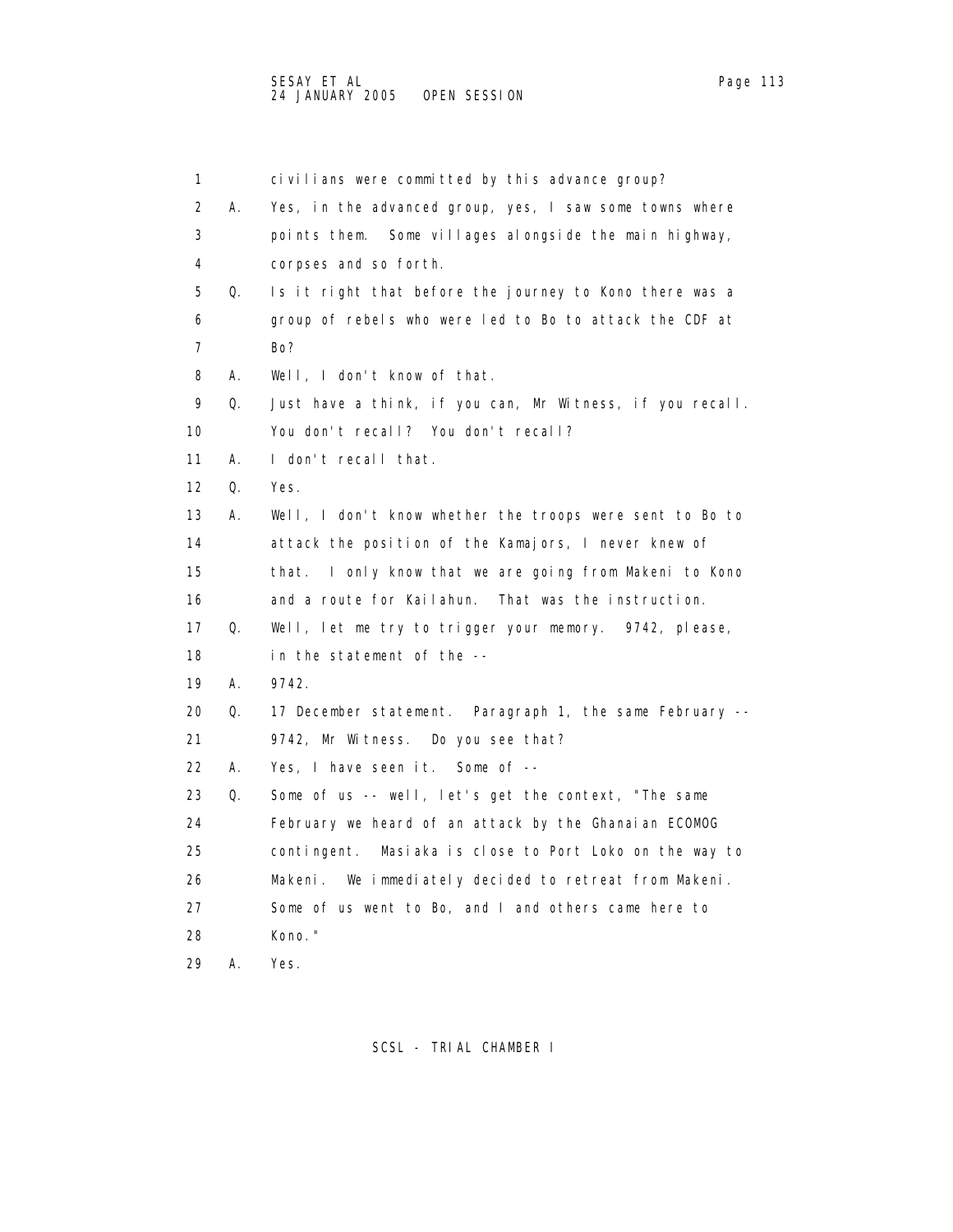| 1                 | Q. | You see that.<br>So some $--$                             |
|-------------------|----|-----------------------------------------------------------|
| 2                 | Α. | Some of the fighters -- when we decided to leave from     |
| 3                 |    | Masiaka for Kailahun -- for Makeni to Kono and Kailahun,  |
| 4                 |    | you know, there were some groups that directed themselves |
| 5                 |    | towards Bo.<br>That is the RUF. I knew of that, they went |
| 6                 |    | to Bo.                                                    |
| 7                 | Q. | And now your memory has been triggered, can I<br>Ri ght.  |
| 8                 |    | just ask you whether you can confirm that the attack on   |
| 9                 |    | Bo involved Mr Sesay? If you don't know, Mr Witness, you  |
| 10                |    | don't know.                                               |
| 11                | А. | I don't know. I was not in Bo, so I don't have nothing    |
| $12 \overline{ }$ |    | to say about Bo.                                          |
| 13                | Q. | And you don't have anything to say about Mr Sesay on the  |
| 14                |    | way to Kono either?                                       |
| 15                | А. | I only knew of Sesay travelling from Freetown to Kono and |
| 16                |    | Kai I ahun.                                               |
| 17                | Q. | Well, what do you know about that?                        |
| 18                | А. | How do I know about that?                                 |
| 19                | Q. | No, what do you know?                                     |
| 20                | А. | What do I know?                                           |
| 21                | Q. | Yes?                                                      |
| 22                | А. | As I explained, I knew Issa Sesay went to Makeni, and     |
| 23                |    | from Makeni xxx travelled for Kono and travelled later    |
| 24                |    | to Kailahun.                                              |
| 25                | Q. | Okay, well $--$                                           |
| 26                | А. | Along with JPK.                                           |
| 27                | Q. | Well, let us just break that down. He wasn't in the       |
| 28                |    | advance team with Superman, was he?                       |
| 29                | А. | Never, he was not in the advance team.                    |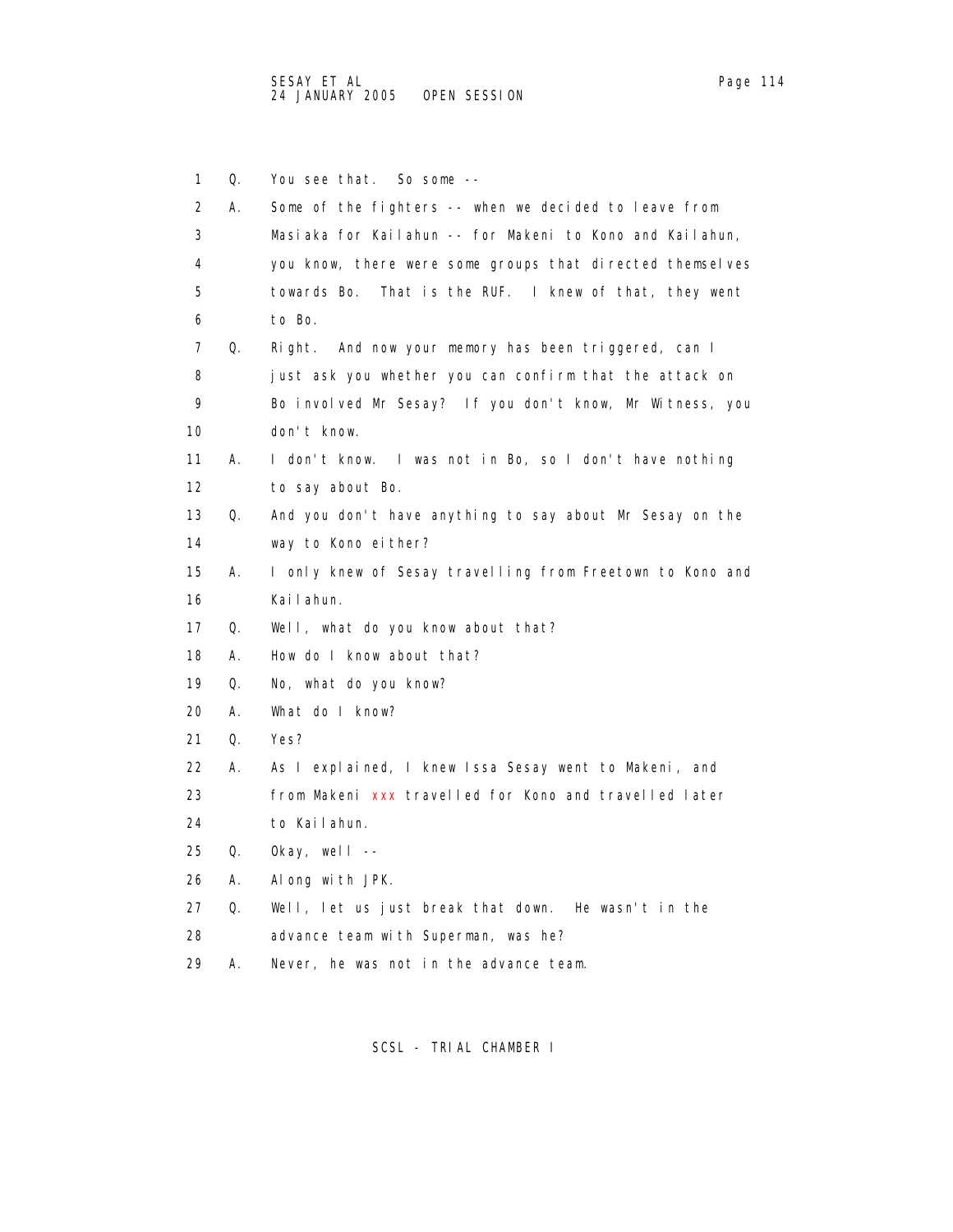| 1                 | Q. | And you say that the rest of the group did not involve a   |
|-------------------|----|------------------------------------------------------------|
| 2                 |    | commander in charge?                                       |
| 3                 | Α. | No.                                                        |
| 4                 | Q. | So where was Sesay then?                                   |
| 5                 | А. | Well, as a commander I don't know how he travelled to      |
| 6                 |    | Kono.                                                      |
| 7                 | Q. | Well, that's $-$                                           |
| 8                 | А. | He has his own way of travelling.                          |
| 9                 | Q. | That's the point, you cannot say how he --                 |
| 10                | А. | He travelled to Kono, that's what I know, whether by       |
| 11                |    | plane, by foot or by what, I don't know.                   |
| $12 \overline{ }$ | Q. | Well, you didn't see him on the way to Kono; did you?      |
| 13                | А. | I only saw him at Makeni. A day I heard of -- my only      |
| 14                |    | way of going to Kono on this -- a day after that and I     |
| 15                |    | left for Kono.                                             |
| 16                | Q. | Because what I suggesting is that he did not travel with   |
| 17                |    | the main group because he was involved in an attack on Bo  |
| 18                |    | in which he was injured. Do you have any information       |
| 19                |    | about that?                                                |
| 20                | А. | He was a senior officer. I don't know how he travelled;    |
| 21                |    | whether he was among the group, whether he came later,     |
| 22                |    | but I only saw him later on in Kono.                       |
| 23                | Q. | Right.<br>Thank you. What about other commanders though on |
| 24                |    | the trip to Kono? Did you not see any of the other         |
| 25                |    | commanders?                                                |
| 26                | А. | Which of them?                                             |
| 27                | Q. | Brima, Tamba Brima?                                        |
| 28                | А. | Well, I told you most of those SLA commanders were not     |
| 29                |    | known to me in persons so I cannot relate that.            |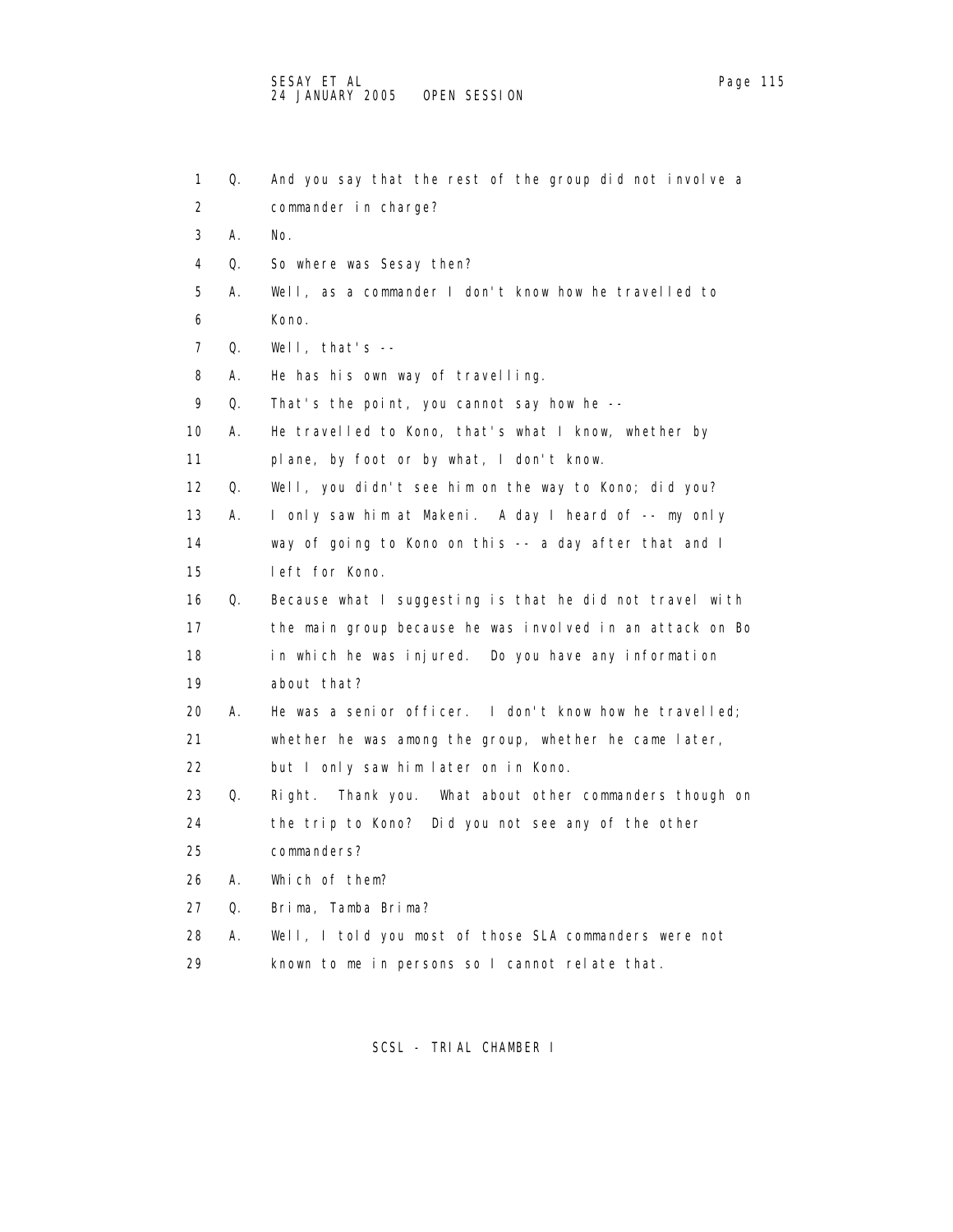- 1 Q. Okay. CO Rocky?
- 2 A. Yes.
- 3 Q. Did you see him on the way to Kono?
- 4 A. Yes, yes, I saw him on the way to Kono.
- 5 Q. What about General Bropleh.
- 6 A. Bropleh?
- 7 Q. Yes.
- 8 A. I never saw him in Kono. Maybe he was there but I didn't 9 see him.
- 10 Q. On the way to Kono?
- 11 A. No, I didn't see him on the way.
- 12 Q. Colonel Isaac?
- 13 A. Isaac, I only met Colonel Isaac xxx.
- 14 Q. Okay. Now, just arriving in Kono, is it right that again 15 command and control was absent in the first -- upon the 16 group arriving there?
- 17 A. Yes. This was how command channels were going on. SLAs 18 were grouped in SLA group and RUF were in RUF group with 19 their commanders.
- 20 Q. So there was the same split that we have had in Freetown?
- 21 A. It was, I can say, almost the same. Everybody was just
- 22 going his own way that is better for him. The RUF to
- 23 RUF, SLA to SLA.
- 24 Q. With Superman being in charge of the RUF?
- 25 A. Superman was a battle group commander of the RUF.
- 26 Q. And he was in charge over Sesay?
- 27 A. At the time we entered in Kono and then when the -- when 28 he went to Kailahun along with JPK, there we got another 29 information that he was the battlefield commander. But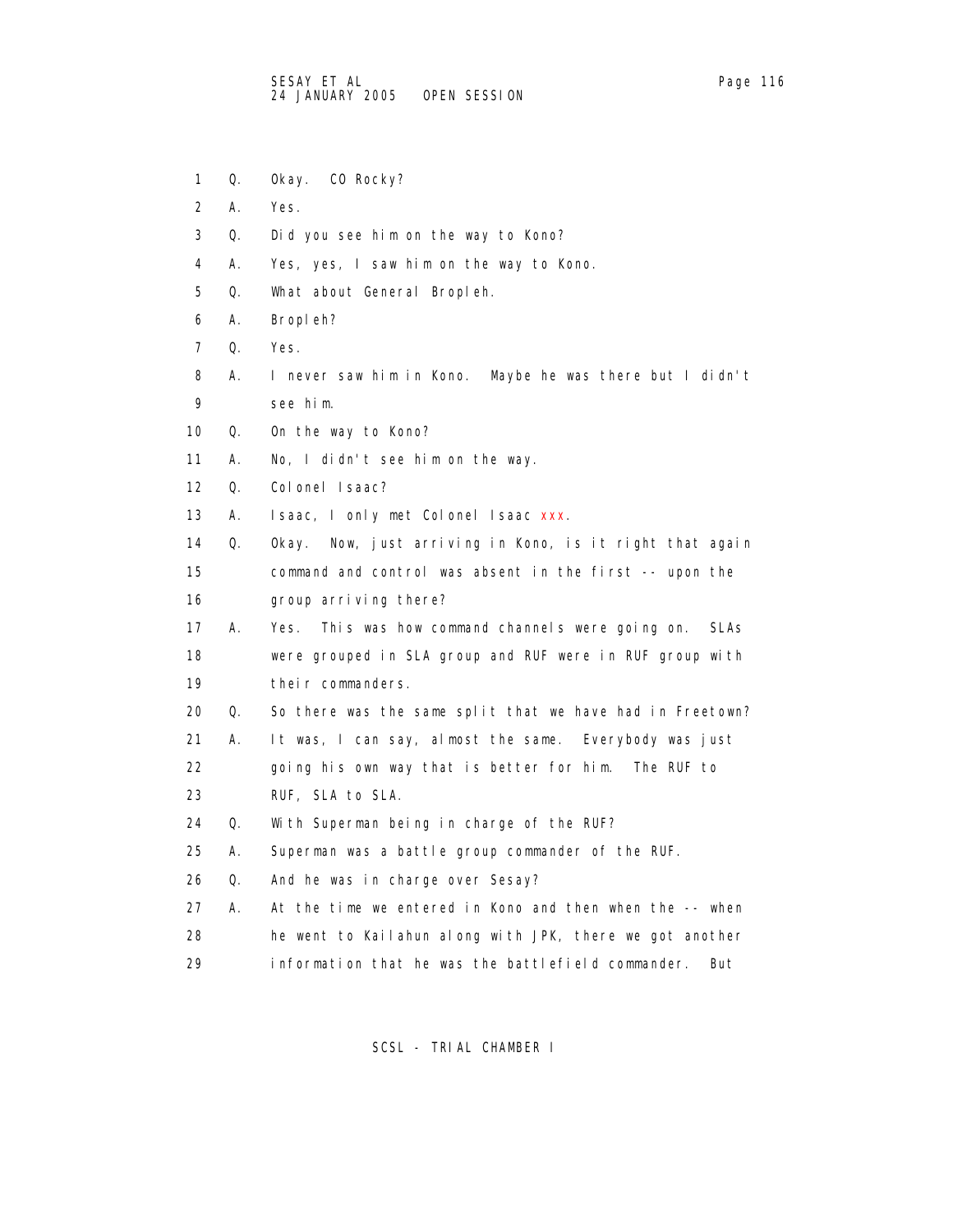| 1                 |    | prior to our entry in Kono Superman was the battle group. |
|-------------------|----|-----------------------------------------------------------|
| 2                 | Q. | So let me just get this straight, if I can. Superman was  |
| 3                 |    | acting as the superior commander in the journey to Kono   |
| 4                 |    | and upon arrival at Kono and thereafter until a message   |
| 5                 |    | came from Sam Bockarie once again that Mr Sesay was to be |
| 6                 |    | promoted?                                                 |
| 7                 | А. | That was the time I came to know that Issa Sesay<br>Yes.  |
| 8                 |    | was the battlefield commander.                            |
| 9                 | Q. | And up until that time there had been no doubt that       |
| 10                |    | Superman was the boss of Kono under the instruction of    |
| 11                |    | Sam Bockarie?                                             |
| $12 \overline{ }$ | А. | Yes, there is no doubt of that.                           |
| 13                | Q. | And is it right, as you referred to in your statement in  |
| 14                |    | relation to May 1997, the chain of command flowed from    |
| 15                |    | Mosquito to Superman in effect. What you said in your     |
| 16                |    | statement was flowed from Mosquito to the battalion       |
| 17                |    | commanders, but, in this specific example, from Mosquito  |
| 18                |    | to Superman?                                              |
| 19                | А. | Yes, Mosquito was a battlefield commander claimed as      |
| 20                |    | chief of defence staff and Superman was a battle group    |
| 21                |    | commander.                                                |
| 22                | Q. | So what we have is this, don't we:<br>We have Superman as |
| 23                |    | the boss of Kono, battle group commander?                 |
| 24                | А. | Yes, 1998.                                                |
| 25                | Q. | 1998?                                                     |
| 26                | А. | Part of 1998.                                             |
| 27                | Q. | Upon arrival in 1998 until Superman left and we'll come   |
| 28                |    | to that in a minute, okay?                                |
|                   |    |                                                           |

29 A. Yes.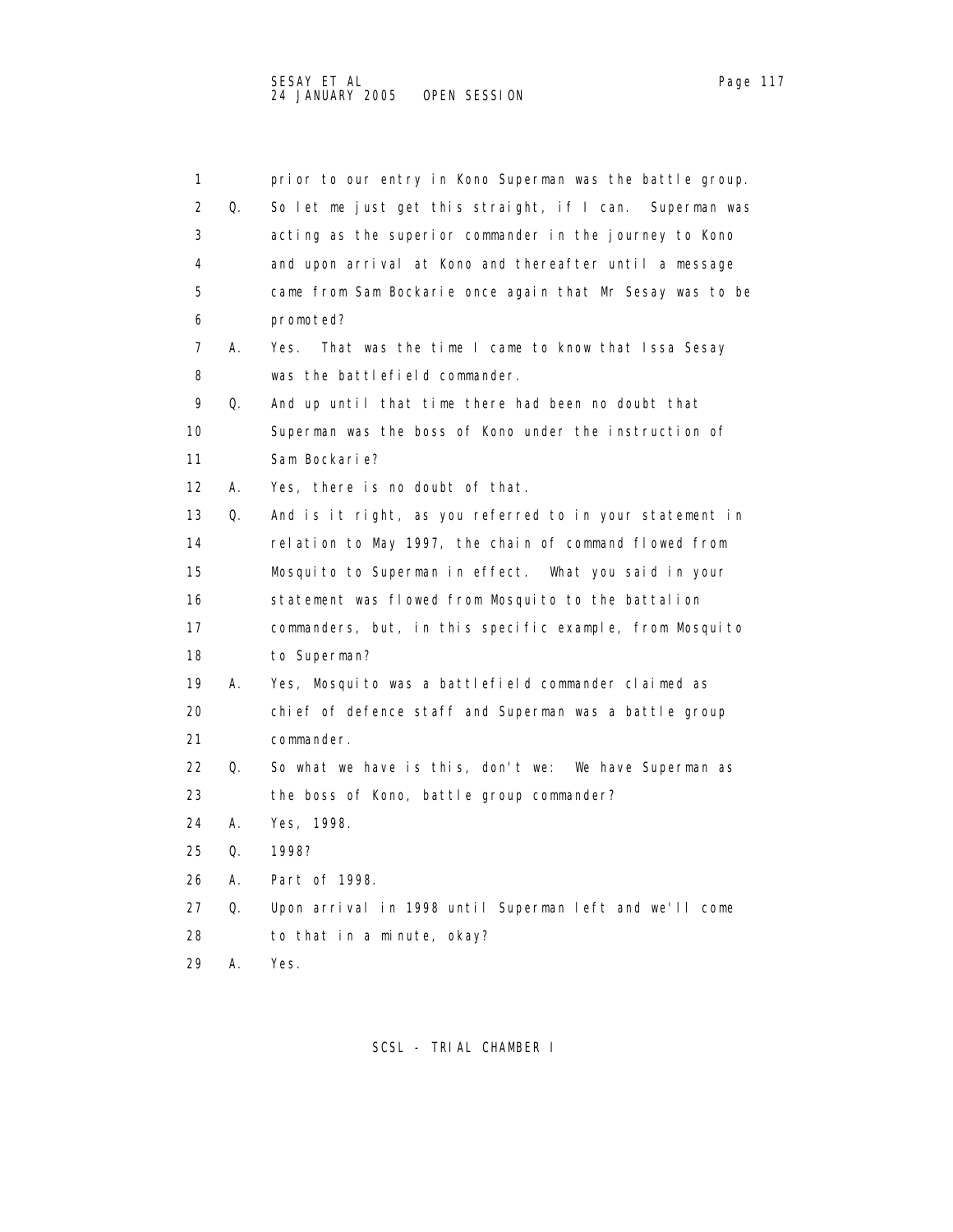| 1  |    | But, Mr Jordash, in your question you had in<br>JUDGE BOUTET: |
|----|----|---------------------------------------------------------------|
|    |    |                                                               |
| 2  |    | May 1997, that's how you started your question.               |
| 3  |    | MR JORDASH:<br>I confused it unnecessarily. I will clarify    |
| 4  |    | that.                                                         |
| 5  | Q. | The way it worked, is it not, with Mosquito is that as        |
| 6  |    | the man at the top of the tree, if you like, in the           |
| 7  |    | absence of Foday Sankoh -- the chain of command is            |
| 8  |    | flowing from him to his battle group commanders?              |
| 9  | А. | Yes.                                                          |
| 10 | Q. | And I'm talking from 1997 when he is in Kailahun and          |
| 11 |    | Kenema and when he is still in Kailahun when Superman is      |
| 12 |    | now in Kono.                                                  |
| 13 | А. | $Mm-hm.$                                                      |
| 14 | Q. | You don't disagree with that? You agree with that?            |
| 15 | А. | l agree.                                                      |
| 16 | Q. | Like, if you like, Mosquito at the centre of a wheel with     |
| 17 |    | the spokes -- chain of command Superman, battle group         |
| 18 |    | commander, Mosquito directly to Superman. Are you with        |
| 19 |    | me?                                                           |
| 20 | А. | Yes.                                                          |
| 21 | Q. | Is that correct?                                              |
| 22 | А. | It is correct.                                                |
| 23 | Q. | Mosquito was not the sort of person, was he,<br>Thank you.    |
| 24 |    | to relinguish control, direct control, of somewhere like      |
| 25 |    | Kono, a very important strategic area?                        |
| 26 | А. | Yes, he was in Kailahun and Superman and the other            |
| 27 |    | commanders were in Kono.                                      |
| 28 | Q. | And so if anything -- if Mosquito had an order to be          |
| 29 |    | implemented in Kono then he would tell Superman what to       |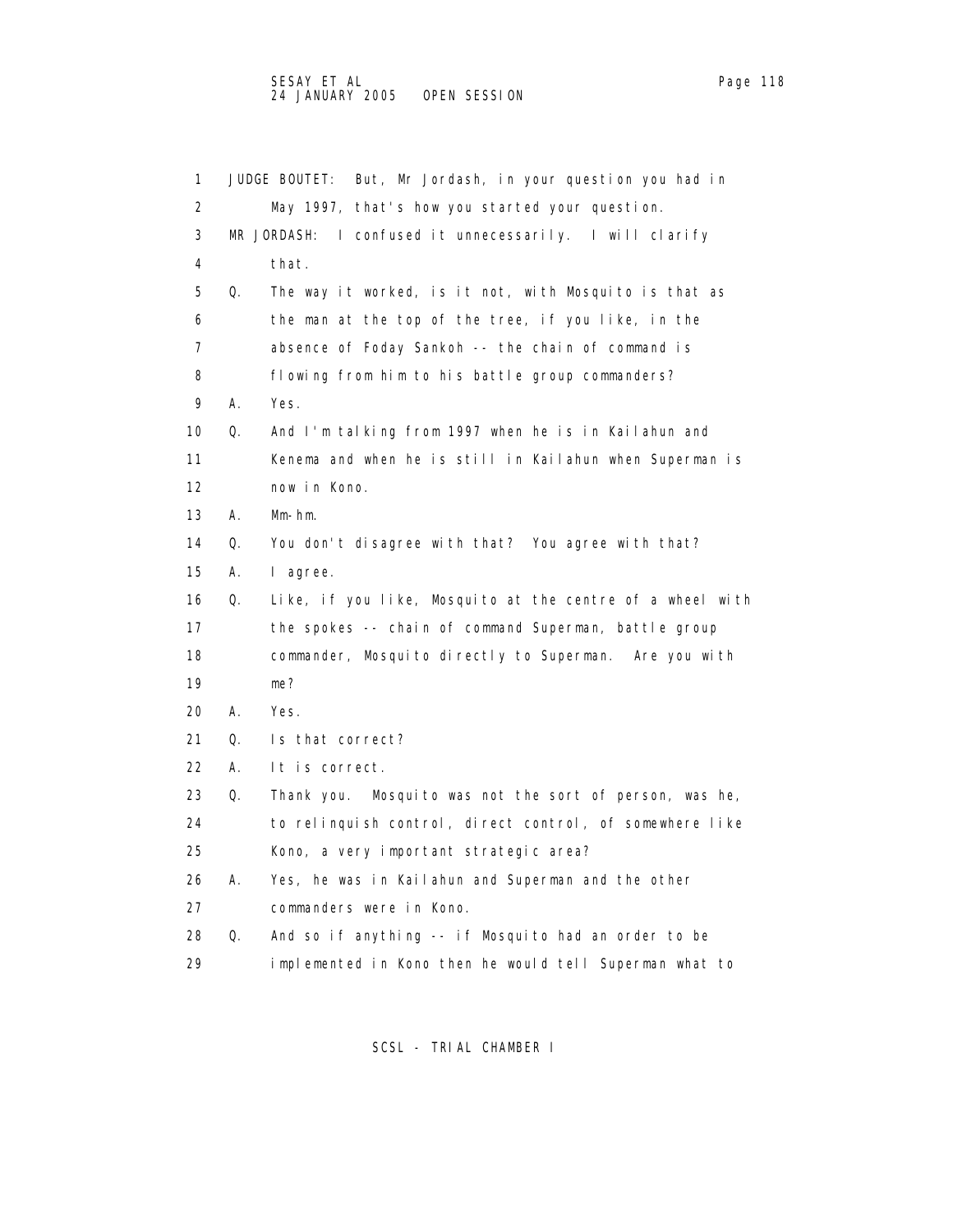1 do?

 2 A. Exactly. 3 Q. And Superman would listen to him, but certainly no-one 4 else? 5 A. Superman can listen to any other commander but in 6 superiority he listens more to Sam Bockarie at the top 7 head. 8 Q. Thank you. 9 A. Besides Sankoh as the leader. 10 Q. So in Kono through 1998 until Superman left, the chain of 11 reporting was the command structure which you have told 12 us below Superman; yes? 13 A. Yes. 14 MR HARRISON: Well, that is not quite the evidence. The 15 evidence was that there is a significant change when 16 there is an instruction from Kailahun. 17 MR JORDASH: I'm going to come to that. 18 Q. But before that specific instruction from Bockarie about 19 Sesay, the chain of command is, and the chain 20 communication of commands, is up through the battalion to 21 the battle group commander Superman to Mosquito -- 22 battlefield commander? 23 A. Yes, from the battlefield commander to the battle group 24 and then from the battle group to the battalion 25 commanders. That was the partial command structure in 26 Kono before Issa Sesay became the battlefield commander. 27 Q. Right. Well, we'll come to that in a minute? 28 A. Yes. 29 Q. But up until that stage, if Superman received information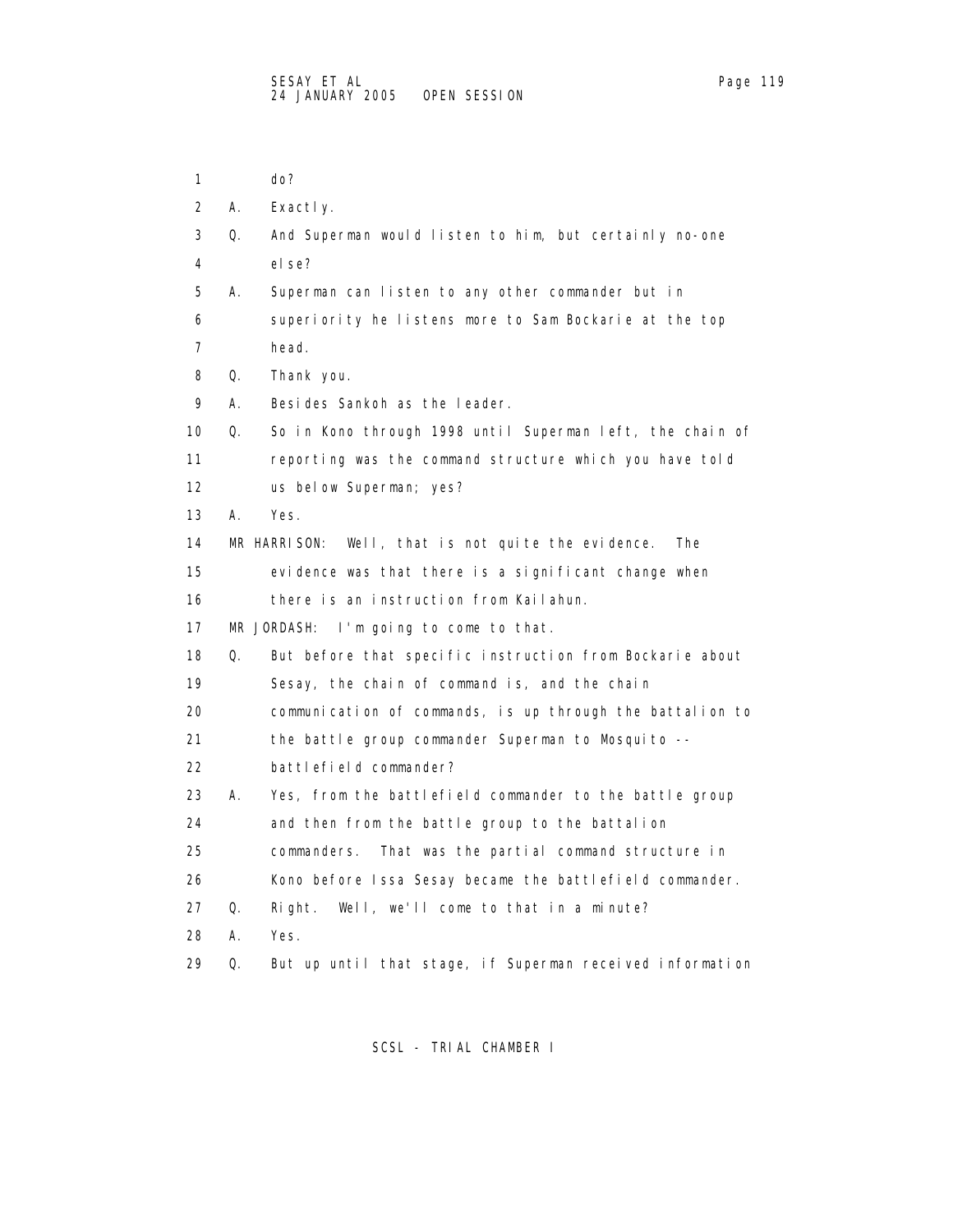| 1                 |    | about Kono which Mosquito needed to know Superman would      |
|-------------------|----|--------------------------------------------------------------|
| 2                 |    | speak to Mosquito?                                           |
| 3                 | А. | Yes, directly.                                               |
| 4                 | Q. | Thank you. And vice versa?                                   |
| 5                 | А. | Yes.                                                         |
| 6                 | Q. | Orders that --                                               |
| 7                 | А. | Order would come in and report would go in to Sam            |
| 8                 |    | Bockarie.                                                    |
| 9                 | Q. | Thank you. And this presumably would include matters         |
| 10                |    | such as reinforcements, crimes committed against             |
| 11                |    | civilians, all matters to do with Kono.                      |
| $12 \overline{ }$ | А. | Yes, all relevant issues concerning Kono were reported to    |
| 13                |    | Superman.                                                    |
| 14                | Q. | Now that obviously is just a picture of the RUF.<br>Now,     |
| 15                |    | what we have also in Kono at this particular time before     |
| 16                |    | the SLAs leave is the SLAs with their own command            |
| 17                |    | structure?                                                   |
| 18                | А. | As commanders I didn't know in their own way how maybe       |
| 19                |    | they were communicating with Mosquito on high level, but     |
| 20                |    | But what only I used to know as I used to<br>I don't know.   |
| 21                |    | observe was that SLA live together with SLA commanders,      |
| 22                |    | RUF with RUF commanders. That was initially the              |
| 23                |    | structure and how the fighters were living in Kono.          |
| 24                | Q. | And you didn't take orders from the AFRC/SLAs?               |
| 25                | А. | The AFRC/SLA were also there.                                |
| 26                | Q. | You didn't take orders from them yourself?                   |
| 27                | А. | No, because I was not assigned with them.                    |
| 28                | Q. | Thank you. And you took orders from Rocky; is that           |
| 29                |    | Rambo, I beg your pardon.<br>You took orders from<br>ri ght? |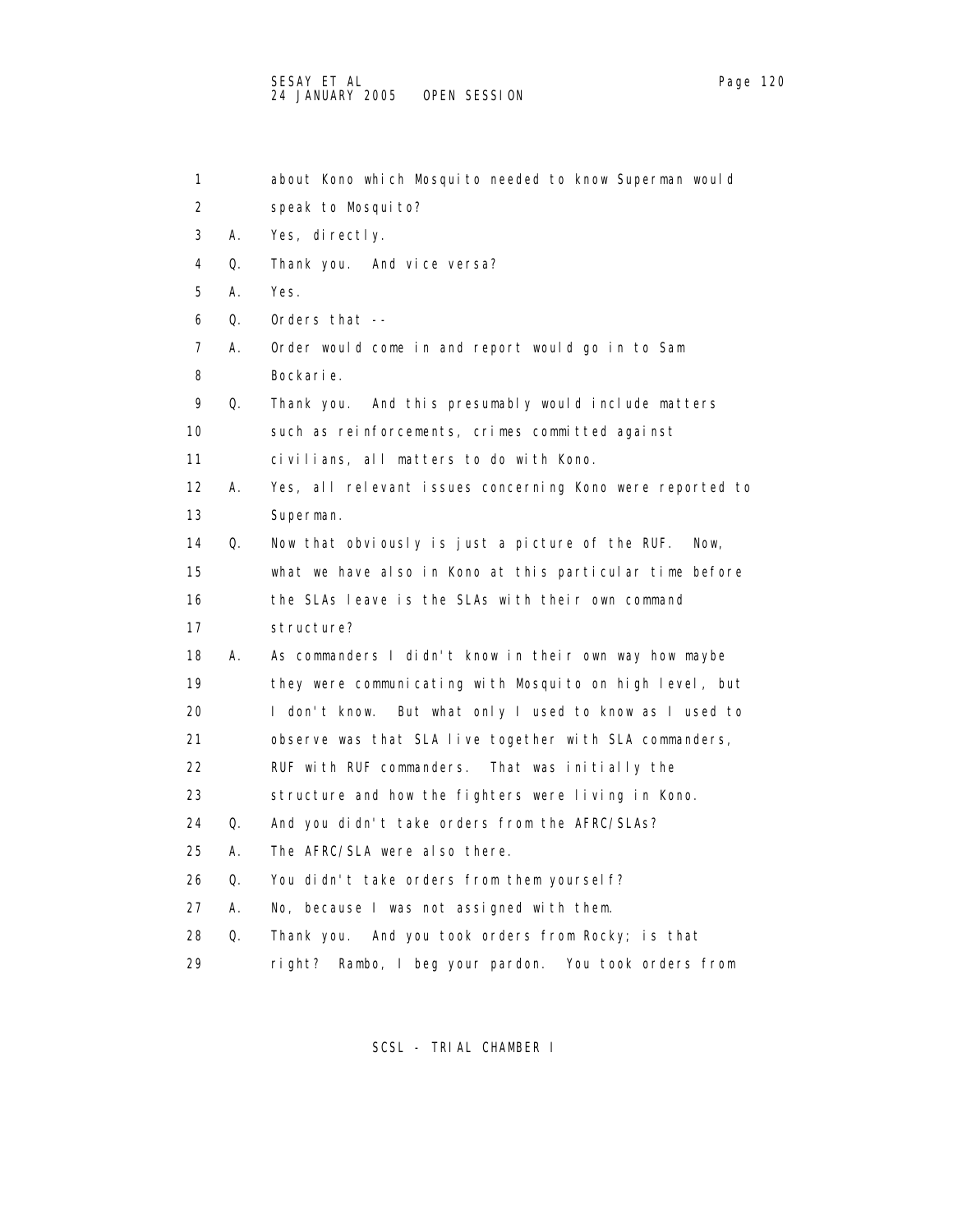| 1                 |    | Rambo?                                                      |
|-------------------|----|-------------------------------------------------------------|
| 2                 | А. | Rambo became the battalion commander and as a unit          |
| 3                 |    | commander I used to take instructions from Rambo.           |
| 4                 | Q. | Would you agree with this: That the real problem of         |
| 5                 |    | crimes against civilians during this period was that --     |
| 6                 |    | were those committed by the SLAs.                           |
| 7                 | А. | Yes, mostly was committed by the SLA.                       |
| 8                 | Q. | And even Superman?                                          |
| 9                 | А. | Yeah, because he was a boss.                                |
| 10                | Q. | But let me finish. Superman himself could not control       |
| 11                |    | them and hence why he asked them to leave?                  |
| $12 \overline{ }$ | А. | Why he cannot control them?                                 |
| 13                | Q. | No, no. I am just asking you to confirm something.<br>Is.   |
| 14                |    | it right that Superman could not control them and that's    |
| 15                |    | why he asked them to leave?                                 |
| 16                | А. | Of course yes.                                              |
| 17                | Q. | And why couldn't he control them?                           |
| 18                | А. | As we all know, in the structures of -- we know JPK was     |
| 19                |    | the leader of the AFRC, Foday Sankoh was the leader of      |
| 20                |    | the RUF, battlefield commander or Chief of Defence Staff    |
| 21                |    | was Sam Bockarie unlike the other was to the SLA like       |
| 22                |    | Five-Five, Basilla [phoen], Bakah and the others.<br>They   |
| 23                |    | also were controlling their men in their own way.<br>So the |
| 24                |    | command structure was not in one direction.                 |
| 25                | Q. | You are going to have to break that down a bit for some     |
| 26                |    | of us who were a bit slow.                                  |
| 27                | А. | Huh?                                                        |
| 28                | Q. | Can you break that down a little bit?                       |
| 29                | А. | I said JPK was the head of the AFRC junta time, as<br>Yes.  |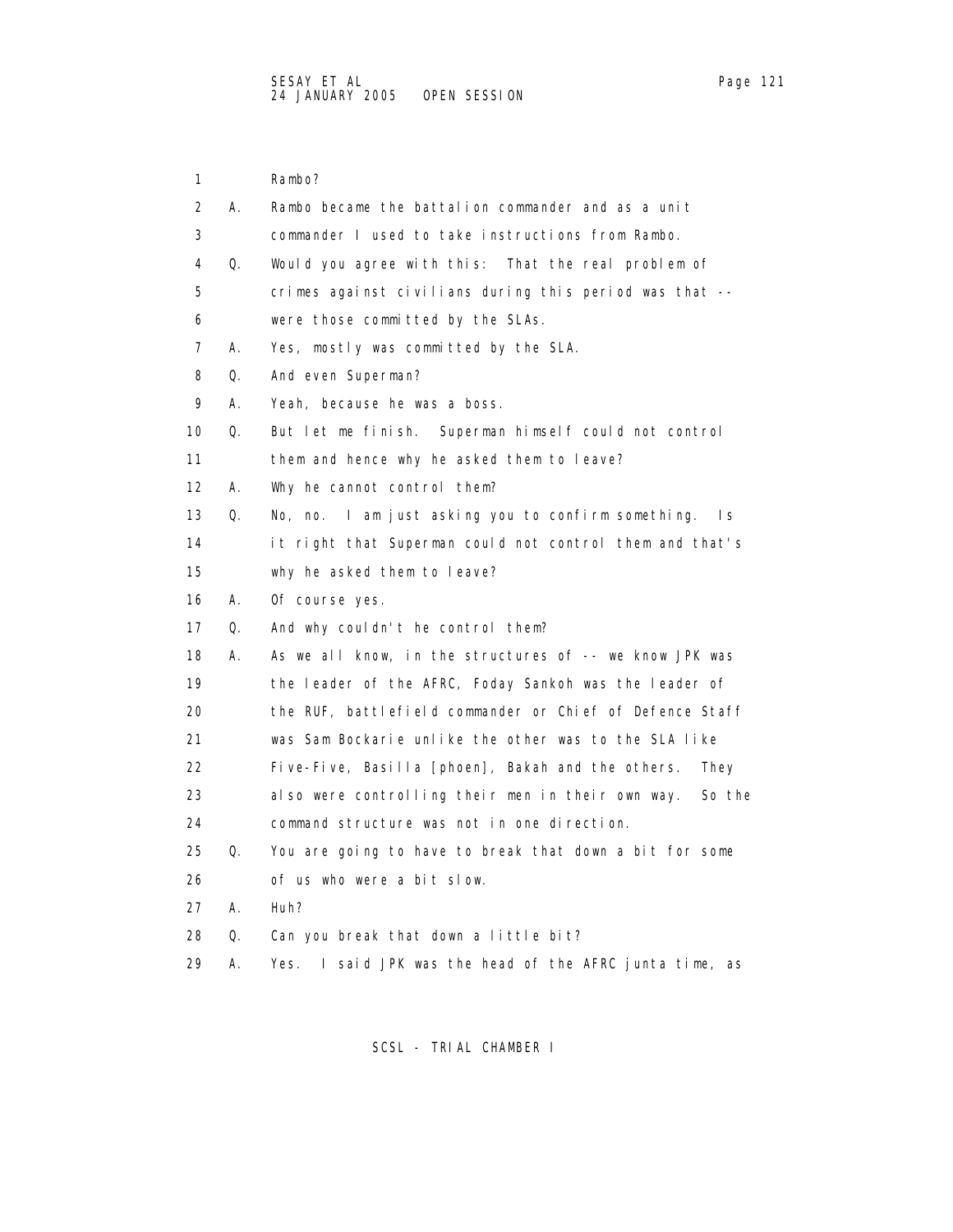| 1  |    | Then Corporal Sankoh was the head of the RUF.<br>the head. |
|----|----|------------------------------------------------------------|
| 2  |    | On the battlefield or the battle commanders Sam Bockarie   |
| 3  |    | was the head of the RUF and, unlike the AFRC, there were   |
| 4  |    | other commanders whom I used to hear their names like      |
| 5  |    | Five-Five, Gullit, 05 and the others.                      |
| 6  | Q. | And their command structure was ineffective and there was  |
| 7  |    | no proper control; is that right?                          |
| 8  | А. | Well, I can't rule that out, it was effective or not,      |
| 9  |    | because they were having their men under their control.    |
| 10 | Q. | Okay, but nevertheless they were committing lots of        |
| 11 |    | crimes against civilians?                                  |
| 12 | Α. | Yes.                                                       |
| 13 | Q. | Now, you have given evidence about a number of meetings    |
| 14 |    | in Kono at the Tankoro Police Station?                     |
| 15 | А. | Yes.                                                       |
| 16 | Q. | The first meeting chaired by Superman and you say that     |
| 17 |    | occurred when after arrival at Kono?                       |
| 18 | Α. | That was in 1998 when we arrive in Kono, somewhere around  |
| 19 |    | in April.                                                  |
| 20 | Q. | And at that meeting you say Sesay was present?             |
| 21 | А. | Nearly every commander of RUF were now present in Kono.    |
| 22 | Q. | And you would say that that meeting took place             |
| 23 |    | approximately a month after arrival at Kono?               |
| 24 | А. | Yeah, it was within that range, within that time because   |
| 25 |    | we were arriving Kono by March and by April we had a       |
| 26 |    | first meeting.                                             |
| 27 |    | [HS240105F - RK - 5.30 p.m.]                               |
| 28 | Q. | I want you to think about this, Mr Witness, you see, I'm   |
| 29 |    | going to suggest that Mr Sesay and JPK left for Kailahun   |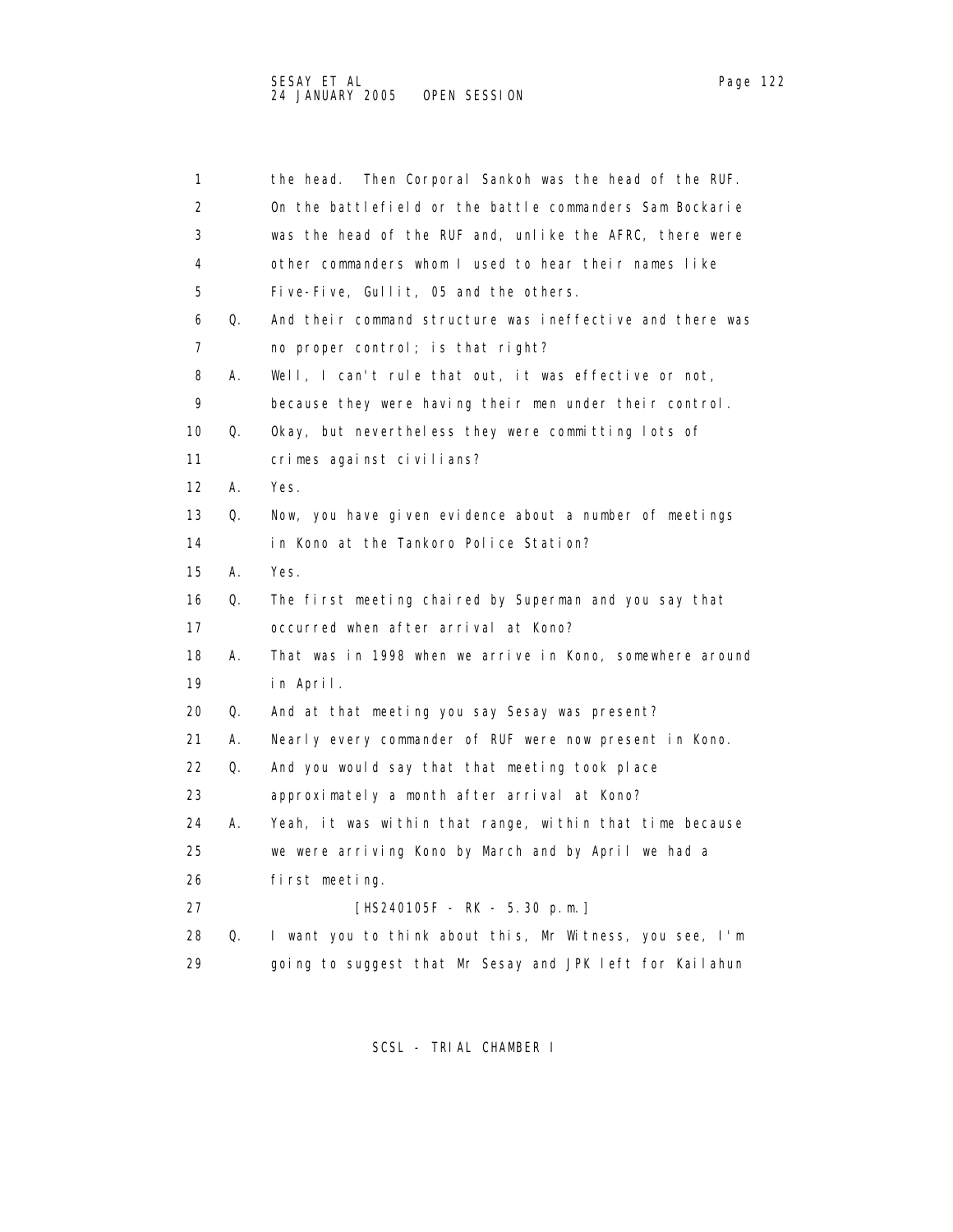1 within a few days of the arrival -- of their arrival in 2 Kono, which was several weeks before this meeting? 3 A. Look, let me tell you, Mr Jordan [sic], I do not rule out 4 saying that JPK and Issa Sesay never went to Kailahun. 17:26:58 5 They went to Kailahun after which we've had up to two 6 meetings and went to Gandorhun and went to Gandorhun it 7 was very impossible for us to go through Kailahun, and we 8 received an information as instructions from Sam Bockarie 9 for all fighters to retreat to Koidu and defend Koindu, 17:27:23 10 and for the other reason and for economic purposes. And 11 upon that reason he only allowed JPK and Issa Sesay to 12 travel to Kailahun. That was the only time that JPK and 13 Issa Sesay went to Kailahun. 14 Q. I'm suggesting to you, Mr Witness, that that took place a 17:27:43 15 few days after JPK's arrival, which would have been a few 16 days after Superman first entered Koidu Town? 17 A. JPK arrived in Koidu Town. I saw him; he was in Koidu 18 Town. He was stationed in an outcast locality called 19 Sokogbeh, which is just about a half kilometre away from 17:28:10 20 Koidu Township. He was there until we went to Gandorhun 21 and we came back. Then the second time -- the second 22 time now we had a meeting, it was that time he and Issa 23 Sesay went to Kailahun. 24 Q. So JPK was a still a man of influence, was he not? 17:28:35 25 A. Huh? 26 Q. JPK was still a top commander at the time he entered 27 Kono? 28 A. JPK he was in Kono.

SCSL - TRIAL CHAMBER I

29 Q. No, no. He had been the top man in Freetown. He was,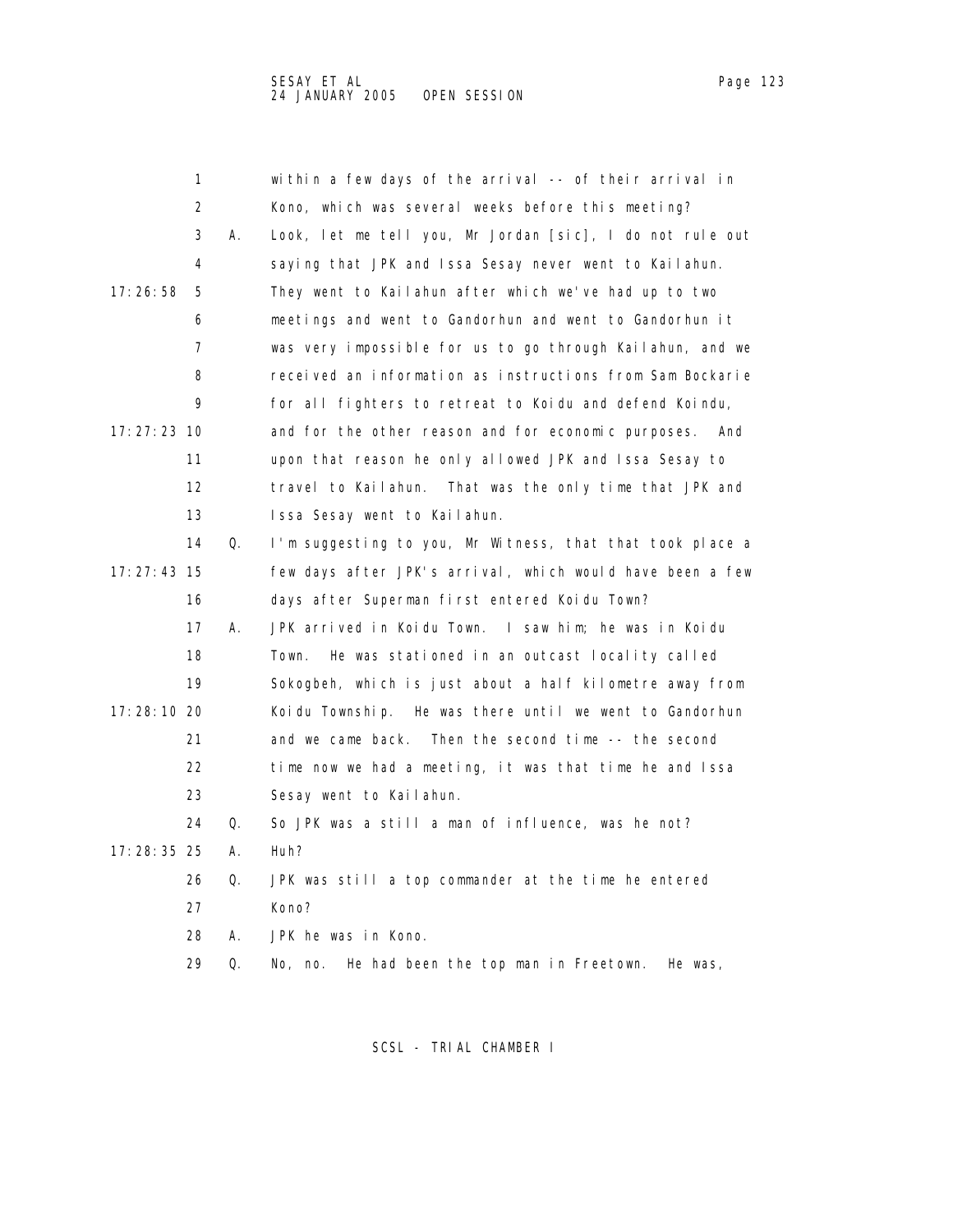|               | 1  |    | was he not, the top man in Kono when you arrived?          |
|---------------|----|----|------------------------------------------------------------|
|               | 2  | А. | When we arrived in Koidu or in the bush, at that time      |
|               | 3  |    | every body went to their denominations. The AFRC were      |
|               | 4  |    | with JPK and the RUF with were the RUF commanders.         |
| 17: 29: 06    | 5  | Q. | Well, wasn't he the top man of the AFRC?                   |
|               | 6  | А. | He was the top man of the AFRC, but when we went to Kono   |
|               | 7  |    | now, RUF was RUF and AFRC was AFRC. That is, command       |
|               | 8  |    | goes to the AFRC, command goes to the RUF by the RUF.      |
|               | 9  | Q. | But he wasn't at that first meeting, was he, JPK?          |
| 17: 29: 22 10 |    | А. | Huh?                                                       |
|               | 11 | Q. | JPK was not at the first meeting in Tankoro?               |
|               | 12 | Α. | I told you JPK did not even attend that meeting.<br>l only |
|               | 13 |    | heard of his bodyguards and his representatives, not JPK   |
|               | 14 |    | himself, but he was within Koidu.                          |
| 17: 29: 39 15 |    | Q. | Well, JPK wasn't at the second meeting either?             |
|               | 16 | А. | He was not even attending any of the meetings only his     |
|               | 17 |    | bodyguards and representatives.                            |
|               | 18 | Q. | Well -- Sesay wasn't at the second meeting or the third    |
|               | 19 |    | meeting either, was he?                                    |
| 17: 29: 55 20 |    | А. | Sesay was for the first one, second one, but the third     |
|               | 21 |    | meeting he wasn't there. He was now in Kailahun.           |
|               | 22 | Q. | You're sure he was at the second meeting?                  |
|               | 23 | А. | I told you that, yes, there were meetings from first,      |
|               | 24 |    | second until the third one they went finally into hiding   |
| 17: 30: 22 25 |    |    | pl aces.                                                   |
|               | 26 | Q. | I'm going to ask you to look at some notes. Starting at    |
|               | 27 |    | 9765, please. I don't think you have got the copy there,   |
|               | 28 |    | Mr Witness?                                                |
|               | 29 | А. | $97 - -$                                                   |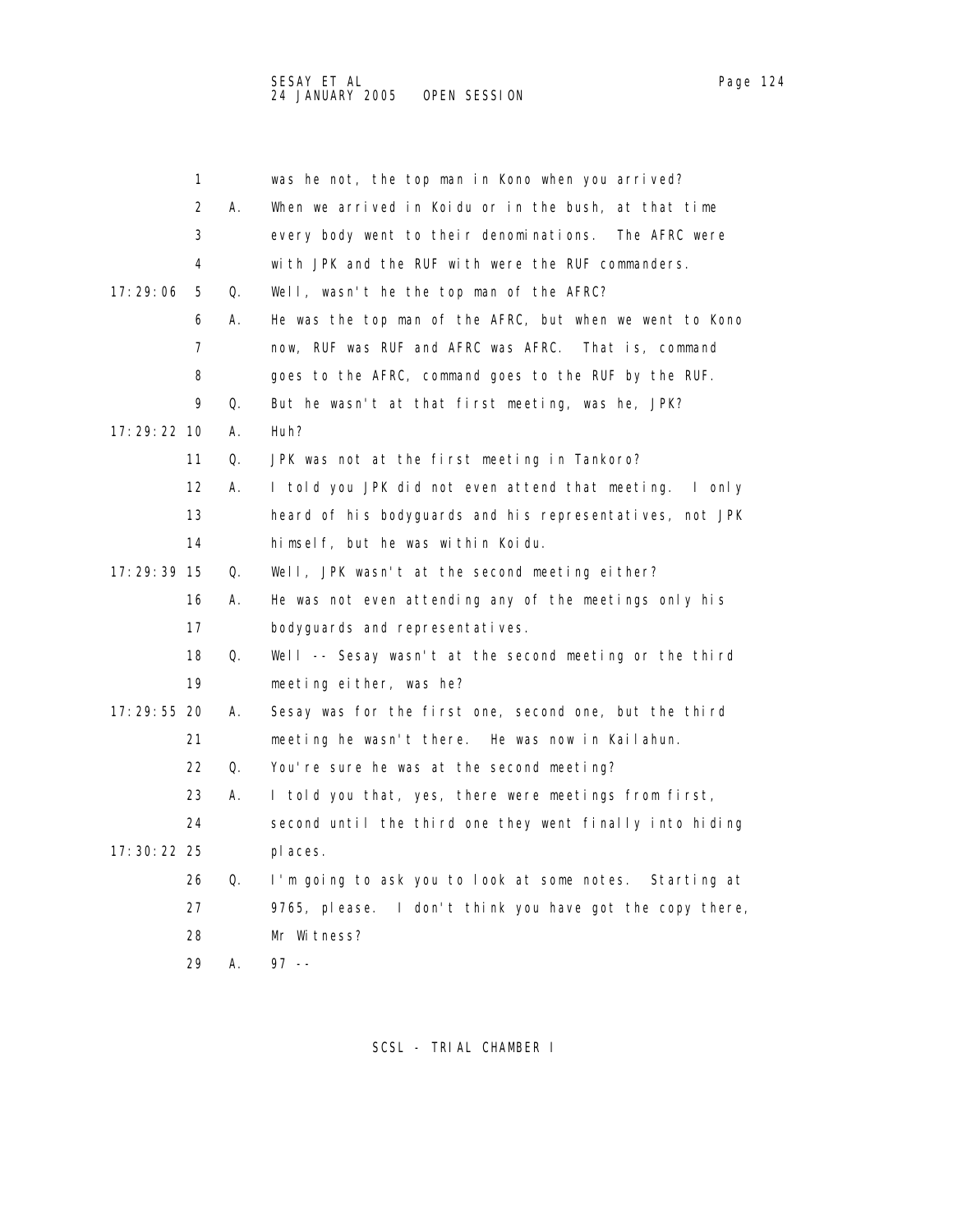1 Q. No, no, I don't think you have -- 2 A. Okay, you read it; I will pick up. 3 Q. Well, I would rather you had a look at it, to be honest. 4 A. Well, no problem. 17:31:11 5 Q. Now, just so we've got the chronology straight, was it 6 the second meeting in Tankoro where there was a warning 7 to the SLAs to leave? Before we look at that, 8 Mr Witness. 9 A. Yes, second meeting. 17:31:28 10 Q. Second meeting was the warning to the SLAs to leave? 11 A. Warning, warning, yes, second meeting. 12 Q. And the SLAs left at that stage? 13 A. Some left within the areas Tombodu and some already left 14 for Krubola axis. 17:31:54 15 Q. And was it at that meeting -- 16 PRESIDING JUDGE: Some left, but did others remain? Did some 17 of them remain? 18 THE WITNESS: Yes, some remained within Kono. 19 MR JORDASH: 17:32:08 20 Q. When was the instruction in relation to that meeting for 21 JPK to go to Kailahun with Issa Sesay? 22 A. It was the time when we went to Gandorhun and when it was 23 we came in contact with confrontation with the Kamajors 24 and we were asked to return to Koidu. It was in that 17:32:39 25 light JPK and Issa Sesay were asked to report to 26 Kailahun. 27 Q. Wasn't that, though, at the time of this second meeting 28 or not? 29 A. The second meeting was held before we went to Gandorhun,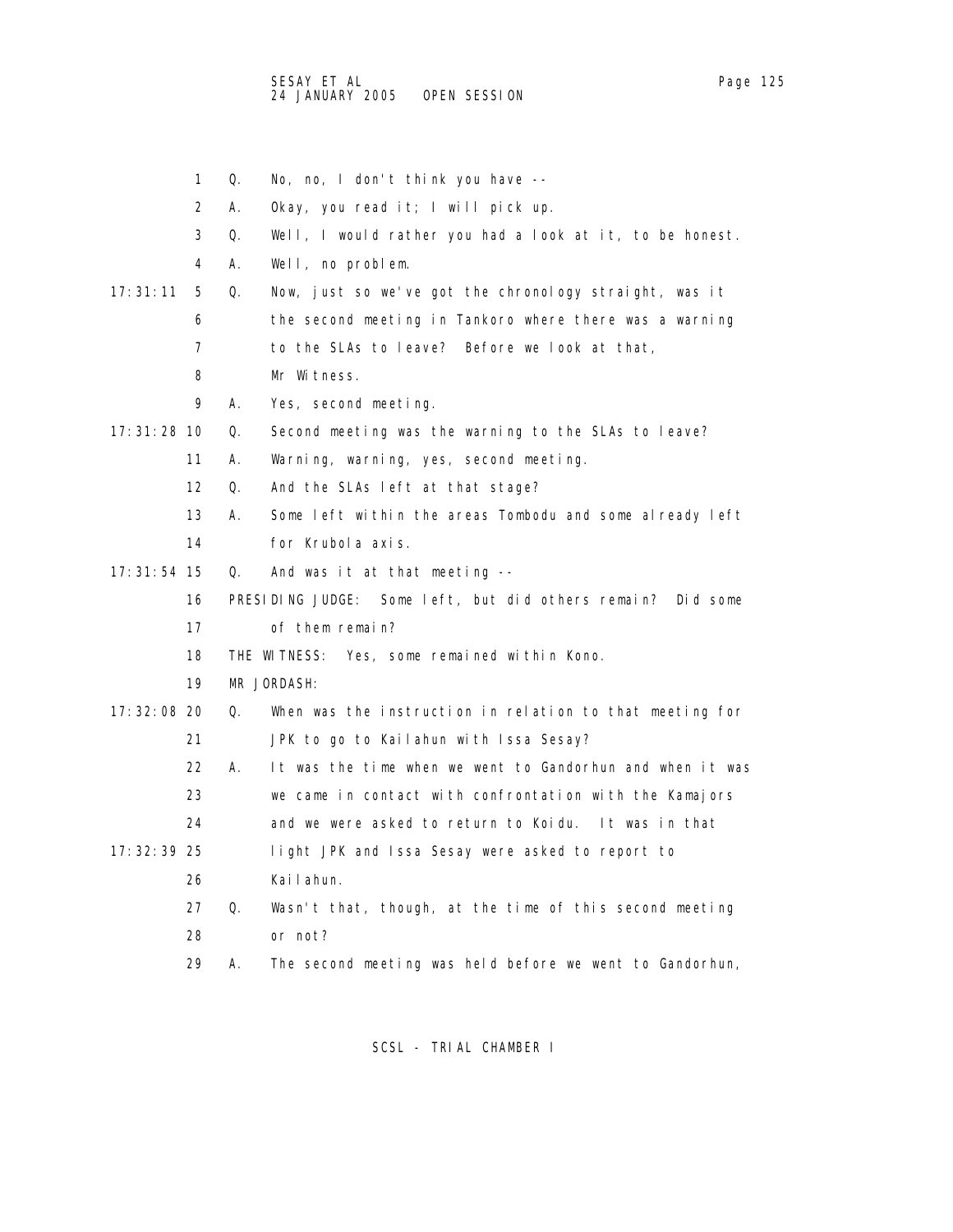|               | 1                 |    | to my own notice?                                              |
|---------------|-------------------|----|----------------------------------------------------------------|
|               | 2                 | Q. | Let's return to these notes then. Would you have a look        |
|               | 3                 |    | at 9765, please?                                               |
|               | 4                 | Α. | 9765, yes.                                                     |
| 17:33:14      | 5                 | Q. | Just have a flick through this. Can you -- and I want to       |
|               | 6                 |    | ask you a few questions so you understand what these           |
|               | 7                 |    | documents are. Do you remember seeing the Prosecution on       |
|               | 8                 |    | a number of days in September, October -- September and        |
|               | 9                 |    | October of 2004?                                               |
| 17: 33: 41 10 |                   | А. | Yes.                                                           |
|               | 11                | Q. | And what happened during those meetings?                       |
|               | $12 \overline{ }$ | А. | Well, $in$ --                                                  |
|               | 13                | Q. | Were they in Freetown, the meetings?                           |
|               | 14                | А. | Which meetings?                                                |
| 17: 33: 55 15 |                   | Q. | In September/October when they were speaking to you in         |
|               | 16                |    | 2004?                                                          |
|               | 17                | А. | If I was in Freetown?                                          |
|               | 18                | Q. | Let me start again.                                            |
|               | 19                |    | JUDGE BOUTET:<br>Maybe you should talk about interviews rather |
| 17: 34: 09 20 |                   |    | than meetings. It might be confusing to the witness.           |
|               | 21                |    | MR JORDASH:<br>I think so.                                     |
|               | 22                | Q. | Were you interviewed by the Prosecution in September and       |
|               | 23                |    | October of last year?                                          |
|               | 24                | А. | Yes.                                                           |
| $17:34:21$ 25 |                   | Q. | Was that in Freetown? I don't want to know if it was in        |
|               | 26                |    | your hometown. I don't want to know the name. Was that         |
|               | 27                |    | in Freetown or not?                                            |
|               | 28                | А. | I got that in -- in Freetown.                                  |
|               | 29                |    | I'm sorry. Could I just warn the witness that<br>MR HARRISON:  |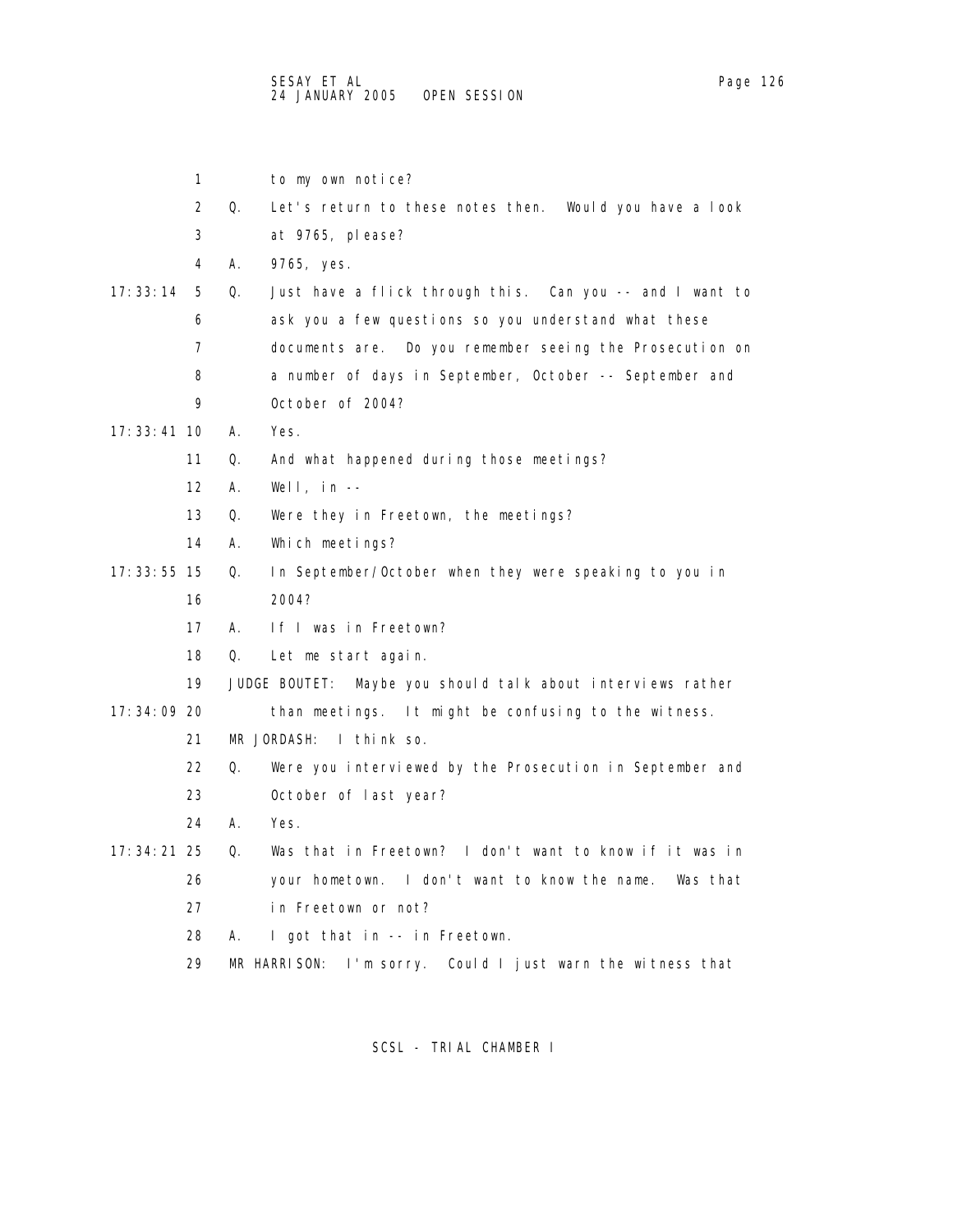|               | 1                 |    | there is at no point any need for him to reveal anything   |
|---------------|-------------------|----|------------------------------------------------------------|
|               | 2                 |    | that would disclose his identity.                          |
|               | 3                 |    | THE WITNESS:<br>0kay.                                      |
|               | 4                 |    | MR JORDASH:                                                |
| 17: 34: 46    | 5                 | Q. | And the process involved the Prosecution reading your      |
|               | 6                 |    | statement to you?                                          |
|               | 7                 | А. | If my statements were read to me?                          |
|               | 8                 | Q. | Were they read to you?                                     |
|               | 9                 | А. | Yes, some were read to me.                                 |
| $17:34:59$ 10 |                   | Q. | Did you add any further comments that you wanted to say?   |
|               | 11                | А. | During the reading of the -- yes, some other information   |
|               | $12 \overline{ }$ |    | were related to the questions that were asked.             |
|               | 13                | Q. | Some other information came to your mind and you --        |
|               | 14                | А. | During the time they interviewed me and the questions      |
| $17:35:20$ 15 |                   |    | came across.                                               |
|               | 16                | Q. | And then they wrote down what you said?                    |
|               | 17                | А. | Yes.                                                       |
|               | 18                | Q. | And -- right. Well, let me just refer you, if I can, to    |
|               | 19                |    | page 9767?                                                 |
| 17: 35: 40 20 |                   | А. | 9767.                                                      |
|               | 21                | Q. | And the title I'm looking at is "Proofing on the 10th of   |
|               | 22                |    | October 2004".                                             |
|               | 23                | Α. | Yeah.                                                      |
|               | 24                | Q. | Do you see that? Paragraph 20.                             |
| 17: 36: 02 25 |                   | А. | Um-hum.                                                    |
|               | 26                | Q. | "There were two or three meetings at Tankoro.<br>Superman, |
|               | 27                |    | Colonel Isaac, Kallon and Sesay were at the first          |
|               | 28                |    | meeting"; do you see that?                                 |
|               | 29                | А. | Um-hum.                                                    |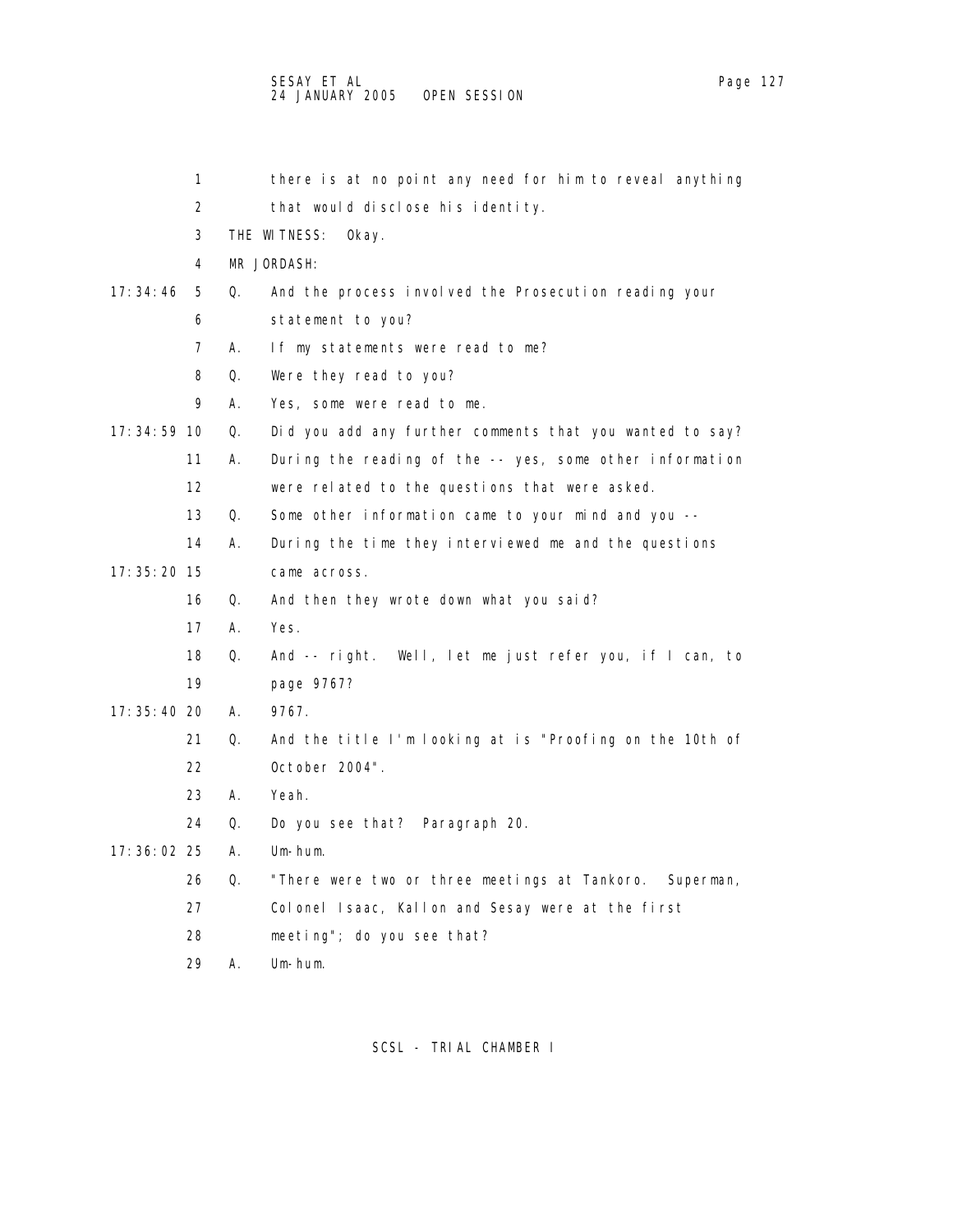|               | 1                 | Q. | "A warning was given to stop the burning of property at  |
|---------------|-------------------|----|----------------------------------------------------------|
|               | 2                 |    | the second meeting at Tankoro. There were no senior SLAs |
|               | 3                 |    | there."                                                  |
|               | 4                 | А. | Yes.                                                     |
| 17: 36: 25    | 5                 | Q. | Is that the information you gave to the Prosecution?     |
|               | 6                 | Α. | Exactly.                                                 |
|               | 7                 | Q. | So it is right, you would have us -- well, is it right   |
|               | 8                 |    | that Sesay was at the first meeting?                     |
|               | 9                 | А. | Sesay was at the first meeting. He attended the second   |
| 17: 36: 38 10 |                   |    | meeting as well. Only the third meeting he was absent.   |
|               | 11                |    | He has already left for Kailahun.                        |
|               | $12 \overline{ }$ | Q. | So why was it you said he was at the first meeting?      |
|               | 13                | А. | Why did I say he was at the first meeting?               |
|               | 14                | Q. | Well, do you not understand the point? You're saying     |
| 17: 36: 54 15 |                   |    | that he was at the first meeting which suggests, on one  |
|               | 16                |    | reading, that you're limiting his presence to the        |
|               | 17                |    | meetings to the first meeting. Do you see what I mean?   |
|               | 18                | А. | Yes, I did not limit his presence in the meeting.<br>He  |
|               | 19                |    | only attended twice and that third meeting. That is all  |
| 17: 37: 11 20 |                   |    | that I know.                                             |
|               | 21                | Q. | Well, given that Superman was in charge, what was Sesay  |
|               | 22                |    | doing in Koidu?                                          |
|               | 23                | А. | Look, when we got to Koidu, it took a big time before    |
|               | 24                |    | command structure changed and later we heard from        |
| 17: 37: 34 25 |                   |    | Mosquito saying -- sending information that Issa Sesay   |
|               | 26                |    | automatically was the battle field commander. And battle |
|               | 27                |    | group commander was Superman temporarily until when we   |
|               | 28                |    | got into the bush Superman was changed and he went to    |
|               | 29                |    | In fact, not only changed, he went on a<br>Krubol a.     |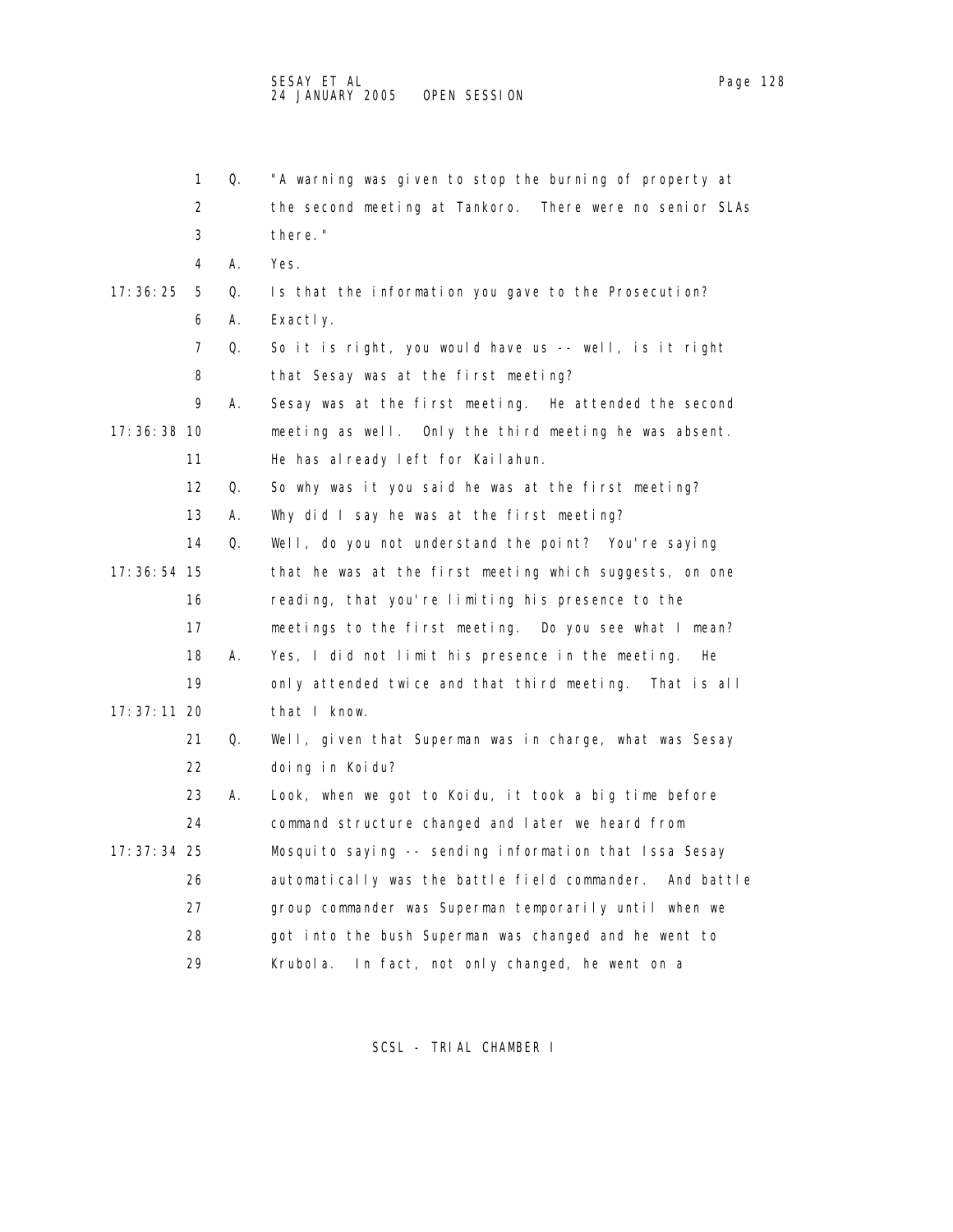|               | 1  | mission. According to the information, he went to arrest        |
|---------------|----|-----------------------------------------------------------------|
|               | 2  | SAJ Musa by the instruction of Sam Bockarie.                    |
|               | 3  | So your evidence is then, that JPK was in Koidu for over<br>Q.  |
|               | 4  | a month?                                                        |
| 17: 38: 35    | 5  | The time I saw him, I only saw him once. But he never<br>А.     |
|               | 6  | went to Kailahun until when we went to Gandorhun and            |
|               | 7  | there was no way for the whole group to go to Kailahun.         |
|               | 8  | Very few of his bodyguards and Issa's bodyguards,               |
|               | 9  | together with Issa and JPK went to Kailahun. That was           |
| 17: 39: 02 10 |    | the time I saw him again at Gandorhun.                          |
|               | 11 | Q.<br>Okay. I'll move on. Just so you understand what I'm       |
|               | 12 | saying, I'm suggesting they left together within two or         |
|               | 13 | three days and were in Kailahun soon thereafter.                |
|               | 14 | А.<br>No, it was not just within two days time, because when we |
| 17: 39: 19 15 |    | went to Gandorhun, we kept a bit time there, over a week.       |
|               | 16 | There was no way in fact to go from Gandorhun to                |
|               | 17 | Kailahun; it was very impossible.                               |
|               | 18 | PRESIDING JUDGE:<br>Mr Jordash, please be thinking of a         |
|               | 19 | convenient point where we could stop.                           |
| 17:40:13 20   |    | MR JORDASH: I would be very happy to stop now, Your Honour,     |
|               | 21 | to be honest. It is that I would be able to gather my           |
|               | 22 | thoughts, because I've reached a point where I really           |
|               | 23 | need to.                                                        |
|               | 24 | PRESIDING JUDGE:<br>Okay. We took note of that.                 |
| 17: 40: 27 25 |    | MR JORDASH:<br>Thank you.                                       |
|               | 26 | PRESIDING JUDGE:<br>That is why we thought we would look at our |
|               | 27 | timeframe.                                                      |
|               | 28 | If it assists, Your Honours, I'll be probably<br>MR JORDASH:    |
|               | 29 | another two hours or so. I'll be another two hours or so        |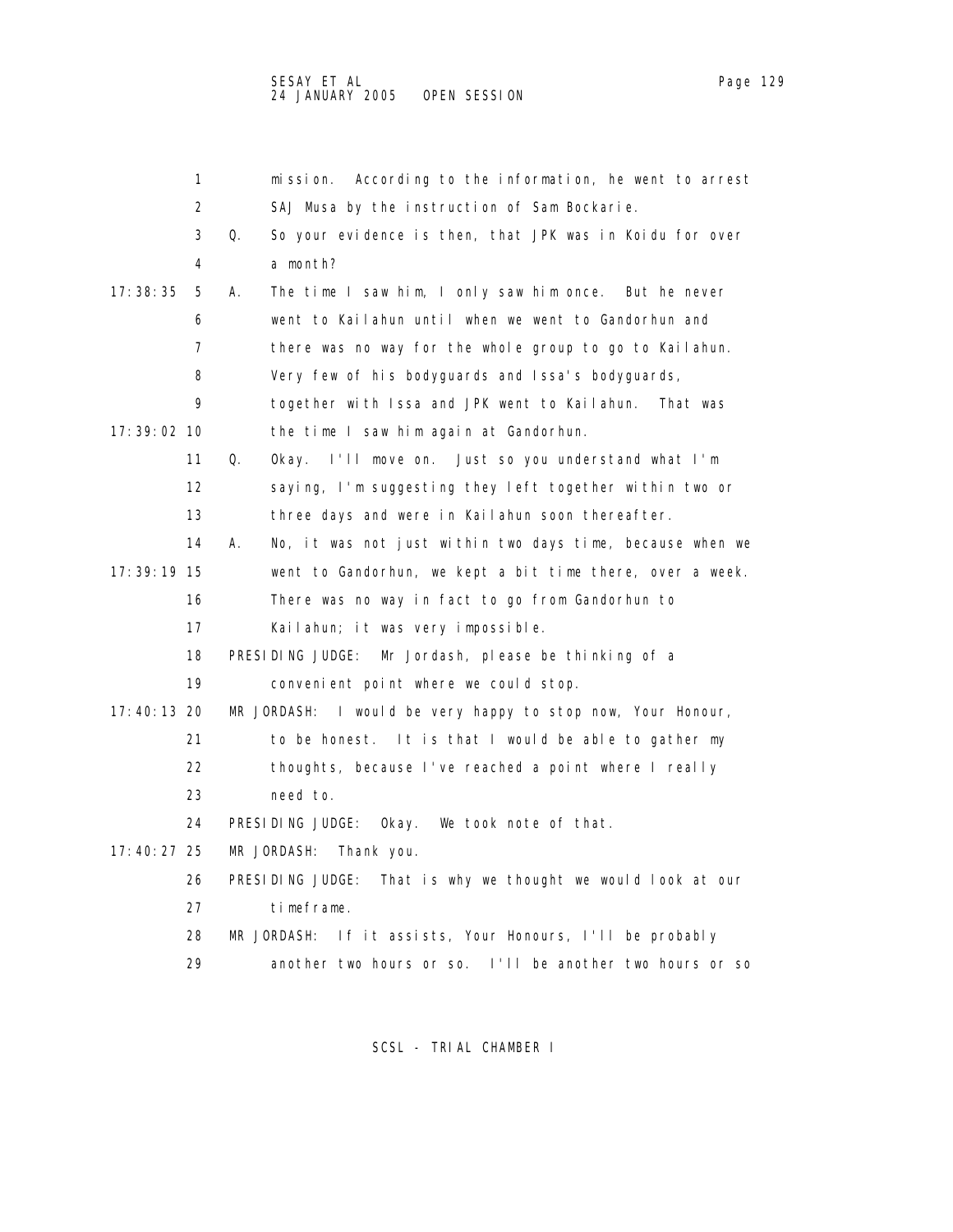| 1              | tomorrow.                                                           |
|----------------|---------------------------------------------------------------------|
| $\overline{a}$ | PRESIDING JUDGE:<br>0kay.                                           |
| 3              | JUDGE BOUTET:<br>That will be it -- [microphone not activated].     |
| 4              | MR JORDASH: No, no, I think that will be it. So I don't get         |
| 17:40:59<br>5  | myself into trouble, I'll say two to three hours, to be             |
| 6              | on the safe side.                                                   |
| 7              | PRESIDING JUDGE:<br>That's all right.<br>Well, counsel, I<br>Right. |
| 8              | think we'll rise and resume sitting tomorrow at 9.30.               |
| 9              | The Court will rise, please.                                        |
| $17:41:53$ 10  | [Whereupon the hearing adjourned at 5.45 p.m. to be                 |
| 11             | reconvened on Tuesday, the 25th day of January, 2005, at            |
| 12             | $9.30 a.m.$ ]                                                       |
| 13             |                                                                     |
| 14             |                                                                     |
| 15             |                                                                     |
| 16             |                                                                     |
| 17             |                                                                     |
| 18             |                                                                     |
| 19             |                                                                     |
| 20             |                                                                     |
| 21             |                                                                     |
| 22             |                                                                     |
| 23             |                                                                     |
| 24             |                                                                     |
| 25             |                                                                     |
| 26             |                                                                     |
| 27             |                                                                     |
| 28             |                                                                     |
| 29             |                                                                     |